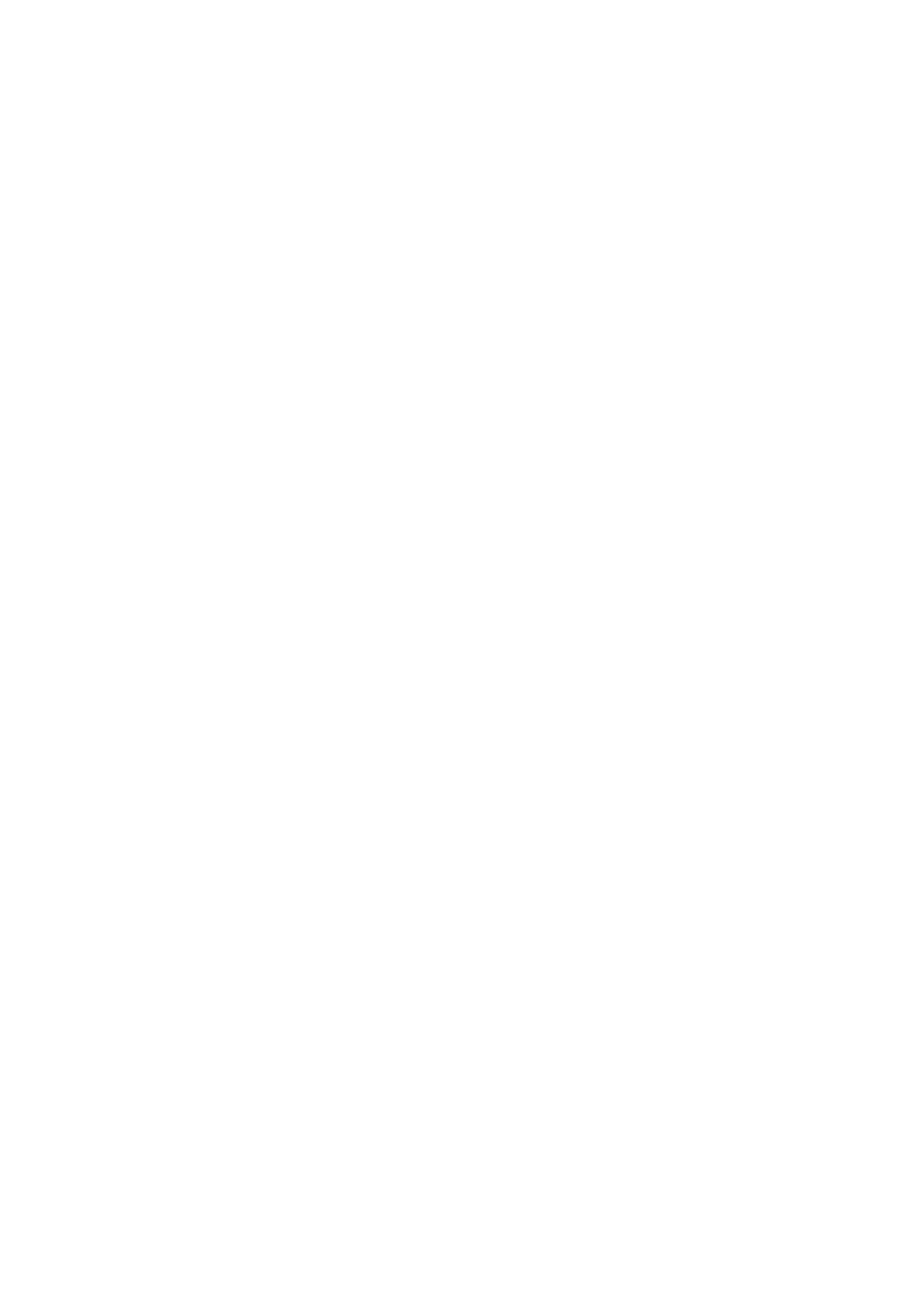

DOCTORAL DISSERTATION

# Semi-parametric regression models for zero-inflated left-censored time to event data

Doctoral dissertation submitted to obtain the degree of Doctor of Science: Statistics, to be defended by

Yves Grouwels

Promoter: Prof. Dr Roel Braekers

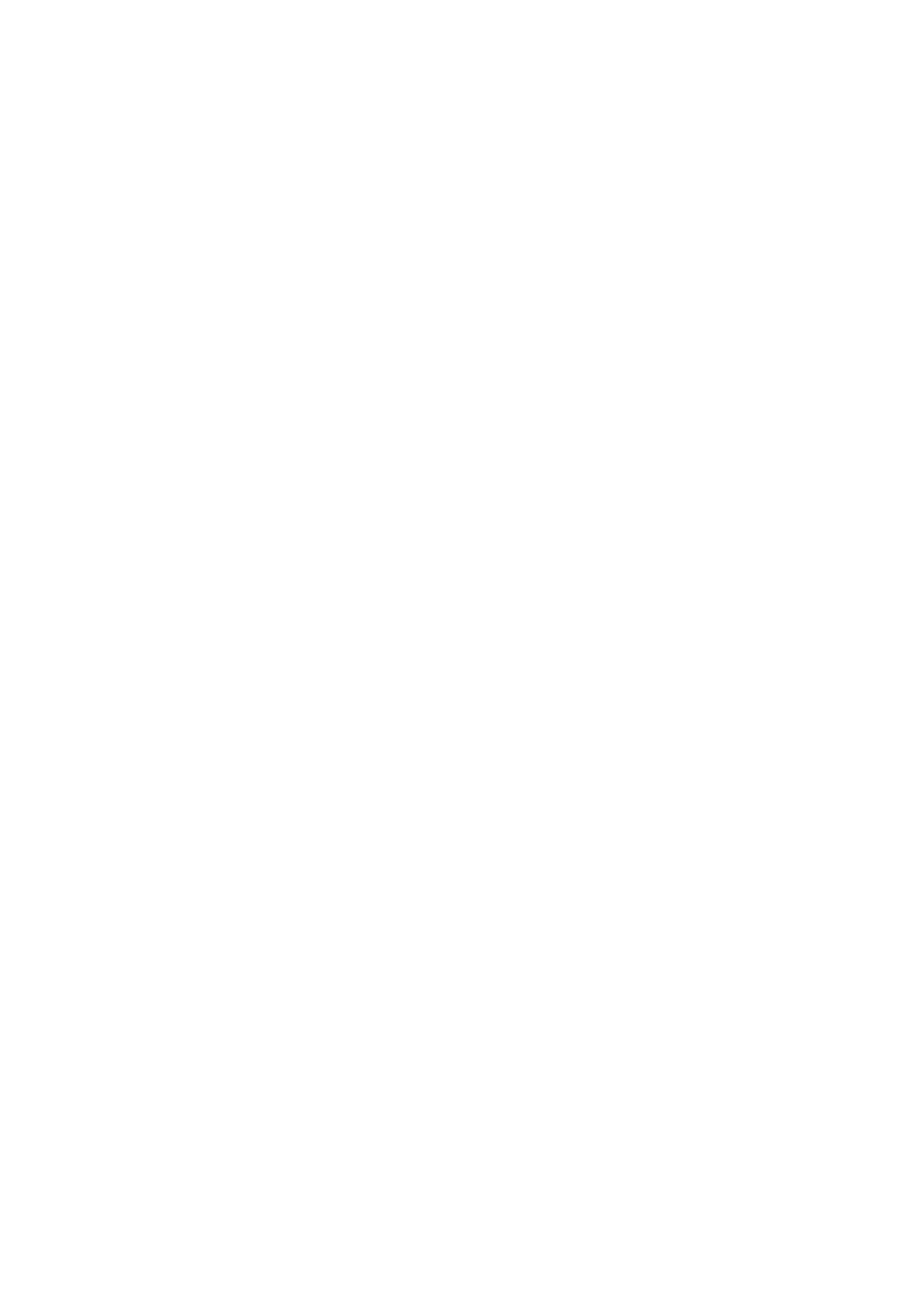## Dankwoord

Ik ben aan het einde gekomen van zes leerrijke doctoraatsjaren. Tijd om even stil te staan bij iedereen die heeft bijgedragen tot de realisatie van mijn doctoraatsthesis.

In het bijzonder wil ik mijn promotor Prof. dr. Roel Braekers bedanken voor de begeleiding bij mijn onderzoek. De tips, die ik gekregen heb tijdens onze vele meetings, hebben me enorm geholpen.

Ik wil de Universiteit Hasselt bedanken om me de kans te geven om te doctoreren. Zonder de steun van de BOF-beurs BOF09D01 was deze dissertatie niet mogelijk geweest.

I would like to thank all the jury members for their willingness to read my thesis and for their useful comments on my work.

Tijdens de afgelopen jaren hebben uiteraard heel wat mensen mijn pad gekruist. Graag wil ik al mijn collega's bedanken voor de leuke werksfeer. Tijdens de pauzes kon ik mijn hoofd even leegmaken. In het wekelijkse badmintonuurtje kon ik volledig ontspannen. De quizavonden waren geestverruimend, maar vooral heel plezant. Furthermore, I want to thank all my former roommates. It was a pleasure for me to share an office with all of you. Ook wil ik mijn vrienden bedanken. Onze terrasjes en uitstapjes zorgen steeds voor een welgekomen ontspanning.

Mama en papa, ik wil mijn speciale dank uitspreken voor jullie onvoorwaardelijke steun en goede zorgen. Zonder jullie was het niet gelukt om mijn jarenlange studies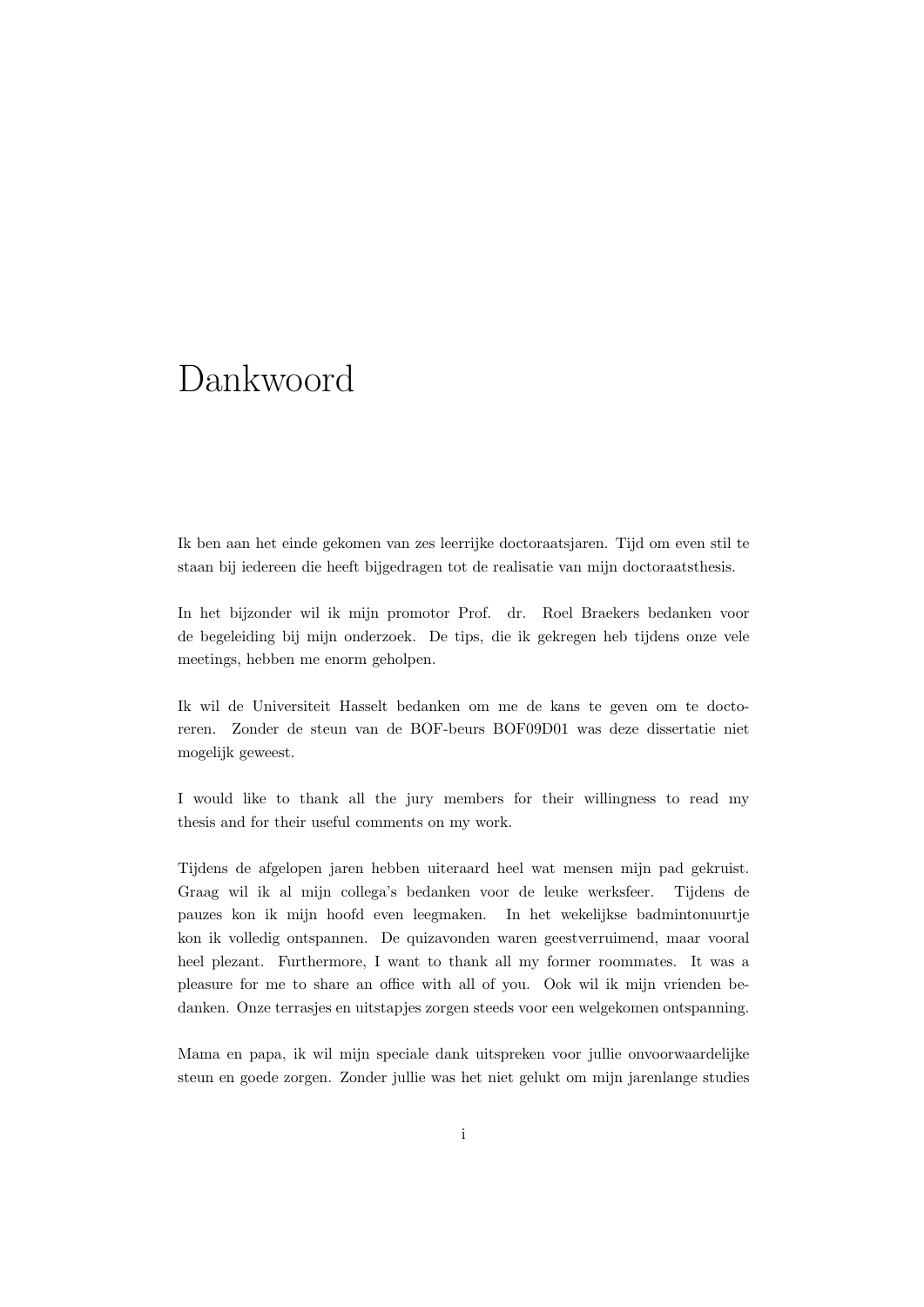tot een goed einde te brengen. Jullie staan altijd voor mij klaar en weten me steeds op te peppen. Merci! Ook de rest van mijn familie en schoonfamilie wil ik bedanken voor alles.

Mijn laatste woorden van dank wil ik richten tot mijn echtgenote Ruth. Jij bent er altijd voor mij geweest en je helpt me steeds om mijn gedachten te verzetten. Ik wil je bedanken voor je liefde, steun, begrip, ... vanuit het diepste van mijn hart!

> Yves Grouwels Diepenbeek, 16 April 2015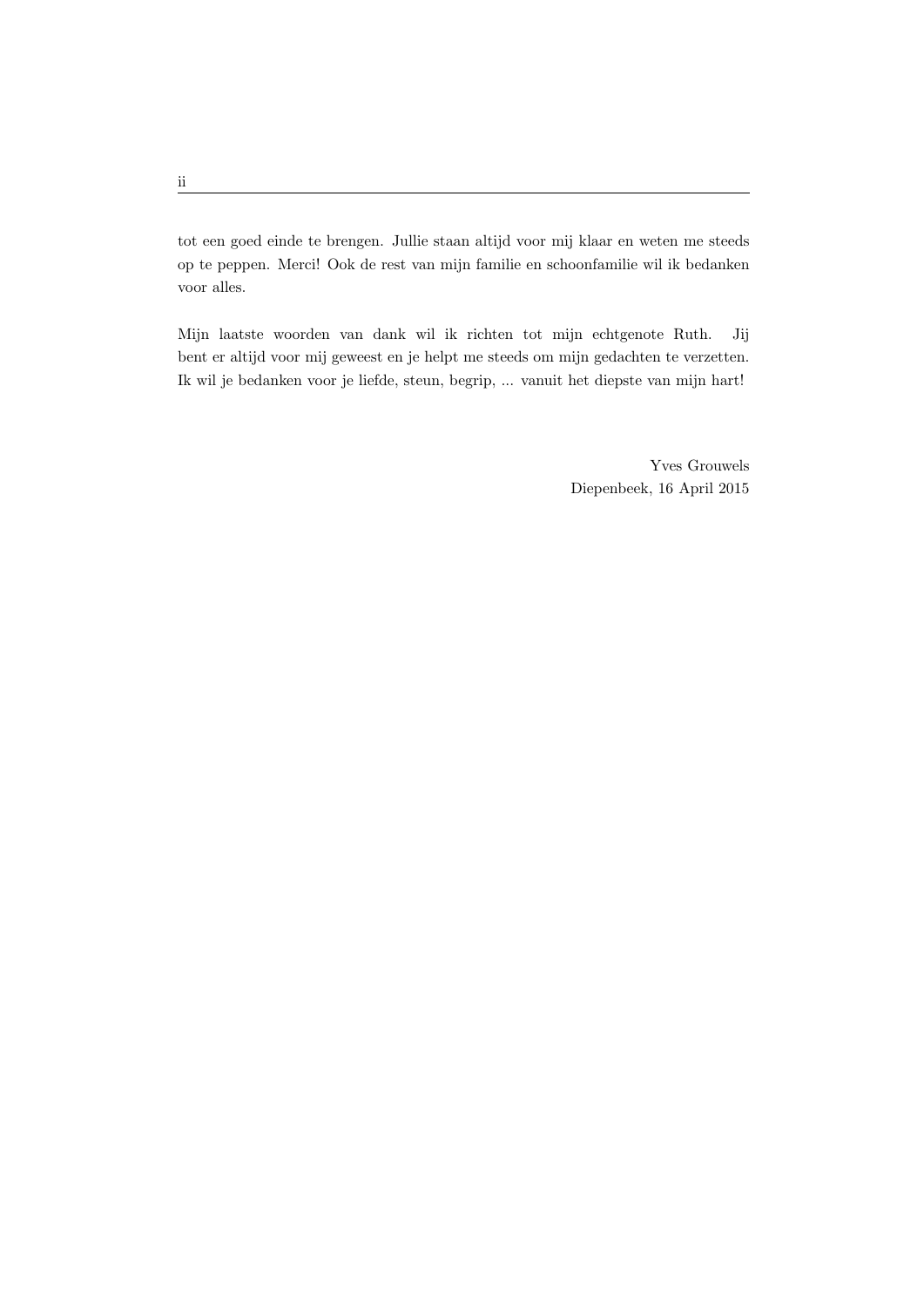## **Contents**

| $\mathbf{1}$ | Introduction                                         |                                                                                            |                |  |  |
|--------------|------------------------------------------------------|--------------------------------------------------------------------------------------------|----------------|--|--|
|              | 1.1                                                  | Introduction and outline of the thesis                                                     | $\mathbf{1}$   |  |  |
|              | 1.2                                                  | Practical data set of ethanol-induced sleep time in mice                                   | $\overline{7}$ |  |  |
| $\bf{2}$     | Zero-inflated semi-parametric Cox's regression model |                                                                                            |                |  |  |
|              | 2.1                                                  |                                                                                            | 10             |  |  |
|              | 2.2                                                  |                                                                                            | 13             |  |  |
|              | 2.3                                                  | Identifiability and existence of the maximum likelihood estimators                         | 14             |  |  |
|              | 2.4                                                  |                                                                                            | 16             |  |  |
|              | 2.5                                                  |                                                                                            | 23             |  |  |
|              | 2.6                                                  | Simulation study $\dots \dots \dots \dots \dots \dots \dots \dots \dots \dots \dots \dots$ | 29             |  |  |
|              |                                                      | 2.6.1                                                                                      | 29             |  |  |
|              |                                                      | 2.6.2                                                                                      | 32             |  |  |
|              |                                                      | Comparison with a left-censored semi-parametric Cox's regres-<br>2.6.3                     |                |  |  |
|              |                                                      | sion model                                                                                 | 34             |  |  |
|              | 2.7                                                  | Example: Modeling ethanol-induced anesthesia (sleep time)                                  | 37             |  |  |
|              | 2.8                                                  |                                                                                            | 40             |  |  |
| 3            | Approximated likelihood<br>41                        |                                                                                            |                |  |  |
|              | 3.1                                                  |                                                                                            | 42             |  |  |
|              | 3.2                                                  |                                                                                            | 48             |  |  |
|              | 3.3                                                  |                                                                                            | 55             |  |  |
|              | 3.4                                                  | Example: Modeling ethanol-induced anesthesia                                               | 58             |  |  |
|              | $3.5\,$                                              | Conclusion                                                                                 | 59             |  |  |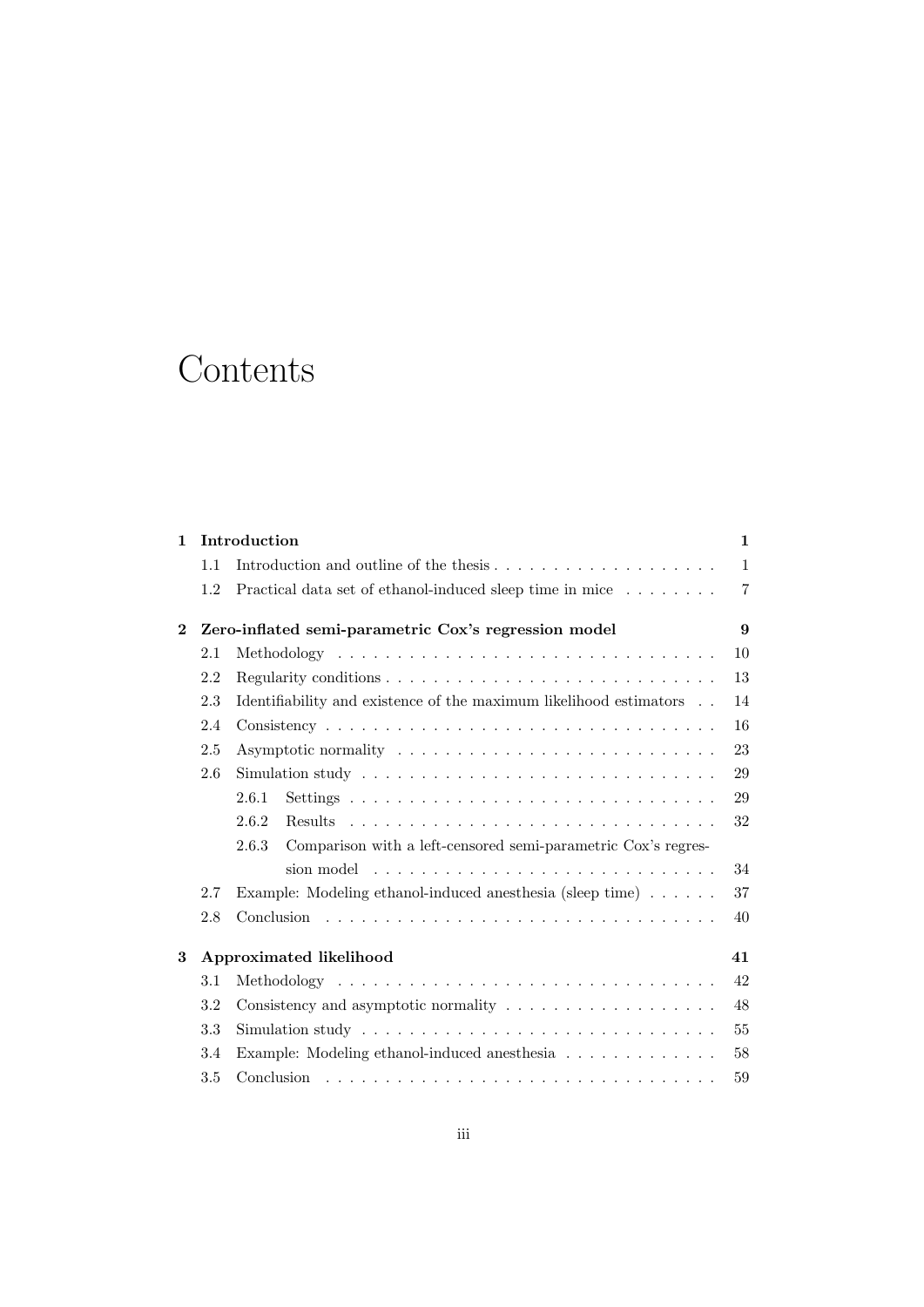|              |                                                   | 4 Bivariate parametric and semi-parametric regression models | 61  |  |  |  |  |
|--------------|---------------------------------------------------|--------------------------------------------------------------|-----|--|--|--|--|
|              |                                                   |                                                              | 62  |  |  |  |  |
|              |                                                   |                                                              | -62 |  |  |  |  |
|              |                                                   |                                                              |     |  |  |  |  |
|              |                                                   |                                                              |     |  |  |  |  |
|              | 4.3                                               | Example: Modeling ethanol-induced anesthesia                 | -80 |  |  |  |  |
|              |                                                   |                                                              | -84 |  |  |  |  |
|              | 5 Concluding remarks and possible future research |                                                              |     |  |  |  |  |
|              |                                                   | <b>Bibliography</b>                                          | 91  |  |  |  |  |
| Samenvatting |                                                   |                                                              |     |  |  |  |  |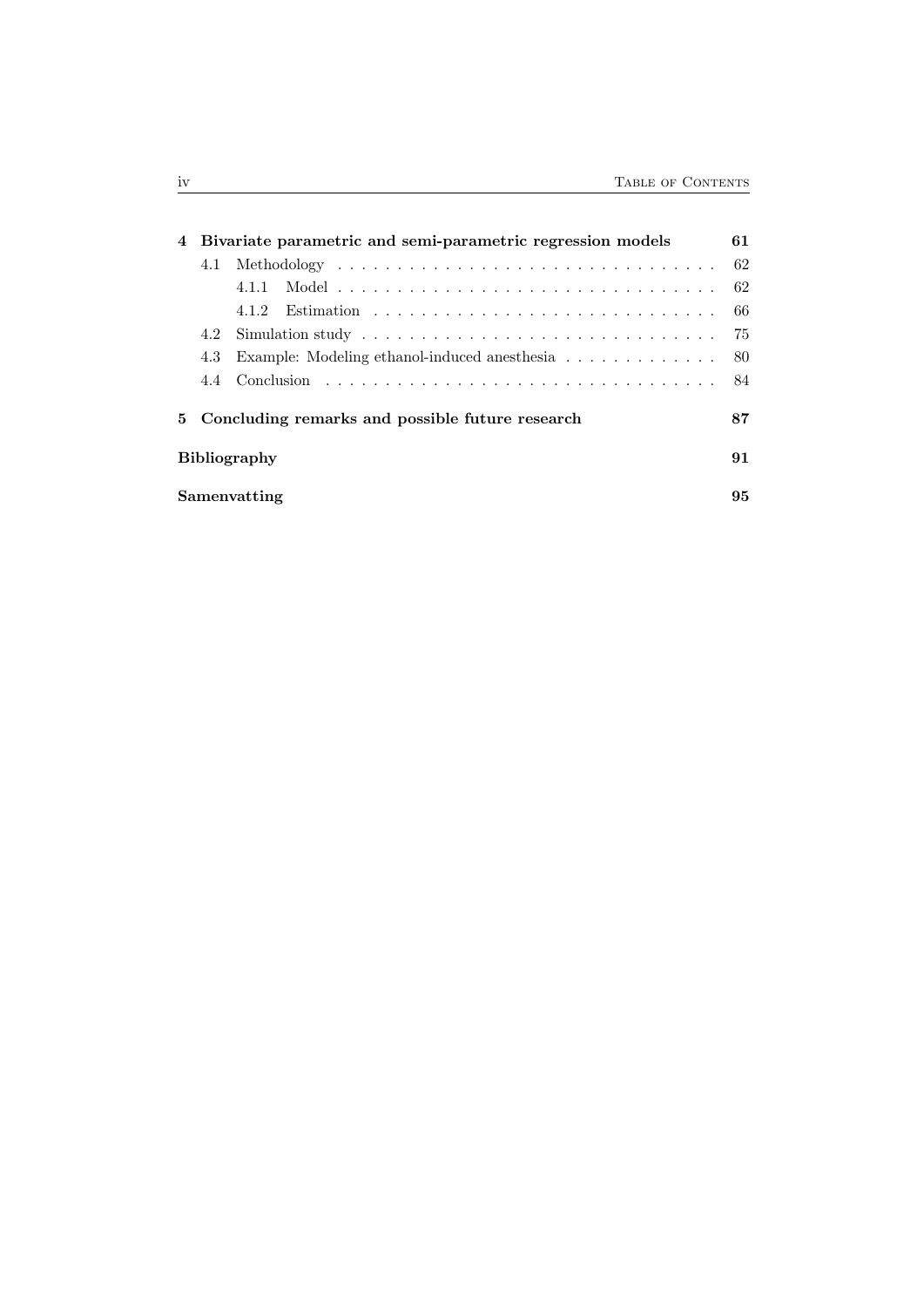

## Introduction

### 1.1 Introduction and outline of the thesis

In some clinical, environmental or economical studies, researchers are interested in a semi-continuous outcome variable. Hereby the outcome variable attains on the one hand the value zero with a discrete probability mass, while on the other hand it has a continuous distribution for its non-zero response values. For example, in an environmental study where investigators want to know the amount of a certain toxic metal in an aquatic system, it is possible that this metal is not present in the system (Blackwood (1991)). Also, in an economical study where we want to obtain an insight in the amount of R  $\&$  D which is done in different companies, we note that some companies do not perform any reported  $R \& D$ . As a last example, we consider a biological study on ethanol-induced sleeping time in genetically selected mice (Markel et al. (1995)). Some mice did not fall asleep because their genetic metabolism was able to break down the alcohol in the blood very fast. In each of these studies, one can identify two groups of study subjects. On the one hand, there are individuals with a strictly positive value for the outcome variable which are called susceptibles, while on the other hand, there are subjects with a zero outcome value. These subjects are called non-susceptible because they do not show any response in the study.

In the literature, we can distinguish between two different ways to analyze a semi-continuous variable with an excess of zero values. A first way was introduced by Tobin (1958). He proposed to use an underlying continuous latent random variable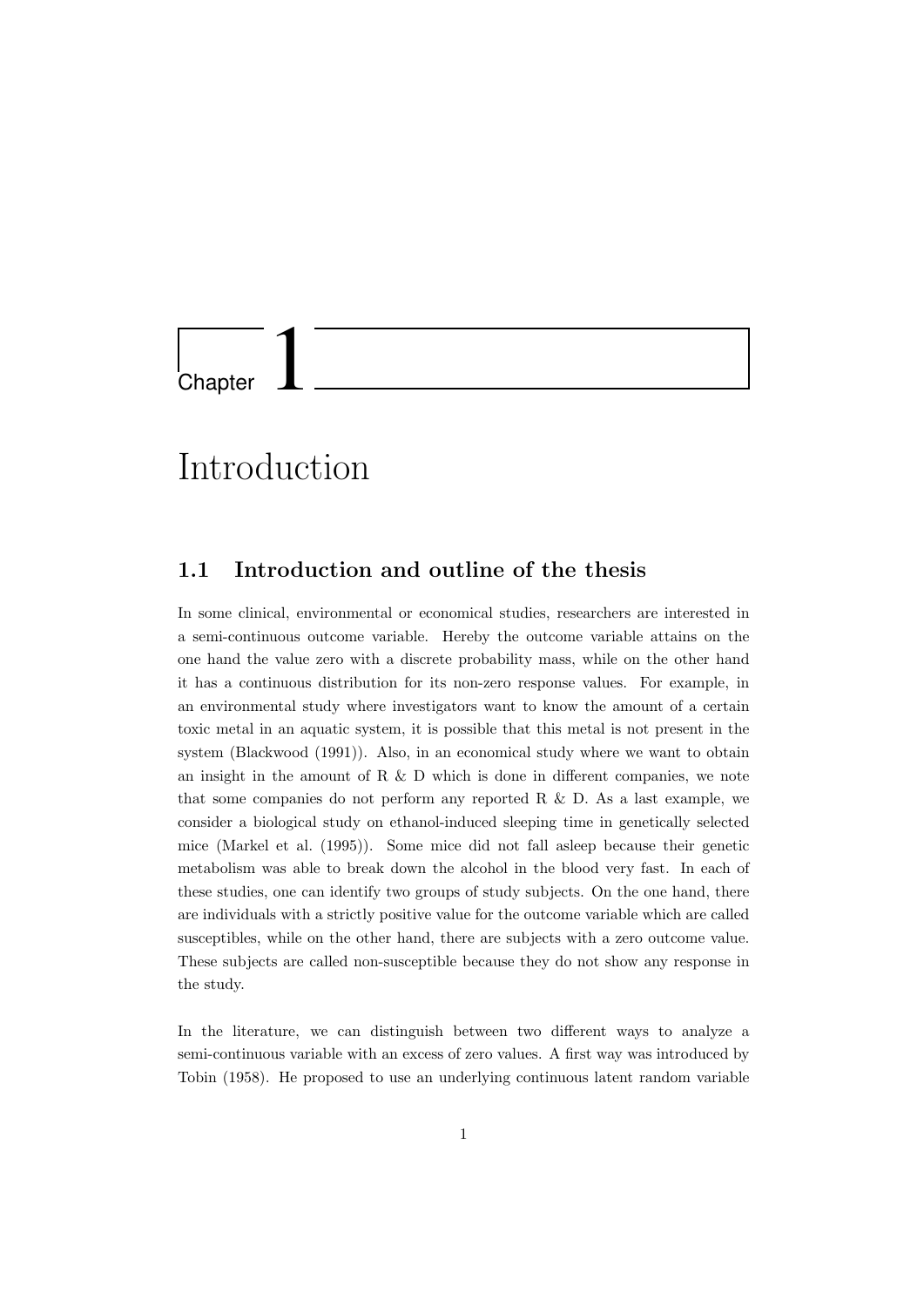and to consider the zero outcomes as censored observations of this latent variable at zero. This Tobit model was later generalized by, for example, Cragg (1971), Amemiya (1973) and many others. A survey of the Tobit model and its generalizations can be found in Amemiya (1984). A second way to analyze semi-continuous variables is by a finite mixture model consisting of a degenerate component at zero and a continuous component for the non-zero values. This model was first introduced by Duan et al. (1983) and later extended to other settings by for example Olsen and Schafer (2001). In our work, we consider finite mixture structures for the response variables.

Due to technical limitations, it is in some studies not always possible to fully observe the semi-continuous outcome variable. For example by a fixed detection limit, we only observe an upper bound for the outcome variable in some individuals. We call these observations left-censored. Moulton and Halsey (1995) developed a finite mixture regression model for this type of left-censored semi-continuous data. Hereby they assumed a parametric logistic regression model for the discrete probability of a zero outcome value, and assumed a lognormal distribution for the strict positive values. Due to the left-censoring, we note that it is not possible to fully discriminate between the groups of susceptible and non-susceptible subjects. The uncensored observations are clearly susceptible subjects, but for the censored observations one cannot distinguish between unsusceptible subjects and susceptible subjects with a censored outcome variable. Recently, Yang and Simpson (2010) studied the computational issues in a more general class of parametric zero-inflated left-censored mixture models and extended the model of Moulton and Halsey (1995).

The zero-inflated left-censored mixture models are in a way related to the so called mixture cure models. Cure models are useful in modeling survival data with a cure fraction. For example, in cancer studies, a substantial fraction of the patients may be cured and will never experience relapse. An excellent book about this field of research is Maller and Zhou (1996). Typical data sets have heavy right censoring at the end of the follow-up period. Among the right censored observations, it is impossible to distinguish between cured individuals and the non-cured individuals who are censored due to incomplete follow-up. In the so called mixture cure models, one models separately the survival distribution for the susceptible individuals (who would eventually experience the event if there were no censoring) and the fraction of the cured individuals. Parametric mixture cure models are studied since many decades. Berkson and Gage (1952) used a model consisting of a mixture of the exponential distribution and a constant cure fraction. Farewell (1982, 1986) extended this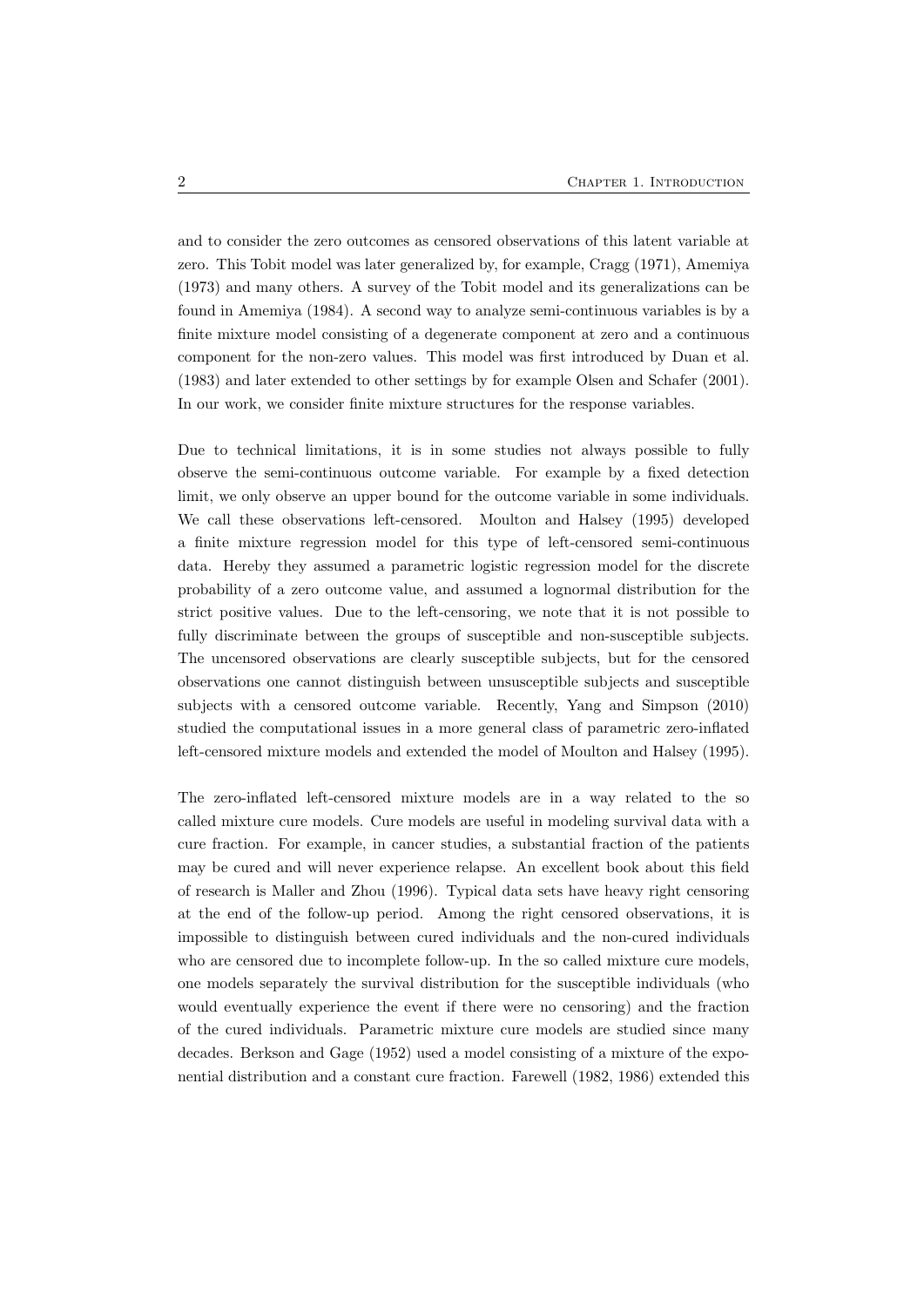parametric modeling approach to Weibull regression for the susceptibles and logistic regression for the cure fraction. Kuk and Chen (1992) introduced semi-parametric mixture cure models. They modeled the survival times of susceptible subjects with proportional hazards regression models, while they used logistic regression models for the cure fraction. Lu (2008) used a joint parametric/nonparametric likelihood technique to estimate the parameters in this model from right-censored data and established the asymptotic properties of the estimators using the modern empirical process theory. We note for completeness that the so called bounded cumulative hazard cure models (see e.g. Yakovlev and Tsodikov (1996), Chen et al. (1999) and Tsodikov et al. (2003)) are an appealing alternative to the mixture cure models. The bounded cumulative hazard models assume that a latent biological process of propagation of latent clonogenic tumor cells  $(N)$  latent factors) is generating the observed failure. In these models, an individual is at risk of failure if he/she is exposed to at least one of these latent factors. If not, the individual is considered cured. Failure occurs when one or more of these latent factors become activated. The random variable  $N$  can have any finite-mean integer-valued distribution (e.g. Poisson, geometric, etc.). In the most popular model,  $N$  is assumed to follow a Poisson distribution, with covariates introduced through the parameter of this distribution. The activation times are assumed to be independent and identically distributed. It can be shown that in these models the cumulative hazard function for the entire population of patients is bounded, which explains the name of this class of models. Cooner et al. (2007) generalized the framework of the bounded cumulative hazard models to a more flexible class of cure models under latent activation schemes.

In Chapter 2, we propose an extension of the mixture regression models by Moulton and Halsey (1995) and Yang and Simpson (2010) for left-censored semicontinuous data. Instead of a fixed detection limit, we assume a random censoring variable. Furthermore we consider a semi-parametric mixture regression model for this type of left-censored data. Hereby we take, as in the previous models, a parametric regression model to investigate the influence of covariates on the discrete probability of a zero outcome value. For the continuous positive part of the outcome variable, we consider a semi-parametric Cox's regression model instead of a parametric model to study the influence of the covariates. The different parameters in the mixture model are estimated using a likelihood method. Hereby the infinite dimensional baseline cumulative hazard function is estimated by a step function. In order to facilitate the maximum likelihood estimation procedure, we discuss some technical aspects about the optimization algorithm. As results, we show the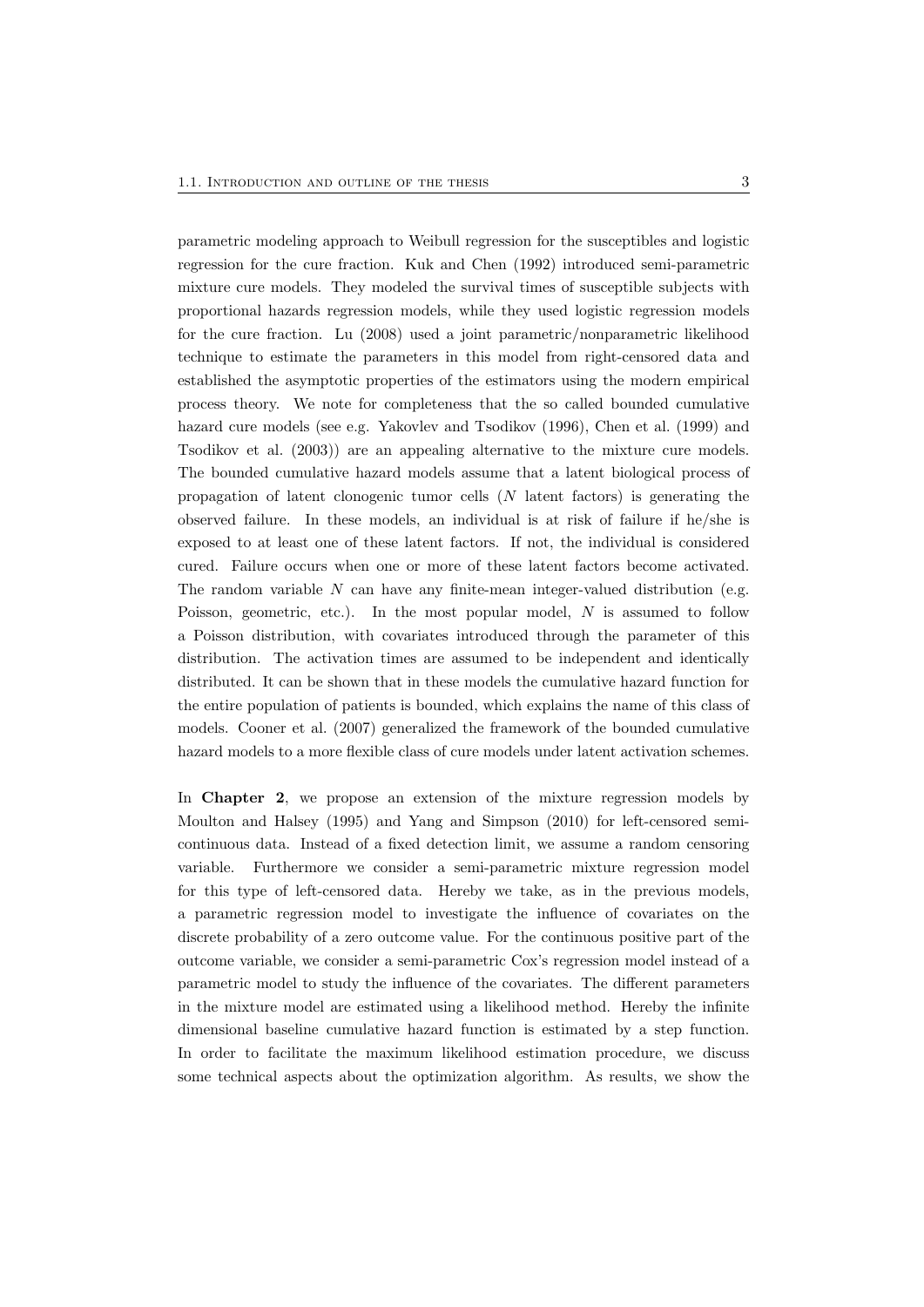identifiability of the model and the consistency of the estimators for the different parameters in the model. Next, we prove the asymptotic normality of the maximum likelihood estimators applying theory about empirical processes (van der Vaart and Wellner (1996)). In order to study the finite sample behavior of the estimators, we set up a simulation study. Different simulation settings are considered. We compute an estimate of the bias and standard deviations of the estimates for all parameters in the zero-inflated semi-parametric regression model. For comparison, we also apply a standard left-censored semi-parametric Cox's regression model without zero-inflation (see Kim et al. (2010)) to the data sets. The model of Kim et al. (2010) is developed for doubly-censored data, but it can also be applied to left-censored data. Finally the model is illustrated on a practical data set of ethanol-induced sleep time in mice (Markel et al. (1995)).

In the simulation study of Chapter 2, we note that maximizing the empirical likelihood for univariate zero-inflated left-censored time to event data is rather time consuming and sometimes unstable. For example, when the probability of a zero response is low, there can be some optimization problems. Kim et al. (2013) became aware of similar problems in the computation of maximum likelihood estimators for the proportional hazards model with doubly-censored data. To overcome these problems, they proposed an approximated likelihood and developed an efficient EM-algorithm to obtain estimates for the different parameters. In Chapter 3, we investigate whether we can approximate the likelihood for the semi-parametric Cox's regression model for zero-inflated left-censored time to event data in a similar way. As result, the consistency of the maximum approximated likelihood estimators is proved. We further develop an efficient EM-algorithm to calculate the maximum approximated likelihood estimates. In the M-step of the EM-algorithm one obtains estimates for the logistic parameters and for the effect parameters of the proportional hazards model separately from each other. Moreover, one can use standard functions in the statistical software package  $R$  to compute these estimates. The estimates of the jump sizes of the baseline cumulative hazard function can be computed from the estimates for the effect parameters. By approximating the likelihood, we get a high dimension reduction, which makes the optimization procedure more stable and faster. Through a simulation study, the accuracies of the maximum approximated likelihood estimates and the maximum likelihood estimates are compared for finite data samples.

Furthermore, the biological study on ethanol-induced sleeping time in mice (Markel et al. (1995)) has a repeated measurement design, since mice are tested at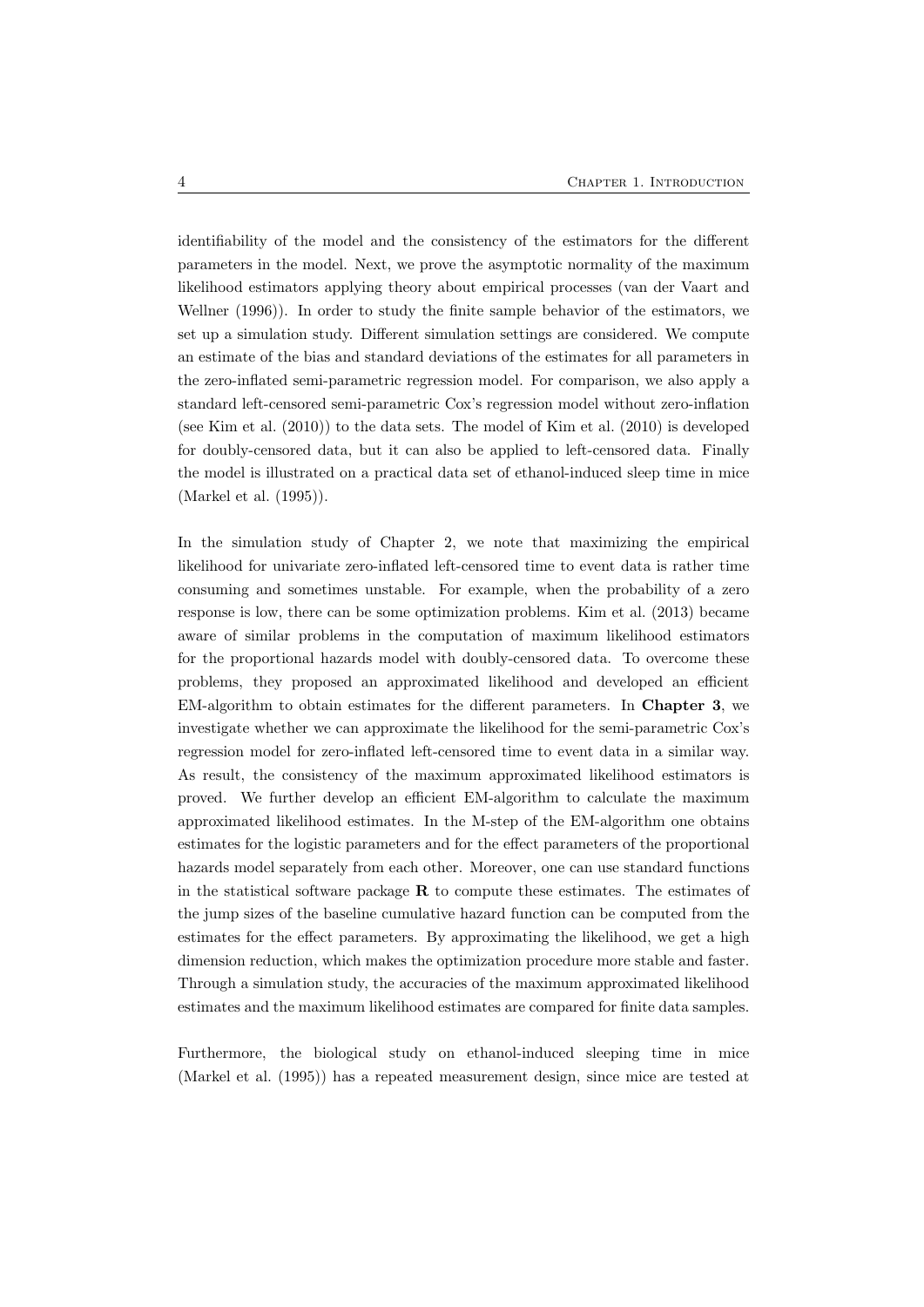two different times. This is an example where researchers are interested in bivariate semi-continuous time to event data. Due to technical limitations, observations for both semi-continuous outcome variables may be left-censored. Berk and Lachenbruch (2002) extended the model of Moulton and Halsey (1995) to a multivariate setting with repeated measurements. By introducing a random effect for each subject, they allowed that the different measurements within a subject were not independent. Chu et al. (2005) considered a bivariate submodel of this extended model. They proposed the use of a bivariate Gaussian mixture model to model two measures of viral load with known lower limits of detection and investigated in detail the correlation coefficient between these measures.

In **Chapter 4**, we introduce bivariate parametric and semi-parametric regression models for left-censored observations where the underlying times until an event have a discrete probability of a zero value. We first model the marginal probabilities of a zero response and the marginal distributions of non-zero responses. Afterwards, we impose a dependence structure to model the joint probability of having zero responses in both measurements and the association between two non-zero responses. This kind of marginal approach was also used in the bivariate cure-mixture model of Chatterjee and Shih (2001), which was developed to analyze correlated survival data when there exists a cured proportion in the study. In our regression models, we assume in each measurement a parametric regression model for the marginal probability of a zero response. The non-zero parts of both outcome variables are modeled by parametric or semi-parametric proportional hazards models. For the joint probability of a zero-response in both measurements, we model the cross ratio of a contingency table containing all combinations of zero and non-zero responses for both measurements. The association between two non-zero responses is modeled by parametric families of copulas. Furthermore, we assume independent random censoring variables instead of fixed detection limits.

To estimate the different parameters in the bivariate regression models, we make use of maximum likelihood techniques. However, we note that the maximum likelihood estimators do not have a closed form and numerical optimization becomes more difficult as the number of parameters increases. The special structure of the model suggests that we can consider a two-stage estimation procedure. At the first stage we estimate the parameters in the margins, ignoring the dependence of the two measurements. The second stage involves maximum likelihood of the dependence parameters with the univariate parameters held fixed from the first stage. This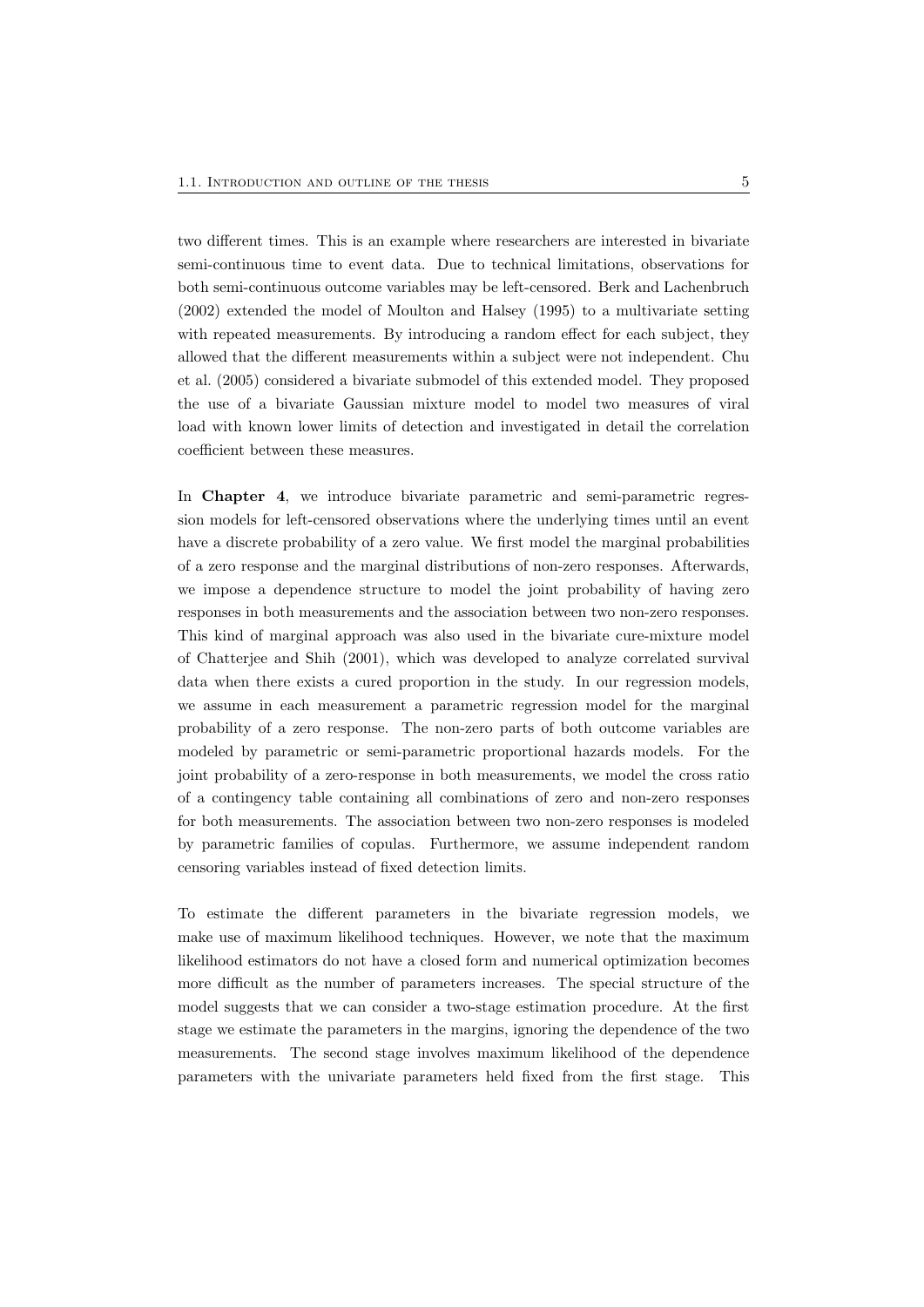technique was also used by, among others Shih and Louis (1995), Joe (1997) and Chatterjee and Shih (2001). A partitioned form of the asymptotic variance-covariance matrix of the two-stage parametric estimators is deduced, together with a jackknife estimator for this matrix. We study the finite sample behavior of the parametric and semi-parametric estimators through a simulation study and illustrate the model on the practical data example of ethanol-induced sleeping time in mice.

Finally, in Chapter 5, general conclusions about the results are presented. In addition we give some indications about possible future research.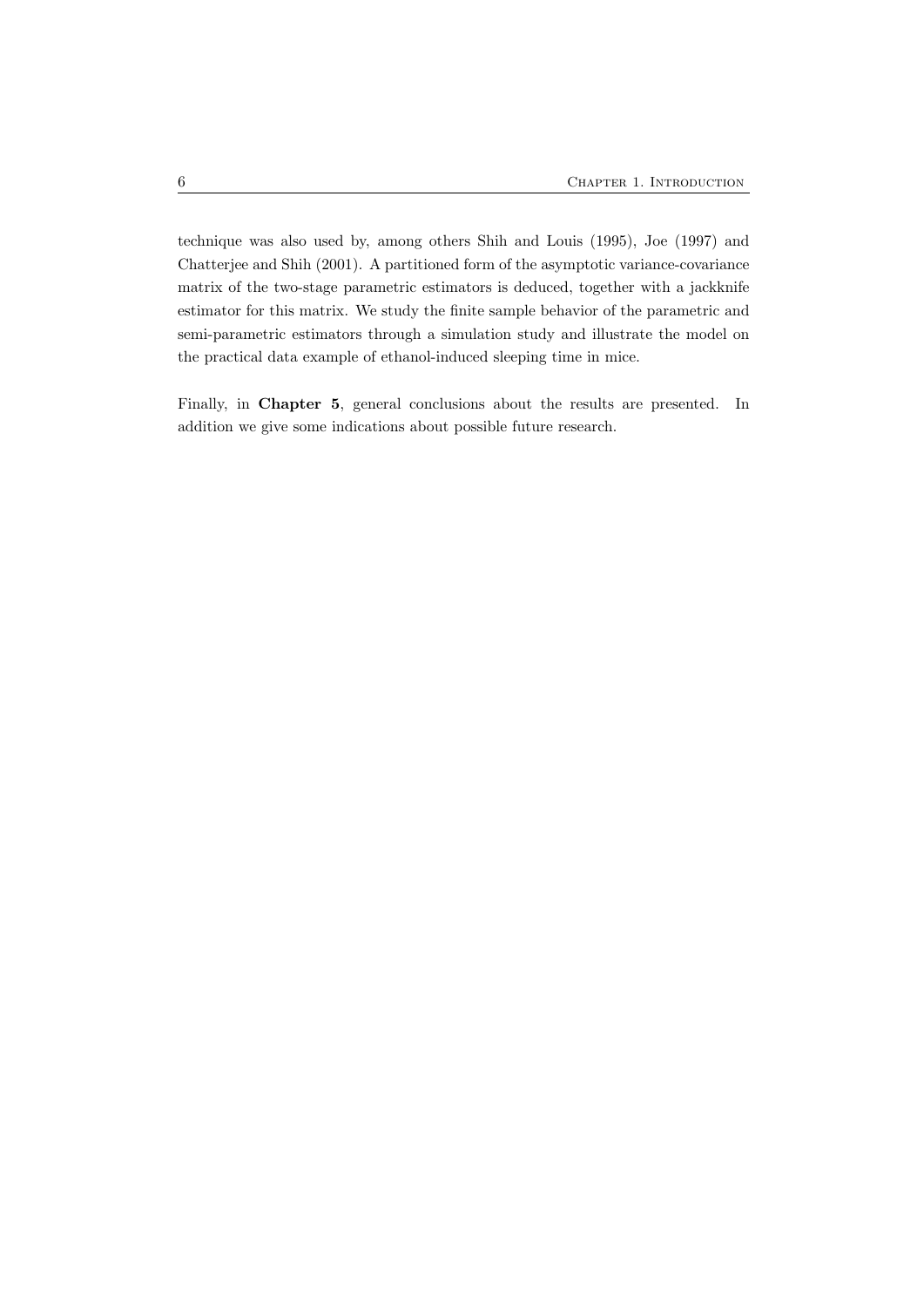## 1.2 Practical data set of ethanol-induced sleep time in mice

We will illustrate the performance of our regression models and estimation methods on a practical study on ethanol-induced anesthesia (sleep time) in genetically-selected strains of mice. The original data set was created by Markel et al. (1995) and involved four different populations of mice, divided over three generations: two parental inbred strains, their isogenic  $F_1$  population and a genetically-segregating  $F_2$ population derived by crosses of  $F_1$  mice. As primary goal, the populations of mice were used to study the genetic influence of ethanol on sleep time. The selection of the parental inbred strains was done in such a way that one of the parental strains had in general a very long ethanol-induced sleep time, while the other parental strain had a very short sleep time or did not sleep at all.

From Markel et al. (1995), we learn that the assessment of the ethanol-induced sleep time was done in the following way. Every mouse was injected intraperitoneally with a 4.1  $g/kg$  dose of ethanol for a first time at 55-65 days of age (trial 1) and a second time 7-10 days later (trial 2). After the injection, the mouse was placed on its back and was considered anesthetized if it did not turn over more than three times within the first minute. Repeated attempts to observe this behavior were made within 15 min after the injection. Anesthetic recovery was indicated when an individual turned over three times within 1 min after being anesthetized. The sleeping time of a mouse was measured as the time interval between observed anesthesia and the final minute of recovery. We note that in the assessment of sleep time, the recording is left-censored by a fixed detection limit taken at 1 min. For a mouse in which repeated attempts to place it on its back failed, we know that the animal did not fall asleep or had a very short sleep time. In this case, the mouse was immune for the administered ethanol dose.

Next to the sleep time, several covariates were also recorded for each animal. We focus in this doctoral thesis on the covariates sex, weight at each trial and the coat color of the mouse. This variable coat color was dichotomized in the analysis and will be used to study whether an albino mouse reacts differently to alcohol than a non-albino mouse. Markel and Corley (1994) found that the gene coding for albinism (Tyr) had an effect on the ethanol-induced sleep time. They posed that either this gene or a gene closely linked to it, is important for sleep time.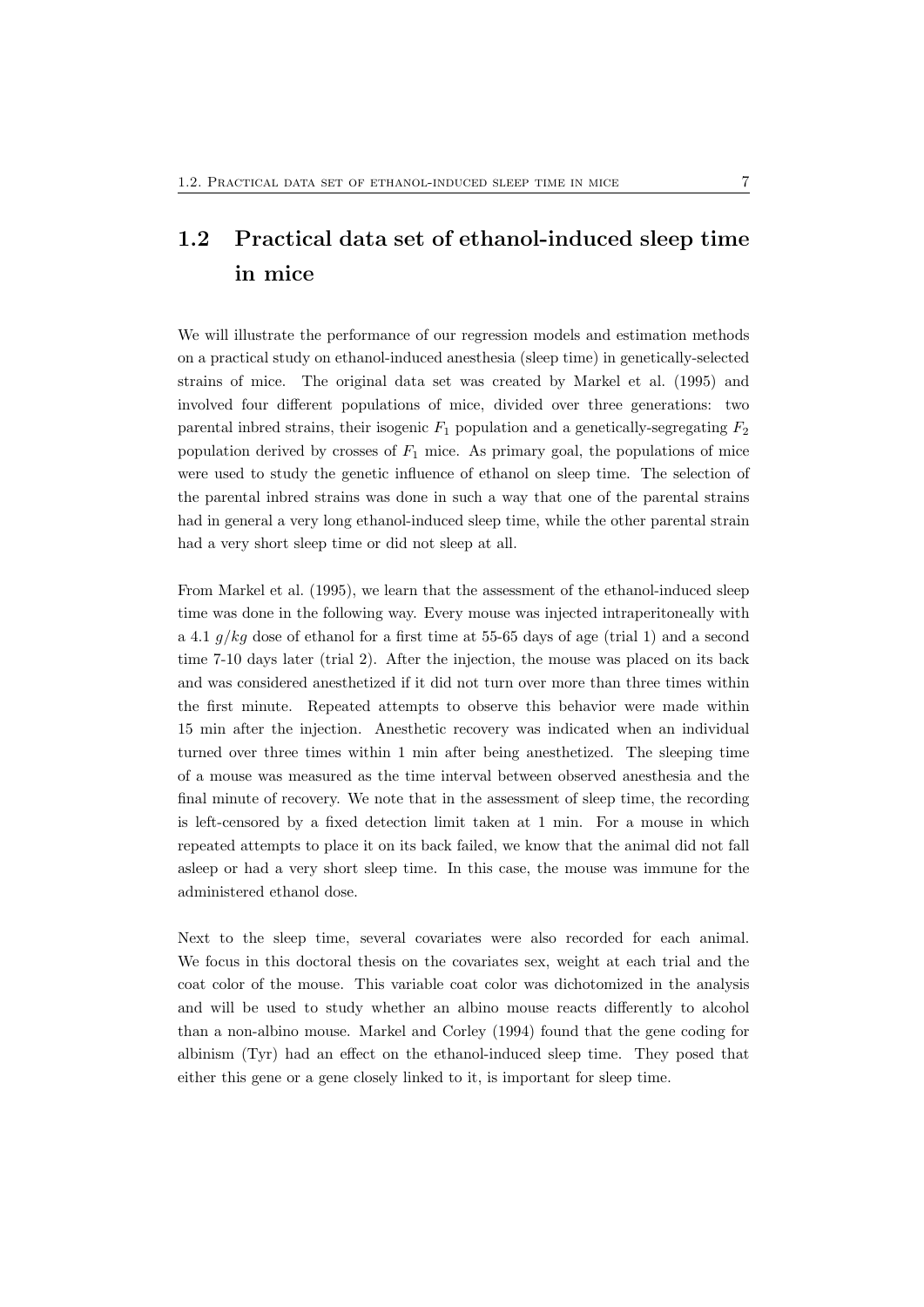In this doctoral thesis, we only consider the bivariate observations for the segregating  $F_2$  population within this data set. In Table 1.1, we give an overview of the censoring status in both trials for the mice in the study.

|       |               | Second |                          |
|-------|---------------|--------|--------------------------|
|       |               |        | Uncensored Left-censored |
|       | Uncensored    | 978    |                          |
| First | Left-censored |        |                          |

Table 1.1: Censoring status. The rows correspond to the censoring status at the first measurement, the columns to the censoring status at the second measurement.

Furthermore, we plot in Figure 1 the recorded sleep times for each mouse for the first and second measurement. Hereby we note that the mice, for which one or



Figure 1.1: Scatter plot of the recorded sleep times for the first and second measurement.

both observations are censored (at the detection limit of 1 min), are given on lines parallel to the x- and y-axis.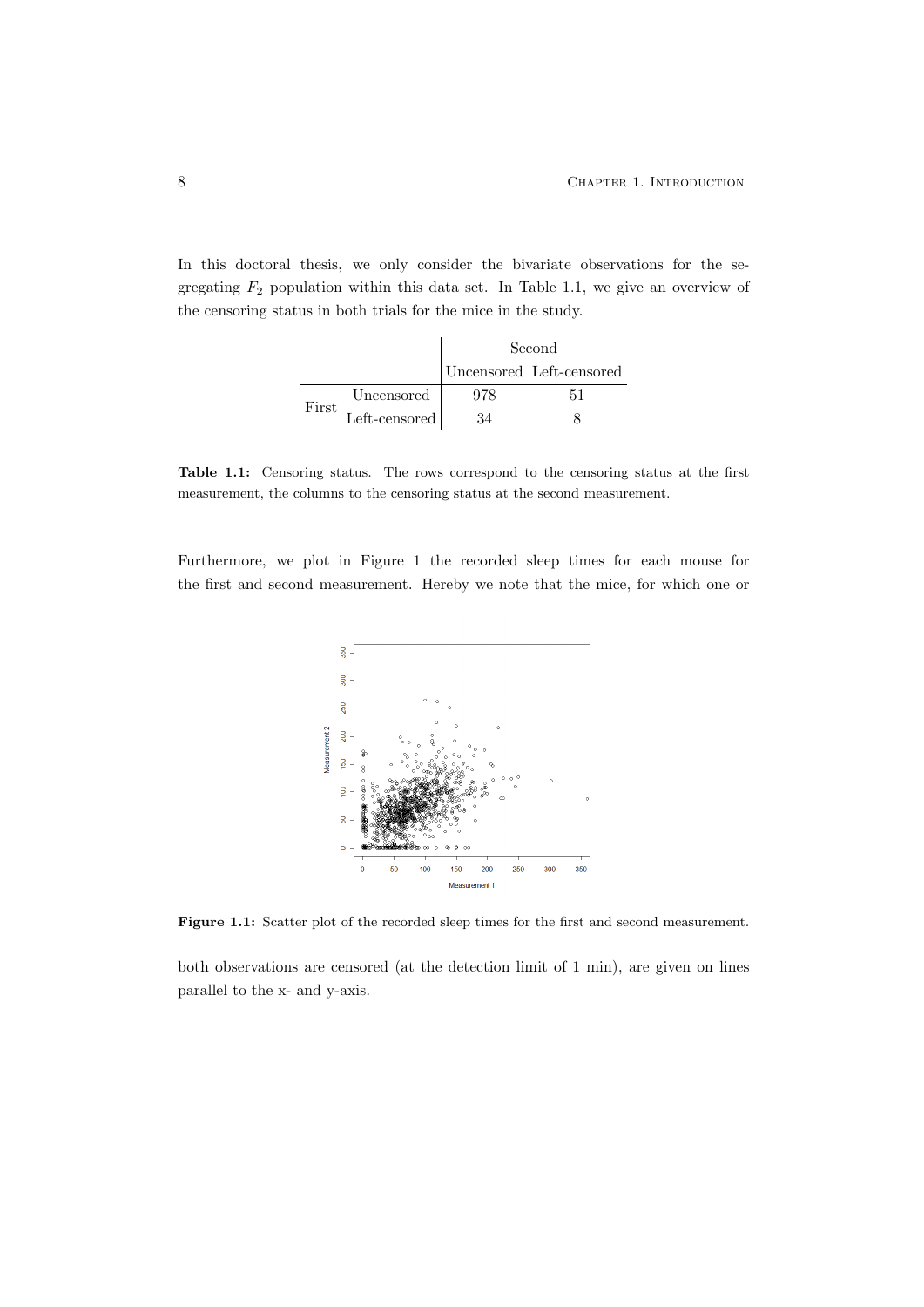

# Zero-inflated semi-parametric Cox's regression model

The focus in this chapter is on the semi-parametric modeling of zero-inflated leftcensored time to event data. In Section 2.1, we introduce mathematically the semiparametric Cox's regression model for zero-inflated left-censored data. To estimate the different parameters in our model, we make use of maximum likelihood techniques. Hereby we note that the baseline cumulative hazard function is an infinite dimensional parameter which is estimated by a step function. In order to facilitate the maximum likelihood estimation procedure, we discuss some technical aspects about the optimization algorithm. After introducing some regularity conditions in Section 2.2, we show in Section 2.3 the identifiability of the model and the existence of the maximum likelihood estimators. We prove in Section 2.4 the consistency of the maximum likelihood estimators under the regularity conditions. The asymptotic normality of the maximum likelihood estimators is proved in Section 2.5. Next we present a simulation study in Section 2.6 to investigate the finite sample properties of these estimators. Afterwards, in Section 2.7, our model is illustrated on a practical data set of ethanolinduced sleep time in mice. Finally, in Section 2.8, we give some conclusions about our results.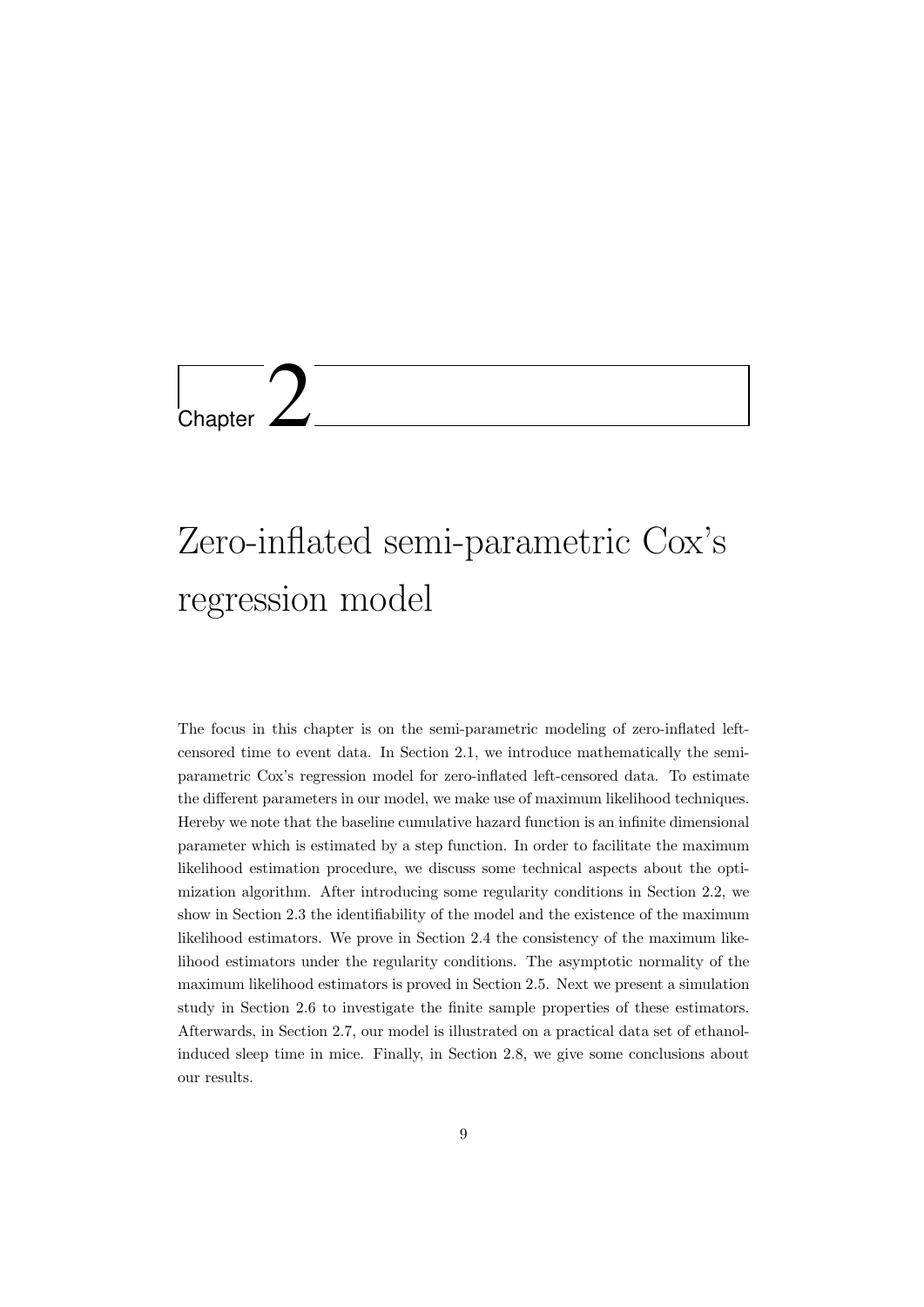### 2.1 Methodology

In this section, we introduce a semi-parametric Cox's regression model for zero-inflated time to event data. We denote by  $Y$  a semi-continuous outcome variable which attains the value zero with a discrete probability and has non-zero positive values with a continuous distribution. Furthermore we assume that there exist two vectors of covariates  $X$  and  $Z$  which may have components in common. We consider that the conditional distribution of the outcome  $Y$  is given by

$$
F(y|x, z) = P(Y \le y | X = x, Z = z) = \pi(x) + (1 - \pi(x))F_{Y>0}(y|z),
$$

where  $F_{Y>0}(y|z) = P(Y \le y|Y > 0, Z = z)$  is a continuous conditional distribution for the non-zero values of the outcome Y and  $\pi(x) = P(Y = 0|X = x)$  is the conditional probability of a zero outcome value. We assume a parametric model for the conditional probability  $\pi(x)$  and denote it by  $\pi(\gamma, x)$ . The parameters of this model are expressed by a finite dimensional vector  $\gamma$ . For the conditional distribution  $F_{Y>0}(y|z)$  of the non-zero outcome values, we consider a Cox's regression model (Cox (1972)). Hereto, we assume that the conditional hazard function has the following form

$$
\lambda_{Y>0}(t|z) = \frac{f_{Y>0}(t|z)}{\bar{F}_{Y>0}(t|z)} = \lambda(t)g(\beta, z),
$$
\n(2.1)

where  $\bar{F}_{Y>0}(t|z) = 1 - F_{Y>0}(t|z)$  (resp.  $f_{Y>0}(t|z) = \frac{d}{dt}F_{Y>0}(t|z)$ ) is the conditional survival (resp. density) function. The function  $\lambda(t)$  in (2.1) is an unknown baseline hazard function and  $q(\beta, z) > 0$  is a known parametric model which depends on a finite dimensional vector  $\beta$ .

In some studies, it is impossible to fully observe the outcome variable  $Y$  and we only see an upper bound. Therefore we assume that there exists a random variable  $C$  such that we only observe  $T = \max(Y, C)$  and  $\delta = I(Y \ge C)$ . This type of data is called left-censored data. Conditionally on the covariate vectors  $X$  and  $Z$ , we assume that Y and C are independent. We denote the conditional distribution of  $C$ , given  $X$  and Z, by  $F_{C|X,Z}(c|x,z) = P(C \le c | X = x, Z = z).$ 

To estimate the parameters  $\gamma$  and  $\beta$  and the baseline hazard function  $\lambda(t)$  in this model, we use maximum likelihood techniques. Hereto we assume that  $(T_1, \delta_1, X_1, Z_1)$ ,  $\ldots, (T_n, \delta_n, X_n, Z_n)$  is an i.i.d. sample of the observed variables  $(T, \delta, X, Z)$ . The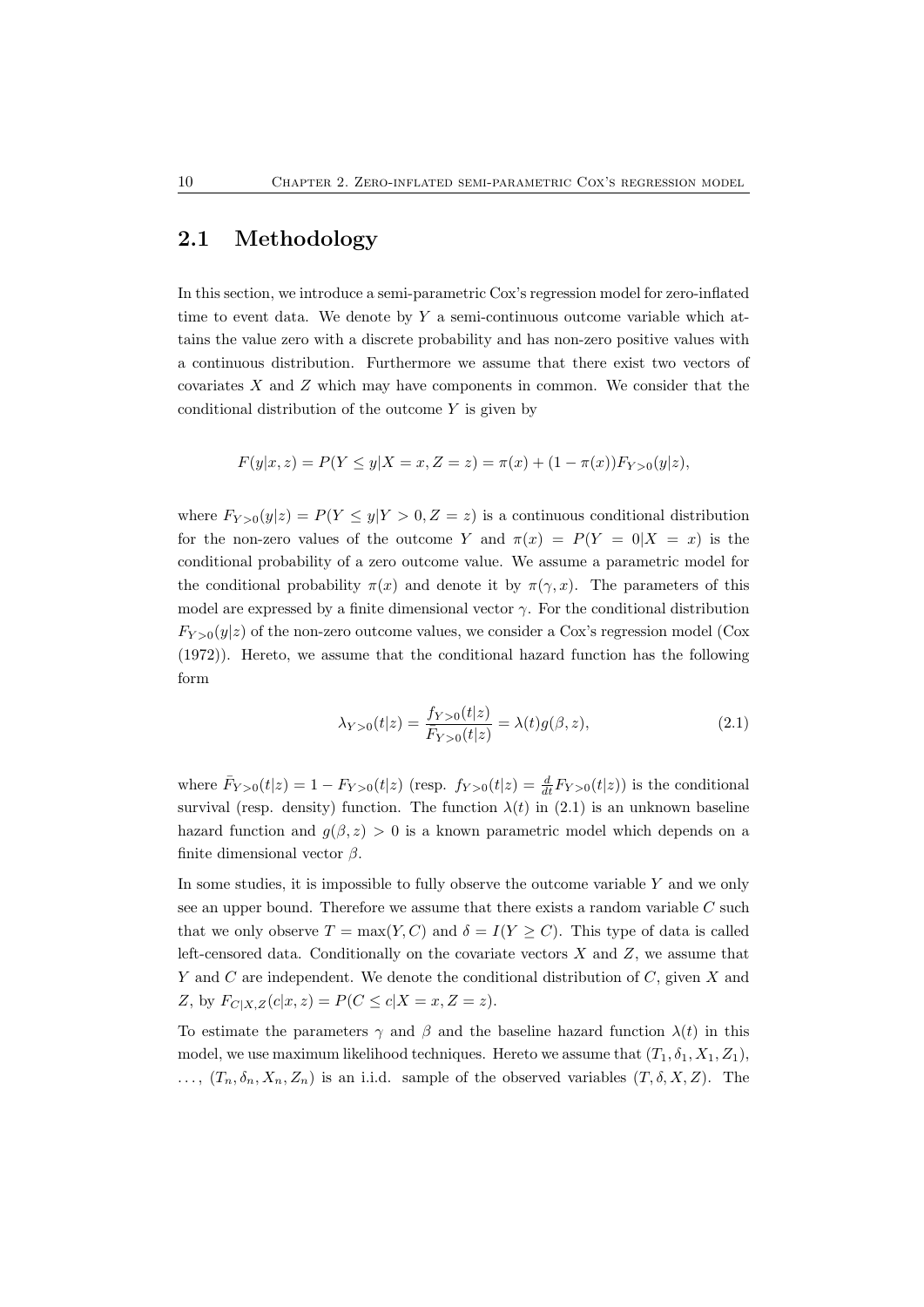contribution of an individual to the likelihood function is given by

$$
p(t, \delta, x, z) = \{ f(t|x, z) F_{C|X, Z}(t|x, z) \}^{\delta} \{ F(t|x, z) f_{C|X, Z}(t|x, z) \}^{1 - \delta}
$$
  
\n
$$
= \{ (1 - \pi(\gamma, x)) \lambda(t) g(\beta, z) \exp(-g(\beta, z) \Lambda(t)) F_{C|X, Z}(t|x, z) \}^{\delta}
$$
  
\n
$$
\times \{ [\pi(\gamma, x) + (1 - \pi(\gamma, x))
$$
  
\n
$$
(1 - \exp(-g(\beta, z) \Lambda(t))) \} f_{C|X, Z}(t|x, z) \}^{1 - \delta},
$$

where  $f(t|x, z)$  (resp.  $f_{C|X,Z}(c|x, z)$ ) is the density function of the conditional outcome variable Y (resp. censoring variable C) and  $\Lambda(t) = \int_{0}^{t}$ 0  $\lambda(s)ds$  is the baseline cumulative hazard function. Since the conditional distribution of the censoring variable does not depend on the unknown parameters, we get that the likelihood function is given by

$$
L(\gamma, \beta, \lambda) = \prod_{i=1}^{n} \left\{ (1 - \pi(\gamma, X_i)) \lambda(T_i) g(\beta, Z_i) \exp(-g(\beta, Z_i) \Lambda(T_i)) \right\}^{\delta_i}
$$
  

$$
\left\{ \pi(\gamma, X_i) + (1 - \pi(\gamma, X_i)) (1 - \exp(-g(\beta, Z_i) \Lambda(T_i))) \right\}^{1 - \delta_i}.
$$

However, it is impossible to maximize this expression over the space of all baseline cumulative hazard functions. We will replace the baseline hazard function  $\lambda(t)$  by a difference in the cumulative hazard function  $\Lambda(t)$  which we denote by  $\Lambda\{t\} = \Lambda(t)$  $\Lambda(t^{-})$ . This leads to the following likelihood function:

$$
L^e(\gamma, \beta, \Lambda) = \prod_{i=1}^n \left\{ (1 - \pi(\gamma, X_i)) \Lambda \{T_i\} g(\beta, Z_i) \exp(-g(\beta, Z_i) \Lambda(T_i)) \right\}^{\delta_i}
$$
  

$$
\left\{ \pi(\gamma, X_i) + (1 - \pi(\gamma, X_i)) (1 - \exp(-g(\beta, Z_i) \Lambda(T_i))) \right\}^{1 - \delta_i}.
$$

In this way we note that the maximum likelihood estimator for the baseline cumulative hazard will be a step function. We consider the following non-parametric step function for this baseline cumulative hazard function:

$$
\Lambda_n(t) = \sum_{k=1}^{q_n} \lambda_k \mathbf{I}(u_k \le t),
$$

where  $0 < u_1 < \ldots < u_{q_n}$  are the unique uncensored observations and  $\lambda_1, \ldots, \lambda_{q_n}$ are the corresponding step sizes in these time points. For a given sample, we obtain maximum likelihood estimates for the different parameters  $\gamma$ ,  $\beta$  and  $\lambda_1, \ldots, \lambda_{q_n}$  by maximizing the likelihood function  $L^e(\gamma, \beta, \Lambda_n)$ . We denote these estimates by  $\hat{\theta} =$  $(\hat{\gamma}, \hat{\beta}, \hat{\Lambda}_n).$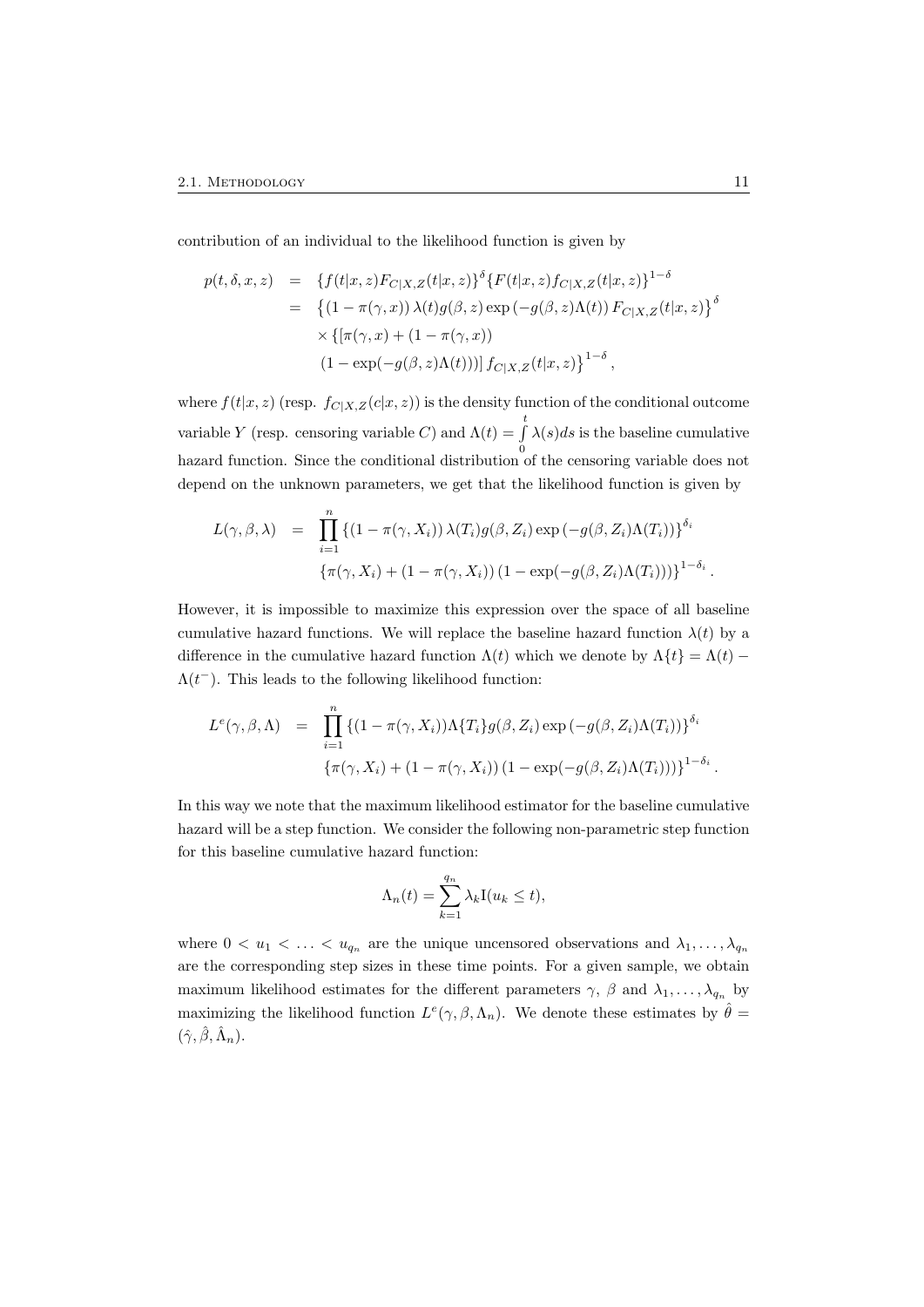#### Some remarks:

1. In the maximization process of the likelihood function, we note that the score equations for the different step sizes in the baseline cumulative hazard function

$$
\frac{\partial}{\partial \lambda_k} \log L^e(\gamma, \beta, \Lambda_n) = 0, \qquad k = 1, \dots, q_n,
$$

give the following expressions:

$$
\hat{\lambda}_k = \frac{1}{\xi_n(u_k; \hat{\theta})}, \qquad k = 1, \dots, q_n,
$$

where

$$
\xi_n(u;\theta) = \sum_{i=1}^n g(\beta, Z_i) \{ I(T_i \ge u, \delta_i = 1) + a_i(\theta) I(T_i \ge u, \delta_i = 0) \},
$$
  

$$
a_i(\theta) = -\frac{(1 - \pi(\gamma, X_i)) \exp\{-g(\beta, Z_i)\Lambda(T_i)\}}{\pi(\gamma, X_i) + (1 - \pi(\gamma, X_i))(1 - \exp\{-g(\beta, Z_i)\Lambda(T_i)\})},
$$

with  $\theta = (\gamma, \beta, \Lambda)$ .

Hence, we see that we get a closed form solution for the step sizes of the nonparametric baseline cumulative hazard function in all uncensored observations which are larger than the largest censored observation. Suppose that all observations larger or equal than  $u_l$  are uncensored. Then

$$
\hat{\lambda}_l = \frac{1}{\sum\limits_{i=1}^n g(\hat{\beta}, Z_i)I(T_i \ge u_l)}.
$$

Incorporating this into the likelihood function facilitates the maximum likelihood optimization procedure. The number of parameters reduces significantly, which makes the procedure much faster.

2. In the most extreme case, when all censored observations are smaller than the smallest uncensored observation, the likelihood looks as follows:

$$
L^{e}(\gamma, \beta, \Lambda_{n}) = \prod_{i=1}^{n} \{1 - \pi(\gamma, X_{i})\}^{\delta_{i}} \{\pi(\gamma, X_{i})\}^{1 - \delta_{i}} \times \prod_{i=1}^{n} \left\{ \left[\sum_{k=1}^{q_{n}} \lambda_{k} I(u_{k} = T_{i}) \right] g(\beta, Z_{i}) \right\}^{\delta_{i}}
$$

$$
\exp\left(-g(\beta, Z_{i}) \left[\sum_{k=1}^{q_{n}} \lambda_{k} I(u_{k} \leq T_{i}) \right] \right) \right\}^{\delta_{i}}
$$

$$
= L^{1}(\gamma) L^{2}(\beta, \Lambda_{n}).
$$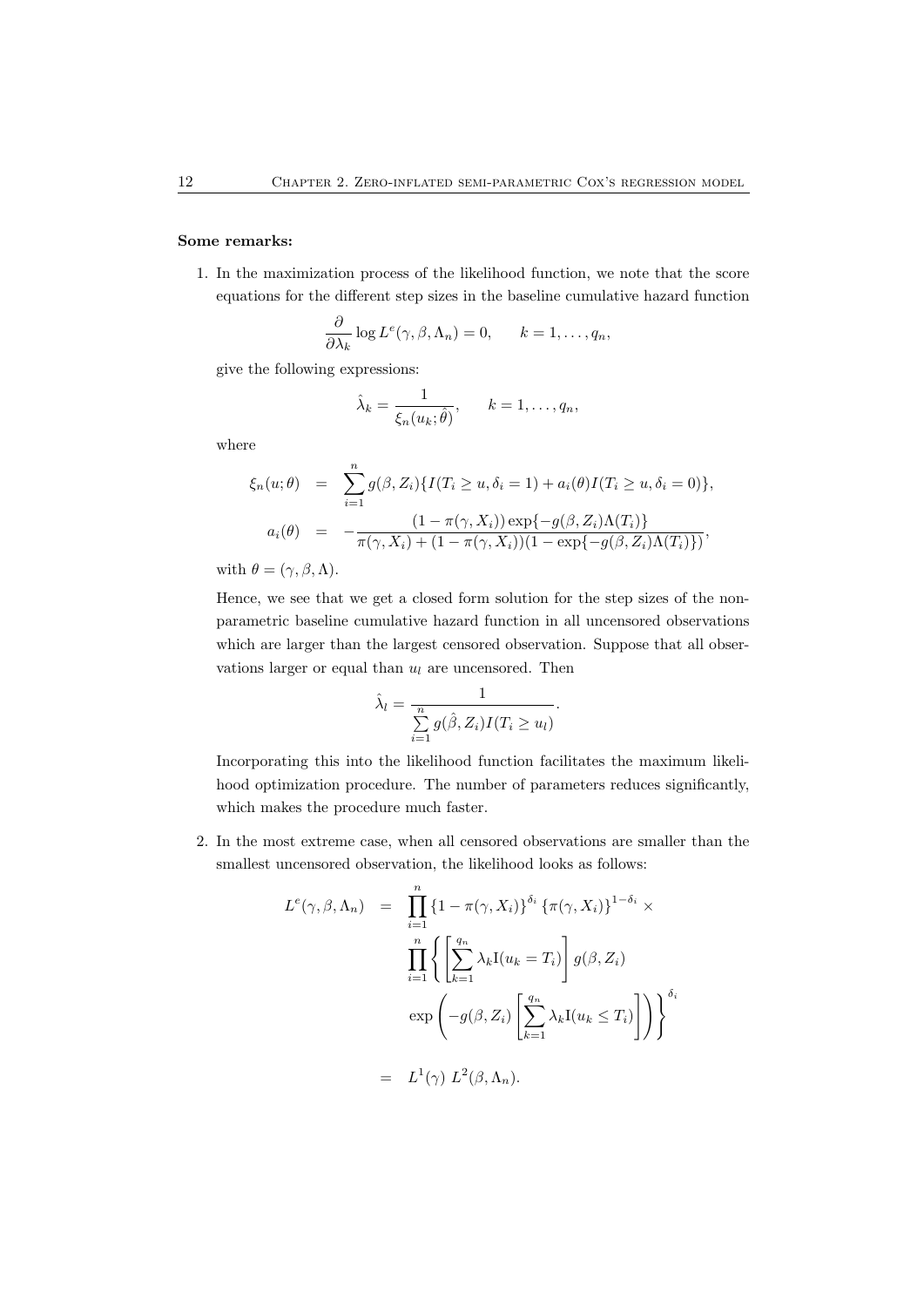We see that the first part of this likelihood is only concerned with the parametric model of the zero-probability, while the second part is the likelihood of a Cox's regression model based on the subgroup of the uncensored observations. Fitting the zero-inflated Cox's regression model simplifies in this case to fitting a logistic regression model on the censoring indicator variables and fitting a Cox's regression model on the subgroup of the uncensored observations. Hereto, one can use respectively the glm- and coxph-function in R.

This occurs for example in studies with a fixed detection limit, such as the biological study on ethanol-induced sleep time in mice (Markel et al. (1995)), which will be analyzed in Section 2.7.

### 2.2 Regularity conditions

We give in this section an overview of the assumptions that we impose for the following existence, identifiability, consistency and asymptotic normality results in the Cox's regression on zero-inflated left-censored data.

Hereby we first consider the support of the different random variables in this model. For the semi-continuous outcome variable Y, the support is given by the set  $\{0\} \cup$  $[\rho_Y, \tau_Y]$  where  $\rho_Y = \sup\{y|F_{Y>0}(y) = 0\}$  and  $\tau_Y = \inf\{y|F_{Y>0}(y) = 1\}$  are the lower-(resp. upper-) end of the support of the continuous non-zero part of the outcome Y . For the censoring variable C, we denote the support by the interval  $[\rho_C, \tau_C]$ . This leads to a support  $[\rho_T, \tau_T]$  for the observed time T with  $\rho_T = \max(0, \rho_C) = \rho_C$  and  $\tau_T = \max(\tau_Y, \tau_C)$ . Also, for the observed time of the uncensored observations, we see that the support is given by  $[\max(\rho_Y, \rho_C), \tau_Y]$  while for the censored observations, this is  $[\rho_C, \tau_C]$ .

#### Assumptions:

- $A_1$ : The components in the covariate sets X and Z are bounded  $(|X_j| < M_X$ ,  $|Z_i| < M_Z$ ).
- A<sub>2</sub>: The parameter spaces of the finite dimensional parameters  $\gamma$  and  $\beta$  are compact and will be denoted by  $\Theta_{\gamma}$  and  $\Theta_{\beta}$ .
- A<sub>3</sub>: The function  $\pi(\gamma, x)$  is a continuous function of  $\gamma$  and x with  $0 < \pi(\gamma, x) < 1$  for  $(\gamma, x) \in \Theta_{\gamma} \times [-M_X, M_X]^{d_X}$ . We also assume that this function is identifiable (i.e.  $\pi(\gamma, x) = \pi(\gamma^*, x) \Rightarrow \gamma = \gamma^*$ ).
- A<sub>4</sub>: The function  $g(\beta, z) > 0$  is a continuous function of  $\beta$  and  $z$ ,  $((\beta, z) \in \Theta_{\beta} \times$  $[-M_Z, M_Z]^{dz}$ , which is identifiable (i.e.  $g(\beta, z) = g(\beta^*, z) \Rightarrow \beta = \beta^*$ ).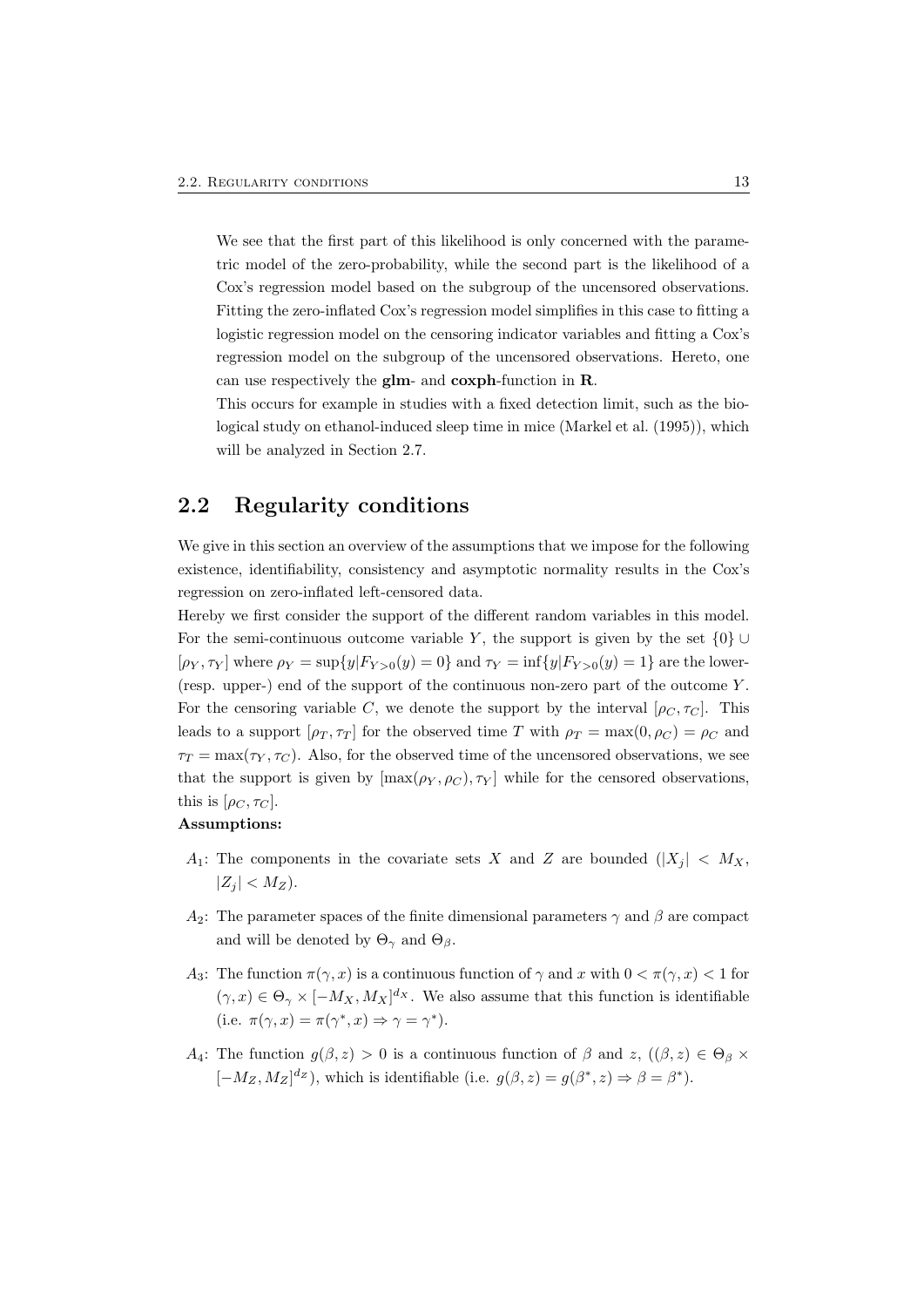- A<sub>5</sub>: There exist  $\rho$  and  $\tau$  with  $\rho_T < \rho < \tau < \tau_T$  such that:
	- a.  $0 < \inf_{t \in [\rho, \tau]} \lambda_0(t) \leq \sup_{t \in [\rho, \tau]} \lambda_0(t) < \infty$ , where  $\lambda_0$  is the true baseline hazard function.
	- b. The conditional distribution function of  $C$  given  $X$  and  $Z$ , denoted with  $F_{C|X,Z}$ , has bounded derivatives on  $[\rho, \tau]$ , except at finitely many points. Furthermore,  $F_{C|X,Z}(\rho) > 0$ .

We will consider  $\rho$  and  $\tau$  as the beginning and endpoint of any interval on which all uncensored observations are observed.  $\rho$  and  $\tau$  can be arbitrarily close to resp.  $\rho_Y$  and  $\tau_Y$ .

## 2.3 Identifiability and existence of the maximum likelihood estimators

In this section, we first show that the Cox's regression model for zero-inflated leftcensored data is identifiable. Hereto we prove that the finite dimensional parameters  $\gamma$ and  $\beta$ , and the infinite dimensional baseline cumulative hazard function  $\Lambda$  are uniquely determined from the observed data. Next we show that the maximum likelihood estimators for these parameters exist.

**Theorem 1.** Under assumptions  $A_1 - A_5$ , we get that the parameters  $(\gamma, \beta, \Lambda)$  are identifiable.

*Proof.* Let us assume that we have two sets of parameters  $(\gamma, \beta, \Lambda)$  and  $(\gamma^*, \beta^*, \Lambda^*)$ such that the observed quantities are the same,

$$
p(t, \delta, x, z) = p^*(t, \delta, x, z).
$$

This is equivalent to

$$
(1 - \pi(\gamma, x)) \exp(-\Lambda(t)g(\beta, z)) = (1 - \pi(\gamma^*, x)) \exp(-\Lambda^*(t)g(\beta^*, z)).
$$

Since this holds for all time points  $t$  in the support, we get that there exists a positive function  $c(\tilde{x})$  such that

$$
\frac{1 - \pi(\gamma, x)}{1 - \pi(\gamma^*, x)} = \frac{\exp(-\Lambda^*(t)g(\beta^*, z))}{\exp(-\Lambda(t)g(\beta, z))} = c(\tilde{x}),
$$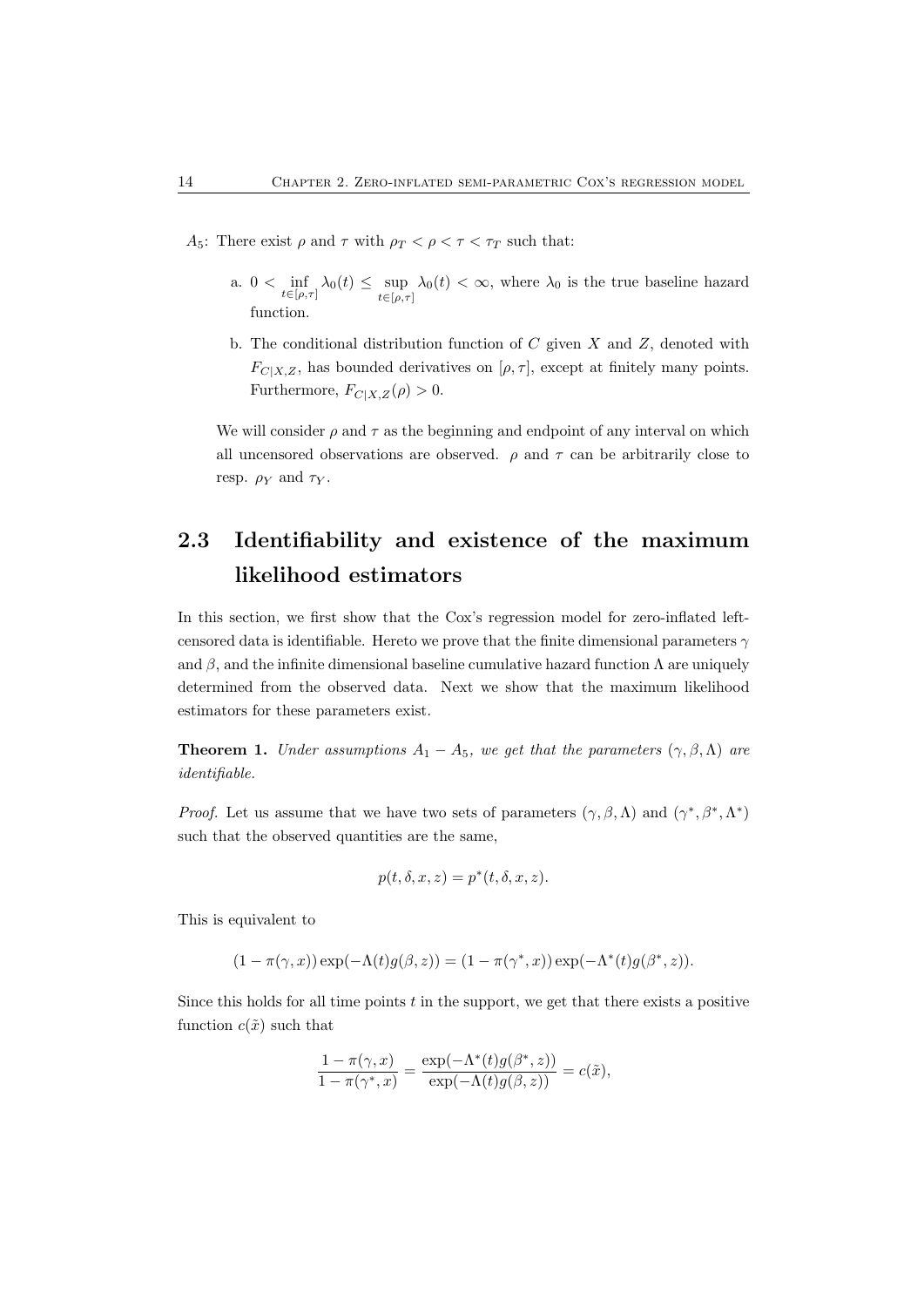where  $\tilde{x}$  represents the set of covariates which is common for x and z. Hence we get that

$$
\begin{array}{rcl}\n\Lambda^*(t)g(\beta^*,z) &=& -\log(c(\tilde{x}))+\Lambda(t)g(\beta,z), \\
1-\pi(\gamma^*,x) &=& \frac{1-\pi(\gamma,x)}{c(\tilde{x})}.\n\end{array}
$$

For the Cox's regression model, we note that any multiplication of the function  $g(\beta, z)$ by a constant  $c^*$  can be absorbed in the baseline cumulative hazard function. Therefore we can always find a value  $z_0$  within the covariate space such that  $g(\beta, z_0) = 1$ for all values of  $\beta$ . This leads to

$$
\Lambda^*(t) = -\log(c(\tilde{x}_0)) + \Lambda(t).
$$

By solving the previous relationships for  $g(\beta^*, z)$ , we get that

$$
g(\beta^*, z) = \frac{-\log(c(\tilde{x})) + g(\beta, z)\Lambda(t)}{-\log(c(\tilde{x}_0)) + \Lambda(t)}.
$$

In this expression, we need to show that the right-hand side does not depend on the time  $t$ . By using a first order Taylor expansion, we get that

$$
g(\beta^*, z) = g(\beta, z) + \frac{-\log(c(\tilde{x}_0))(1 - g(\beta, z))}{-\log(c(\tilde{x}_0)) + \Lambda(t)} - \frac{c(\tilde{x}) - c(\tilde{x}_0)}{c^0(-\log(c(\tilde{x}_0)) + \Lambda(t))},
$$

where  $c^0$  is between  $c(\tilde{x})$  and  $c(\tilde{x}_0)$ . If we want that the right-hand side of this equation does not depend on t, we need that  $c(\tilde{x}) - c(\tilde{x}_0) = 0$  for all  $\tilde{x}$  and  $c(\tilde{x}_0) = 1$ . This gives that  $g(\beta^*, z) = g(\beta, z)$ ,  $\Lambda^*(t) = \Lambda(t)$  and  $\pi(\gamma^*, x) = \pi(\gamma, x)$ . Under assumption  $A_3$  and  $A_4$ , we get that this model is also identifiable. If the covariate sets x and z have no covariates in common, we get that the function  $c(\tilde{x})$  is a constant and we can find in a similar way that it is equal to 1.  $\Box$ 

Next, we prove the existence of the maximum likelihood estimators on a compact set.

**Theorem 2.** Under the assumptions  $A_1 - A_5$ , there exists a vector  $(\hat{\gamma}, \hat{\beta}, \hat{\Lambda}_n)$  $(\hat{\gamma}, \hat{\beta}, \hat{\lambda}_1, \dots, \hat{\lambda}_{q_n})$  which maximizes the likelihood function  $L^e(\gamma, \beta, \Lambda_n)$  =  $L^e(\gamma,\beta,\lambda_1,\ldots,\lambda_{q_n}).$ 

*Proof.* Since  $q(\beta, z)$  is a continuous function over the compact sets of  $\beta$  and z, we have that this function is bounded from below and above by positive constants,  $K_1$ and  $K_2$ . We see that

$$
0 \leq L^e(\gamma, \beta, \lambda_1, \lambda_2, \dots, \lambda_{q_n}) \leq \prod_{i=1}^n {\{\Lambda\{T_i\}K_2 \exp[-\Lambda(T_i)K_1]\}}^{\delta_i}.
$$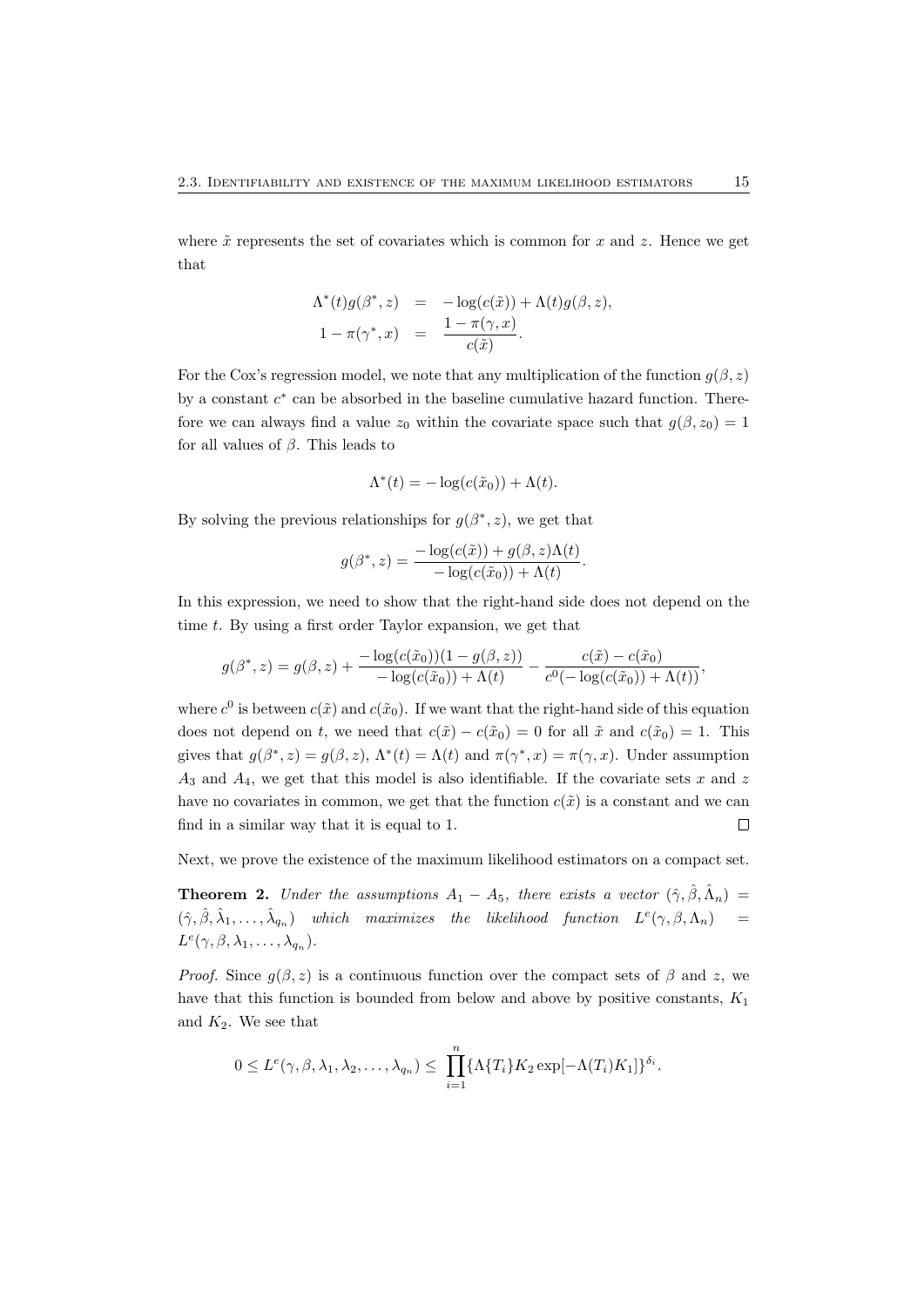Now, let us consider the set

$$
\Delta_M = \{(\lambda_1, \lambda_2, \dots, \lambda_{q_n}) | \lambda_1 + \lambda_2 + \dots + \lambda_{q_n} \leq M\} \subset \mathbb{R}_+^{q_n},
$$

with  $0 < M < +\infty$ .

Since  $L^e(\gamma,\beta,\lambda_1,\lambda_2,\ldots,\lambda_{q_n})$  is continuous in  $(\gamma,\beta,\lambda_1,\lambda_2,\ldots,\lambda_{q_n})$ , it will have a maximum on the compact subspace  $\Theta_{\gamma} \times \Theta_{\beta} \times \Delta_M$ , for any given value M. Denote by  $L_M$  the maximum value of  $L^e(\gamma, \beta, \lambda_1, \lambda_2, \ldots, \lambda_{q_n})$  over  $\Theta_\gamma \times \Theta_\beta \times \Delta_M$ . However, since  $Me^{-MK_1} \to 0$  as  $M \to +\infty$ , there exists an  $M_0$  such that the maximum value  $L_M$  of  $L^e(\gamma,\beta,\lambda_1,\lambda_2,\ldots,\lambda_{q_n})$  over  $\Theta_\gamma \times \Theta_\beta \times \Delta_M$  does not get any larger than  $L_{M_0}$ . Therefore we can restrict the parameter space of  $(\gamma, \beta, \lambda_1, \lambda_2, \ldots, \lambda_{q_n})$  to  $\Theta_{\gamma} \times \Theta_{\beta} \times \Delta_{M_0}$ . By the continuity of  $L^e(\gamma, \beta, \lambda_1, \lambda_2, \ldots, \lambda_{q_n})$  on this space, we get the existence of the maximum likelihood estimator  $\Box$ 

### 2.4 Consistency

In this section, we prove the consistency of the maximum likelihood estimators under some regularity conditions. We follow the ideas of Kim et al. (2010). Let  $(\gamma_0, \beta_0, \Lambda_0)$  be the true values of the parameters.

**Theorem 3.** Under assumptions  $A_1 - A_5$ , the maximum likelihood estimators  $(\hat{\gamma}, \hat{\beta}, \hat{\Lambda}_n)$  are consistent. This means that

$$
|\hat{\gamma}-\gamma_0|\to 0, \ |\hat{\beta}-\beta_0|\to 0 \ and \ \sup_{t\in[\rho,\tau]}|\hat{\Lambda}_n(t)-\Lambda_0(t)|\to 0,
$$

with probability 1.

Proof. The proof of the consistency is divided into several steps.

Before giving the full proof, we first give a short sketch. In the first step, we show that the maximum likelihood estimators for  $\gamma$ ,  $\beta$  and  $\Lambda$  are bounded almost surely. In Section 2.1, we found an expression for the estimators of the step sizes of the nonparametric baseline cumulative hazard function:

$$
\hat{\lambda}_r = \frac{1}{n\xi_n(u_r;\hat{\theta})}.
$$

In step 2, we prove that there exists  $M_{\xi} > 0$  such that  $\inf_{t \in [\rho,\tau]} \xi_n(t;\hat{\theta}) > M_{\xi}$  for all sufficiently large n, with probability 1. Hereto we assume that such an  $M_{\xi}$  does not exist and derive a contradiction with the boundedness of  $\hat{\Lambda}_n(\tau)$ . In step 3, we define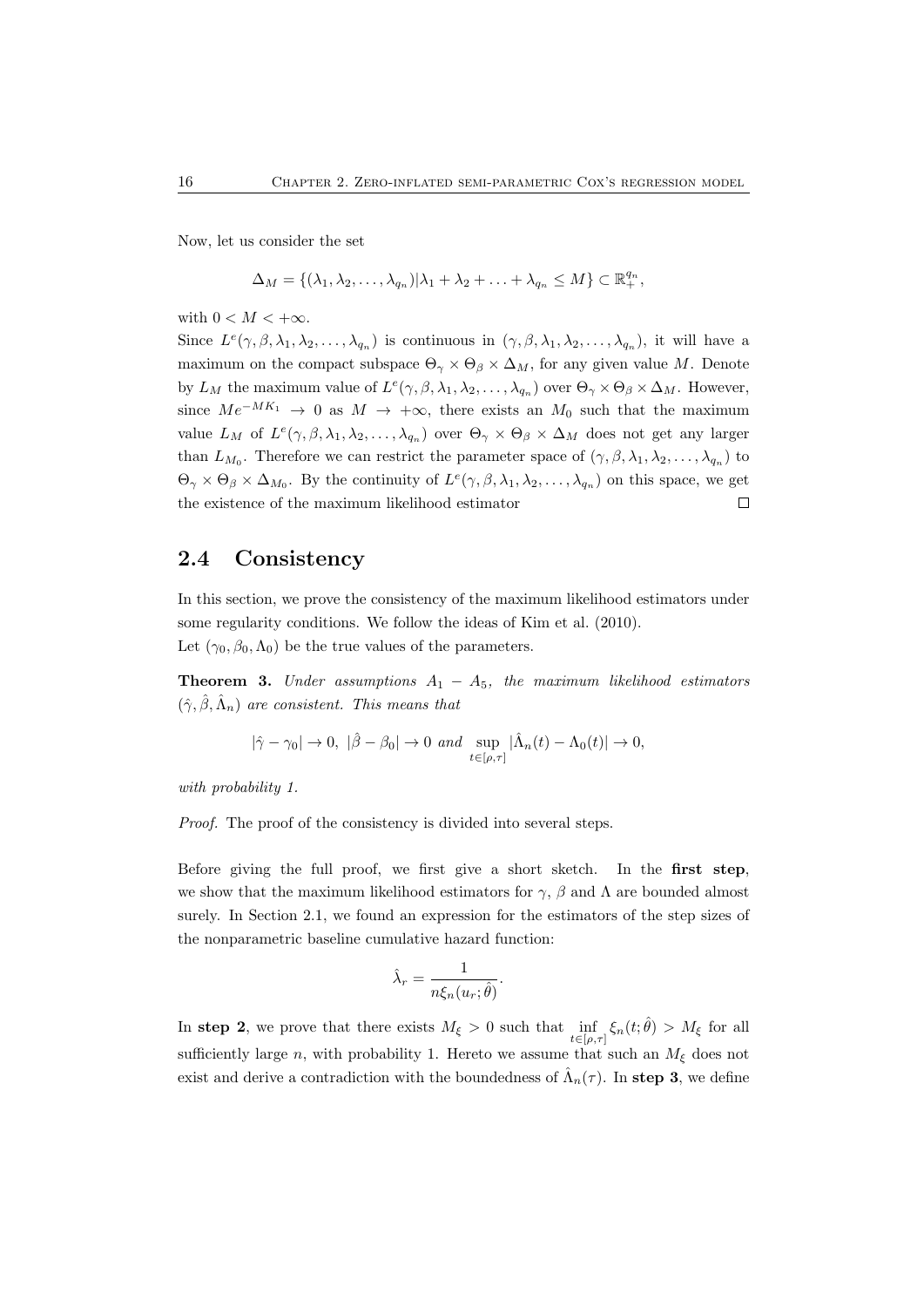an estimator  $\tilde{\Lambda}_n(.)$ . We show that this estimator converges to  $\Lambda_0(.)$  uniformly on [ $\rho$ ,  $\tau$ ]. Next, we suppose that  $\hat{\gamma}, \hat{\beta}$  and  $\hat{\Lambda}_n$  converge to  $\gamma^+, \beta^+$  and  $\Lambda^+$  uniformly. In step 4, we show that

$$
\frac{d\hat{\Lambda}_n}{d\tilde{\Lambda}_n}(t)\to \frac{d\Lambda^+}{d\Lambda_0}(t)
$$

uniformly on  $[\rho, \tau]$ , with probability 1. In this part of the proof, we use the result from step 2. In step 5, we use Helly's selection theorem. We can find a convergent subsequence of  $\hat{\theta} = (\hat{\gamma}, \hat{\beta}, \hat{\Lambda}_n)$ , with convergence point  $\theta^+ = (\gamma^+, \beta^+, \Lambda^+)$ . The result from step 4 implies that

$$
0 \leq \frac{1}{n}l^e(\hat{\gamma}, \hat{\beta}, \hat{\Lambda}_n) - \frac{1}{n}l^e(\gamma_0, \beta_0, \tilde{\Lambda}_n) \to KL(\theta^+, \theta_0),
$$

where  $KL(\theta^+, \theta_0)$  is the negative of the Kullback-Leibler divergence. We show that  $KL(\theta^+, \theta_0) = 0$ . Using the model identifiability, we get that that  $\theta^+ = \theta_0$ .

After this brief sketch, we describe every step of the proof in more detail.

Step 1: Since  $\Theta_{\gamma}$  and  $\Theta_{\beta}$  are compact sets, the MLE's of  $\gamma$  and  $\beta$  are bounded by some constants  $M_{\gamma}$  and  $M_{\beta}$ . We first prove that there exists a constant  $M_{\Lambda}$  such that  $\hat{\Lambda}_n(\tau) \leq M_\Lambda$  for all sufficiently large n with probability 1. That is, the maximum likelihood estimator for  $\Lambda$  is bounded with probability 1. We have that, for any  $\gamma$ ,  $\beta$ and  $\Lambda$ ,

$$
\frac{1}{n} \left( l^e(\hat{\gamma}, \hat{\beta}, \hat{\Lambda}_n) - l^e(\gamma, \beta, \Lambda) \right) =
$$
\n
$$
\frac{1}{n} \sum_{i=1}^n \delta_i \left\{ \log \frac{1 - \pi(\hat{\gamma}, X_i)}{1 - \pi(\gamma, X_i)} + \log \frac{\hat{\Lambda}_n \{T_i\}}{\Lambda \{T_i\}} + \log \frac{g(\hat{\beta}, Z_i)}{g(\beta, Z_i)}
$$
\n
$$
-g(\hat{\beta}, Z_i) \hat{\Lambda}_n(T_i) + g(\beta, Z_i) \Lambda(T_i) \right\}
$$
\n
$$
+ \frac{1}{n} \sum_{i=1}^n (1 - \delta_i) \log \frac{\pi(\hat{\gamma}, X_i) + (1 - \pi(\hat{\gamma}, X_i))(1 - \exp[-g(\hat{\beta}, Z_i) \hat{\Lambda}_n(T_i)])}{\pi(\gamma, X_i) + (1 - \pi(\gamma, X_i))(1 - \exp[-g(\beta, Z_i) \Lambda(T_i)])}.
$$

Since  $g(\beta, z)$  is a continuous function over the compact sets of  $\beta$  and z, this function is bounded from below and above by positive constants  $K_1$  and  $K_2$ . So there exists a positive constant  $K$  such that

$$
\frac{1}{n}\sum_{i=1}^n \delta_i \log \frac{g(\hat{\beta}, Z_i)}{g(\beta, Z_i)} \leq K \frac{1}{n}\sum_{i=1}^n \delta_i \to KE(\delta),
$$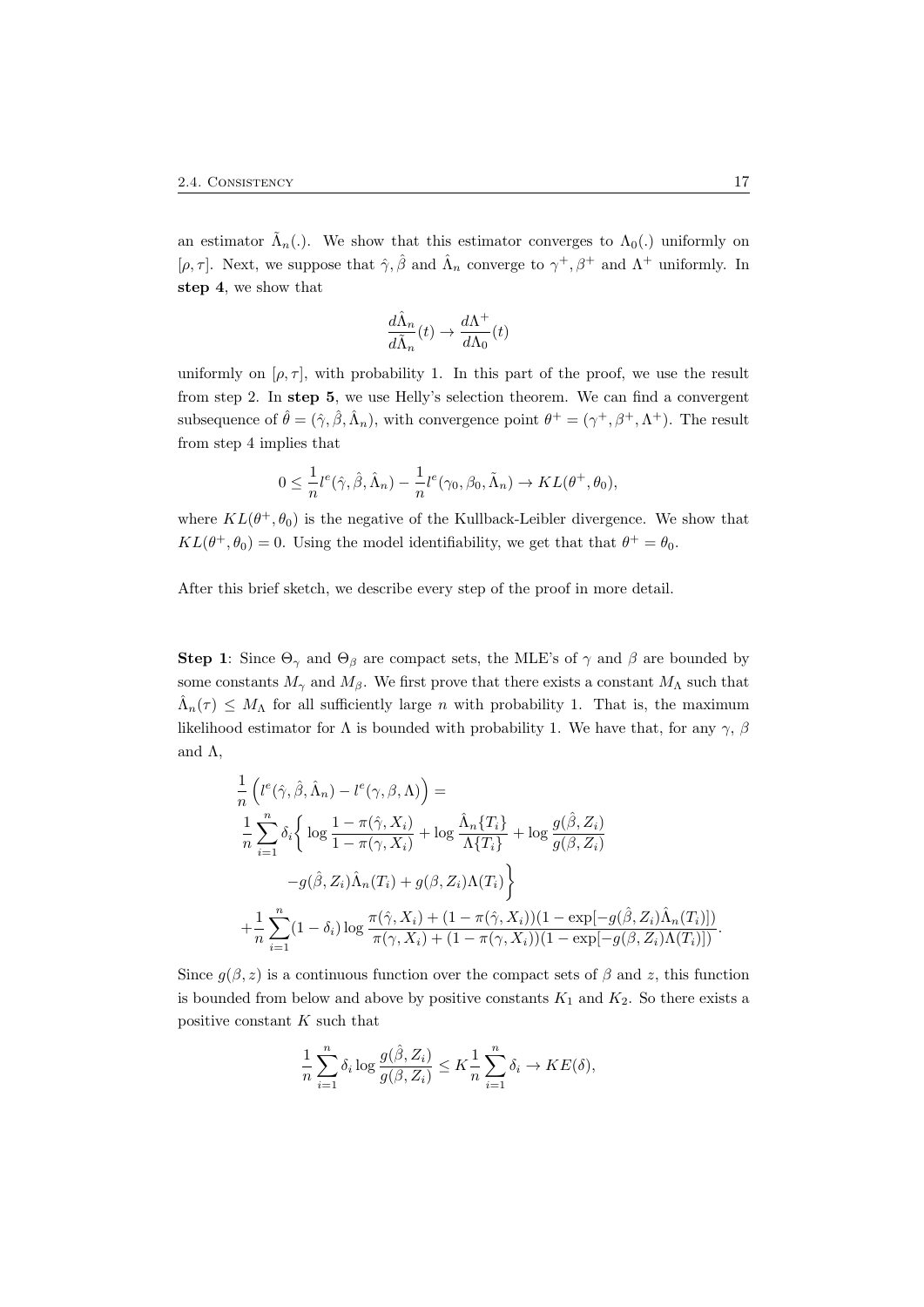as  $n \to +\infty$ , by the Glivenko-Cantelli theorem. Since also  $\pi(\gamma, x)$  is a continuous function over the compact sets of  $\gamma$  and x, we get in a similar way that there exist constants  $K'$  and  $K''$  such that

$$
\frac{1}{n} \sum_{i=1}^{n} \delta_i \log \frac{1 - \pi(\hat{\gamma}, X_i)}{1 - \pi(\gamma, X_i)} \leq K' \frac{1}{n} \sum_{i=1}^{n} \delta_i \to K'E(\delta),
$$
\n
$$
\frac{1}{n} \sum_{i=1}^{n} (1 - \delta_i) \log \frac{\pi(\hat{\gamma}, X_i) + (1 - \pi(\hat{\gamma}, X_i))(1 - \exp[-g(\hat{\beta}, Z_i)\hat{\Lambda}_n(T_i)])}{\pi(\gamma, X_i) + (1 - \pi(\gamma, X_i))(1 - \exp[-g(\beta, Z_i)\Lambda(T_i)])}
$$
\n
$$
\leq K'' \frac{1}{n} \sum_{i=1}^{n} (1 - \delta_i) \to K''E(1 - \delta).
$$

If we take for  $\Lambda(t)$ ,  $\bar{\Lambda}_n(t) = \sum$  $u_k \leq t$  $\frac{1}{n}$ , we have that

$$
\frac{1}{n} \sum_{i=1}^{n} \delta_i \log \frac{\hat{\Lambda}_n \{T_i\}}{\bar{\Lambda}_n \{T_i\}} = \frac{1}{n} \sum_{k=1}^{q_n} \log(n \hat{\lambda}_k)
$$
\n
$$
\leq \frac{q_n}{n} \log \left[ \frac{1}{q_n} \sum_{k=1}^{q_n} n \hat{\lambda}_k \right] = \frac{q_n}{n} \log \hat{\Lambda}_n(\tau) + \frac{q_n}{n} \log \left( \frac{n}{q_n} \right)
$$
\n
$$
\leq \log \hat{\Lambda}_n(\tau) + O(1),
$$

by an application of Jensen's inequality. Furthermore we note that

$$
\frac{1}{n}\sum_{i=1}^n \delta_i g(\beta, Z_i) \overline{\Lambda}_n(T_i) \leq \frac{1}{n}\sum_{i=1}^n \delta_i g(\beta, Z_i) \leq \frac{1}{n}\sum_{i=1}^n g(\beta, Z_i) \to E[g(\beta, Z)],
$$

for all  $\beta$ . We also find that

$$
-\frac{1}{n}\sum_{i=1}^{n}\delta_{i}g(\hat{\beta},Z_{i})\hat{\Lambda}_{n}(T_{i}) \leq -K_{1}\frac{1}{n}\sum_{k=1}^{q_{n}}\hat{\lambda}_{k}\sum_{i=1}^{n}\delta_{i}I(T_{i}\geq u_{k})
$$
  

$$
\leq K_{1}\hat{\Lambda}_{n}(\tau)\sup_{u\in[\rho,\tau]}\left|\frac{1}{n}\sum_{i=1}^{n}\delta_{i}I(T_{i}\geq u)-E[\delta I(T\geq u)]\right|
$$
  

$$
-K_{1}\min_{u\in[\rho,\tau]}E[\delta I(T\geq u)]\hat{\Lambda}_{n}(\tau).
$$

By Glivenko-Cantelli, the first term in this last expression converges to  $0$  when  $n$ increases. We see that for sufficiently large  $n$ ,

$$
\frac{1}{n}\left(l^e(\hat{\gamma},\hat{\beta},\hat{\Lambda}_n)-l^e(\gamma,\beta,\bar{\Lambda}_n)\right)\leq \log \hat{\Lambda}_n(\tau)-K_1E[\delta I(T\geq \tau)]\hat{\Lambda}_n(\tau)+O(1).
$$

Hence, if  $\hat{\Lambda}_n(\tau) \to +\infty$ , the right hand side of the inequality diverges to  $-\infty$ . But this would contradict with  $\frac{1}{n} \left( l^e(\hat{\gamma}, \hat{\beta}, \hat{\Lambda}_n) - l^e(\gamma, \beta, \bar{\Lambda}_n) \right) \geq 0$ . Therefore, this means that  $\hat{\Lambda}_n(\tau)$  should be bounded for sufficiently large n, with probability 1.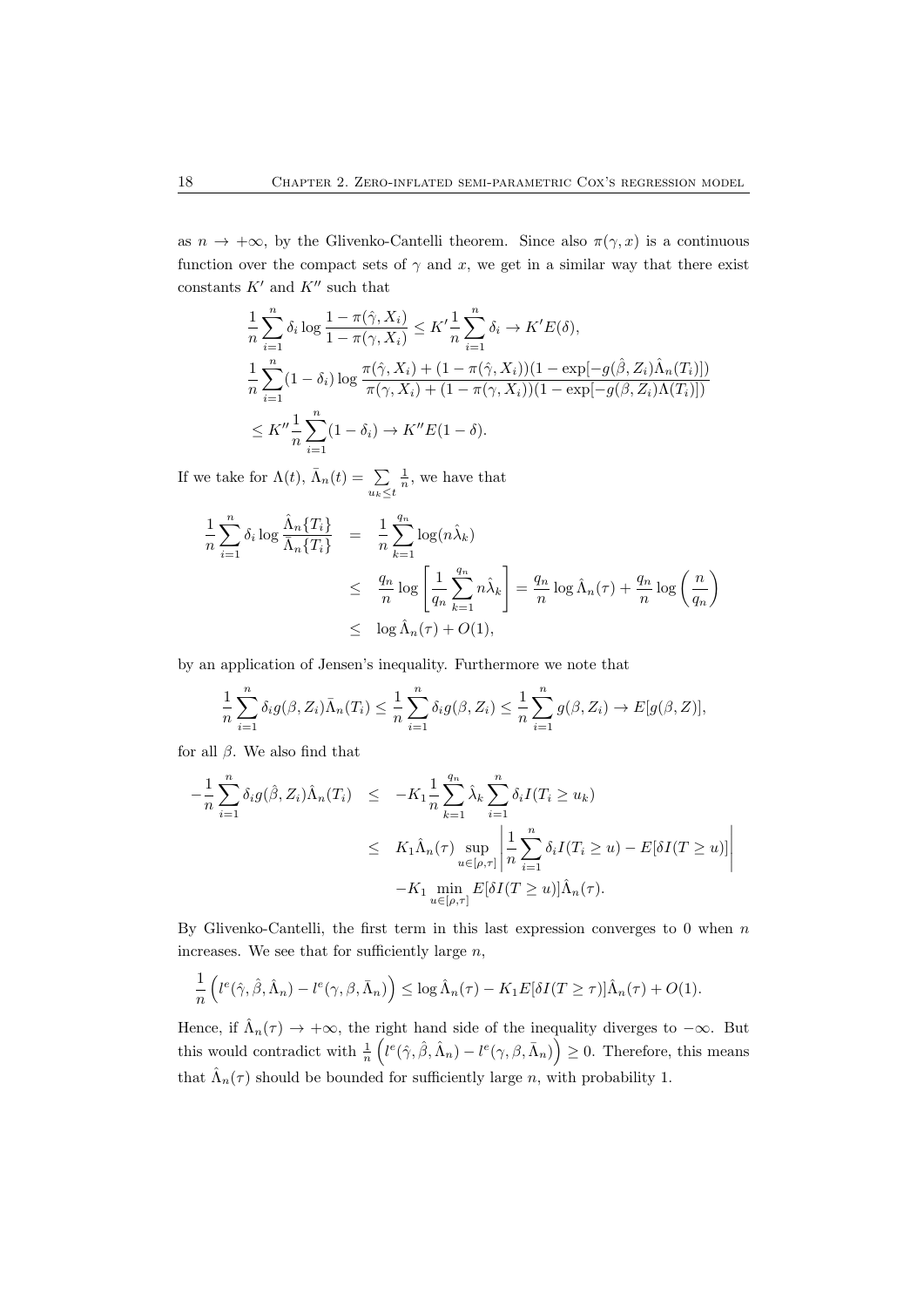**Step 2:** Let  $\theta = (\gamma, \beta, \Lambda)$  and  $\hat{\theta} = (\hat{\gamma}, \hat{\beta}, \hat{\Lambda}_n)$ . We already mentioned that

$$
\hat{\lambda}_r = \frac{1}{n\xi_n(u_r;\hat{\theta})},
$$

where

$$
\xi_n(t; \theta) = \frac{1}{n} \sum_{i=1}^n g(\beta, Z_i) \{ I(T_i \ge t, \delta_i = 1) + a_i(\theta) I(T_i \ge t, \delta_i = 0) \},
$$

with

$$
a_i(\theta) = -\frac{(1 - \pi(\gamma, X_i)) \exp\{-g(\beta, Z_i)\Lambda(T_i)\}}{\pi(\gamma, X_i) + (1 - \pi(\gamma, X_i))(1 - \exp\{-g(\beta, Z_i)\Lambda(T_i)\})}.
$$

We show that there exists  $M_{\xi} > 0$  such that  $\inf_{t \in [\rho,\tau]} \xi_n(t;\hat{\theta}) > M_{\xi}$  for all sufficiently large n, with probability 1.

Suppose that such an  $M_{\xi}$  does not exist. Let  $\epsilon$  be fixed, whose value will be specified later. Then, we can find a sufficiently large n and  $t^* \in [\rho, \tau]$  such that  $\xi_n(t^*; \hat{\theta}) < \epsilon$ . By assumption  $A_5$ , there exists  $\kappa > 0$  such that T has a bounded density on either  $(t-\kappa, t]$  or  $(t, t+\kappa]$  for any  $t \in [\rho, \tau]$ . We will show that when T has a bounded density on  $(t^* - \kappa, t^*]$ , then  $\hat{\Lambda}_n(t^*) - \hat{\Lambda}_n(t^* - \kappa) > M_\Lambda$  as  $n \to \infty$ , which is a contradiction (with step 1). If T has a bounded density on  $(t^*, t^* + \kappa]$ , a similar contradiction can be derived. The proof for this case is omitted.

From assumption  $A_3$ , there exists a constant  $M_a > 0$  such that

$$
\sup_{i} |a_i(\hat{\theta})| \le \sup_{i} \frac{1 - \pi(\gamma, X_i)}{\pi(\gamma, X_i)} \le M_a
$$

with probability 1.

Let  $\nu = \sup$  $\sup_{z,|\beta| < M_{\beta}} g(\beta, z)(1 + M_a)$ . For any  $t \in (t^* - \kappa, t^*]$ , we have

$$
\xi_n(t; \hat{\theta}) \leq |\xi_n(t; \hat{\theta}) - \xi_n(t^*; \hat{\theta})| + \xi_n(t^*; \hat{\theta})
$$
  

$$
\leq \frac{\nu}{n} \sum_{i=1}^n I(t \leq T_i < t^*) + \epsilon.
$$

Since T has a bounded density on  $(t^* - \kappa, t^*]$ , the Glivenko-Cantelli lemma implies that there exists a constant  $\phi > 0$  such that

$$
\frac{1}{n}\sum_{i=1}^{n} I(t < T_i \le t^*) \le \phi(t^* - t)
$$

for all sufficiently large  $n$ .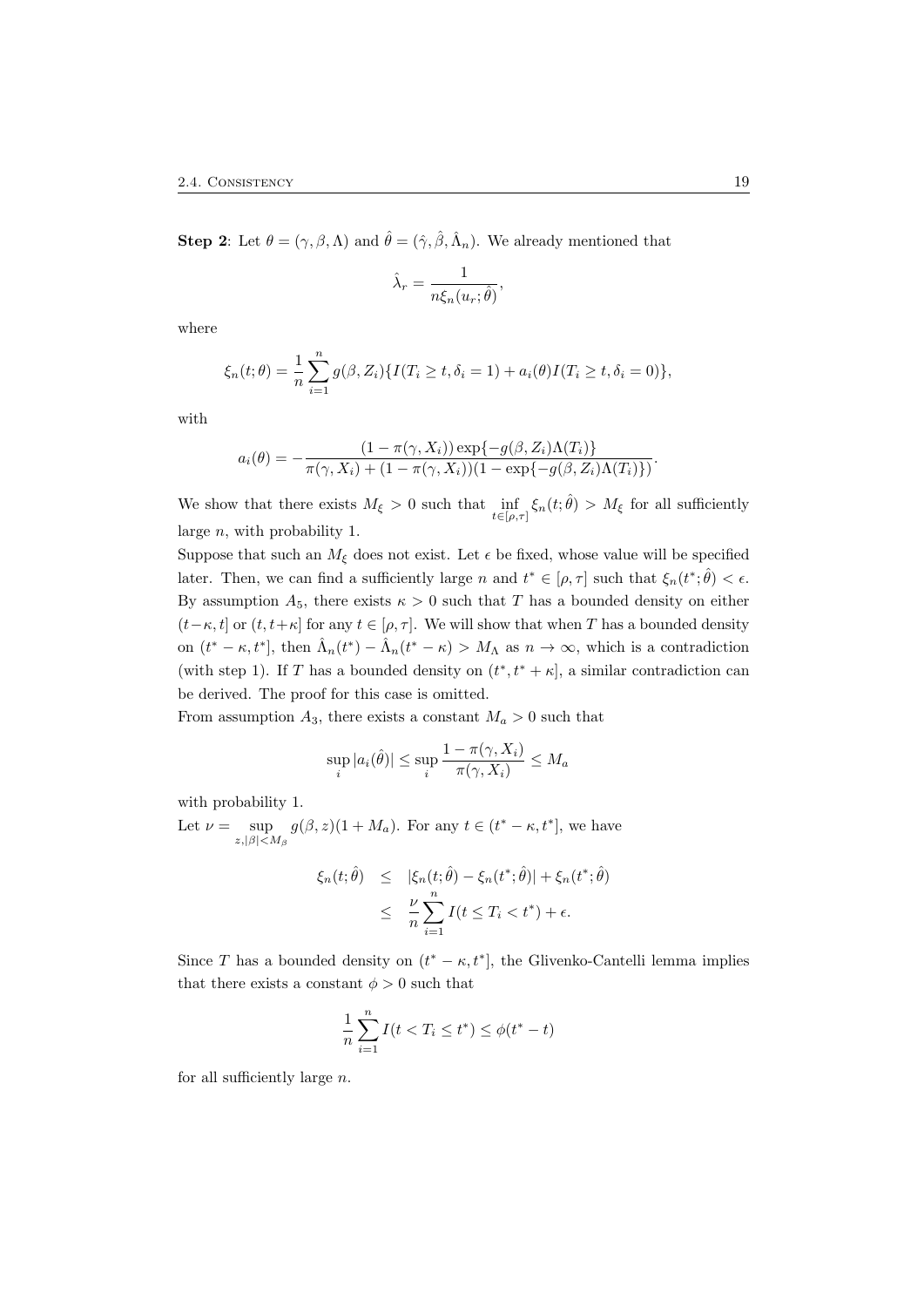Hence, we have that

$$
\hat{\Lambda}_n(t^*) - \hat{\Lambda}_n(t^* - \kappa) = \frac{1}{n} \sum_{t^* - \kappa < u_r \leq t^*} \frac{1}{\xi_n(u_r, \hat{\theta})} \geq \frac{1}{n} \sum_{t^* - \kappa < u_r \leq t^*} \frac{1}{\nu \phi(t^* - u_r) + \epsilon}
$$
\n
$$
\to \int_{X, Z} \int_{t^* - \kappa}^{t^*} \frac{(1 - \pi(\gamma_0, x)) f_{Y>0}(t|z) F_{C|X, Z}(t|x, z)}{\nu \phi(t^* - t) + \epsilon} dt P(dxz)
$$
\n
$$
\geq \frac{\zeta}{\nu \phi} \left[ -\int_{t^* - \kappa}^{t^*} \frac{1}{\nu \phi(t^* - t) + \epsilon} d(\nu \phi(t^* - t) + \epsilon) \right]
$$
\n
$$
= \frac{\zeta}{\nu \phi} [\log(\nu \phi \kappa + \epsilon) - \log \epsilon] = \frac{\zeta}{\nu \phi} \log \left[ \frac{\nu \phi \kappa}{\epsilon} + 1 \right], \qquad (2.2)
$$

with

$$
\zeta = \inf_{t \in [\rho, \tau]} E_{x,z} \left\{ (1 - \pi(\gamma_0, x)) f_{Y>0}(t|z) F_{C|X,Z}(t|x, z) \right\}.
$$

In the expression for  $\zeta$ ,  $f_{Y>0}(t|z)$  is the density of the non-zero part of the response, and  $F_{C|X,Z}(t|x,z) = P(C \le t | X = x, Z = z)$ .  $E_{x,z}$  means that the expectation is taken over X and Z. Due assumption  $A_5$ , we know that  $\zeta > 0$ . Finally, choose  $\epsilon$ sufficiently small, so that (2.2) is larger than  $M_{\Lambda}$ , which is a contradiction with the boundedness of  $\hat{\Lambda}_n(\tau)$ .

Step 3: Define

$$
\tilde{\lambda}_r = \frac{1}{n\xi_n(u_r;\theta_0)},
$$

where  $\theta_0 = (\gamma_0, \beta_0, \Lambda_0)$ . We will prove that  $\tilde{\Lambda}_n(.) = \sum_{k=1}^{q_n}$  $\tilde{\lambda}_k I(u_k \leq .)$  converges to  $\Lambda_0(.)$  uniformly on  $[\rho, \tau]$  . Note that

$$
\tilde{\Lambda}_n(t) = \int_0^t \frac{1}{\xi_n(s; \theta_0)} \frac{1}{n} dN_n(s),
$$

where  $N_n(t) = \sum_{i=1}^n I(T_i \le t, \delta_i = 1)$ . Since classes of uniformly bounded and monotone functions are Glivenko-Cantelli (van der Vaart and Wellner (1996)), we have that

$$
\frac{N_n(t)}{n} \to E_{x,z} \left\{ (1 - \pi(\gamma_0, x)) g(\beta_0, z) \int_{\rho_T}^t \lambda_0(s) \exp\{-g(\beta_0, z)\Lambda_0(s)\} F_{C|X,Z}(s|x, z) ds \right\}
$$

uniformly on  $[\rho_T, \tau_T]$  with probability 1. Furthermore we have that in

$$
\xi_n(t; \theta_0) = \frac{1}{n} \sum_{i=1}^n g(\beta_0, Z_i) \{ I(T_i \ge t, \delta_i = 1) + a_i(\theta_0) I(T_i \ge t, \delta_i = 0) \},
$$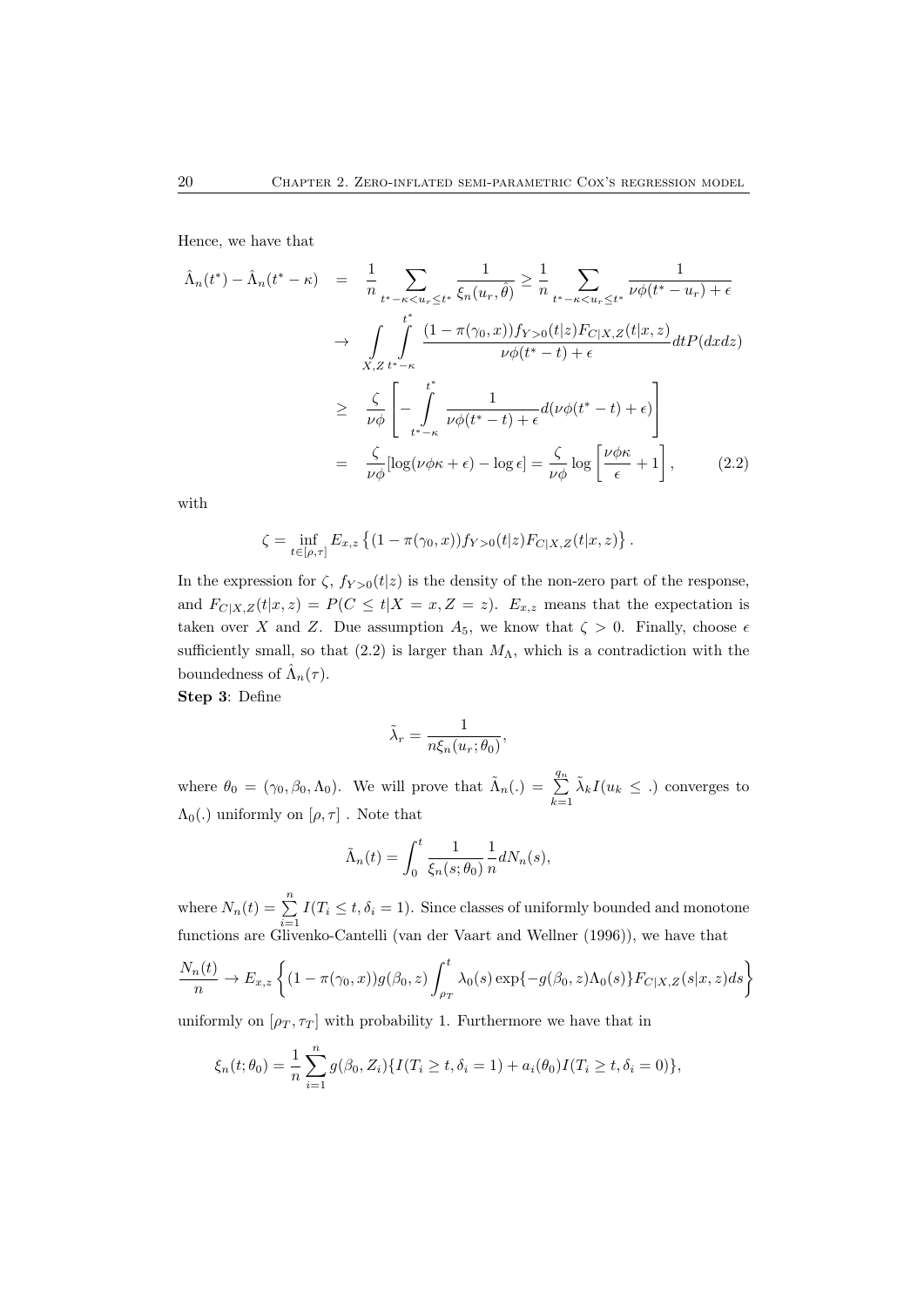$$
\frac{1}{n} \sum_{i=1}^{n} g(\beta_0, Z_i) I(T_i \ge t, \delta_i = 1) \rightarrow
$$
  
\n
$$
E_{x,z} \left\{ (1 - \pi(\gamma_0, x)) g(\beta_0, z) \right\}
$$
  
\n
$$
\int_{t}^{\tau_T} g(\beta_0, z) \lambda_0(s) \exp\{-g(\beta_0, z) \Lambda_0(s)\} F_{C|X, Z}(s | x, z) ds \right\}
$$

and

$$
\frac{1}{n} \sum_{i=1}^{n} g(\beta_0, Z_i) a_i(\theta_0) I(T_i \ge t, \delta_i = 0) \to
$$
  

$$
E_{x,z} \left\{ -(1 - \pi(\gamma_0, x)) g(\beta_0, z) \int_t^{\tau_T} \exp\{-g(\beta_0, z) \Lambda_0(s)\} f_{C|X, Z}(s | x, z) ds \right\},\
$$

uniformly on  $[\rho_T, \tau_T]$  with probability 1. Hence, after using integration by parts, we get that

$$
\xi_n(t,\theta_0) \to E_{x,z}\{(1-\pi(\gamma_0,x))g(\beta_0,z)\exp\{-g(\beta_0,z)\Lambda_0(t)\}F_{C|X,Z}(t|x,z)\},\
$$

uniformly on  $[\rho_T, \tau_T]$  with probability 1. Since

$$
\frac{d}{dt}E_{x,z}\left\{(1-\pi(\gamma_0,x))g(\beta_0,z)\int_{\rho_T}^t \lambda_0(s)\exp\{-g(\beta_0,z)\Lambda_0(s)\}F_{C|X,Z}(s|x,z)ds\right\}
$$
  
=  $\lambda_0(t)E_{x,z}\{(1-\pi(\gamma_0,x))g(\beta_0,z)\exp\{-g(\beta_0,z)\Lambda_0(t)\}F_{C|X,Z}(t|x,z)\},$ 

we get

$$
\tilde{\Lambda}_n(t) = \int_0^t \frac{1}{\xi_n(s,\theta_0)} \frac{1}{n} dN_n(s) \n\to \int_0^t \frac{\lambda_0(s) E_{x,z} \{ (1 - \pi(\gamma_0, x)) g(\beta_0, z) \exp\{-g(\beta_0, z) \Lambda_0(s) \} F_{C|X,Z}(s|x, z) \}}{E_{x,z} \{ (1 - \pi(\gamma_0, x)) g(\beta_0, z) \exp\{-g(\beta_0, z) \Lambda_0(s) \} F_{C|X,Z}(s|x, z) \}} ds \n= \Lambda_0(t)
$$

uniformly on  $[\rho, \tau]$  with probability 1.

**Step 4:** Suppose that  $\hat{\gamma}, \hat{\beta}$  and  $\hat{\Lambda}_n$  converge to  $\gamma^+, \beta^+$  and  $\Lambda^+$  uniformly. We will show that

$$
\frac{d\hat{\Lambda}_n}{d\tilde{\Lambda}_n}(t) \to \frac{d\Lambda^+}{d\Lambda_0}(t)
$$
\n(2.3)

uniformly on  $[\rho, \tau]$ , with probability 1.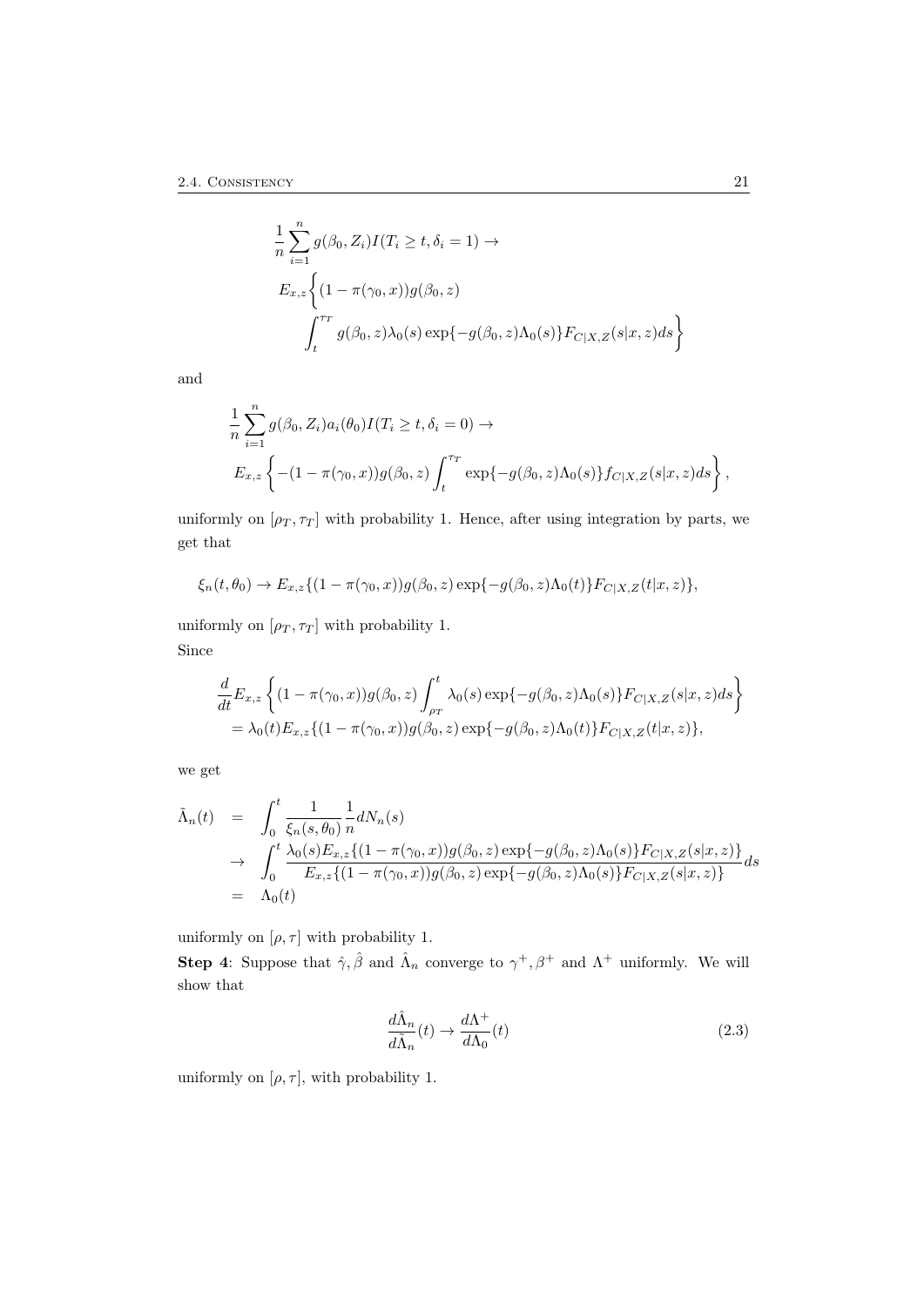Since classes of uniformly bounded and monotone functions are Glivenko-Cantelli, we have that

$$
\frac{1}{n} \sum_{i=1}^{n} g(\beta, Z_i) I(T_i \ge t, \delta_i = 1) \to
$$
  
\n
$$
E_{x,z} \left\{ g(\beta, z) (1 - \pi(\gamma_0, x)) \int_{t}^{\tau_T} f_{Y>0}(s|z) F_{C|X, Z}(s|x, z) ds \right\}
$$
(2.4)

and

$$
\frac{1}{n} \sum_{i=1}^{n} g(\beta, Z_i) a_i(\theta) I(T_i \ge t, \delta_i = 0) \to
$$
\n
$$
E_{x,z} \left\{ g(\beta, z) \int_{t}^{T} - \frac{(1 - \pi(\gamma, x)) \exp\{-g(\beta, z)\Lambda(s)\}}{\pi(\gamma, x) + (1 - \pi(\gamma, x))(1 - \exp\{-g(\beta, z)\Lambda(s)\})} \times \left[ \pi(\gamma_0, x) + (1 - \pi(\gamma_0, x)) F_{Y > 0}(s|z) \right] f_{C|X, Z}(s|x, z) ds \right\},
$$
\n(2.5)

uniformly on  $[\rho_T, \tau_T]$ , with probability 1. We have that  $\xi_n(t; \hat{\theta}) \to \xi(t; \theta^+)$  uniformly on  $[\rho_T, \tau_T]$  with probability 1, where  $\xi(t, \theta)$  equals the sum of the right hand sides of (2.4) and (2.5) and  $\theta^+ = (\gamma^+, \beta^+, \Lambda^+)$ .

Since  $\inf_{t\in[\rho,\tau]}\xi_n(t;\hat{\theta})>M_{\xi}$ , by Step 2, we have that  $\inf_{t\in[\rho,\tau]}\xi(t;\theta^+) > M_{\xi} > 0$ . In Step 3, we have proved that  $\xi_n(t; \theta_0) \to \xi(t; \theta_0)$  uniformly on  $[\rho_T, \tau_T]$ , with probability 1. We get that,

$$
\frac{d\hat{\Lambda}_n}{d\tilde{\Lambda}_n}(t) \to \frac{\xi(t; \theta_0)}{\xi(t; \theta^+)}\tag{2.6}
$$

uniformly on  $[\rho, \tau]$ , with probability 1. Since  $d\tilde{\Lambda}_n(t) = \frac{1}{\xi_n(t;\theta_0)} \frac{1}{n} dN_n(t)$ , we have

$$
\Lambda^{+}(t) \leftarrow \hat{\Lambda}_{n}(t) = \int_{0}^{t} \frac{1}{\xi_{n}(s;\hat{\theta})} \frac{1}{n} dN_{n}(s)
$$
  
= 
$$
\int_{0}^{t} \frac{\xi_{n}(s;\theta_{0})}{\xi_{n}(s;\hat{\theta})} d\tilde{\Lambda}_{n}(s) \rightarrow \int_{0}^{t} \frac{\xi(s;\theta_{0})}{\xi(s;\theta^{+})} d\Lambda_{0}(s).
$$

Hence,

$$
\Lambda^+(t) = \int_0^t \frac{\xi(s; \theta_0)}{\xi(s; \theta^+)} d\Lambda_0(s).
$$

Thus,  $\Lambda^+(t)$  is absolutely continuous with respect to  $\Lambda_0(s)$ . We find

$$
\frac{d\Lambda^{+}}{d\Lambda_{0}}(t) = \frac{\xi(t; \theta_{0})}{\xi(t; \theta^{+})}.
$$
\n(2.7)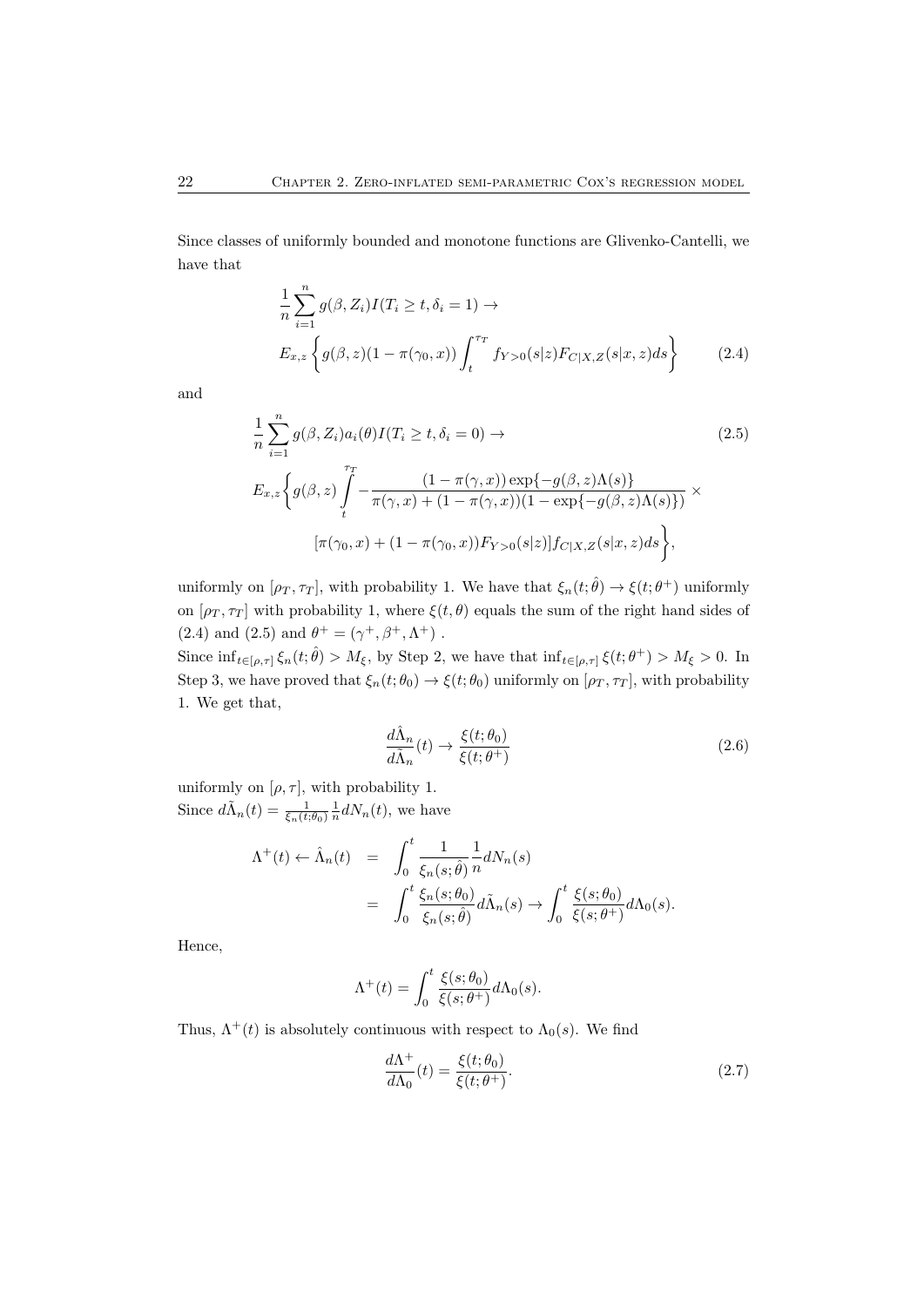From  $(2.6)$  and  $(2.7)$ , we conclude that

$$
\frac{d\hat{\Lambda}_n}{d\tilde{\Lambda}_n}(t) \to \frac{d\Lambda^+}{d\Lambda_0}(t)
$$

uniformly on  $[\rho, \tau]$ , with probability 1.

**Step 5:** By Helly's selection theorem, we can find a convergent subsequence of  $\hat{\theta}$ (Parner (1998)). With abuse of notation, we let  $\hat{\theta}$  be a convergent subsequence and  $\theta^+$  be the convergence point of  $\hat{\theta}$ . Then, (2.3) in Step 4 implies that

$$
0 \leq \frac{1}{n}l^e(\hat{\gamma}, \hat{\beta}, \hat{\Lambda}_n) - \frac{1}{n}l^e(\gamma_0, \beta_0, \tilde{\Lambda}_n) \to KL(\theta^+, \theta_0),
$$

where  $KL(\theta^+, \theta_0)$  is the negative of the Kullback-Leibler divergence. It is defined by

$$
KL(\theta^+, \theta_0) = E[\delta\{\log(1 - \pi(\gamma^+, X)) + \log g(\beta^+, Z)\} - \delta g(\beta^+, Z)\Lambda^+(T) + (1 - \delta) \log\{\pi(\gamma^+, X) + (1 - \pi(\gamma^+, X)) (1 - \exp[-g(\beta^+, Z)\Lambda^+(T)])\}]- E[\delta\{\log(1 - \pi(\gamma_0, X)) + \log g(\beta_0, Z)\} - \delta g(\beta_0, Z)\Lambda_0(T) + (1 - \delta) \log\{\pi(\gamma_0, X) + (1 - \pi(\gamma_0, X)) (1 - \exp[-g(\beta_0, Z)\Lambda_0(T)])\}]+ E\left[\delta \log \frac{\lambda^+(T)}{\lambda_0(T)}\right].
$$

Since the Kullback-Leibler divergence is non-negative,  $KL(\theta^+, \theta_0)$  is non-positive. So  $KL(\theta^+, \theta_0) = 0$ . Using the identifiability result in Theorem 1, this implies that  $\theta^+ = \theta_0$ , which terminates the proof of the consistency.

 $\Box$ 

### 2.5 Asymptotic normality

In this section, we prove the asymptotic normality of the maximum likelihood estimators under some assumptions. We assume that the regularity conditions  $A_1$ ,  $A_2$  and  $A_5$  of Section 2.2 still hold. We further assume a logistic regression model  $\pi(\gamma, X) = \frac{\exp(X^{\top}\gamma)}{1 + \exp(X^{\top}\gamma)}$  for the probability of a zero response and we assume that  $g(\beta, Z) = \exp(Z^{\top}\beta)$ . These regression functions satisfy conditions  $A_3$  and  $A_4$ . The first element of the X-vector is assumed to be one, such that the first element of  $\gamma$  represents the intercept of the logistic regression model. We also presume that  $P(X^{\top}c = 0) = 1$  implies that  $c = 0$ . Let  $\theta_0 = (\gamma_0, \beta_0, \Lambda_0)$  be the true values of the parameters.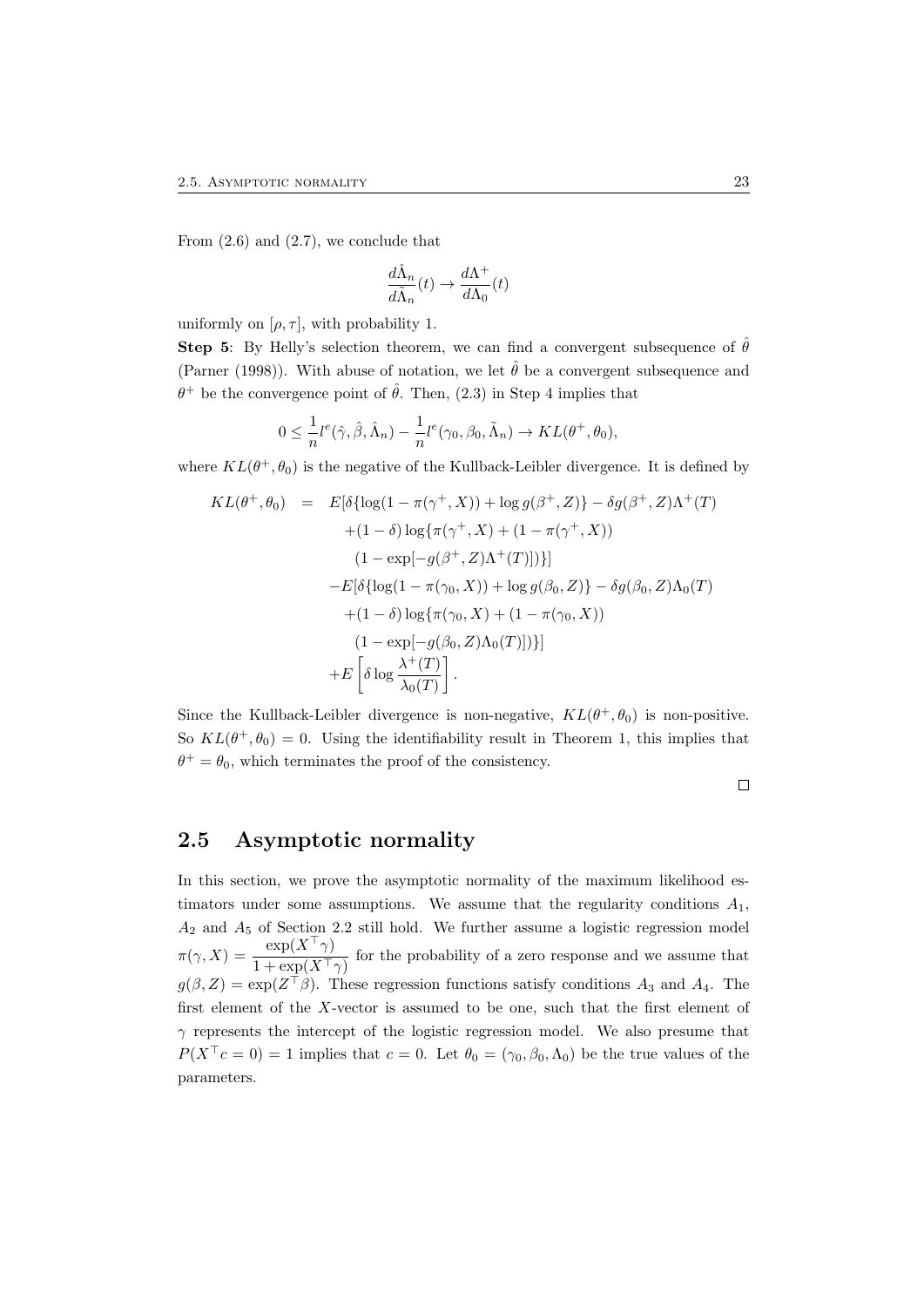#### Theorem 4. Under the assumptions mentioned before, the scaled process

 $\sqrt{n}(\hat{\gamma}-\gamma_0,\hat{\beta}-\beta_0,\hat{\Lambda}_n(\cdot)-\Lambda_0(\cdot))$  converges weakly to a zero-mean Gaussian process in the metric space  $\Theta_{\gamma} \times \Theta_{\beta} \times l^{\infty}[\rho, \tau]$ , where  $l^{\infty}[\rho, \tau]$  is the space containing all bounded valued cadlag (right continuous with left limits existing) functions on  $[\rho, \tau]$ , equipped with the supremum norm.

Proof. To prove this theorem, we apply Theorem 3.3.1 of van der Vaart and Wellner (1996). We first need to define a random map  $\Psi_n$  and a fixed map  $\Psi$  from a set, say A, containing the true values of the parameters and (at least asymptotically) the possible values of the estimators. Theorem 3.3.1 of van der Vaart and Wellner (1996) involves verifying four sufficient conditions:  $\sqrt{n}(\Psi_n(\theta_0) - \Psi(\theta_0))$  converges in distribution to a tight Gaussian process  $W$  (weak convergence of the empirical process at the truth), an approximation condition of the score operator, Fréchet differentiability of the asymptotic score and continuous invertibility of the information operator.

We define a set

$$
\mathcal{H}_p = \{ h = (h_1, h_2, h_3) : h_1 \in \mathbb{R}^{d_x+1}, h_2 \in \mathbb{R}^{d_z} \text{ and } h_3 \text{ is a function}
$$
  
of bounded variation on  $[\rho, \tau]; |h_1| + |h_2| + ||h_3||_v \le p \},$ 

where  $||h_3||_v$  is the absolute value of  $h_3(\rho)$  plus the total variation of  $h_3$  over the interval  $[\rho, \tau]$ , that is  $||h_3||_v = |h_3(\rho)| + \int_{\rho}^{\tau} |dh_3|$ . We shall restrict consideration to h<sub>3</sub> which is cadlag. We can consider the parameter  $\theta = (\gamma, \beta, \Lambda)$  as a functional on  $\mathcal{H}_p$  given by  $\theta(h) = h_1^{\top} \gamma + h_2^{\top} \beta + \int_{\rho}^{\tau} h_3 d\Lambda$  and the parameter space  $\Theta$  as a subset of  $l^{\infty}(\mathcal{H}_p)$ , the space of bounded functionals on  $\mathcal{H}_p$ , equipped with the supremum norm  $\|\theta\|_p = \sup_{h \in \mathcal{H}_p}$  $|\theta(h)|$ .

The set  $\tilde{\mathcal{A}}$  is defined as a small neighborhood containing the true parameters  $\theta_0$  as

$$
A = \{ \theta = (\gamma, \beta, \Lambda) : ||\theta - \theta_0||_p < \epsilon \},
$$

where  $\epsilon$  is a small positive constant. Theorem 3 assures that, when the sample size is sufficiently large, the estimates  $\hat{\theta} = (\hat{\gamma}, \hat{\beta}, \hat{\Lambda}_n)$  fall into the set A almost surely. We now define  $\Psi_n$  and  $\Psi$  as random and fixed maps respectively from A to  $l^{\infty}(\mathcal{H}_p)$ . More specifically, we define

$$
\Psi_n(\theta)[h_1, h_2, h_3] = \mathcal{P}_n(\phi(\theta, h))
$$
 and  $\Psi(\theta)[h_1, h_2, h_3] = E(\phi(\theta, h)),$ 

where  $\mathcal{P}_n$  denotes the empirical measure,  $\phi(\theta, h) = h_1^{\top} l_{\gamma}(\theta) + h_2^{\top} l_{\beta}(\theta) + l_{\Lambda}(\theta) [h_3], l_{\gamma}$ is the score vector for  $\gamma$ ,  $l_\beta$  is the score vector for  $\beta$  and  $l_\Lambda(\theta)[h_3]$  is the score for  $\Lambda$ along the submodel  $\Lambda(\cdot) + \epsilon \int_{\rho} h_3 d\Lambda$ . The maximum likelihood estimators and the true parameters satisfy  $\Psi_n(\hat{\theta}) = 0$  and  $\Psi(\theta_0) = 0$ .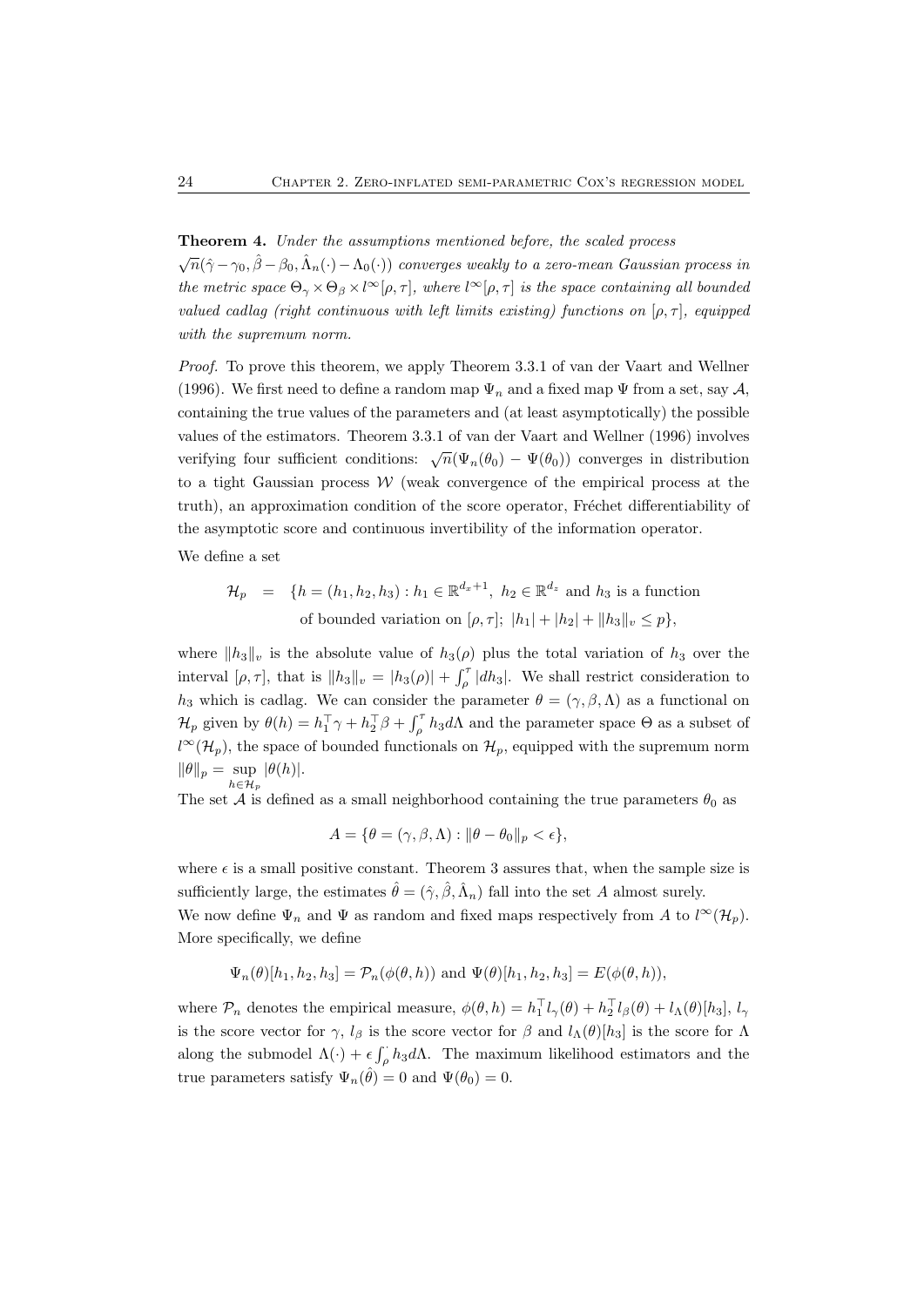Direct calculations give

$$
l_{\gamma}(\theta) = -\delta \frac{\exp(X^{\top} \gamma)}{1 + \exp(X^{\top} \gamma)} X
$$
  
\n
$$
\frac{\exp(X^{\top} \gamma)}{1 + \exp(X^{\top} \gamma)} \exp[-\exp(Z^{\top} \beta) \Lambda(T)] X
$$
  
\n
$$
+ (1 - \delta) \frac{1 + \exp(X^{\top} \gamma)}{\exp(X^{\top} \gamma) + 1 - \exp[-\exp(Z^{\top} \beta) \Lambda(T)]},
$$
  
\n
$$
l_{\beta}(\theta) = \delta Z - \delta \Lambda(T) \exp(Z^{\top} \beta) Z
$$
  
\n
$$
+ (1 - \delta) \frac{\exp[-\exp(Z^{\top} \beta) \Lambda(T)] \exp(Z^{\top} \beta) \Lambda(T) Z}{\exp(X^{\top} \gamma) + 1 - \exp[-\exp(Z^{\top} \beta) \Lambda(T)]},
$$
  
\n
$$
l_{\Lambda}(\theta)[h_3] = \delta h_3(T) - \delta \exp(Z^{\top} \beta) \int_{\rho}^{T} h_3(s) d\Lambda(s)
$$
  
\n
$$
+ (1 - \delta) \frac{\exp[-\exp(Z^{\top} \beta) \Lambda(T)] \exp(Z^{\top} \beta) \int_{\rho}^{T} h_3(s) d\Lambda(s)}{\exp(X^{\top} \gamma) + 1 - \exp[-\exp(Z^{\top} \beta) \Lambda(T)]}.
$$

The classes A and  $\mathcal{H}_p$  are Donsker classes. Since  $\phi(\theta, h)$  is a bounded Lipschitz functional with respect to  $A \times \mathcal{H}_p$ , Theorem 2.10.6 of van der Vaart and Wellner (1996) yields that the class  $\{\phi(\theta, h) : (\theta, h) \in A \times \mathcal{H}_p\}$  is a Donsker class. Since

$$
\{\phi(\theta_0, h) : h \in \mathcal{H}_p\} \subset \{\phi(\theta, h) : (\theta, h) \in A \times \mathcal{H}_p\},\
$$

 $\{\phi(\theta_0, h) : h \in \mathcal{H}_p\}$  is also a Donsker class. Hence  $\sqrt{n}(\Psi_n(\theta_0) - \Psi(\theta_0))$  converges in distribution to a tight Gaussian process  $W$ , so that the first sufficient condition of Theorem 3.3.1 in van der Vaart and Wellner (1996) is satisfied. We further have that the class  $\{\phi(\theta, h) - \phi(\theta_0, h) : (\theta, h) \in A \times \mathcal{H}_p\}$  is a Donsker class. One can also show that

$$
E \sup_{h \in \mathcal{H}_p} (\phi(\theta, h) - \phi(\theta_0, h))^2 < \infty,
$$

which by the dominated convergence theorem implies that

$$
\sup_{h \in \mathcal{H}_p} E(\phi(\theta, h) - \phi(\theta_0, h))^2 \to 0,
$$

when  $\theta \to \theta_0$ . Since  $\hat{\theta} \to \theta_0$  uniformly and almost surely by Theorem 3, Lemma 3.3.5 of van der Vaart and Wellner (1996) implies that

$$
\|\sqrt{n}\{\Psi_n(\hat{\theta}) - \Psi(\hat{\theta})\} - \sqrt{n}\{\Psi_n(\theta_0) - \Psi(\theta_0)\}\|_p = o_p(1 + \sqrt{n}\|\hat{\theta} - \theta_0\|).
$$
 (2.8)

The approximation of the score operator in (2.8) is the second sufficient condition of Theorem 3.3.1 of van der Vaart and Wellner (1996).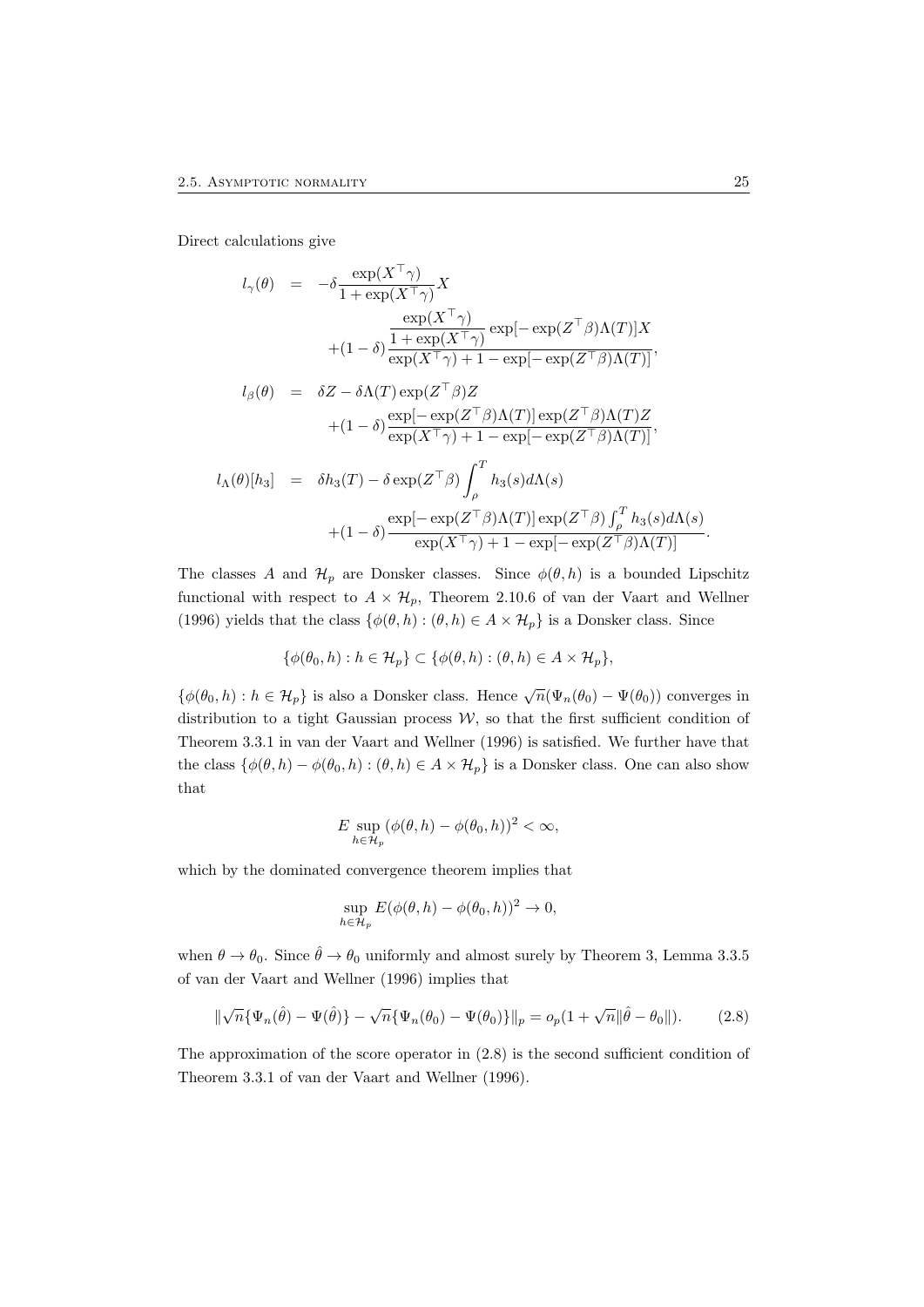For the Fréchet differentiability of the asymptotic score  $\Psi$  at  $\theta_0$ , first note that  $\Psi$  is Gâteaux differentiable in a neighborhood of  $\theta_0$  and that the derivative is continuous. Since  $X$  and  $Z$  are bounded, one can show that

$$
\sup \left\{ \left\| \frac{\partial}{\partial \lambda} \Psi(\theta_0 + \lambda \theta) \right\|_p : \|\theta\|_p \le 1, |\lambda| \le \epsilon \right\} < \infty
$$

for an  $\epsilon > 0$ . Proposition 1 in the Appendix of Bickel et al. (1993) assures that  $\Psi$  is Fréchet differentiable at  $\theta_0$ , which is the third sufficient condition of Theorem 3.3.1 of van der Vaart and Wellner (1996).

It remains to show that the information operator  $\dot{\Psi}_{(\gamma_0,\beta_0,\Lambda_0)}$  (i.e. the Fréchet derivative of  $\Psi$  at  $\theta_0$ ) is continuously invertible on its range. Let  $\gamma_\epsilon = \gamma_0 + \epsilon \tilde{h}_1$ ,  $\beta_\epsilon = \beta_0 + \epsilon \tilde{h}_2$ and  $\Lambda_{\epsilon}(\cdot) = \Lambda_0(\cdot) + \epsilon \int_{\rho} \tilde{h}_3 d\Lambda_0$ . A calculation and algebraic manipulation shows that

$$
\begin{split}\n\dot{\Psi}_{(\gamma_{0},\beta_{0},\Lambda_{0})}(\tilde{h}_{1},\tilde{h}_{2},\int_{\rho}^{\cdot}\tilde{h}_{3}d\Lambda_{0})[h] \\
&= \frac{\partial}{\partial\epsilon}E\left\{h_{1}^{\top}l_{\gamma}(\gamma_{\epsilon},\beta_{\epsilon},\Lambda_{\epsilon})+h_{2}^{\top}l_{\beta}(\gamma_{\epsilon},\beta_{\epsilon},\Lambda_{\epsilon})+l_{\Lambda}(\gamma_{\epsilon},\beta_{\epsilon},\Lambda_{\epsilon})[h_{3}]\right\}\big|_{\epsilon=0} (2.9) \\
&= \tilde{h}_{1}^{\top}Q_{1}(h_{1},h_{2},h_{3})+\tilde{h}_{2}^{\top}Q_{2}(h_{1},h_{2},h_{3})+\int_{\rho}^{\tau}Q_{3}(h_{1},h_{2},h_{3})(t)\tilde{h}_{3}(t)d\Lambda_{0}(t),\n\end{split} \tag{2.10}
$$

where  $Q_i$ ,  $i = 1, 2, 3$  are linear operators satisfying

$$
Q_1(h_1, h_2, h_3) = B_1h_1 + B_2h_2 + \int_{\rho}^{\tau} \left\{ D_1(s)^\top \left( \int_{\rho}^s h_3(t) d\Lambda_0(t) \right) \right\} ds,
$$
  
\n
$$
Q_2(h_1, h_2, h_3) = B_3h_1 + B_4h_2 + \int_{\rho}^{\tau} \left\{ D_2(s)^\top \left( \int_{\rho}^s h_3(t) d\Lambda_0(t) \right) \right\} ds,
$$
  
\n
$$
Q_3(h_1, h_2, h_3)(t) = D_3(t)^\top h_1 + D_4(t)^\top h_2 + D_5(t)h_3(t)
$$
  
\n
$$
+ \int_{t}^{\tau} \left\{ D_6(s) \int_{\rho}^s h_3(t) d\Lambda_0(t) \right\} ds,
$$

where  $D_j(\cdot)$ ,  $j = 1, ..., 6$  are continuously differentiable functions depending on the true distribution. They are obtained by doing some algebraic manipulations on the derivatives in (2.9) in the direction of the baseline cumulative hazard function. For example, we have that

$$
D_5(t) = -\int_{X,Z} \frac{\exp(z^{\top}\beta_0)}{1 + \exp(x^{\top}\gamma_0)} \left[ \int_t^{\tau} f_{Y>0}(s|z) F_{C|X,Z}(s|x,z) ds \right] P(dxdz)
$$
  
+ 
$$
\int_{X,Z} \frac{\exp(z^{\top}\beta_0)}{1 + \exp(x^{\top}\gamma_0)} \left[ \int_t^{\tau} \exp[-\exp(z^{\top}\beta_0)\Lambda_0(s)] f_{C|X,Z}(s|x,z) ds \right] P(dxdz).
$$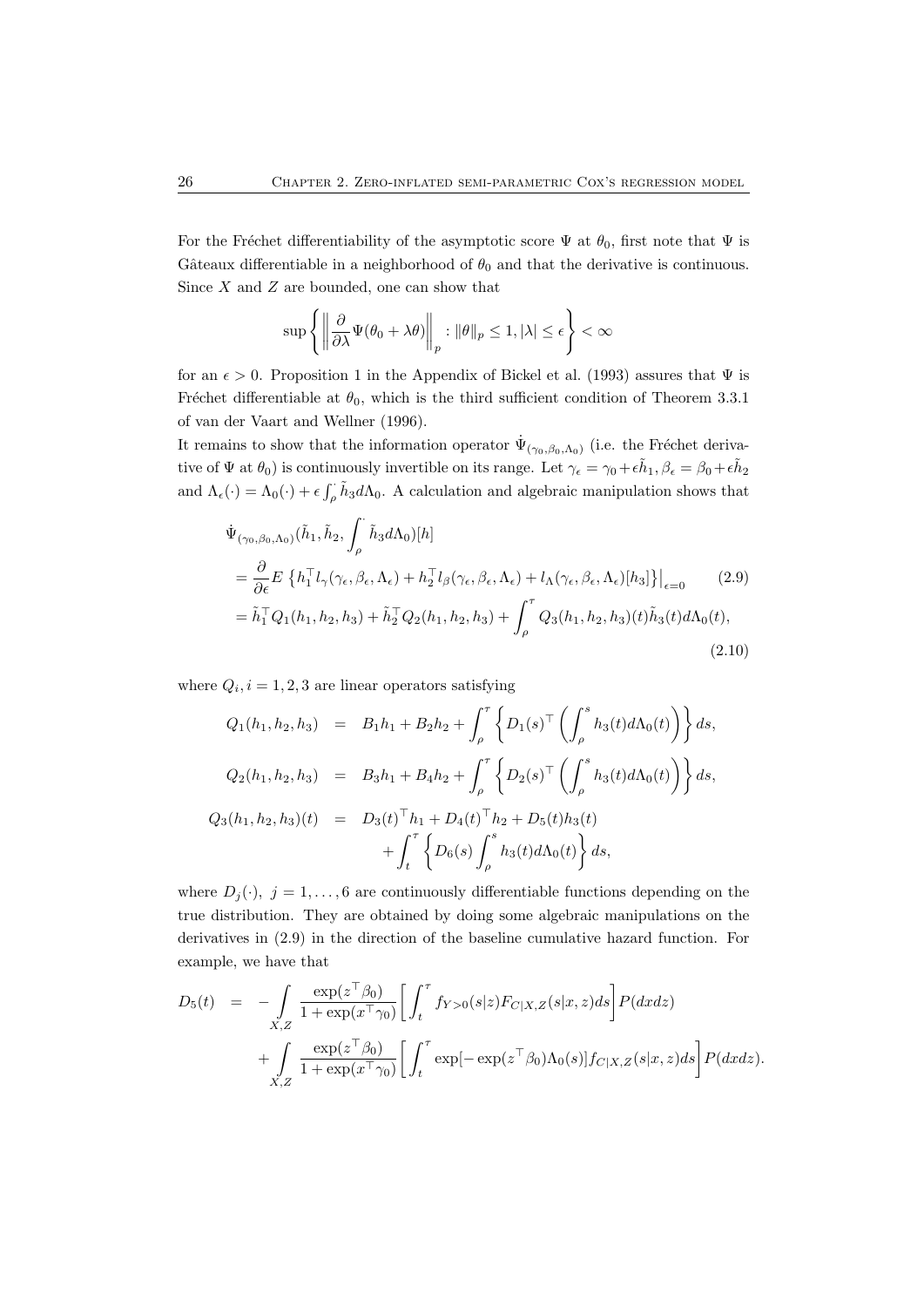The matrices  $B_i$ ,  $i = 1, ..., 4$  are given by

$$
B_1 = E\left(\frac{\partial^2}{\partial \gamma \partial \gamma^\top} \log L(\gamma_0, \beta_0, \Lambda_0)\right)
$$
  
\n
$$
= E\left(-\delta \frac{\exp(X^\top \gamma_0)}{[1 + \exp(X^\top \gamma_0)]^2} X X^\top \right]
$$
  
\n
$$
-(1 - \delta) \frac{\frac{\exp(X^\top \gamma_0)}{1 + \exp(X^\top \gamma_0)} \exp[-\exp(Z^\top \beta_0) \Lambda_0(T)] \exp(X^\top \gamma_0) X X^\top \right]}{\{ \exp(X^\top \gamma_0) + 1 - \exp[-\exp(Z^\top \beta_0) \Lambda_0(T)] \}^2}
$$
  
\n
$$
+ (1 - \delta) \frac{\frac{\exp(X^\top \gamma_0)}{1 + \exp(X^\top \gamma_0)} \exp[-\exp(Z^\top \beta_0) \Lambda_0(T)] X X^\top \right)}{\exp(X^\top \gamma_0) + 1 - \exp[-\exp(Z^\top \beta_0) \Lambda_0(T)]},
$$
  
\n
$$
B_2 = E\left(\frac{\partial^2}{\partial \beta \partial \gamma^\top} \log L(\gamma_0, \beta_0, \Lambda_0)\right)
$$
  
\n
$$
= -E\left((1 - \delta) \frac{\exp[-\exp(Z^\top \beta_0) \Lambda_0(T)] \exp(Z^\top \beta_0) \exp(X^\top \gamma_0) \Lambda_0(T) Z X^\top \right)}{\{ \exp(X^\top \gamma_0) + 1 - \exp[-\exp(Z^\top \beta_0) \Lambda_0(T)] \}^2},
$$
  
\n
$$
B_3 = B_2^\top,
$$
  
\n
$$
B_4 = E\left(\frac{\partial^2}{\partial \beta \partial \beta^\top} \log L(\gamma_0, \beta_0, \Lambda_0)\right)
$$
  
\n
$$
= E\left(-\delta \Lambda_0(T) \exp(Z^\top \beta_0) \Delta_0(T) \frac{[\exp(Z^\top \beta_0)]^2 [\Lambda_0(T)]^2 Z Z^\top}{\exp(X^\top \gamma_0) + 1 - \exp[-\exp(Z^\top \beta_0) \Lambda_0(T)]^2 Z Z^\top}\right)
$$
  
\n
$$
+ (1 - \delta) \frac{\exp[-\exp(Z^\top \beta_0) \Lambda_0(T)]^2 [\exp(Z^\top \beta_0) \Lambda_0(T)]^2 [\Lambda_0(T)]^2 Z Z^\top}{\exp
$$

For the continuous invertibility, it suffices to show that  $Q(h_1, h_2, h_3)$  =  $(Q_1(h_1, h_2, h_3), Q_2(h_1, h_2, h_3), Q_3(h_1, h_2, h_3))$ , viewed as an operator from  $\mathcal{H}_{\infty}$  to  $\mathcal{H}_{\infty}$ is continuously invertible (see f.e. Parner (1998) and Kim et al. (2010)). We show that  $Q$  is one-to-one and can be written as a sum of a continuously invertible linear operator  $L$  and a compact operator  $C$ , which implies that  $Q$  is continuously invertible (see Rudin (1991)).

 $\{\exp(X^\top \gamma_0) + 1 - \exp[-\exp(Z^\top \beta_0) \Lambda_0(T)]\}^2$ 

That Q is one-to-one means that if  $||h|| > 0$  then  $||Q(h)|| > 0$ . Suppose that  $Q_i(h_1, h_2, h_3) = 0$  for  $i = 1, 2, 3$  for some  $h = (h_1, h_2, h_3)$ . We wish to show that  $h_1 = 0, h_2 = 0$  and  $h_3 = 0$ . Considering (2.9)-(2.10) and choosing  $\tilde{h}_1 = h_1, \tilde{h}_2 = h_2$ ,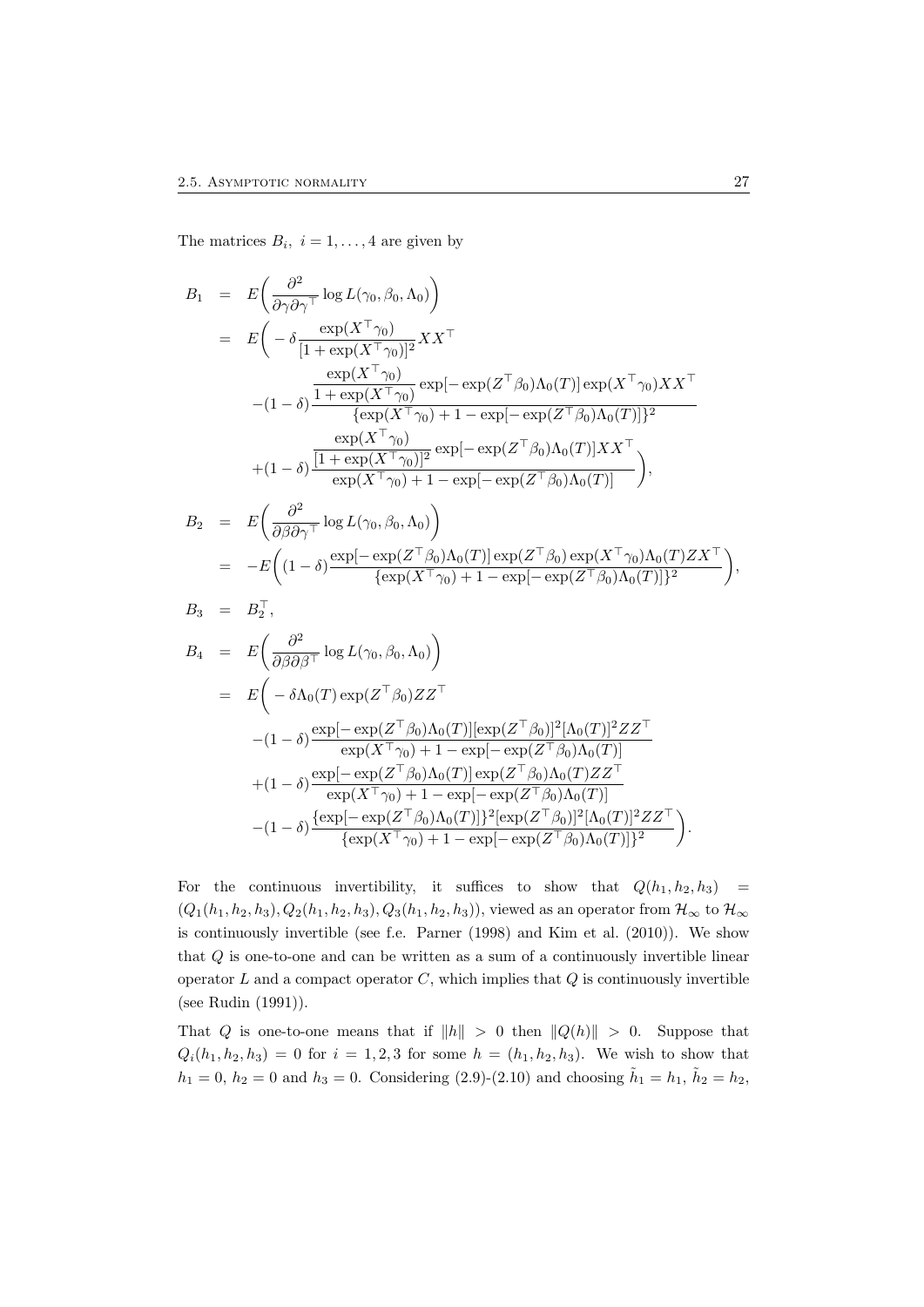$\tilde{h}_3 = h_3$ , we have that

$$
E\left\{h_1^{\top}l_{\gamma}(\gamma_0,\beta_0,\Lambda_0)+h_2^{\top}l_{\beta}(\gamma_0,\beta_0,\Lambda_0)+l_{\Lambda}(\gamma_0,\beta_0,\Lambda_0)[h_3]\right\}^2=0.
$$

Hence,

$$
h_1^{\top} l_{\gamma}(\gamma_0, \beta_0, \Lambda_0) + h_2^{\top} l_{\beta}(\gamma_0, \beta_0, \Lambda_0) + l_{\Lambda}(\gamma_0, \beta_0, \Lambda_0)[h_3] = 0 \qquad (2.11)
$$

almost surely. Note that the left hand side of (2.11) is the score function at the true value along a one-dimensional submodel  $\{\gamma_0 + \epsilon h_1, \beta_0 + \epsilon h_2, \Lambda_0(\cdot) + \epsilon \int_{\rho} h_3 d\Lambda_0\}.$ Consider (2.11) and set  $\delta = 0$  and  $T = s \in [\rho, \tau]$ . Then we obtain the following equation:

$$
\frac{\exp(X^{\top}\gamma_0)}{1+\exp(X^{\top}\gamma_0)}X^{\top}h_1+\exp(Z^{\top}\beta_0)\Lambda_0(s)Z^{\top}h_2+\exp(Z^{\top}\beta_0)\int_{\rho}^{s}h_3(t)d\Lambda_0(t)=0,
$$

almost surely on  $\{\delta = 0\}$ . Suppose that not both of  $h_2$  and  $h_3(\cdot)$  are equal to zero. In that case,  $\frac{\exp(X^{\top}\gamma_0)}{1+\exp(X^{\top}\gamma_0)}X^{\top}h_1$  would be constant on  $\{\delta=0\}$ , which is impossible. Therefore,  $h_2 = 0$  and  $h_3(\cdot) = 0$ . Since, by assumption,  $P(X^{\top} h_1 = 0) = 1$  implies that  $h_1 = 0$ , we conclude that Q is a one-to-one map.

Finally, we prove that  $Q$  can be written as a sum of a continuously invertible linear operator L and a compact operator C. Let  $L(h) = (L_{\gamma_0}(h_1), L_{\beta_0}(h_2), L_{\Lambda_0}(h_3))$ , where

$$
L_{\gamma_0}(h_1) = E\left(\frac{\partial^2}{\partial \gamma \partial \gamma^\top} \log L(\gamma_0, \beta_0, \Lambda_0)\right) h_1 = B_1 h_1,
$$
  

$$
L_{\beta_0}(h_2) = E\left(\frac{\partial^2}{\partial \beta \partial \beta^\top} \log L(\gamma_0, \beta_0, \Lambda_0)\right) h_2 = B_4 h_2,
$$
  

$$
L_{\Lambda_0}(h_3)(\cdot) = D_5(\cdot)h_3(\cdot).
$$

One can show that the matrices  $B_1$  and  $B_4$  are invertible by a direct calculation. Hence  $L_{\gamma_0}$  and  $L_{\beta_0}$  are one-to-one. Since  $L_{\gamma_0}$  and  $L_{\beta_0}$  are finite dimensional operators and  $D_5(\cdot) \neq 0$  on  $|\rho, \tau|$ , L is a continuously invertible linear operator. To show that  $Q(h)-L(h)$  is compact, we show that for an arbitrary sequence  $\{h_n\}_{n\geq 1}$  in  $\mathcal{H}_p$ , there exists a convergent subsequence of  $\{Q(h_n) - L(h_n)\}\$ . Helly's selection theorem assures that there exists a subsequence  $\{n_k\}_{k\geq 1}$ , and a function, h, such that  $h_{n_k}$  converges pointwise to h since  $\mathcal{H}_p$  is compact. Applying the dominated convergence theorem, one sees that the subsequence  $Q(h_{n_k}) - L(h_{n_k})$  converges to  $Q(h) - L(h)$ .

We verified the four sufficient conditions of Theorem 3.3.1 of van der Vaart and Wellner (1996). Hence

$$
\sqrt{n}\{\hat{\gamma}-\gamma_0,\hat{\beta}-\beta_0,\hat{\Lambda}_n(\cdot)-\Lambda_0(\cdot)\}\rightarrow-\dot{\Psi}_{(\gamma_0,\beta_0,\Lambda_0)}^{-1}\mathcal{W},
$$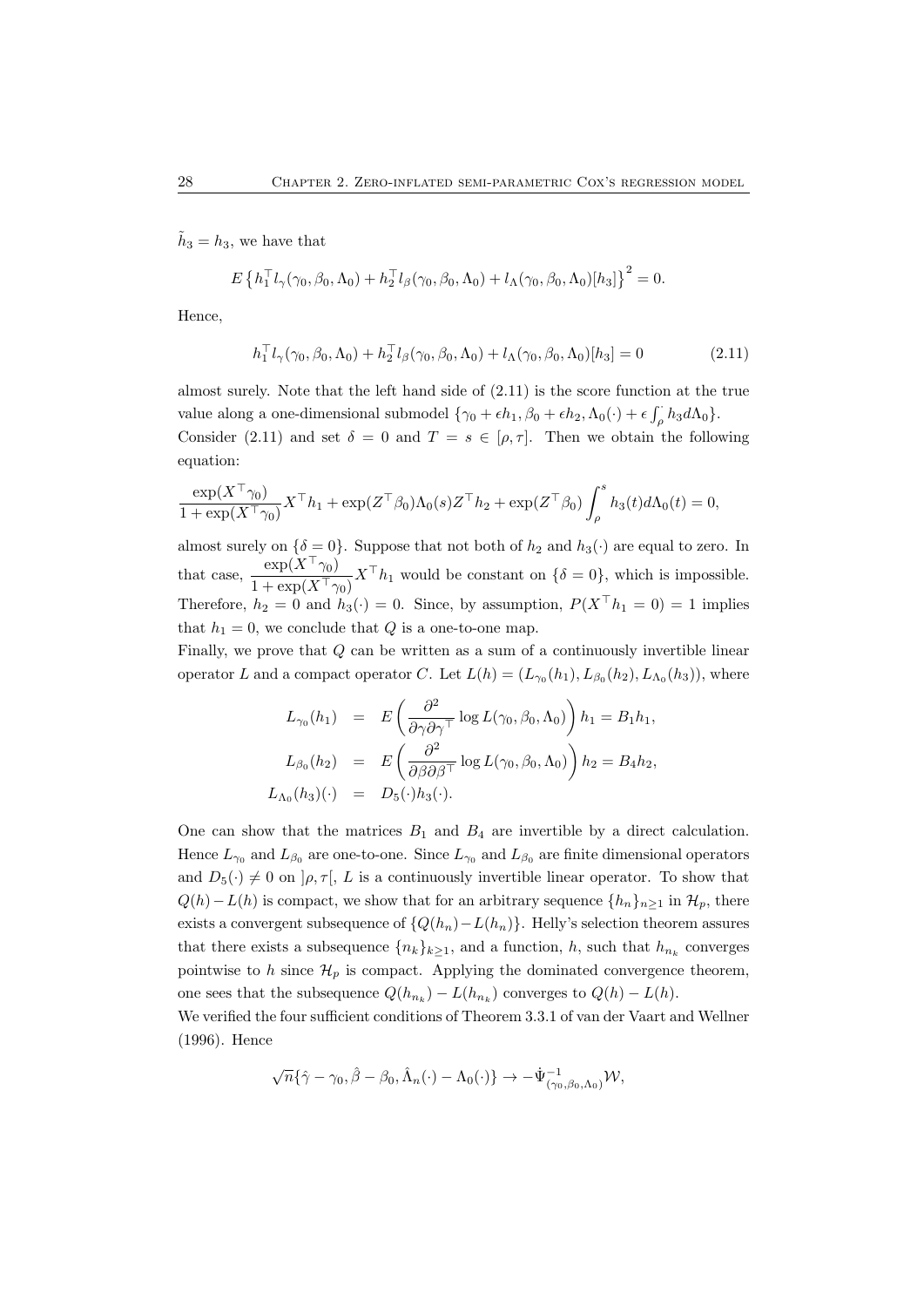where we can calculate the asymptotic variance of  $W(h)$  as

var
$$
(W(h)) = -\dot{\Psi}_{(\gamma_0, \beta_0, \Lambda_0)}(h_1, h_2, \int_{\rho} h_3 d\Lambda_0)[h].
$$

The asymptotic covariance of  $W(h)$  and  $W(g)$  can be computed as

$$
cov(\mathcal{W}(h), \mathcal{W}(g)) = -\dot{\Psi}_{(\gamma_0, \beta_0, \Lambda_0)}(g_1, g_2, \int_{\rho} g_3 d\Lambda_0)[h].
$$

# 2.6 Simulation study

In this section, we show the performance of the zero-inflated semi-parametric Cox's regression model for finite data samples. Hereto we set up a simulation study and generate the data sets as follows:

- $X = Z \sim$  Uniform[0, 10];  $C \sim$  Uniform[0, c].
- Probability of a zero response:  $\pi(\gamma, X) = \frac{\exp(\gamma_0 + \gamma_1 * X)}{1 + \exp(\gamma_0 + \gamma_1 * X)}$ .
- $J \sim \text{Bernoulli}(1 \pi(\gamma, X)).$ If  $J = 0$ , then  $T = C$  and  $\delta = 0$ . If  $J = 1$ , then  $T = \max(Y, C)$  and  $\delta = I(Y \ge C)$ , where  $Y \sim \text{Cox's model}$  $(g(\beta, z) = e^{\beta z};$  baseline hazard: Weibull $(a_0, b_0)$ ).

#### 2.6.1 Settings

We consider in this simulation study five different settings, with various values of  $\gamma_0, \gamma_1, \beta$ , the baseline parameters  $a_0$  and  $b_0$ , and c. The different settings are given in Table 2.1.

|                                                                         | $\gamma_0$ | $\gamma_1$ | $\beta$ |  |      | $ a_0 b_0 c \Lambda_0(20) \Lambda_0(30) \Lambda_0(40)$ |        |
|-------------------------------------------------------------------------|------------|------------|---------|--|------|--------------------------------------------------------|--------|
| $\vert$ Setting 1   -0.3   0.15   -0.05   4   30   30   0.1975          |            |            |         |  |      | $\overline{1}$                                         | 3.1605 |
| $ \operatorname{Setting} 2  -2   0.10   -0.05   4   30   30   0.1975  $ |            |            |         |  |      | $\overline{1}$                                         | 3.1605 |
| $ \operatorname{Setting} 3  -0.3  0.15  -0.05   4   30   40   0.1975 $  |            |            |         |  |      | $\overline{1}$                                         | 3.1605 |
| $ \operatorname{Setting} 4  -0.3  0.15   0.15   4   30   30   0.1975$   |            |            |         |  |      | $\overline{1}$                                         | 3.1605 |
| $ \operatorname{Setting} 5   0.5   -0.2   0.15   2   25   30 $          |            |            |         |  | 0.64 | 1.44                                                   | 2.56   |

Table 2.1: Parameter values for  $\gamma_0, \gamma_1, \beta, a_0, b_0$  and c in the different settings. The values for the true baseline cumulative hazard function at  $t = 20$ ,  $t = 30$  and  $t = 40$  are also calculated.

 $\Box$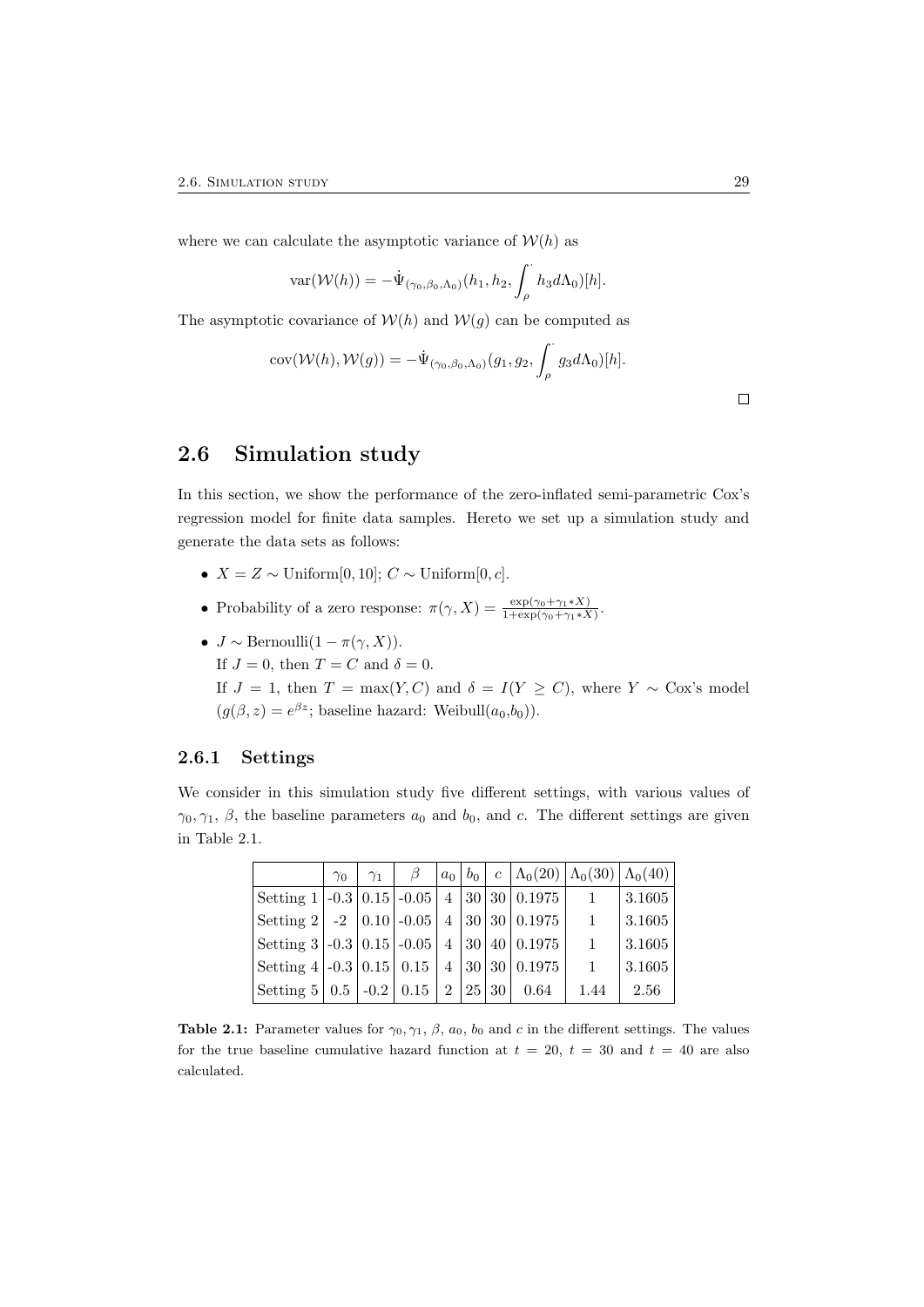From the density plots in Figure 2.1, it is clear that in setting 3 we will have more censoring among the responders, compared to setting 1. Further, we note that in settings 1-3, the Weibull distribution of the responders has a larger scale parameter for individuals with larger values of X. In settings 4-5, the Weibull distribution of the responders has a smaller scale parameter for individuals with larger values of X.



**Figure 2.1:** Densities of C (Uniform);  $Y|Y > 0, X = 0$  (Weibull-solid);  $Y|Y > 0, X = 5$ (Weibull-dashed) and  $Y|Y > 0, X = 10$  (Weibull-dotted).

To get more insight in the censoring mechanism, we plot in Figure 2.2 for each (marginal) setting the conditional probability of a zero response and the conditional probability of a censored observation when we know that the response is not zero.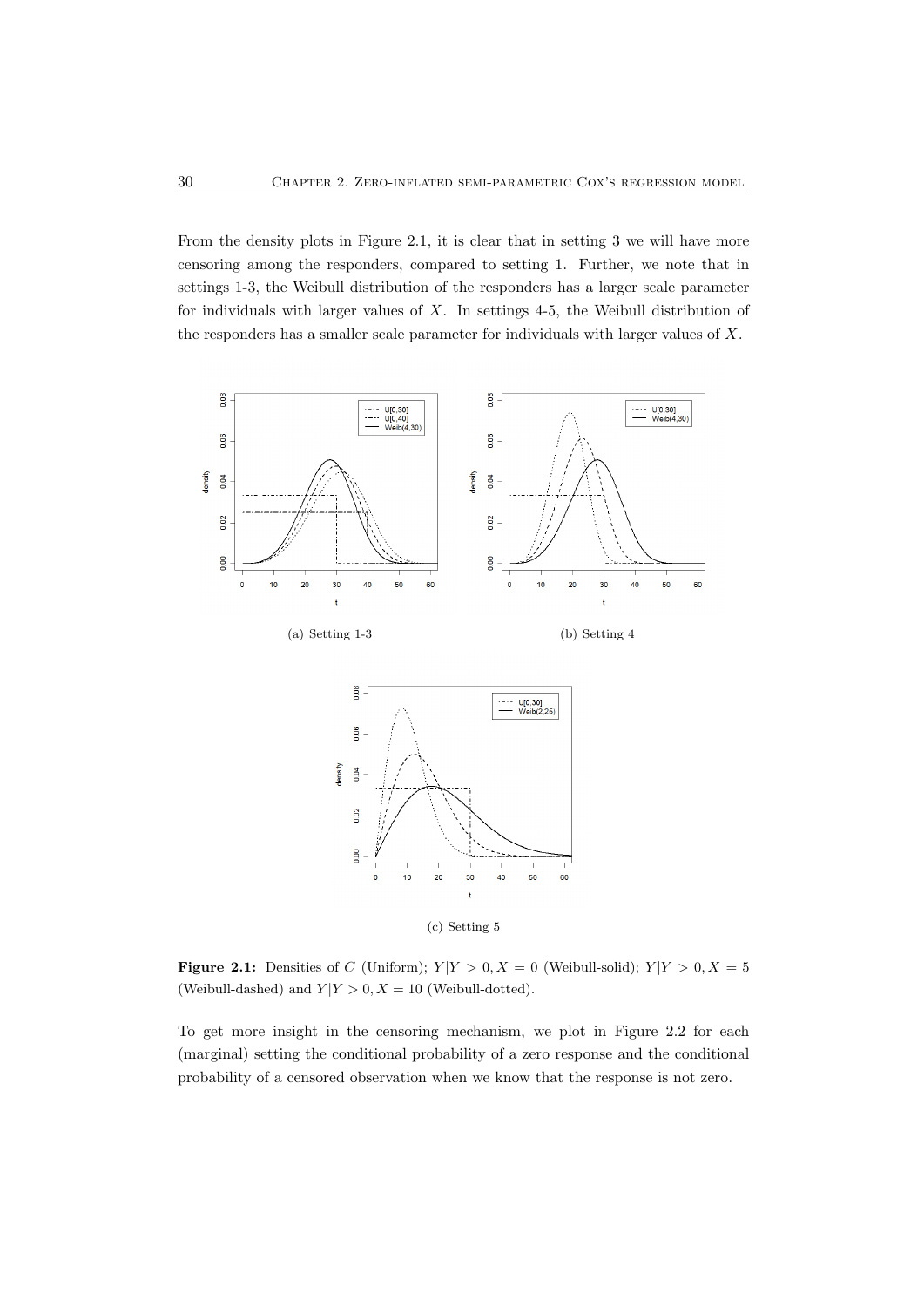

Figure 2.2: The probability of a zero response and the conditional censoring probabilities.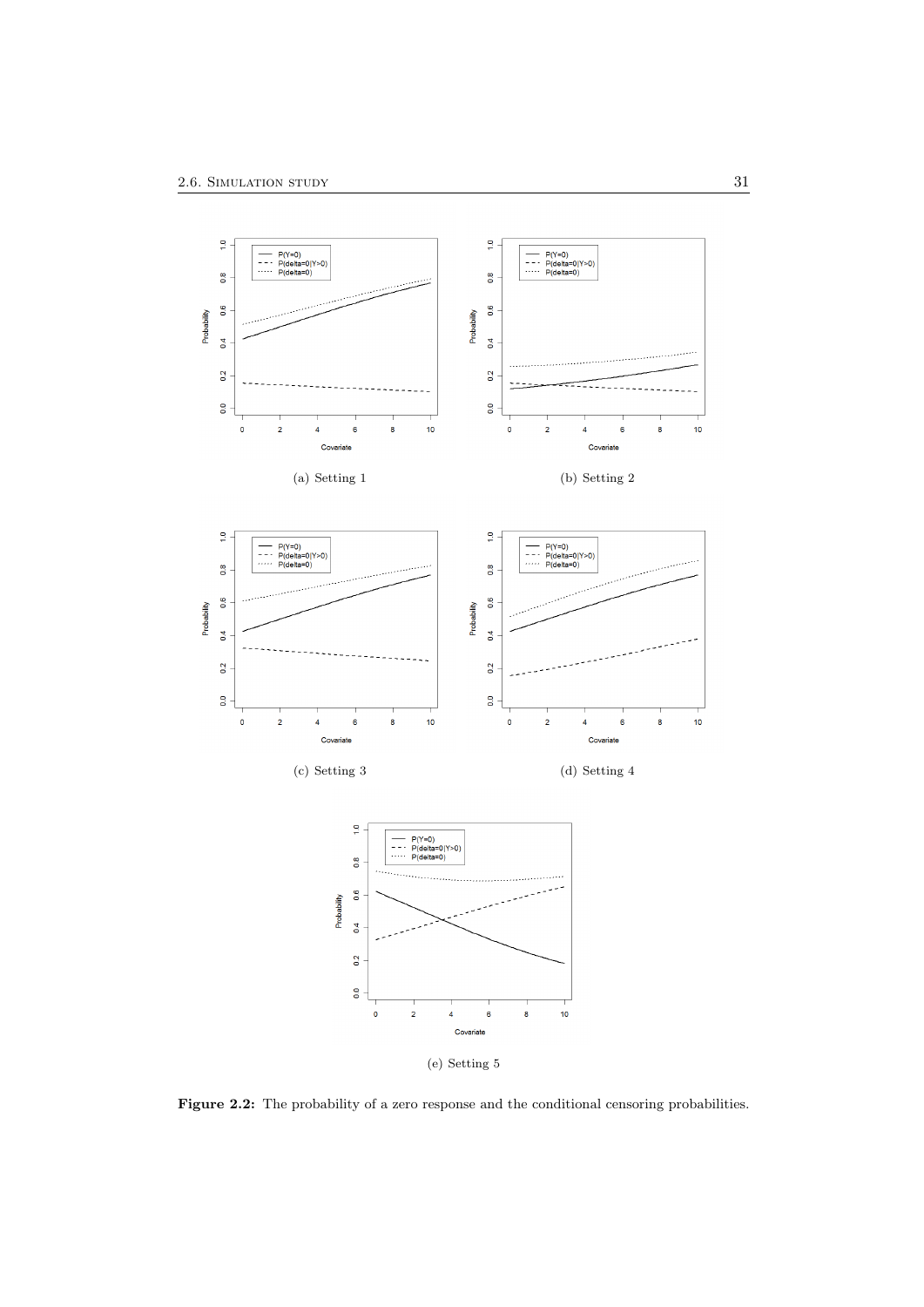These conditional probabilities are combined to also show the overall conditional probability of a censored observation. Note that 'conditional' means conditional on the covariates in the model.

For the first setting, we note that the overall conditional censoring probability is high. This is mainly due to a high conditional probability of a zero response. The second setting corresponds to a low conditional probability of a zero response, combined with a rather small conditional censoring probability for the responders. In the third and fourth setting, there is a high overall conditional censoring probability, induced by a high conditional probability of a zero response, together with a rather high conditional censoring probability for the responders. In setting 5, the conditional probability of a zero response is high and decreases with increasing covariate values, while the conditional censoring probability for the responders is increasing. This consequently gives us that for large values of the covariate, the overall conditional censoring probability is mostly determined by the high percentage of censoring for the responders.

In each simulation setting we generate 500 data sets, with  $n = 100$ ,  $n = 200$ and  $n = 500$  observations. The maximization of the likelihood is conducted using the numerical optimizer nlm in the statistical software package **R**.

#### 2.6.2 Results

For the five different settings, we calculate an estimate of the bias and the standard deviation of the 500 ML estimates. The results are shown in Table 2.2.

In the five different settings, we see in the table that the bias and the standard deviation of the maximum likelihood estimates decrease as the sample size increases. This is in line with what we expect based on the theoretical results. However we note that there are some differences between the settings. In the first setting, the bias and the standard deviation for all parameter estimates are low. This was expected since the parameters in this setting were created such that there was a clear conditional probability of a zero response value. The larger bias and standard deviation for the logistic parameters in setting 2, compared to setting 1, is due to the small rate of zero responses. The estimators for parameters in the Cox's regression model, on the other hand, produced smaller biases and standard errors. The higher percentage of censoring among the responders in settings 3 and 4 explains the higher biases and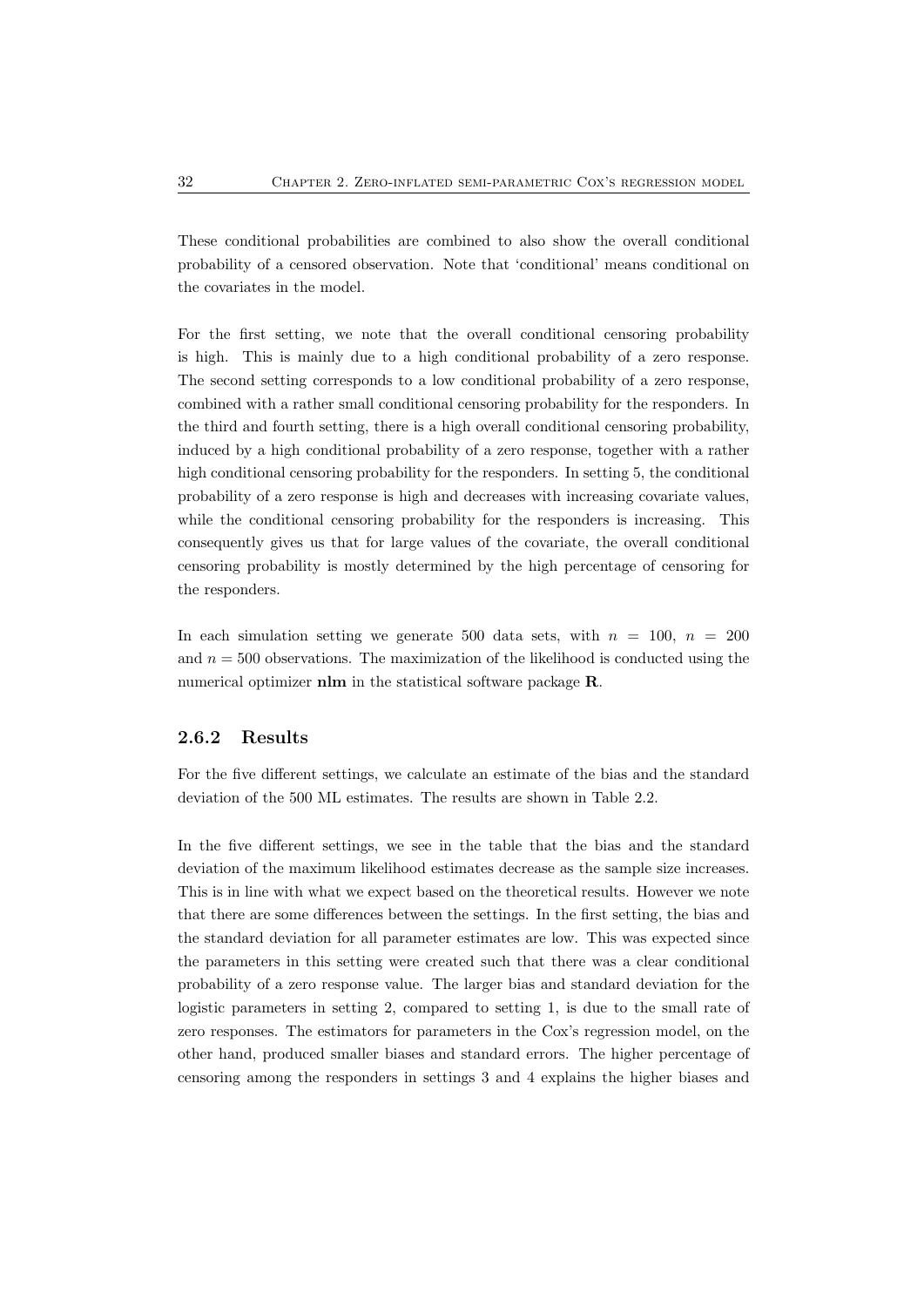$\mathbf{r}$ 

|         |                       | Setting 1                       | Setting 2                                                                                                      | Setting 3                                                        | Setting 4      | LQ<br>Setting      |
|---------|-----------------------|---------------------------------|----------------------------------------------------------------------------------------------------------------|------------------------------------------------------------------|----------------|--------------------|
|         | $\Im$                 |                                 | $-0.0235$ $(0.5113)$ $-0.3310$ $(1.8190)$ $-0.0148$ $(0.5980)$ $ $ $0.0017$ $(0.5203)$                         |                                                                  |                | 0.3075(5.3915)     |
|         |                       | 0.0055(0.0868)                  | $-0.1398$ $(2.8894)$ 0.0071 $(0.1045)$                                                                         |                                                                  | 0.0090(0.0959) | $-0.3489(7.3323)$  |
| $n=100$ | $\hat{\beta}$         |                                 | $-0.0001(0.0721)[0.00003(0.0397)]$ -0.0034 $(0.0745)$                                                          |                                                                  | 0.0085(0.0859) | 0.0128(0.0762)     |
|         | $\bar{\Lambda}(20)$   | 0.0031(0.1288)                  | $0.0009$ (0.0825)   0.0098 (0.1473)                                                                            |                                                                  | 0.0029(0.1141) | 0.0073(0.3153)     |
|         |                       | $\Lambda(30)$   0.0298 (0.4487) |                                                                                                                | $0.0078$ $(0.2462)$ $(0.0387$ $(0.4375)$ $(0.0137$ $(0.3952)$    |                | 0.0172(0.6196)     |
|         | $\hat{\Lambda}(40)$   | 0.3001(1.7984)                  |                                                                                                                | $0.1126$ (0.8649) $\mid$ 0.2564 (1.6413) $\mid$ -0.5214 (0.6599) |                | $-0.2221(0.7988)$  |
|         | $\widetilde{\gamma}$  |                                 | $0.0016$ $(0.3449)$ $ $ $-0.1056$ $(0.6292)$ $ $ $-0.0381$ $(0.4151)$ $ $ $-0.0121$ $(0.3713)$                 |                                                                  |                | 0.0542(0.4934)     |
|         |                       | 0.0027(0.0608)                  |                                                                                                                | $0.0067(0.0922) \mid 0.0049(0.0701) \mid 0.0026(0.0691)$         |                | $-0.0084(0.1083)$  |
| $n=200$ | $\hat{\beta}$         |                                 | $-0.0024~(0.0457)$ $-0.0008~(0.0305)$ $-0.0062~(0.0490)$ $-0.0039~(0.0499)$                                    |                                                                  |                | 0.0076(0.0461)     |
|         |                       | $\Lambda(20)$   0.0003 (0.0913) |                                                                                                                | $0.0045~(0.0591)~ ~0.0084~(0.1027)~ ~0.0037~(0.0713)$            |                | $-0.0116(0.1945)$  |
|         | $ \hat{\Lambda}(30) $ | 0.0311(0.2662)                  | 0.0092(0.1772)                                                                                                 | $0.0366(0.2819)$ 0.0145 $(0.2696)$                               |                | $-0.0064(0.4012)$  |
|         | $\Lambda(40)$         | 0.1731(0.9023)                  | 0.0618(0.6282)                                                                                                 | $0.1953(0.9839)$ $ -0.2055(0.6089)$                              |                | $-0.0591(0.6517)$  |
|         | $\Im$                 | $-0.0197(0.2097)$               | $0.069$ $(0.3475)$ $ -0.0195$ $(0.2479)$ $  0.0070$ $(0.2330)$                                                 |                                                                  |                | 0.0063(0.2989)     |
|         |                       |                                 | $0.0043$ $(0.0359)$ $ $ $-0.0020$ $(0.0524)$ $ $ $0.0042$ $(0.0439)$ $ $ $-0.0010$ $(0.0419)$                  |                                                                  |                | $-0.00004(0.0687)$ |
| $n=500$ |                       |                                 |                                                                                                                |                                                                  |                | 0.0033(0.0273)     |
|         |                       |                                 | $\Lambda(20) \mid 0.0036 \; (0.0524) \mid$ -0.0004 $(0.0365) \mid 0.0041 \; (0.0638) \mid$ -0.0005 $(0.0437)$  |                                                                  |                | $-0.0044(0.1230)$  |
|         | $\Lambda(30)$         | 0.0198(0.1505)                  | $(0.1097 (0.1076) \mid 0.0110 (0.1605) \mid -0.0017 (0.1560))$                                                 |                                                                  |                | $-0.0160(0.2354)$  |
|         |                       |                                 | $\Lambda(40) \mid 0.0538 \; (0.4926) \mid 0.0307 \; (0.3666) \mid 0.0555 \; (0.5287) \mid -0.0377 \; (0.5590)$ |                                                                  |                | $-0.0382(0.4374)$  |
|         |                       |                                 | <b>Table 2.2:</b> The bias and standard deviation (between brackets) of the simulated ML estimates.            |                                                                  |                |                    |

| $\frac{1}{2}$<br>$\overline{a}$ |
|---------------------------------|
|                                 |
|                                 |
|                                 |
|                                 |
|                                 |
|                                 |
| I                               |
|                                 |
|                                 |
| l                               |
|                                 |
|                                 |
|                                 |
| $\frac{1}{2}$<br>į              |
|                                 |
|                                 |
|                                 |
|                                 |
| )<br>}<br>}                     |
|                                 |
| į                               |
| )<br>1<br>1<br>Ē                |
|                                 |
| $\mathbf{I}$                    |
| i                               |
| $\mathbf{a}$ D.                 |
|                                 |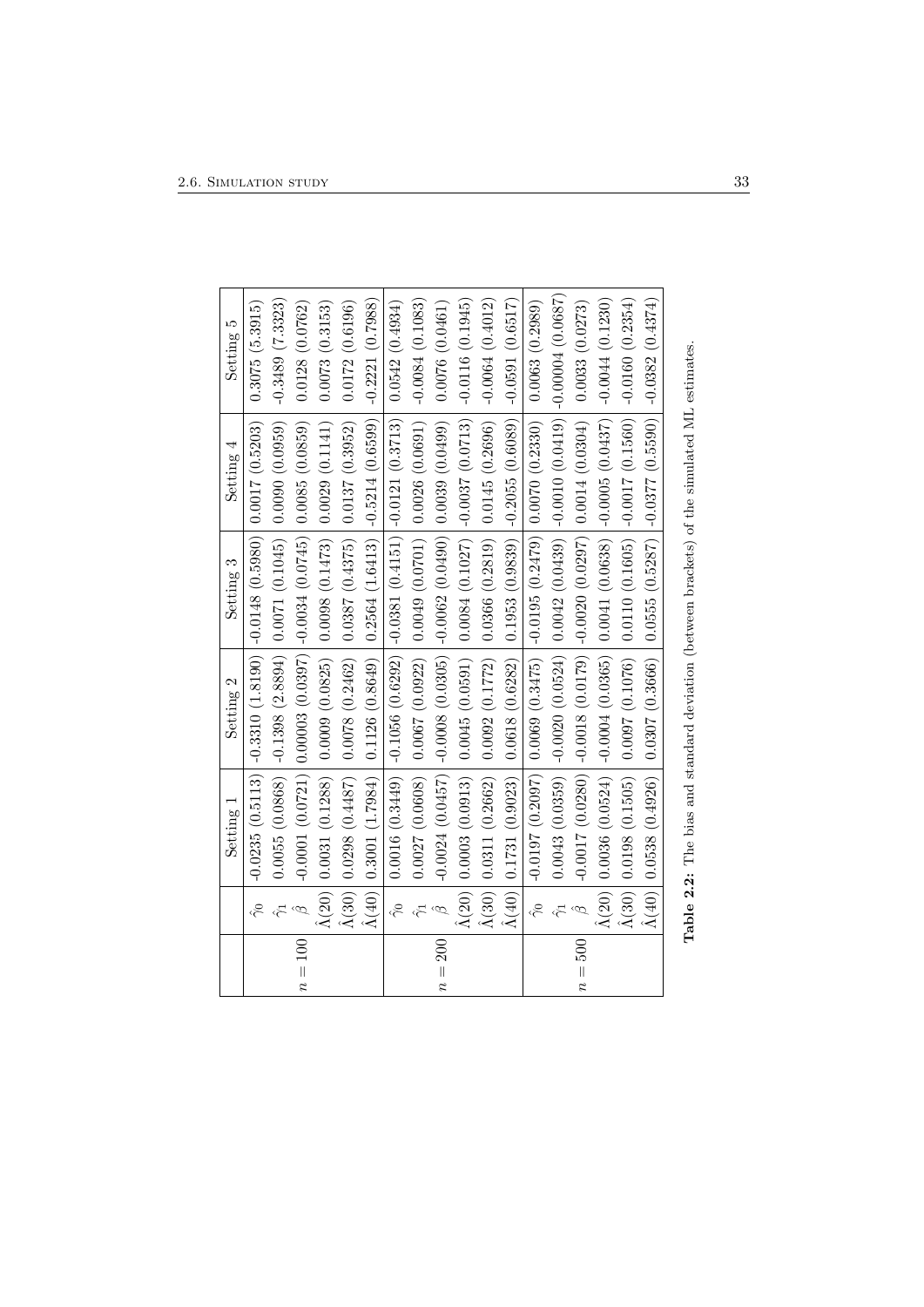standard deviations compared to setting 1. Furthermore we note that, for the data sets with 100 observations, the estimates of the bias and the standard deviations for the logistic parameters in the second and fifth settings are rather large. This can be explained by the fact that for some of these generated data sets our algorithm was not able to estimate the probability of a zero response properly. We see that the censored observations in the data sets generated in setting 2 are mostly censored non-zero response values for responders, such that a zero-inflated model may not be applicable in this case. Also in some data sets generated in setting 5 we see this behavior, but in general the censored observations in these data sets are a mix of censored positive response values and actually zero values for non-responders.

# 2.6.3 Comparison with a left-censored semi-parametric Cox's regression model

In Subsection 2.6.2, we noticed that in some simulation settings the zero-inflated semiparametric model does not perform well for small data sets. In this aspect, we also apply a left-censored semi-parametric Cox's regression model (see Kim et al. (2010)) to the data sets of sample size 100 from settings 1-5 and compare the results with the previous ones. The model of Kim et al. (2010) is developed for doubly-censored data, but it can also be applied to left-censored data. The likelihood is given by

$$
L^{l}(\beta,\Lambda) = \prod_{i=1}^{n} \left\{ \Lambda \{ T_i \} g(\beta, Z_i) \exp \left( -g(\beta, Z_i) \Lambda(T_i) \right) \right\}^{\delta_i}
$$

$$
\left\{ (1 - \exp(-g(\beta, Z_i) \Lambda(T_i))) \right\}^{1 - \delta_i}.
$$

Kim et al. (2010) consider a non-parametric step function for the baseline cumulative hazard function. The step function has jumps at all uncensored observations and at the first censored observation, if this observation is smaller than the smallest uncensored observation.

In Table 2.3, the bias and the standard deviation of the estimates for the hazard parameter  $\beta$  are shown.

| Setting 1 | Setting 2 | Setting 3 | Setting 4                                                                             | Setting 5 |
|-----------|-----------|-----------|---------------------------------------------------------------------------------------|-----------|
|           |           |           | $(0.0870 (0.0402) 0.0257 (0.0366) 0.0810 (0.0413) -0.0283 (0.0405) -0.0976 (0.0416))$ |           |

Table 2.3: The bias and standard deviation (between brackets) of the estimates for  $\beta$  in the left-censored semi-parametric Cox's regression model, based on the data sets with 100 observations.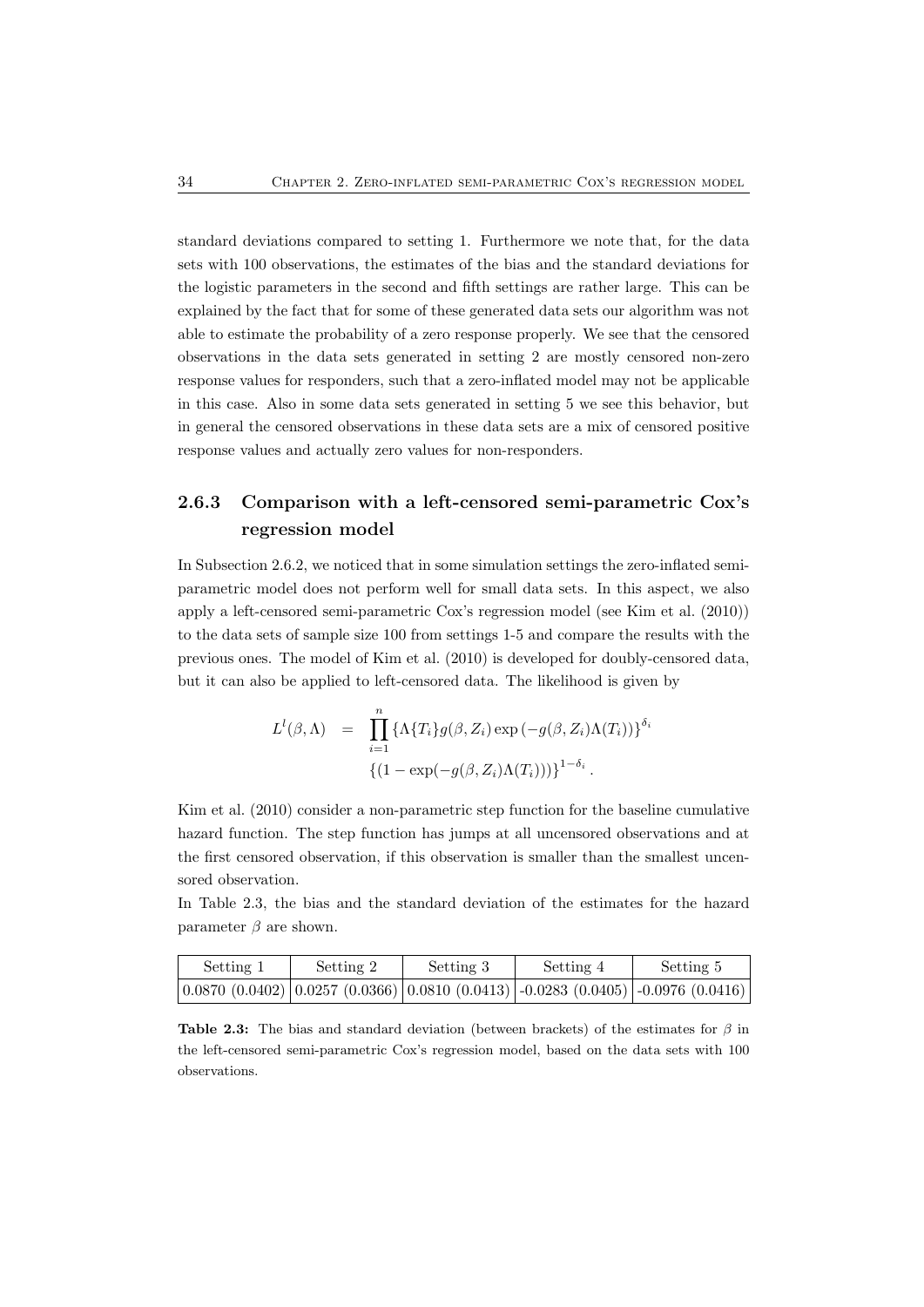In Figure 2.3, we show the pointwise average of the estimates of the baseline cumulative hazard function at time points ranging from 0 to 60 for both the zero-inflated and the standard Cox's model for analyzing left-censored data. These averages are compared with the values of the true baseline cumulative hazard function at these time points.

From Table 2.3 and Figure 2.3, we learn that for setting 2 a standard leftcensored semi-parametric Cox's regression model can be sufficient. For this setting, the average estimates of the baseline cumulative hazard function for the standard left-censored semi-parametric Cox's regression model and for the zero-inflated model are close to each other. For settings 1 and 3-5, we see in the beginning a clear and large jump in the graphs for the standard left-censored semi-parametric Cox's regression model, which indicates that it is very useful to account for the extra probability of a zero response. Furthermore we note that the average estimates of the baseline cumulative hazard functions for the zero-inflated model are very close to the true function values on a quite large interval of time points. This confirms that there is little bias in the estimates of the baseline cumulative hazard function at time points that are not too high.

In general, we can conclude that the zero-inflated semi-parametric model performs better than the standard left-censored semi-parametric model when there is a clear conditional probability of a zero response value. So we suggest to use the zero-inflated model in practice for analyzing left-censored data for which it is known that there may be some underlying zeros present in the data set. As relevant examples, we can consider studies where investigators want to know the amount of a certain toxic product in ground water or in the food industry. There may be many samples in which the product is not present. However, by detection limits in the measuring mechanism, it is not possible to observe these zeros. In the next section, we consider another example, namely a biological study on ethanol-induced sleeping time in genetically selected mice (Markel et al. (1995)). Some mice did actually not fall asleep, but got the value of the detection limit for their response sleep time.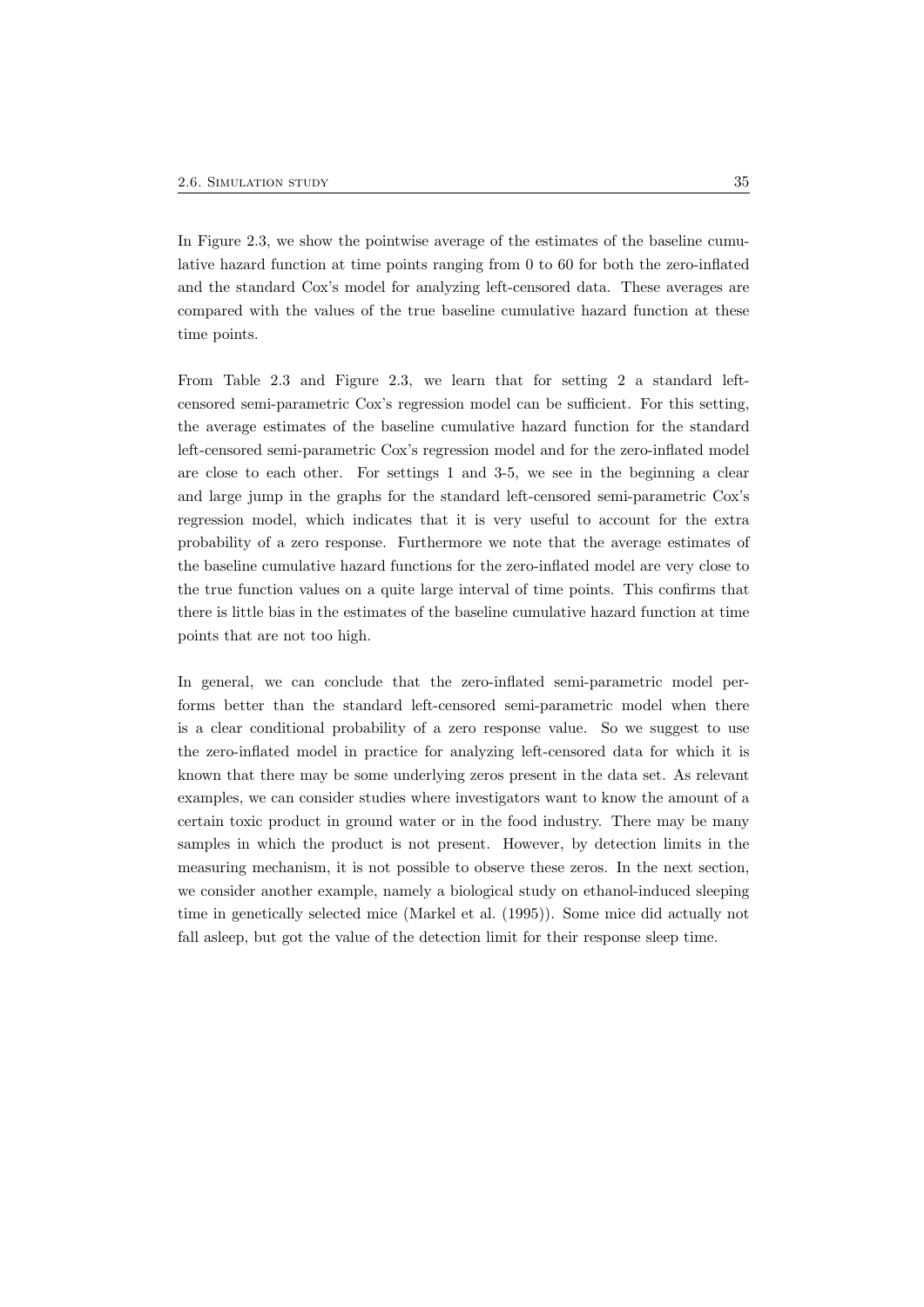

Figure 2.3: Pointwise average of the estimates of the cumulative hazard function at different time points, compared with the true baseline cumulative hazard function.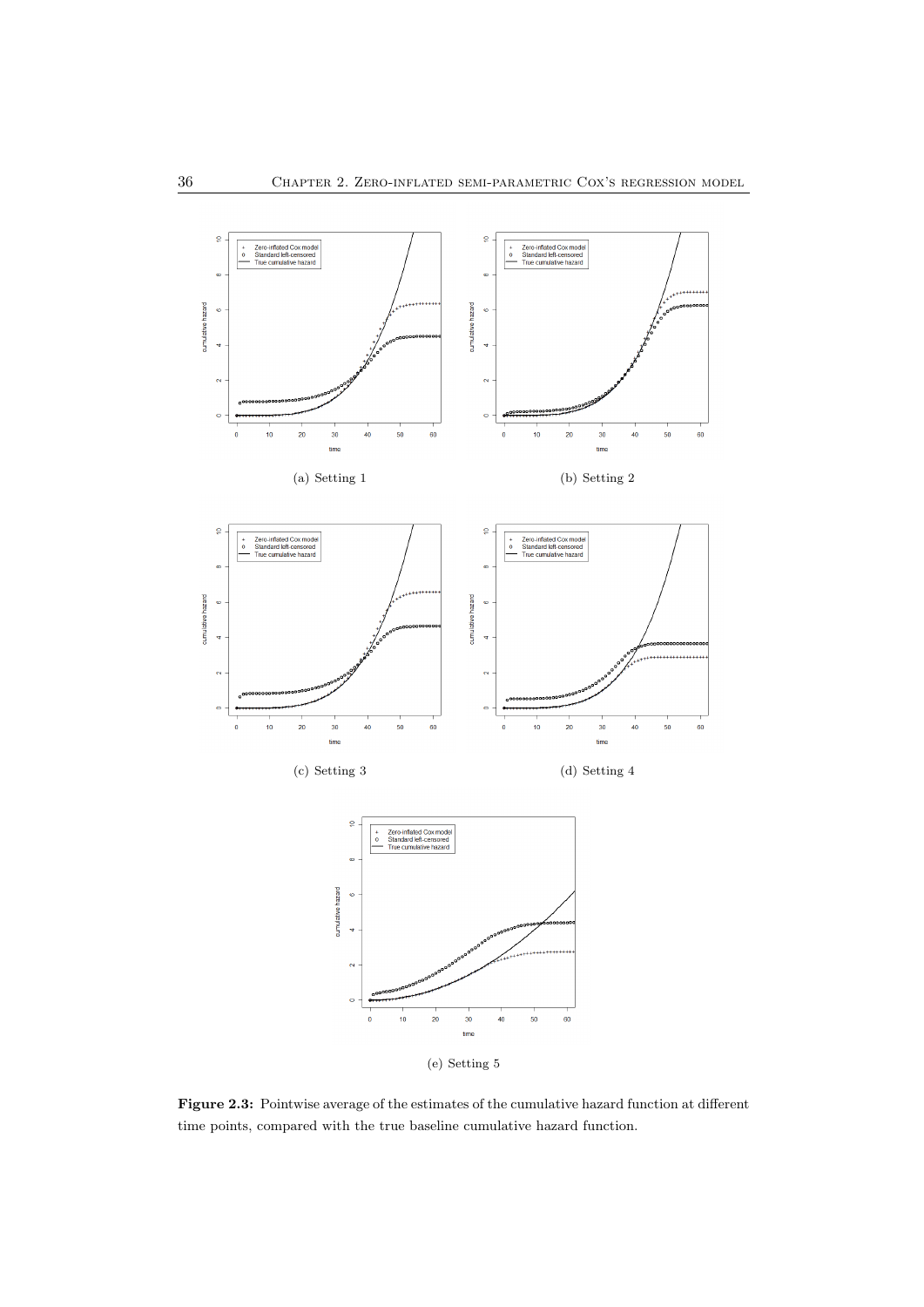# 2.7 Example: Modeling ethanol-induced anesthesia (sleep time)

In this section, we illustrate the zero-inflated Cox's regression model with a practical study on ethanol-induced anesthesia (sleep time) in genetically-selected strains of mice, described in Section 1.2. In this example, we consider the same regression model for the sleep time as in the simulation study and take a logistic regression model for the probability of a zero outcome value and the regular Cox's regression model for the non-zero outcome value with  $g(\beta, z) = e^{z^{\top} \beta}$ . We investigate the influence of the following covariates on sleep time: sex, albinism (which is a binary variable indicating whether the mouse was albino), weight at the first test session, and an interaction between sex and albinism.

As we saw in the methodology, the zero-inflated Cox's regression model assumes that the baseline hazard is zero before the smallest uncensored observation. Consequentially, the probability of a value of sleep time between zero and the detection limit is also zero in this model. In Section 2.1, we noted that fitting the zero-inflated Cox's regression model simplifies in this case to fitting a logistic regression model on the censoring indicator variables and fitting a Cox's regression model on the subgroup of the uncensored observations. This can be done with standard statistical software. The parameter estimates and their standard errors are given in Table 2.4. In the same table we also give a parametric (zero-inflated) Logistic-Weibull model to compare with the zero-inflated Cox's regression model. In the parametric Logistic-Weibull model, we assume that the baseline hazard comes from a Weibull distribution. The probability of a non-zero censored value of the sleep time has, in this case, an expression which depends on the parameters of the Weibull baseline hazard and is non-zero. Furthermore we fit a standard left-censored semi-parametric Cox's regression model (see Kim et al. (2010)) to the data. The corresponding baseline hazard function has a mass at the detection limit and at all uncensored observations.

We notice in Table 2.4 that in both the zero-inflated Cox's model and the parametric Logistic-Weibull model, the same covariates have a significant effect in the logistic part of each model. An albino mouse has a significant higher probability of having a zero value for the sleep time than a non-albino mouse. Furthermore we note that the gender of a mouse also has a significant effect in the logistic part, through its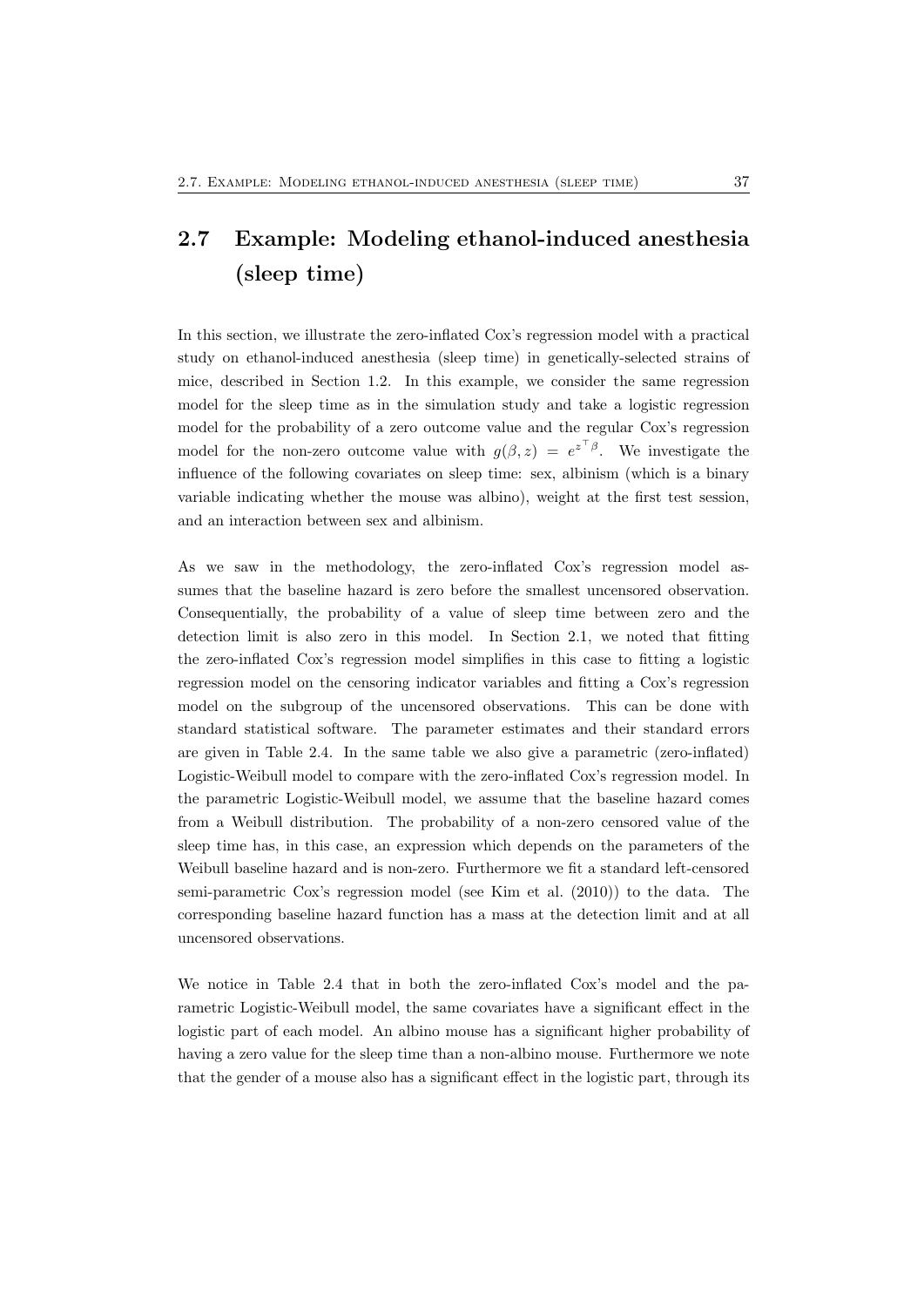38 Chapter 2. Zero-inflated semi-parametric Cox's regression model

| Zero-inflated          | Parametric             | Standard                                         |
|------------------------|------------------------|--------------------------------------------------|
| Cox's model            |                        | Logistic-Weibull model left-censored Cox's model |
|                        |                        |                                                  |
|                        | Logistic part          |                                                  |
| $-3.8111 (0.3540)$ *** | $-3.8233(0.3580)$ ***  |                                                  |
| 0.6626(0.4929)         | 0.6692(0.4975)         |                                                  |
| $1.3294~(0.4457)$ ***  | $1.3364~(0.4484)$ ***  |                                                  |
| $-1.2629(0.6880)$ *    | $-1.2703$ $(0.6926)$ * |                                                  |
| 0.0531(0.0684)         | 0.0539(0.0689)         |                                                  |
|                        |                        |                                                  |
|                        | Hazard part            |                                                  |
| 0.0560(0.0895)         | 0.0475(0.0911)         | 0.0748(0.0880)                                   |
| 0.1022(0.1045)         | 0.0665(0.1048)         | $0.1655(0.1006)^*$                               |
| $-0.0169(0.1484)$      | 0.0273(0.1484)         | $-0.0815(0.1441)$                                |
| $-0.0193(0.0130)$      | $-0.0209(0.0132)$      | $-0.0166(0.0129)$                                |
|                        |                        |                                                  |

Table 2.4: The estimates for the different parameters in the zero-inflated Cox's model, in the parametric Logistic-Weibull model and in the standard left-censored Cox's model. Standard errors are given in brackets. <sup>\*</sup> means significant at  $p < 0.1$ , <sup>\*\*</sup> significant at  $p < 0.05$  and ∗∗∗ significant at p < 0.01.

interaction with albinism. Therefore we see that a female albino mouse has a lower probability of non-sleep than a male albino mouse. The other covariates do not have a significant effect in the logistic part of both models. For the hazard part of both zero-inflated models, we see that none of the covariates has a significant influence on the hazard. This means that as soon as the mice are sleeping, gender, albinism and weight don't have a significant effect on the duration of the sleep time. In Table 2.4, we also see that the estimates for the different parameters are almost the same in the zero-inflated Cox's model and in the parametric Logistic-Weibull model. Initially, we would not expect this because, as stated before, we assumed that the baseline cumulative hazard is zero before the first uncensored observation in the zero-inflated Cox's model, which is not the case for the parametric Logistic-Weibull model.

In the standard left-censored Cox's model, we notice that only the covariate albinism has a significant influence on the hazard. It indicates that an albino mouse has a higher hazard than a non-albino mouse, which means a shorter sleep time.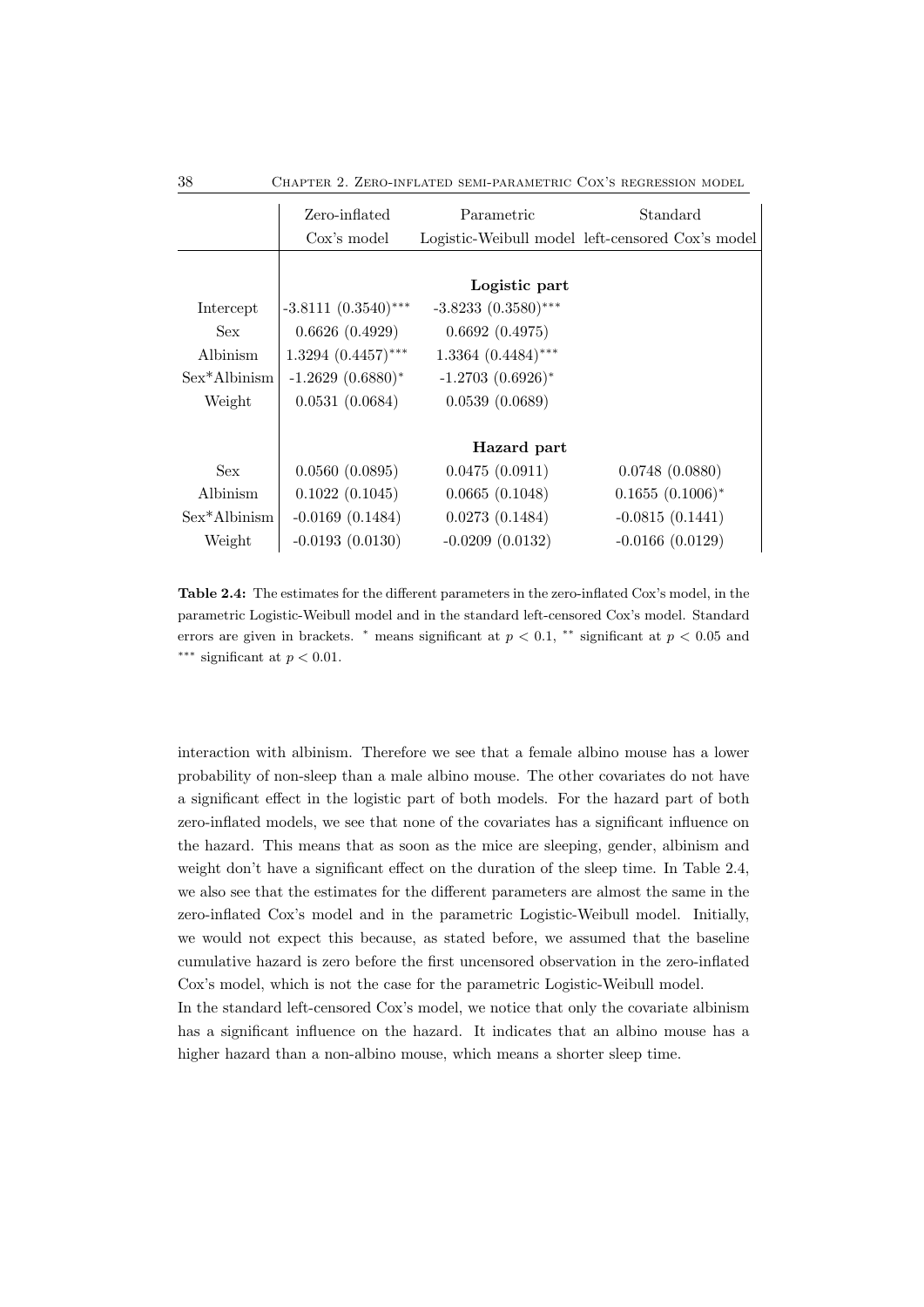In Figure 2.4, we plotted the estimated baseline cumulative hazard functions for the three models. We also zoom in on the behavior of the graphs in the beginning of the time axis. The estimated baseline cumulative hazard functions in



Figure 2.4: Estimates of the baseline cumulative hazard function.

the zero-inflated left-censored Cox's model and in the standard left-censored Cox's model are close to each other. However, the relatively large jump at the detection limit of the baseline cumulative hazard function in the standard left-censored Cox's model, reveals that a zero-inflated model may be better able to describe the data. The knowledge that some mice might be resistant to the alcohol dose fortifies the choice for a zero-inflated model.

The estimates of the baseline cumulative hazard functions in the parametric and in the semi-parametric zero-inflated model are almost the same for small values of sleep time. From the data we notice that the baseline cumulative hazard in the parametric Logistic-Weibull model is almost zero for small times which explains why there is not much difference here between the zero-inflated Cox's model and the parametric Logistic-Weibull model. This also explains why the estimates for the parameters do not differ much.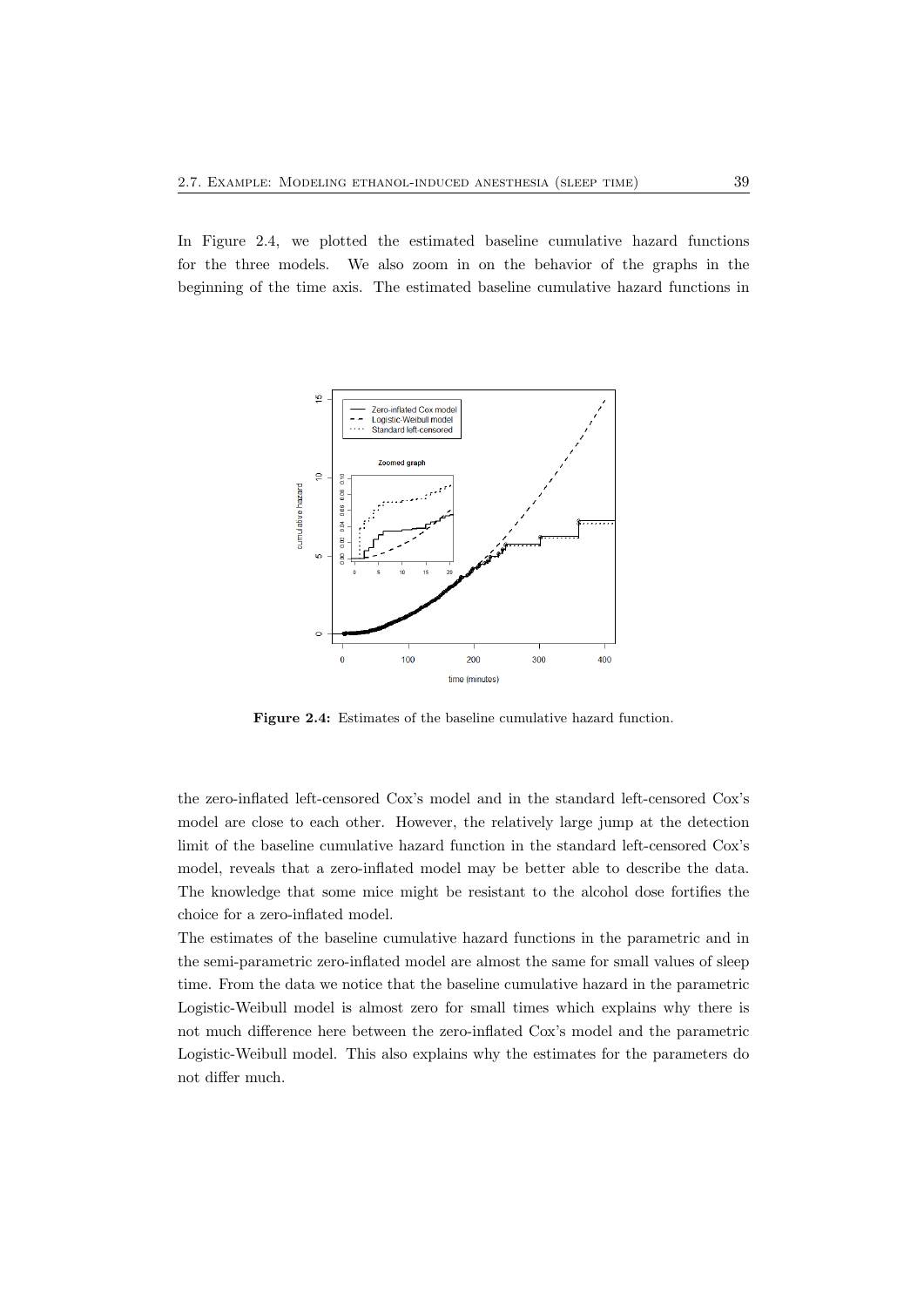# 2.8 Conclusion

In several studies with left-censored data, the underlying time until an event can also become zero. To accommodate for this problem and to study the influence of covariates on the response variable, we introduced a zero-inflated Cox's regression model. In this model, we assumed that the probability of having a zero response is modeled through a logistic regression. Furthermore we assumed that the hazard of the non-zero part of the response follows a Cox's regression model. We estimate the baseline cumulative hazard function by a non-parametric step function. The different parameters in our model are estimated by maximum likelihood techniques. We proved the consistency and the asymptotic normality of the maximum likelihood estimators. The simulation results showed that our model performs well, especially when there is a clear conditional probability of a zero response. Finally, we have applied the regression model on a practical data set of ethanol-induced sleep time in mice.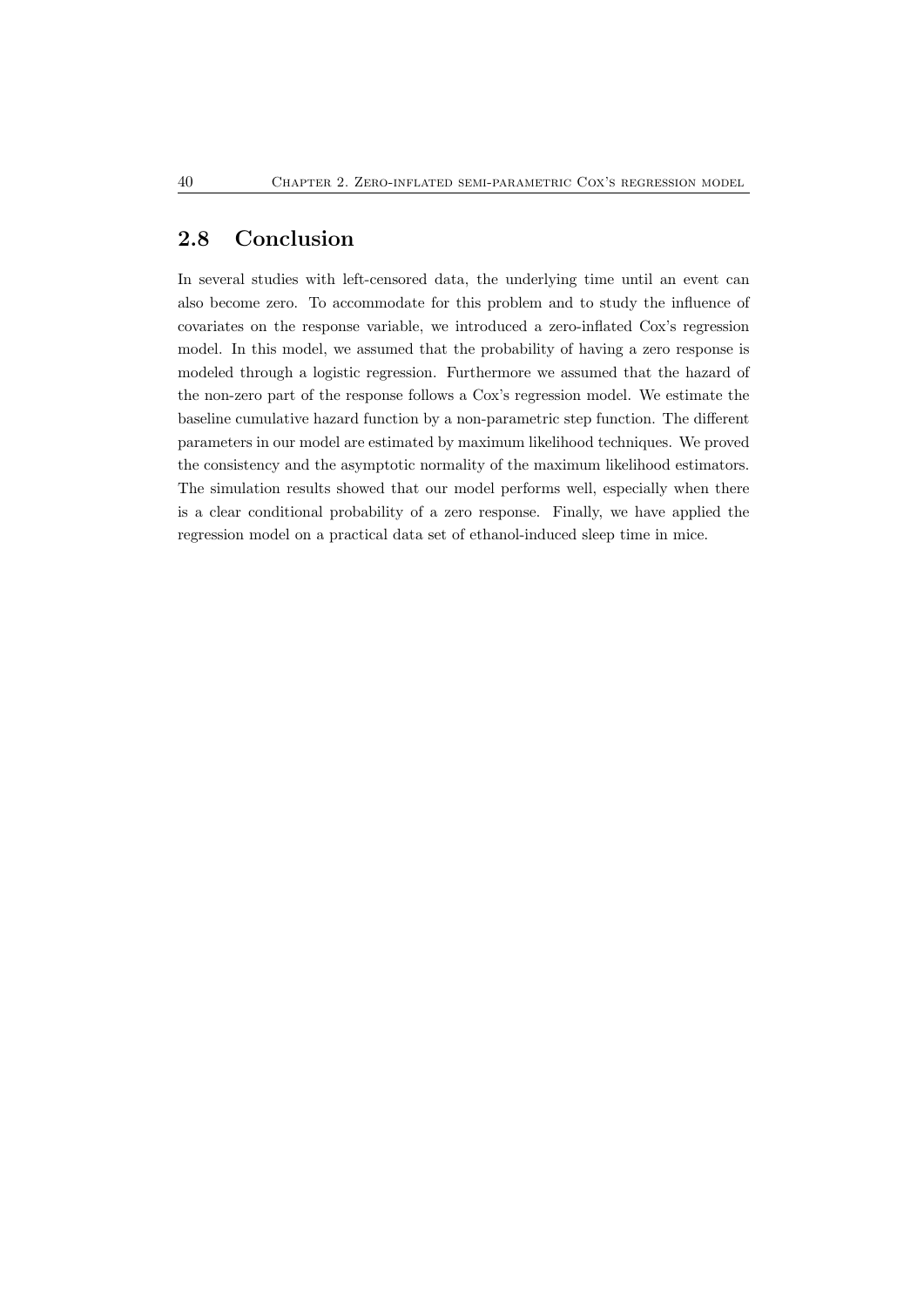# Chapter 3

# Approximated likelihood

In this chapter, we consider a new procedure for estimating the parameters in the semiparametric Cox's regression model for univariate zero-inflated left-censored time to event data, introduced in Chapter 2. In the simulation study of Section 2.6, we noticed that the maximization of the likelihood was rather time consuming and sometimes unstable. For example, when the probability of a zero response is low, there can be some optimization problems. In Section 3.1, we propose an approximation of the likelihood and we develop an efficient EM-algorithm to calculate the maximum approximated likelihood estimates. A similar approximation was introduced by Kim et al. (2013), in order to solve stability problems in the computation of maximum likelihood estimates for the proportional hazards model with doubly-censored data. In Section 3.2, the consistency of the maximum approximated likelihood estimators is proved. Furthermore, the accuracies of the maximum approximated likelihood estimates and the maximum likelihood estimates for finite data samples are compared in Section 3.3. In Section 3.4, the new estimation technique is applied in the analysis of the data set of ethanol-induced sleep time in mice. Section 3.5 states some conclusions about the results.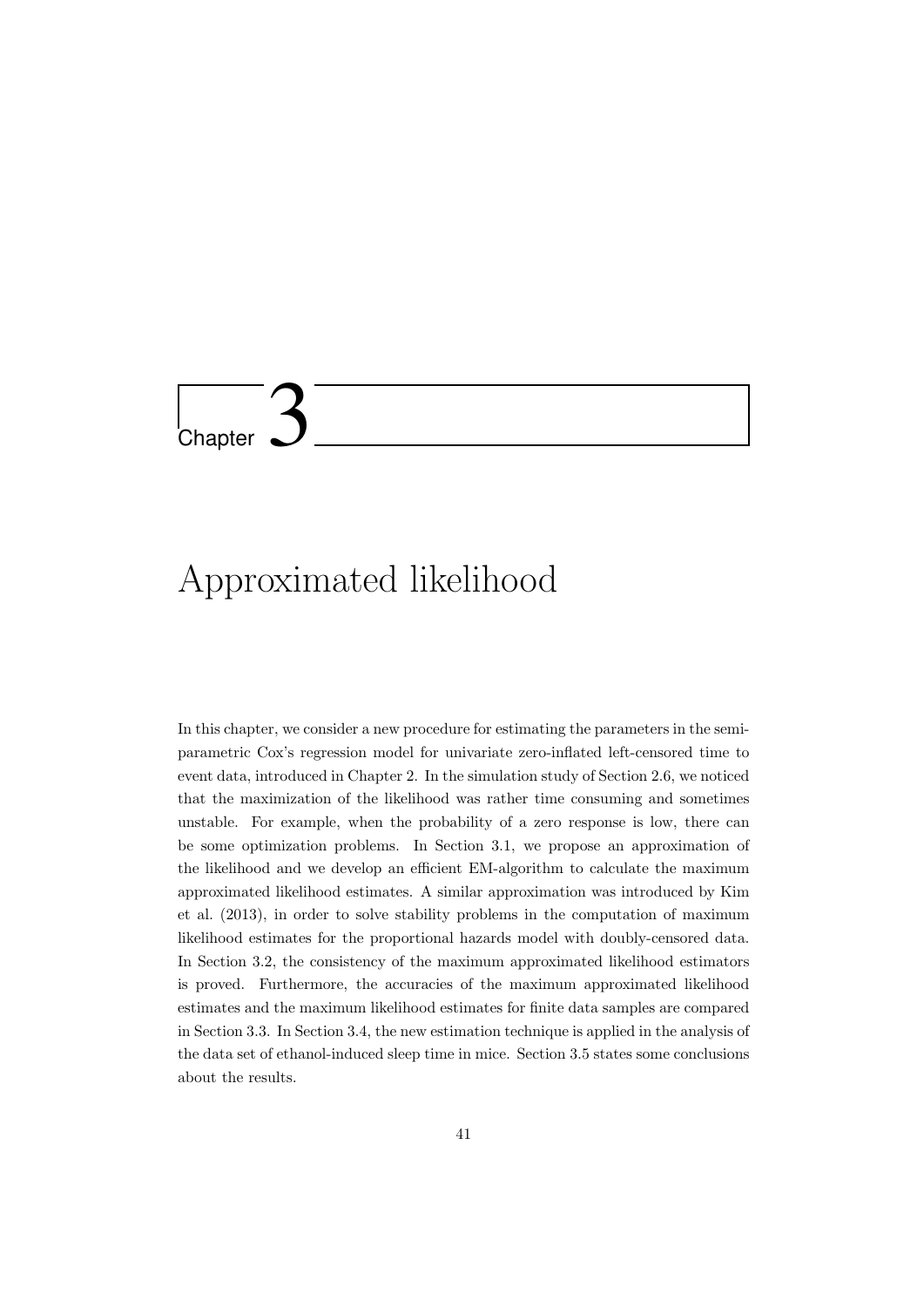# 3.1 Methodology

To estimate the parameters  $\gamma$  and  $\beta$  and the baseline hazard function  $\lambda(t)$  in the model, introduced in Chapter 2, we derived the empirical likelihood:

$$
L^e(\gamma, \beta, \Lambda) = \prod_{i=1}^n \left\{ (1 - \pi(\gamma, X_i)) \Lambda \{T_i\} g(\beta, Z_i) \exp(-g(\beta, Z_i) \Lambda(T_i)) \right\}^{\delta_i}
$$
  

$$
\left\{ \pi(\gamma, X_i) + (1 - \pi(\gamma, X_i)) (1 - \exp(-g(\beta, Z_i) \Lambda(T_i))) \right\}^{1 - \delta_i},
$$

where  $\Lambda\{t\} = \Lambda(t) - \Lambda(t^{-})$ . We considered the following non-parametric step function for the baseline cumulative hazard function:

$$
\Lambda_n(t) = \sum_{k=1}^{q_n} \lambda_k \mathbf{I}(u_k \le t),
$$

where  $0 < u_1 < \ldots < u_{q_n}$  are the unique uncensored observations and  $\lambda_1, \ldots, \lambda_{q_n}$ are the corresponding step sizes at these time points.

For a given sample, we can obtain maximum likelihood estimates for the different parameters  $\gamma$ ,  $\beta$  and  $\lambda_1, \ldots, \lambda_{q_n}$  by maximizing the likelihood function  $L^e(\gamma,\beta,\Lambda_n)$ . Note that the number of parameters to be optimized is proportional to the number of uncensored observations. This number can be very high when the sample size is large. Despite the technical aspects that facilitate the maximum likelihood estimation procedure, discussed in Section 2.1, the optimization procedure is sometimes very time consuming. Moreover, in the simulation study of Section 2.6 we noticed that in some cases the optimization procedure was not able to estimate the probability of a zero response well.

To obtain a more stable and faster algorithm, we propose an approximation of the likelihood and we develop an efficient EM-algorithm to obtain estimates for the different parameters. In the approximation of the likelihood function  $L^e(\gamma,\beta,\Lambda_n)$ , we use a first order Taylor expansion:

$$
\exp\{g(\beta, z)\lambda(t)\} - 1 \approx g(\beta, z)\lambda(t).
$$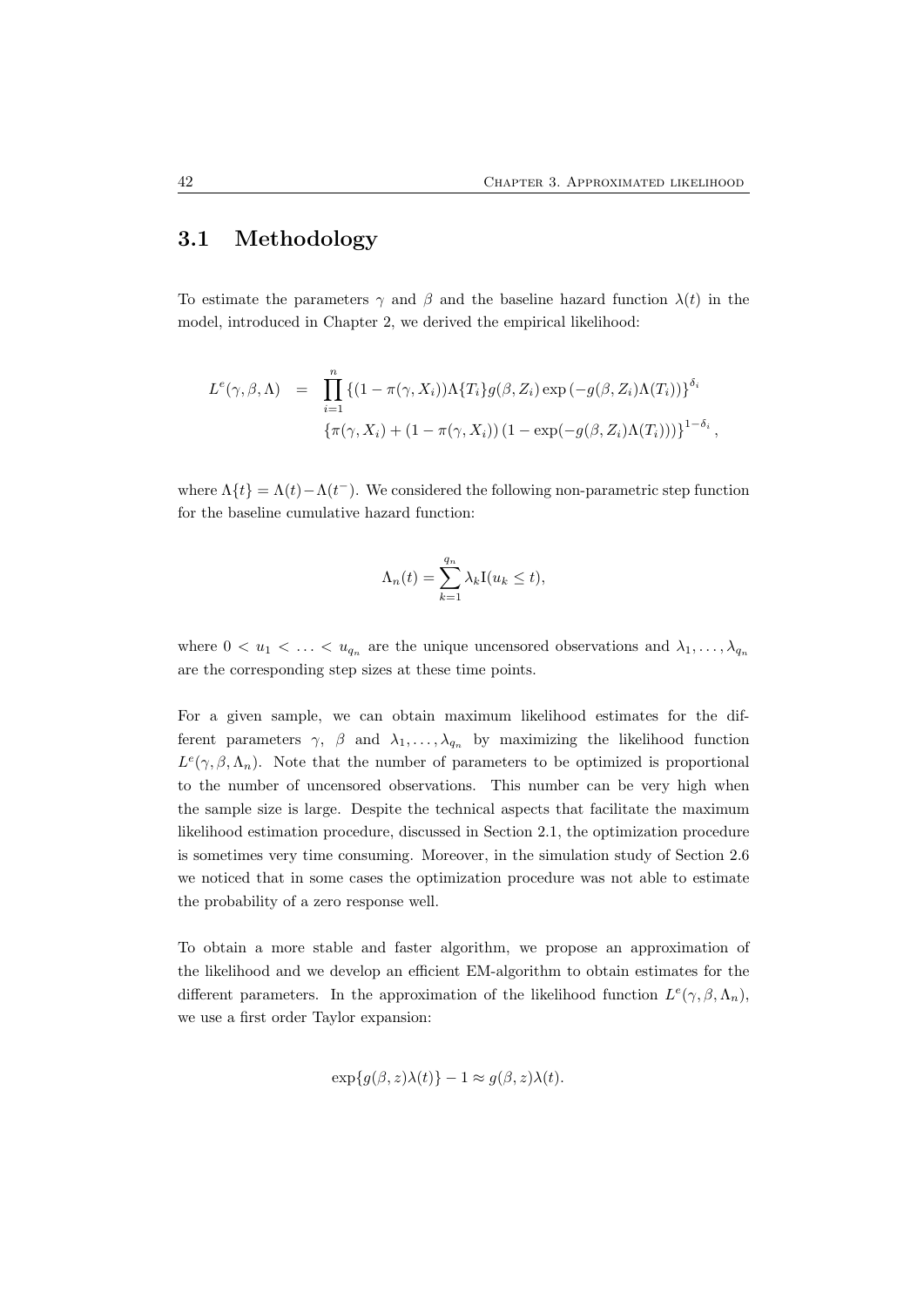Hence, we have that

$$
1 - \exp(-g(\beta, Z_i)\Lambda_n(T_i))
$$
  
= 
$$
\sum_{l:u_l \leq T_i} [\exp\{-g(\beta, Z_i)\Lambda_n(u_{l-1})\} - \exp\{-g(\beta, Z_i)\Lambda_n(u_l)\}]
$$
  
= 
$$
\sum_{l:u_l \leq T_i} [(\exp\{g(\beta, Z_i)\Lambda_n\{u_l\}\} - 1) \exp\{-g(\beta, Z_i)\Lambda_n(u_l)\}]
$$
  

$$
\approx \sum_{l:u_l \leq T_i} [g(\beta, Z_i)\Lambda_n\{u_l\} \exp\{-g(\beta, Z_i)\Lambda_n(u_l)\}].
$$

We plug this approximating expression into the likelihood function  $L^e(\gamma,\beta,\Lambda_n)$  and obtain the approximated empirical likelihood:

$$
\mathcal{L}^{A}(\gamma,\beta,\Lambda_{n}) = \prod_{i=1}^{n} \left\{ (1-\pi(\gamma,X_{i}))\Lambda_{n}\{T_{i}\}g(\beta,Z_{i})\exp\{g(\beta,Z_{i})\Lambda_{n}(T_{i})\} \right\}^{\delta_{i}}
$$

$$
\left\{ \pi(\gamma,X_{i}) + (1-\pi(\gamma,X_{i})) \times \sum_{l:u_{l}\leq T_{i}} [g(\beta,Z_{i})\Lambda_{n}\{u_{l}\}\exp\{-g(\beta,Z_{i})\Lambda_{n}(u_{l})\}] \right\}^{1-\delta_{i}}.
$$

The so called maximum approximated likelihood (MAL) estimates for  $\gamma$ ,  $\beta$  and  $\lambda_1, \ldots, \lambda_{q_n}$  are obtained by maximizing the approximated empirical likelihood  $\mathcal{L}^{A}(\gamma,\beta,\Lambda_{n}).$  We can develop an efficient Expectation-Maximization algorithm to compute the MAL estimates, which is an important advantage. We will treat the left-censored observations as unobserved missing data.

The approximated empirical likelihood implies that the conditional distribution of  $Y_i|Y_i > 0$ ; given  $T_i = t_i$ ,  $\delta_i = 0$  and  $Z_i = z_i$  is discrete, having mass on  ${u_k : u_k \leq t_i}$  and

$$
P_{Y_i>0}(Y_i = u_k | T_i = t_i, \delta_i = 0, Z_i = z_i, \beta, \Lambda_n)
$$
  
= 
$$
\frac{P_{Y_i>0}(Y_i = u_k, T_i = t_i, \delta_i = 0 | Z_i = z_i, \beta, \Lambda_n)}{P_{Y_i>0}(T_i = t_i, \delta_i = 0 | Z_i = z_i, \beta, \Lambda_n)}
$$
  
= 
$$
\frac{\zeta_i(u_k; \beta, \Lambda_n)}{\sum_{l: u_l \le t_i} \zeta_i(u_l; \beta, \Lambda_n)},
$$
(3.1)

where  $\zeta_i(u; \beta, \Lambda_n) = g(\beta, z_i) \Lambda_n \{u\} \exp{-g(\beta, z_i) \Lambda_n(u)}$ .

Define  $\tilde{\delta}_i = 1$  if  $Y_i > 0$  and  $\tilde{\delta}_i = 0$  if  $Y_i = 0$ . For uncensored observations, we know  $Y_i$ and consequently  $\tilde{\delta}_i$ . For left-censored observations,  $Y_i$  and  $\tilde{\delta}_i$  are unobserved. The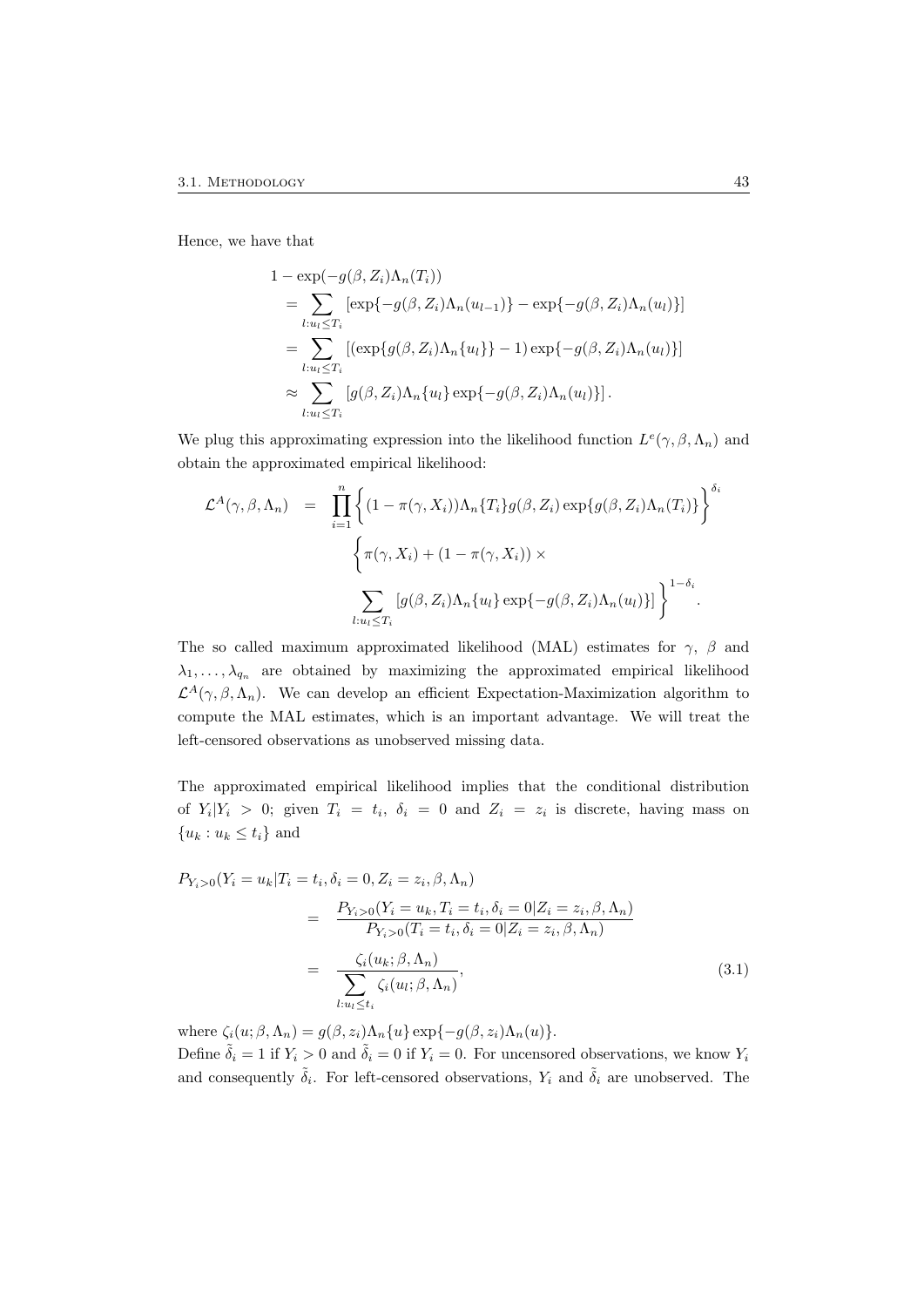complete empirical likelihood (i.e. empirical likelihood of  $(Y_i, \tilde{\delta}_i, X_i, Z_i)$ ) is given by

$$
L^{c}(\gamma, \beta, \Lambda_{n}) = \prod_{i=1}^{n} \left[ (1 - \pi(\gamma, X_{i})) \Lambda_{n} \{Y_{i}\} g(\beta, Z_{i}) \exp\{-g(\beta, Z_{i})\Lambda_{n}(Y_{i})\} \right]^{\tilde{\delta}_{i}}
$$

$$
\left[ \pi(\gamma, X_{i}) \right]^{1 - \tilde{\delta}_{i}}
$$

$$
= \prod_{i=1}^{n} \left[ 1 - \pi(\gamma, X_{i}) \right]^{\tilde{\delta}_{i}} \left[ \pi(\gamma, X_{i}) \right]^{1 - \tilde{\delta}_{i}}
$$

$$
\prod_{i=1}^{n} \prod_{k=1}^{q_{n}} \left[ \{\lambda_{k} g(\beta, Z_{i})\}^{I(\tilde{\delta}_{i} = 1, Y_{i} = u_{k})} \exp\{-g(\beta, Z_{i})\lambda_{k} I(\tilde{\delta}_{i} = 1, Y_{i} \ge u_{k})\} \right].
$$

The corresponding log complete empirical likelihood becomes

$$
l^{c}(\gamma, \beta, \Lambda_{n}) = \sum_{i=1}^{n} \left[ \tilde{\delta}_{i} \log(1 - \pi(\gamma, X_{i})) + (1 - \tilde{\delta}_{i}) \log \pi(\gamma, X_{i}) \right]
$$

$$
+ \sum_{i=1}^{n} \sum_{k=1}^{q_{n}} \left[ I(\tilde{\delta}_{i} = 1, Y_{i} = u_{k}) (\log \lambda_{k} + \log g(\beta, Z_{i})) - g(\beta, Z_{i}) \lambda_{k} I(\tilde{\delta}_{i} = 1, Y_{i} \ge u_{k}) \right].
$$

Define  $D = \{(T_1, \delta_1, X_1, Z_1), \ldots, (T_n, \delta_n, X_n, Z_n)\}\.$  In the E-step, we calculate

$$
l^*(\gamma, \beta, \Lambda_n) = E(l^c(\gamma, \beta, \Lambda_n)|D, \gamma^c, \beta^c, \Lambda_n^c)
$$
  
\n
$$
= \sum_{i=1}^n \left[ E(\tilde{\delta}_i|D, \gamma^c, \beta^c, \Lambda_n^c) \log(1 - \pi(\gamma, X_i))
$$
  
\n
$$
+ (1 - E(\tilde{\delta}_i|D, \gamma^c, \beta^c, \Lambda_n^c)) \log \pi(\gamma, X_i) \right]
$$
  
\n
$$
+ \sum_{i=1}^n \sum_{k=1}^{q_n} \left[ E(I(\tilde{\delta}_i = 1, Y_i = u_k)|D, \gamma^c, \beta^c, \Lambda_n^c) (\log \lambda_k + \log g(\beta, Z_i))
$$
  
\n
$$
-g(\beta, Z_i)\lambda_k E(I(\tilde{\delta}_i = 1, Y_i \ge u_k)|D, \gamma^c, \beta^c, \Lambda_n^c) \right],
$$

where  $E(\cdot|D,\gamma^c,\beta^c,\Lambda_n^c)$  is the conditional expectation of  $\tilde{\delta}_i$ ,  $I(\tilde{\delta}_i=1,Y_i=u_k)$  and  $I(\tilde{\delta}_i = 1, Y_i \ge u_k)$  given the data and the current parameter values  $(\gamma^c, \beta^c, \Lambda_n^c)$ . For  $\delta_i = 1$ , we know  $\tilde{\delta}_i$ ,  $I(\tilde{\delta}_i = 1, Y_i = u_k)$  and  $I(\tilde{\delta}_i = 1, Y_i \ge u_k)$ , so no expectation is needed. For  $\delta_i = 0$ , we can calculate all expected values using the conditional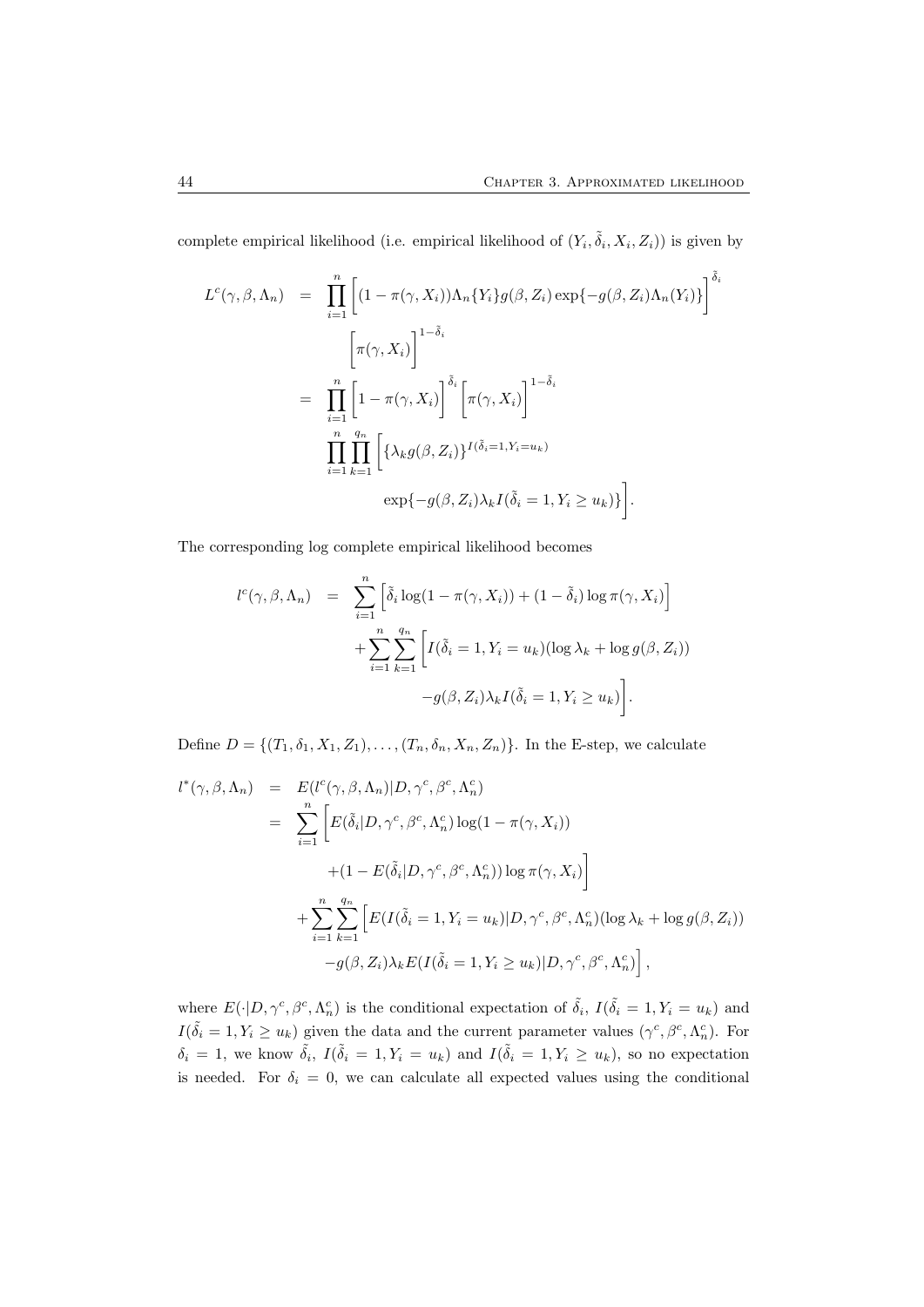distribution in (3.1). We have

$$
m_i = E(\tilde{\delta}_i | D, \gamma^c, \beta^c, \Lambda_n^c) = \frac{(1 - \pi(\gamma^c, X_i)) \sum_{l: u_l \le T_i} p_{il}}{\pi(\gamma^c, X_i) + (1 - \pi(\gamma^c, X_i)) \sum_{l: u_l \le T_i} p_{il}},
$$

where  $p_{il} = g(\beta^c, Z_i) \lambda_l^c \exp\{-g(\beta^c, Z_i) \Lambda_n^c(u_l)\}\$ . In a similar way, we have

$$
e_{ik} = E(I(\tilde{\delta}_{i} = 1, Y_{i} = u_{k}) | D, \gamma^{c}, \beta^{c}, \Lambda_{n}^{c})
$$
  
= 
$$
\frac{(1 - \pi(\gamma^{c}, X_{i})) p_{ik}}{\pi(\gamma^{c}, X_{i}) + (1 - \pi(\gamma^{c}, X_{i})) \sum_{l: u_{l} \leq T_{i}} p_{il}}
$$
(3.2)

for  $u_k \leq T_i$  and  $e_{ik} = 0$  for  $u_k > T_i$ . Based on these expected values, we can also compute

$$
r_{ik} = E(I(\tilde{\delta}_i = 1, Y_i \ge u_k)|D, \gamma^c, \beta^c, \Lambda_n^c)
$$
  
= 
$$
\sum_{l=k}^{q_n} e_{il}
$$
 (3.3)

for  $u_k \leq T_i$  and  $r_{ik} = 0$  for  $u_k > T_i$ . For notation, we let

$$
m_i = \tilde{\delta}_i = 1,
$$
  
\n
$$
e_{ik} = I(\tilde{\delta}_i = 1, Y_i = u_k) = I(Y_i = u_k),
$$
  
\n
$$
r_{ik} = I(\tilde{\delta}_i = 1, Y_i \ge u_k) = I(Y_i \ge u_k),
$$

for  $\delta_i = 1$ .

We conclude with the result of the E-step:

$$
l^*(\gamma, \beta, \Lambda_n) = \sum_{i=1}^n [m_i \log(1 - \pi(\gamma, X_i)) + (1 - m_i) \log \pi(\gamma, X_i)]
$$
(3.4)  

$$
\sum_{i=1}^n \sum_{k=1}^{q_n} [e_{ik} (\log \lambda_k + \log g(\beta, Z_i)) - r_{ik} g(\beta, Z_i) \lambda_k].
$$

In the M-step, the parameter values are updated with  $(\hat{\gamma}, \hat{\beta}, \hat{\Lambda}_n)$ , which maximize  $l^*(\gamma,\beta,\Lambda_n)$ . From (3.4), we notice that the first part of  $l^*(\gamma,\beta,\Lambda_n)$  is only concerned with the parametric model of the zero-probability, while the second part is only concerned with the parameters from the hazard part of the model. This yields that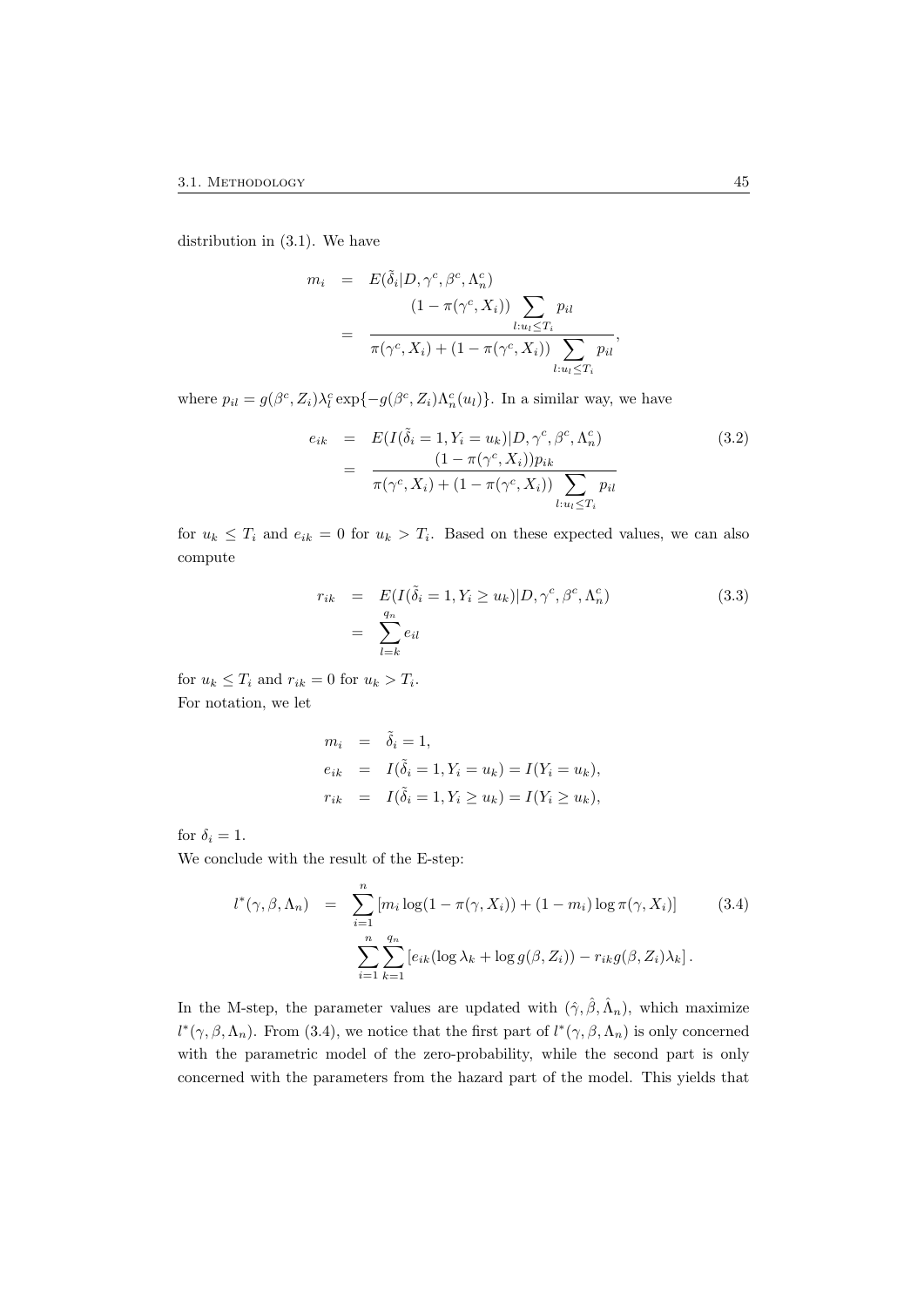the estimates of the logistic parameters and the hazard parameters can be found separately from each other.

 $\hat{\gamma}$  maximizes

$$
\sum_{i=1}^{n} [m_i \log(1 - \pi(\gamma, X_i)) + (1 - m_i) \log \pi(\gamma, X_i)].
$$
\n(3.5)

This optimization can be conducted using a numerical optimizer.

For the hazard part, we have that

$$
\hat{\lambda}_k = \frac{\sum_{i=1}^n e_{ik}}{\sum_{i=1}^n r_{ik}g(\hat{\beta}, Z_i)}
$$

and  $\hat{\beta}$  is the solution of

$$
\sum_{k=1}^{q_n} \sum_{i=1}^n e_{ik} \left[ \frac{\frac{\partial}{\partial \beta} g(\beta, Z_i)}{g(\beta, Z_i)} - \bar{z}_k(\beta) \right] = 0, \tag{3.6}
$$

where

$$
\bar{z}_k(\beta) = \frac{\sum_{j=1}^n r_{jk} \frac{\partial}{\partial \beta} g(\beta, Z_i)}{\sum_{j=1}^n r_{jk} g(\beta, Z_j)}
$$

is a weighted average. The equation in (3.6) is similar to the score equation of the partial likelihood for the Cox's model with right-censored observations.

Consider the case where  $g(\beta, Z_i) = \exp(\beta^\top Z_i)$ . The left-hand side of (3.6) can also be written as

$$
\sum_{i=1}^{n} \sum_{k=1}^{q_n} e_{ik} \left[ Z_i - \frac{\sum_{j=1}^{n} \sum_{l=1}^{q_n} e_{jl} I(u_l \ge u_k) \exp(\beta^\top Z_j) Z_j}{\sum_{j=1}^{n} \sum_{l=1}^{q_n} e_{jl} I(u_l \ge u_k) \exp(\beta^\top Z_j)} \right].
$$
\n(3.7)

We use standard functions in the statistical software package  **to compute estimates** for  $\beta$  and  $\Lambda$ . In order to use the **coxph**-function in **R**, we propose to use a data duplication method. The data set has to be constructed in the following way: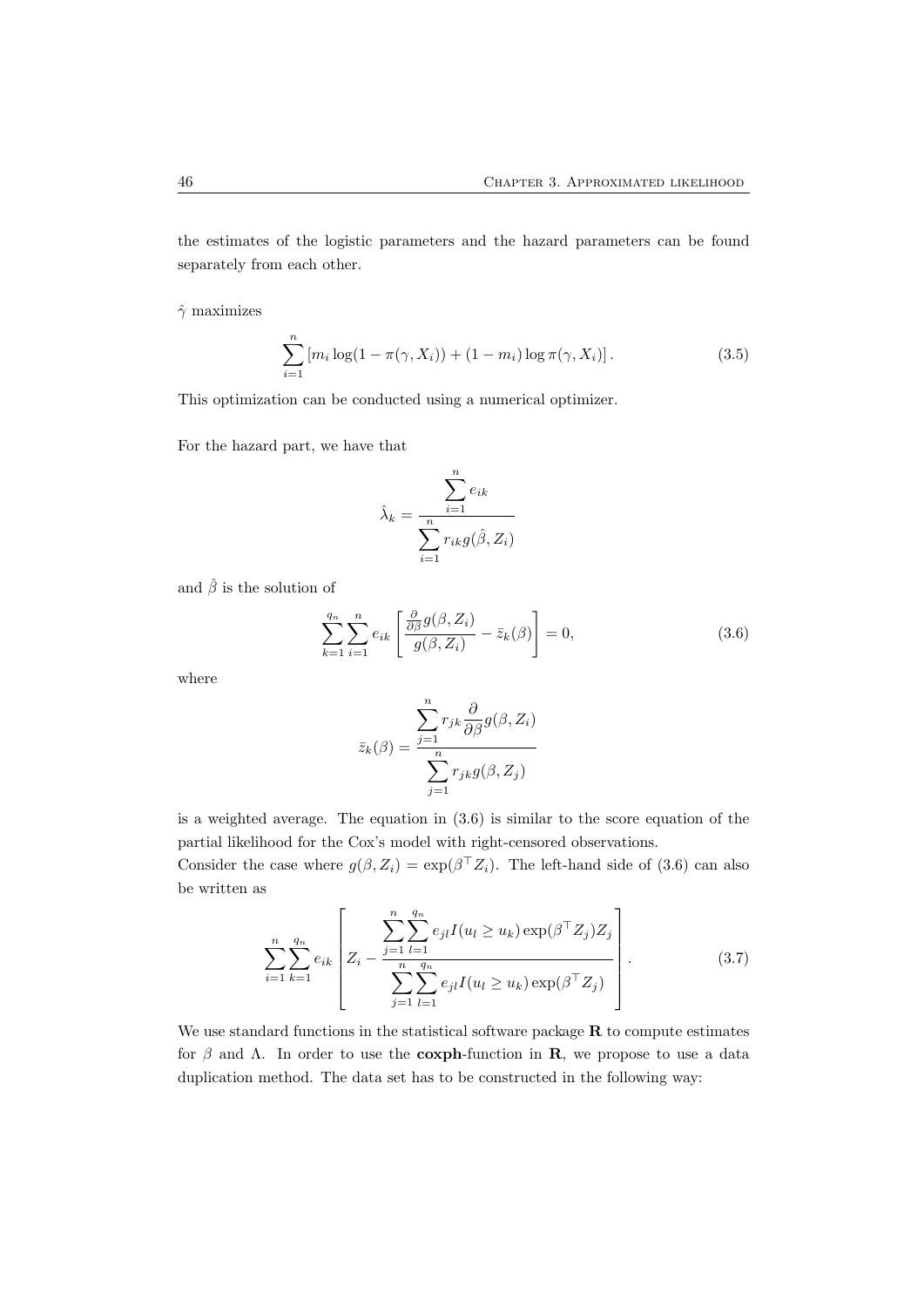| Row             | Time                   | Indic        | Z               | Weights    |  |
|-----------------|------------------------|--------------|-----------------|------------|--|
| 1               | $u_1$                  | 1            | $\mathbb{Z}_1$  | $e_{11}$   |  |
|                 |                        |              |                 |            |  |
| $\it n$         | $\boldsymbol{u}_1$     | $\mathbf 1$  | $\mathcal{Z}_n$ | $e_{n1}$   |  |
| $n+1$           | $u_2$                  | 1            | $\mathbb{Z}_1$  | $e_{12}$   |  |
|                 |                        |              |                 |            |  |
| $2\mathfrak{n}$ | $u_2$                  | $\mathbf{1}$ | $Z_n$           | $e_{n2}$   |  |
|                 |                        |              |                 |            |  |
| $(q_n-1)n+1$    | $\boldsymbol{u}_{q_n}$ | 1            | $Z_1$           | $e_{1q_n}$ |  |
|                 |                        |              |                 |            |  |
| $q_n n$         | $\boldsymbol{u}_{q_n}$ | $\,1$        | $Z_n$           | $e_{nq_n}$ |  |

Table 3.1: Data duplication

Each individual  $i$  appears  $q_n$  times in this constructed data set, with (uncensored) time to events  $u_1, \ldots, u_{q_n}$  and weights  $e_{i1}, \ldots, e_{iq_n}$ . We fit a weighted Cox's proportional hazards model with time variable Time, censoring indicator Indic and covariates Z. The weights are in the Weights-column. Ties have to be handled with the Breslow approximation method. The score equation of the partial likelihood of these observations corresponds to equation (3.7).

#### Some remarks:

- 1. In the most extreme case, all censored observations are smaller than the smallest uncensored observation. In this situation,  $m_i = 0$ ,  $e_{ik} = 0$ ,  $r_{ik} = 0$  for  $\delta_i = 0$ and  $m_i = 1$ ,  $e_{ik} = I(Y_i = u_k)$ ,  $r_{ik} = I(Y_i \ge u_k)$  for  $\delta_i = 1$ . Expression (3.5) becomes the log-likelihood for fitting a logistic regression model on the censoring indicator random variables. Equation (3.6) collapses with the score equation of the partial likelihood for a Cox's regression model based on the subgroup of the uncensored observations. We conclude that the EM-algorithm simplifies to fitting a logistic regression model on the censoring indicator random variables and fitting a Cox's regression model on the uncensored observations. In the second remark of Section 2.1, we mentioned that the maximum likelihood estimates can be found similarly. The ML estimators and the MAL estimators are the same in this case. It occurs for example in studies with a fixed detection limit.
- 2. The covariance matrix of the MAL estimators can be estimated by the observed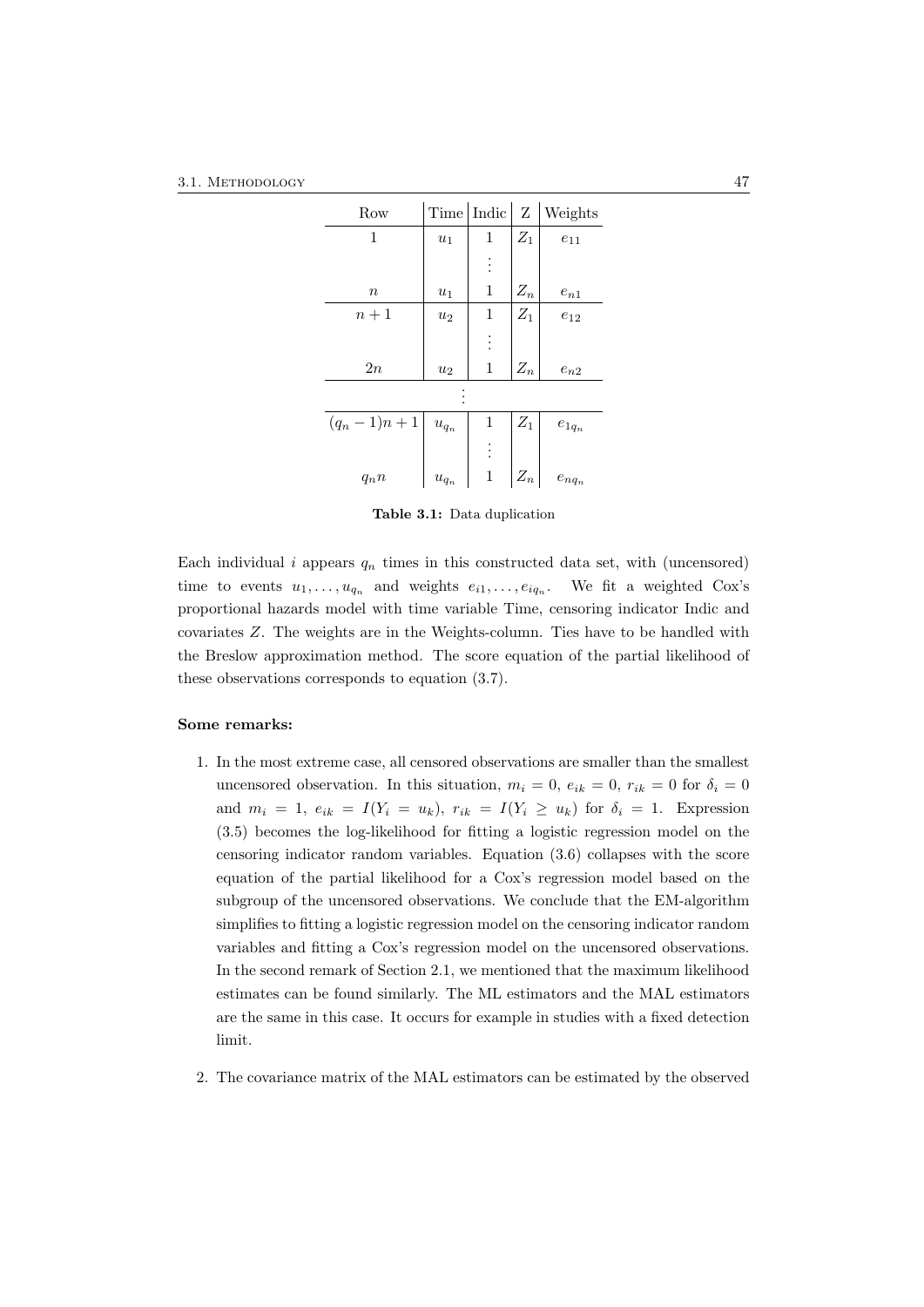information matrix with the Louis formula. Define  $G(\theta) = \frac{\partial l^c(\theta)}{\partial \theta}$  and  $H(\theta) = \frac{\partial^2 l^c(\theta)}{\partial \theta^2}$ . The covariance matrix of the MAL estimators  $\hat{\theta} = (\hat{\gamma}, \hat{\beta}, \hat{\Lambda}_n)$  can be estimated by  $\frac{V^{-1}}{n}$  $\frac{1}{n}$ , where

$$
V = -E[H(\hat{\theta})|D,\hat{\theta}] - E[G(\hat{\theta})G(\hat{\theta})^{\top}|D,\hat{\theta}].
$$

The calculation of  $E[G(\hat{\theta})G(\hat{\theta})^{\top}]D, \hat{\theta}$  requires the calculation of some extra conditional expectations, especially

$$
E[\tilde{\delta}_i I(\tilde{\delta}_i = 1, Y_i = u_k)|D, \hat{\theta}] = E(I(\tilde{\delta}_i = 1, Y_i = u_k)|D, \hat{\theta}),
$$
  
\n
$$
E[\tilde{\delta}_i I(\tilde{\delta}_i = 1, Y_i \ge u_k)|D, \hat{\theta}] = E(I(\tilde{\delta}_i = 1, Y_i \ge u_k)|D, \hat{\theta}),
$$
  
\n
$$
E[I(\tilde{\delta}_i = 1, Y_i = u_k)I(\tilde{\delta}_i = 1, Y_i \ge u_l)|D, \hat{\theta}]
$$
  
\n
$$
= E(I(\tilde{\delta}_i = 1, Y_i = u_k)|D, \hat{\theta})I(k \ge l),
$$
  
\n
$$
E[I(\tilde{\delta}_i = 1, Y_i \ge u_k)I(\tilde{\delta}_i = 1, Y_i \ge u_l)|D, \hat{\theta}]
$$
  
\n
$$
= E(I(\tilde{\delta}_i = 1, Y_i \ge u_h)|D, \hat{\theta}),
$$

with  $h = \max\{l, k\}$ . All these conditional expectations are in (3.2) and (3.3).

Note that the Louis formula is rather difficult to implement. We can also use a bootstrap approach to obtain estimates of the variances of the MAL estimators. In the bootstrap method, We construct a large number of resamples of the observed data set and of equal size to the observed data set. The resamples are obtained by random sampling with replacement from the original data set. For each of the resamples, one obtains MAL estimates of the model parameters and one computes their sample variances. In Section 3.3, we will show the performance of the bootstrap variance estimation method. The bootstrap approach is easy to program, but computer-intensive and rather time consuming.

## 3.2 Consistency and asymptotic normality

In this section we state and prove the consistency of the maximum approximated likelihood estimators. The assumptions that we impose for the consistency result are the same as in Section 2.2 of Chapter 2.

Let  $(\gamma_0, \beta_0, \Lambda_0)$  be the true values of the parameters.

**Theorem 5.** Under assumptions  $A_1 - A_5$ , given in Section 2.2 of Chapter 2, the maximum approximated likelihood estimators  $(\hat{\gamma}, \hat{\beta}, \hat{\Lambda}_n)$  are consistent. This means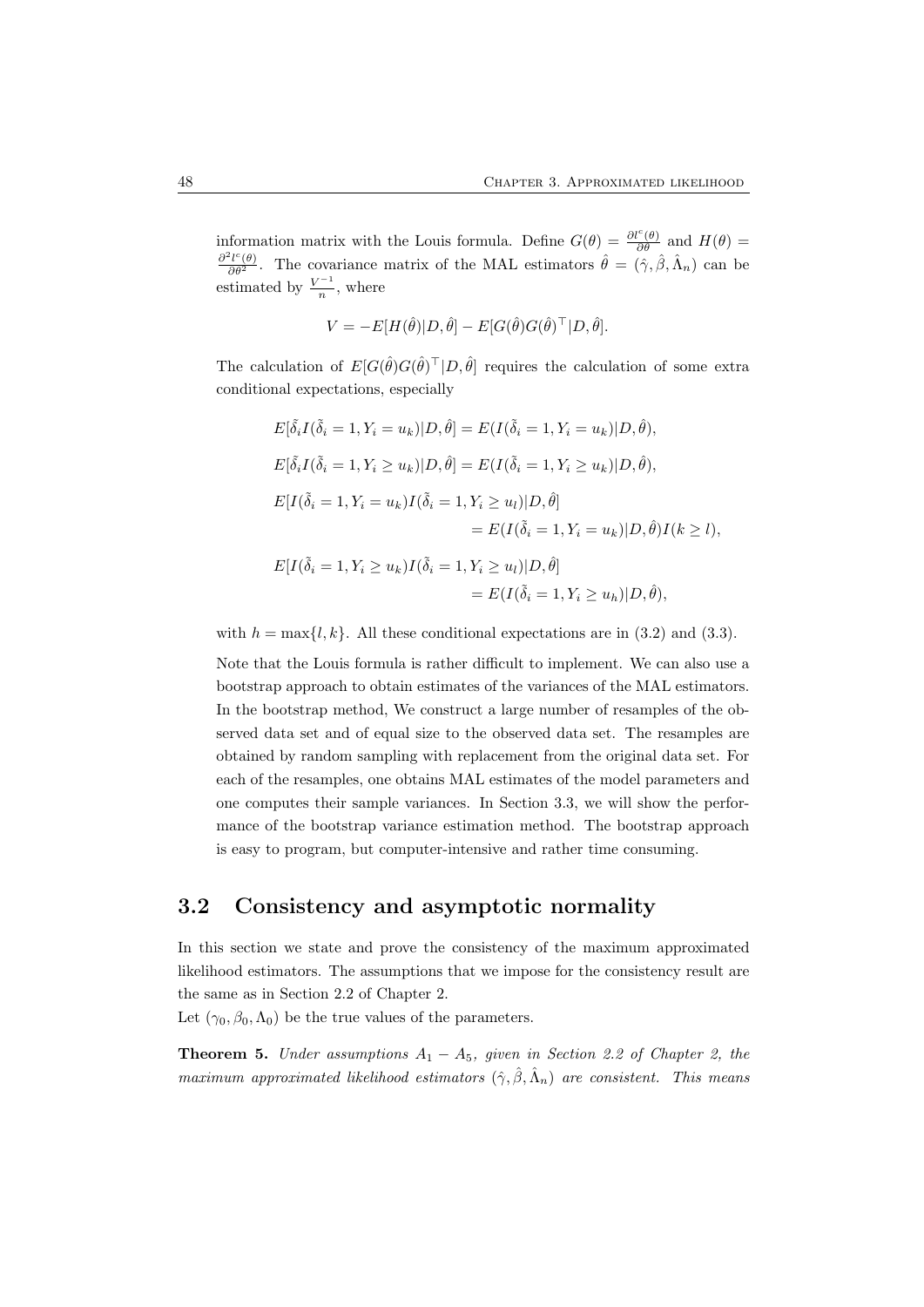that

$$
|\hat{\gamma} - \gamma_0| \to 0, \ |\hat{\beta} - \beta_0| \to 0 \ and \ \sup_{t \in [\rho, \tau]} |\hat{\Lambda}_n(t) - \Lambda_0(t)| \to 0
$$

with probability 1.

Proof. To prove the consistency of the maximum approximated likelihood estimators, we follow the ideas stated in Chapter 2 and in Kim et al. (2013).

Step 1: Since  $\Theta_{\gamma}$  and  $\Theta_{\beta}$  are compact sets, the MAL estimators of  $\gamma$  and  $\beta$  are bounded by some constants  $M_{\gamma}$  and  $M_{\beta}$ . We first prove that there exists a constant  $M_{\Lambda}$  such that  $\hat{\Lambda}_n(\tau) \leq M_{\Lambda}$  for all sufficiently large n with probability 1. That is, the maximum approximated likelihood estimator for  $\Lambda$  is bounded with probability 1. We have that, for any  $\gamma$ ,  $\beta$  and  $\Lambda$ 

$$
\frac{1}{n} \left( l^{A}(\hat{\gamma}, \hat{\beta}, \hat{\Lambda}_{n}) - l^{A}(\gamma, \beta, \Lambda) \right)
$$
\n
$$
= \frac{1}{n} \sum_{i=1}^{n} \delta_{i} \left\{ \log \frac{1 - \pi(\hat{\gamma}, X_{i})}{1 - \pi(\gamma, X_{i})} + \log \frac{\hat{\Lambda}_{n} \{T_{i}\}}{\Lambda \{T_{i}\}} + \log \frac{g(\hat{\beta}, Z_{i})}{g(\beta, Z_{i})} - g(\hat{\beta}, Z_{i}) \hat{\Lambda}_{n}(T_{i}) + g(\beta, Z_{i}) \Lambda(T_{i}) \right\}
$$
\n
$$
+ \frac{1}{n} \sum_{i=1}^{n} (1 - \delta_{i})
$$
\n
$$
\pi(\hat{\gamma}, X_{i}) + (1 - \pi(\hat{\gamma}, X_{i})) \sum_{l: u_{l} \leq T_{i}} \left[ g(\beta, Z_{i}) \hat{\lambda}_{l} \exp \{-g(\beta, Z_{i}) \hat{\Lambda}_{n}(u_{l}) \} \right]
$$
\n
$$
\log \frac{l: u_{l} \leq T_{i}}{\pi(\gamma, X_{i}) + (1 - \pi(\gamma, X_{i})) \sum_{l: u_{l} \leq T_{i}} \left[ g(\beta, Z_{i}) \Lambda \{u_{l}\} \exp \{-g(\beta, Z_{i}) \Lambda(u_{l}) \} \right].
$$

Since  $g(\beta, z)$  is a continuous function over the compact sets of  $\beta$  and z, this function is bounded from below and above by positive constants  $K_1$  and  $K_2$ . So there exists a positive constant  $K$  such that

$$
\frac{1}{n}\sum_{i=1}^n \delta_i \log \frac{g(\hat{\beta}, Z_i)}{g(\beta, Z_i)} \leq K \frac{1}{n}\sum_{i=1}^n \delta_i \to KE(\delta),
$$

as  $n \to +\infty$ , by the Glivenko-Cantelli theorem. Since also  $\pi(\gamma, x)$  is a continuous function over the compact sets of  $\gamma$  and x, we get in a similar way that there exists a constant  $K'$  such that

$$
\frac{1}{n}\sum_{i=1}^n \delta_i \log \frac{1-\pi(\hat{\gamma},X_i)}{1-\pi(\gamma,X_i)} \leq K' \frac{1}{n}\sum_{i=1}^n \delta_i \to K'E(\delta).
$$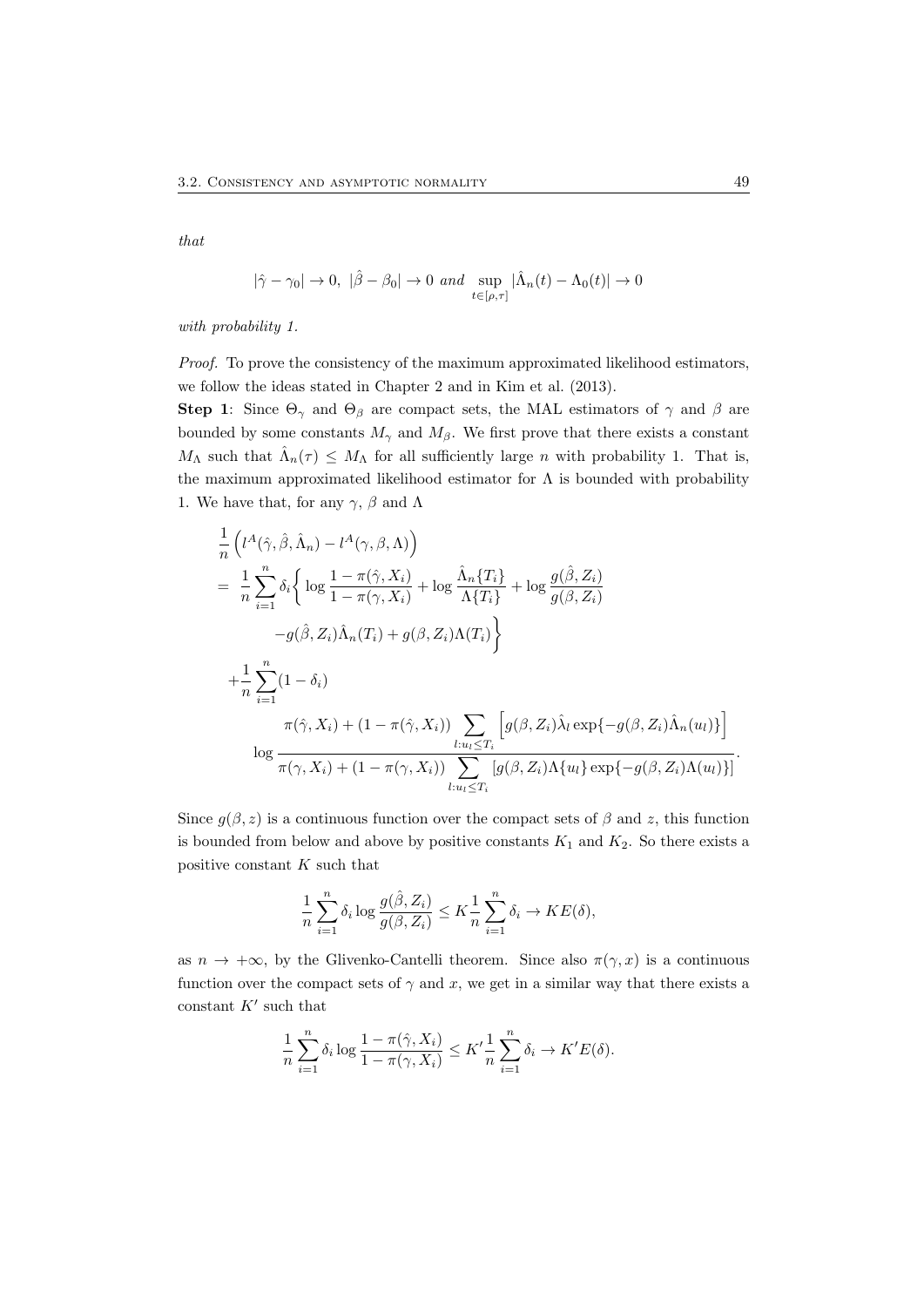Since 
$$
\sum_{l: u_l \leq T_i} \left[ g(\hat{\beta}, Z_i) \hat{\lambda}_l \exp\{-g(\hat{\beta}, Z_i) \hat{\Lambda}_n(u_l)\} \right] \leq 1 - \exp[-g(\hat{\beta}, Z_i) \hat{\Lambda}_n(T_i)] \leq 1
$$
, we have that

$$
\pi(\hat{\gamma}, X_i) + (1 - \pi(\hat{\gamma}, X_i)) \sum_{l: u_l \le T_i} \left[ g(\hat{\beta}, Z_i) \hat{\lambda}_l \exp\{-g(\hat{\beta}, Z_i) \hat{\lambda}_n(u_l)\} \right]
$$
\n
$$
\frac{1}{n} \sum_{i=1}^n (1 - \delta_i) \log \frac{\pi(\gamma, X_i) + (1 - \pi(\gamma, X_i)) \sum_{l: u_l \le T_i} \left[ g(\beta, Z_i) \Lambda\{u_l\} \exp\{-g(\beta, Z_i) \Lambda(u_l)\} \right]}{\left[ u_{l: u_l \le T_i} \right]}
$$
\n
$$
\le \frac{1}{n} \sum_{i=1}^n (1 - \delta_i) \log \frac{\pi(\hat{\gamma}, X_i) + (1 - \pi(\hat{\gamma}, X_i))(1 - \exp[-g(\hat{\beta}, Z_i) \hat{\Lambda}_n(T_i)])}{\pi(\gamma, X_i)}
$$
\n
$$
\le K'' \frac{1}{n} \sum_{i=1}^n (1 - \delta_i) \log \frac{1}{\pi(\gamma, X_i)}
$$
\n
$$
\le K'' \frac{1}{n} \sum_{i=1}^n (1 - \delta_i) \to K'' E(1 - \delta),
$$

for some constant  $K''$ .

If we take for  $\Lambda(t)$ ,  $\bar{\Lambda}_n(t) = \sum$  $u_k \leq t$  $\frac{1}{n}$ , we have that

$$
\frac{1}{n} \sum_{i=1}^{n} \delta_i \log \frac{\hat{\Lambda}_n \{T_i\}}{\bar{\Lambda}_n \{T_i\}} = \frac{1}{n} \sum_{k=1}^{q_n} \log(n \hat{\lambda}_k)
$$
\n
$$
\leq \frac{q_n}{n} \log \left[ \frac{1}{q_n} \sum_{k=1}^{q_n} n \hat{\lambda}_k \right] = \frac{q_n}{n} \log \hat{\Lambda}_n(\tau) + \frac{q_n}{n} \log \left( \frac{n}{q_n} \right)
$$
\n
$$
\leq \log \hat{\Lambda}_n(\tau) + O(1),
$$

by an application of Jensen's inequality. Furthermore we note that

$$
\frac{1}{n}\sum_{i=1}^n \delta_i g(\beta, Z_i) \bar{\Lambda}_n(T_i) \leq \frac{1}{n}\sum_{i=1}^n \delta_i g(\beta, Z_i) \leq \frac{1}{n}\sum_{i=1}^n g(\beta, Z_i) \to E[g(\beta, Z)],
$$

for all  $\beta$ . We also find that

$$
-\frac{1}{n}\sum_{i=1}^{n}\delta_{i}g(\hat{\beta},Z_{i})\hat{\Lambda}_{n}(T_{i}) \leq -K_{1}\frac{1}{n}\sum_{k=1}^{q_{n}}\hat{\lambda}_{k}\sum_{i=1}^{n}\delta_{i}I(T_{i}\geq u_{k})
$$
  

$$
\leq K_{1}\hat{\Lambda}_{n}(\tau)\sup_{u\in[\rho,\tau]}\left|\frac{1}{n}\sum_{i=1}^{n}\delta_{i}I(T_{i}\geq u)-E[\delta I(T\geq u)]\right|
$$
  

$$
-K_{1}\min_{u\in[\rho,\tau]}E[\delta I(T\geq u)]\hat{\Lambda}_{n}(\tau).
$$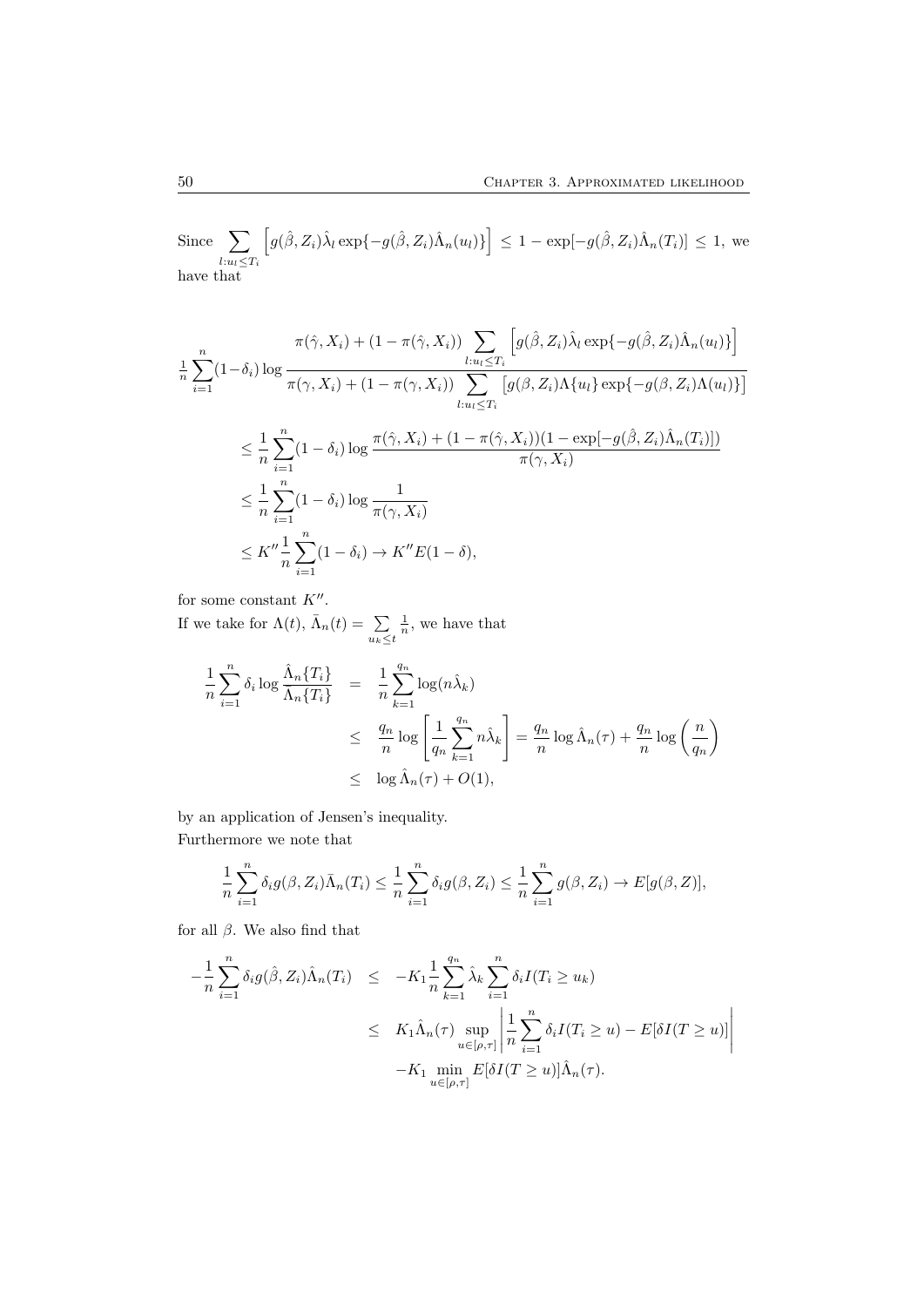By Glivenko-Cantelli, the first term in this last expression converges to 0 when  $n$ increases. We see that for sufficiently large  $n$ ,

$$
\frac{1}{n}\left(l^A(\hat{\gamma},\hat{\beta},\hat{\Lambda}_n)-l^A(\gamma,\beta,\bar{\Lambda}_n)\right)\leq \log \hat{\Lambda}_n(\tau)-K_1E[\delta I(T\geq \tau)]\hat{\Lambda}_n(\tau)+O(1).
$$

Hence, if  $\hat{\Lambda}_n(\tau) \to +\infty$ , the right hand side of the inequality diverges to  $-\infty$ . But this would contradict with  $\frac{1}{n} \left( l^A(\hat{\gamma}, \hat{\beta}, \hat{\Lambda}_n) - l^A(\gamma, \beta, \bar{\Lambda}_n) \right) \geq 0$ . Therefore, this means that  $\hat{\Lambda}_n(\tau)$  should be bounded for sufficiently large n, with probability 1. **Step 2:** Let  $\theta = (\gamma, \beta, \Lambda)$  and  $\hat{\theta} = (\hat{\gamma}, \hat{\beta}, \hat{\Lambda}_n)$ .

Note that from the score equation

$$
\frac{\partial}{\partial \lambda_r} \log L^A(\gamma, \beta, \Lambda_n) = 0,
$$

we find an expression for the different step sizes in the baseline cumulative hazard function:

$$
\hat{\lambda}_r = \frac{1}{n\bar{\xi}_n(u_r;\hat{\theta})},
$$

where

$$
\bar{\xi}_n(t;\theta) = \frac{1}{n} \sum_{i=1}^n g(\beta, Z_i) \{ I(T_i \ge t, \delta_i = 1) + \bar{a}_i(t; \theta) I(T_i \ge t, \delta_i = 0) \},
$$

with

$$
\bar{a}_i(t; \theta) = -\frac{(1 - \pi(\gamma, X_i)) \left[ \sum_{l:t \le u_l \le T_i} \zeta_i(u_l; \theta) - \exp\{-g(\beta, Z_i)\Lambda(t)\}\right]}{\pi(\gamma, X_i) + (1 - \pi(\gamma, X_i)) \sum_{l: u_l \le T_i} \zeta_i(u_l; \theta)}
$$

and

$$
\zeta_i(t;\theta) = g(\beta,Z_i) \Lambda\{t\} \exp\{-g(\beta,Z_i) \Lambda(u)\}.
$$

We show that there exists  $M_{\xi} > 0$  such that  $\inf_{t \in [\rho,\tau]} \bar{\xi}_n(t;\hat{\theta}) > M_{\xi}$  for all sufficiently large n, with probability 1.

Suppose that such an  $M_{\xi}$  does not exist. Let  $\epsilon$  be fixed, whose value will be specified later. Then, we can find a sufficiently large n and  $t^* \in [\rho, \tau]$  such that  $\bar{\xi}_n(t^*; \hat{\theta}) < \epsilon$ . By assumption  $A_5$ , there exists  $\kappa > 0$  such that T has a bounded density on either  $(t-\kappa, t]$  or  $(t, t+\kappa]$  for any  $t \in [\rho, \tau]$ . We will show that when T has a bounded density on  $(t^* - \kappa, t^*]$ , then  $\hat{\Lambda}_n(t^*) - \hat{\Lambda}_n(t^* - \kappa) > M_\Lambda$  as  $n \to \infty$ , which is a contradiction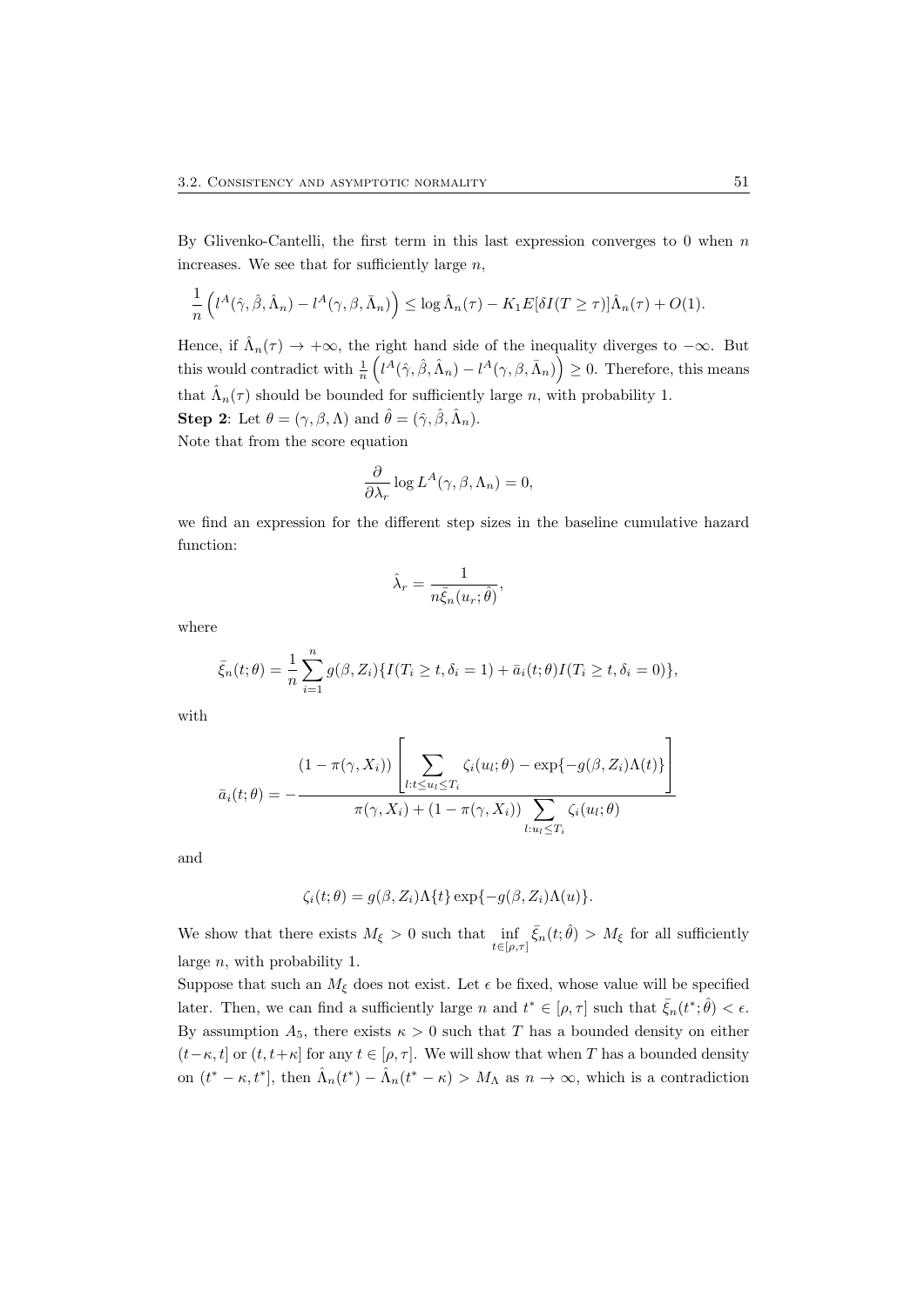(with step 1). If T has a bounded density on  $(t^*, t^* + \kappa]$ , a similar contradiction can be derived. The proof for this case is omitted.

From assumption  $A_3$  and the fact that  $\sum$  $l:u_l\leq T_i$  $\zeta_i(u_i;\theta) \leq 1 - \exp[-g(\hat{\beta}, Z_i)\Lambda(T_i)] \leq 1,$ there exists a constant  $M_a > 0$  such that

$$
\sup_{i,t} |\bar{a}_i(t;\theta)| \le \sup_i \frac{1 - \pi(\gamma, X_i)}{\pi(\gamma, X_i)} \le M_a
$$

with probability 1.

Let  $\nu = \sup$  $\sup_{z, |\beta| < M_\beta} g(\beta, z)(1 + M_a)$ . For any  $t \in (t^* - \kappa, t^*]$ , we have

$$
\bar{\xi}_n(t;\hat{\theta}) \leq |\bar{\xi}_n(t;\hat{\theta}) - \bar{\xi}_n(t^*;\hat{\theta})| + \bar{\xi}_n(t^*;\hat{\theta})
$$
  

$$
\leq \frac{\nu}{n} \sum_{i=1}^n I(t \leq T_i < t^*) + \epsilon.
$$

Since T has a bounded density on  $(t^* - \kappa, t^*]$ , the Glivenko-Cantelli lemma implies that there exists a constant  $\phi > 0$  such that

$$
\frac{1}{n}\sum_{i=1}^{n} I(t < T_i \le t^*) \le \phi(t^* - t)
$$

for all sufficiently large  $n$ . Hence, we have that

$$
\hat{\Lambda}_n(t^*) - \hat{\Lambda}_n(t^* - \kappa) = \frac{1}{n} \sum_{t^* - \kappa < u_r \leq t^*} \frac{1}{\xi_n(u_r, \hat{\theta})} \geq \frac{1}{n} \sum_{t^* - \kappa < u_r \leq t^*} \frac{1}{\nu \phi(t^* - u_r) + \epsilon}
$$
\n
$$
\rightarrow \int_{X, Z} \int_{t^* - \kappa}^{t^*} \frac{(1 - \pi(\gamma_0, x)) f_{Y > 0}(t|z) F_{C|X, Z}(t|x, z)}{\nu \phi(t^* - t) + \epsilon} dt P(dxdz)
$$
\n
$$
\geq \frac{\zeta}{\nu \phi} \left[ -\int_{t^* - \kappa}^{t^*} \frac{1}{\nu \phi(t^* - t) + \epsilon} d(\nu \phi(t^* - t) + \epsilon) \right]
$$
\n
$$
= \frac{\zeta}{\nu \phi} [\log(\nu \phi \kappa + \epsilon) - \log \epsilon] = \frac{\zeta}{\nu \phi} \log \left[ \frac{\nu \phi \kappa}{\epsilon} + 1 \right], \qquad (3.8)
$$

with

$$
\zeta = \inf_{t \in [\rho, \tau]} E_{x,z} \left\{ (1 - \pi(\gamma_0, x)) g(\beta_0, z) \lambda_0(t) \exp\{-g(\beta_0, z) \Lambda_0(t)\} F_{C|X,Z}(t | x, z) \right\}.
$$

In the expression for  $\zeta$ ,  $F_{C|X,Z}(t|x,z) = P(C \leq t | X = x, Z = z)$ .  $E_{x,z}$  means that the expectation is taken over X and Z. Due assumption  $A_5$ , we know that  $\zeta > 0$ . Finally,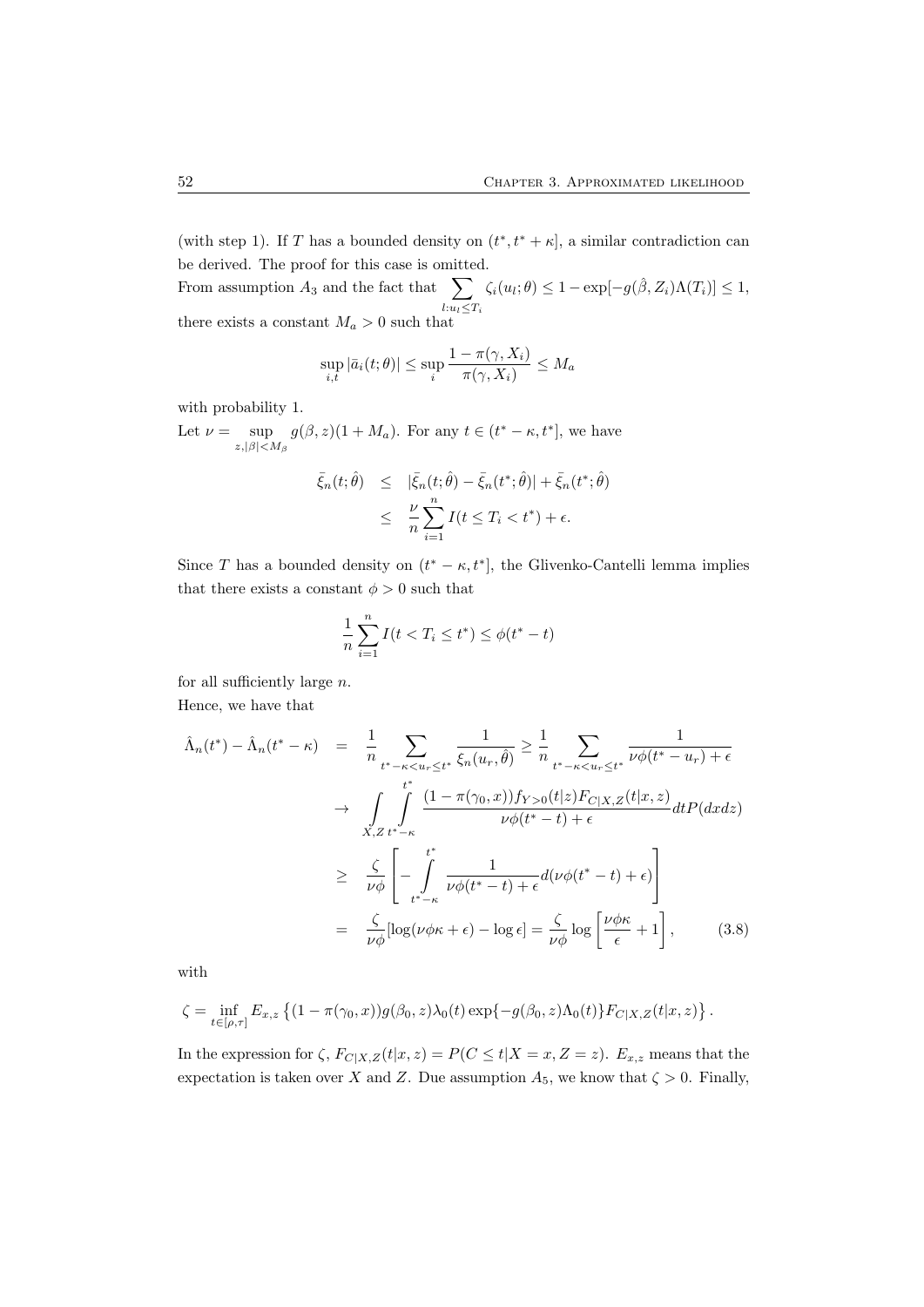choose  $\epsilon$  sufficiently small, so that (3.8) is larger than  $M_{\Lambda}$ , which is a contradiction with the boundedness of  $\hat{\Lambda}_n(\tau)$ .

Step 3: Define

$$
\tilde{\lambda}_r = \frac{1}{n\xi_n(u_r; \theta_0)}
$$

where

$$
\xi_n(t; \theta) = \frac{1}{n} \sum_{i=1}^n g(\beta, Z_i) \{ I(T_i \ge t, \delta_i = 1) + a_i(\theta) I(T_i \ge t, \delta_i = 0) \}
$$

with

$$
a_i(\theta) = -\frac{(1 - \pi(\gamma, X_i)) \exp\{-g(\beta, Z_i)\Lambda(T_i)\}}{\pi(\gamma, X_i) + (1 - \pi(\gamma, X_i))(1 - \exp\{-g(\beta, Z_i)\Lambda(T_i)\})}
$$

and  $\theta_0 = (\gamma_0, \beta_0, \Lambda_0)$ . In step 3 of the proof of the consistency of the ML estimators in Section 2.4, we proved that  $\tilde{\Lambda}_n(.) = \sum_{k=1}^{q_n}$  $\tilde{\lambda}_k I(u_k \leq .)$  converges to  $\Lambda_0(.)$  uniformly on  $[\rho, \tau]$ .

Since  $\tilde{\Lambda}_n$  converges uniformly to  $\Lambda_0$  on  $[\rho, \tau]$ ,  $\tilde{\Lambda}_n$  is bounded on  $[\rho, \tau]$  by assumption A<sub>5</sub>. Through similar lines as in step 2, one can prove that  $\tilde{\lambda}_r = O(\frac{1}{n})$ . This also implies that

$$
\sup_{i} |1 - \exp(-g(\beta_0, Z_i)\tilde{\Lambda}_n(T_i)) - \sum_{l: u_l \le T_i} \zeta_i(u_l; \tilde{\theta})| = O\left(\frac{1}{n}\right),\tag{3.9}
$$

where  $\tilde{\theta} = (\gamma_0, \beta_0, \tilde{\Lambda}_n)$ . We need (3.9) in step 5.

**Step 4:** Suppose that  $\hat{\gamma}, \hat{\beta}$  and  $\hat{\Lambda}_n$  converge to  $\gamma^+, \beta^+$  and  $\Lambda^+$  uniformly. We will show that

$$
\frac{d\hat{\Lambda}_n}{d\tilde{\Lambda}_n}(t) \to \frac{d\Lambda^+}{d\Lambda_0}(t)
$$
\n(3.10)

uniformly on  $[\rho, \tau]$ , with probability 1.

In step 4 of the proof of the consistency of the ML estimators in Section 2.4, we already showed that (3.10) holds for the maximum likelihood estimator. Since sup  $\hat{\lambda}_l = O(\frac{1}{n})$ l and  $\hat{\beta}$  is bounded, we have

$$
\sup_{i}|1 - \exp(-g(\hat{\beta}, Z_i)\hat{\Lambda}_n(T_i)) - \sum_{l: u_l \le T_i} \zeta_i(u_l; \hat{\theta})| = O\left(\frac{1}{n}\right). \tag{3.11}
$$

Furthermore

$$
\sup_{t\in[\rho,\tau]}|\bar{\xi}_n(t;\hat{\theta})-\xi_n(t;\hat{\theta})|=O\left(\frac{1}{n}\right).
$$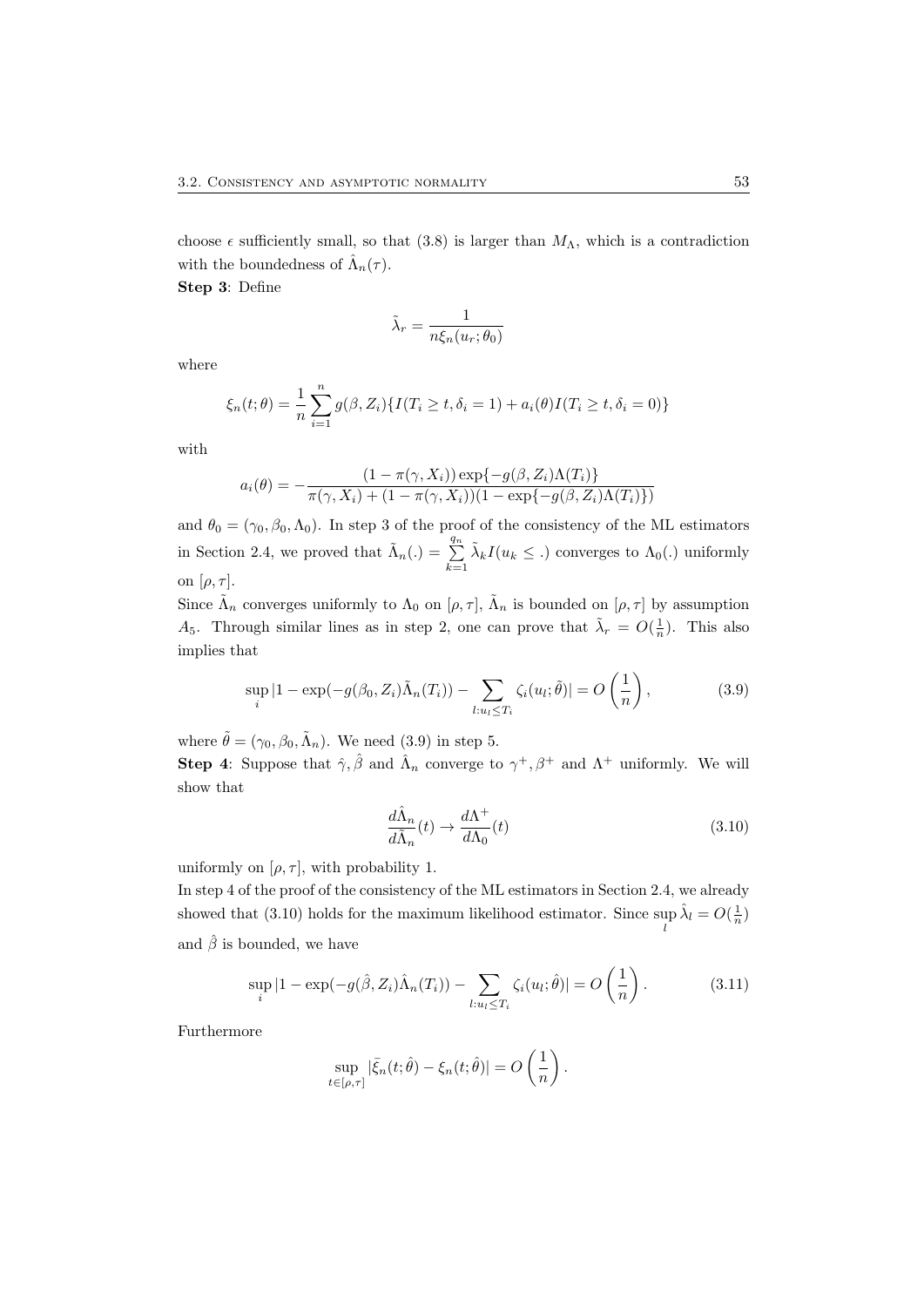which implies that (3.10) also holds for the MAL estimator.

**Step 5:** By Helly's selection theorem, we can find a convergent subsequence of  $\hat{\theta}$ (Parner (1998)). With abuse of notation, we let  $\hat{\theta}$  be a convergent subsequence and  $\theta^+$  be the convergence point of  $\hat{\theta}$ . Then, (3.9) and (3.10) imply that

$$
0 \leq \frac{1}{n}l^{A}(\hat{\gamma}, \hat{\beta}, \hat{\Lambda}_{n}) - \frac{1}{n}l^{A}(\gamma_{0}, \beta_{0}, \tilde{\Lambda}_{n}) \to KL(\theta^{+}, \theta_{0})
$$

where  $KL(\theta^+, \theta_0)$  is the negative of the Kullback-Leibler divergence. It is defined by

 $KL(\theta^+, \theta_0)$ 

$$
= E[\delta{\log(1 - \pi(\gamma^+, X))} + \log g(\beta^+, Z)] - \delta g(\beta^+, Z)\Lambda^+(T)
$$
  
+ (1 - \delta) \log{\pi(\gamma^+, X)} + (1 - \pi(\gamma^+, X))(1 - \exp[-g(\beta^+, Z)\Lambda^+(T)])}]  
- E[\delta{\log(1 - \pi(\gamma\_0, X))} + \log g(\beta\_0, Z)] - \delta g(\beta\_0, Z)\Lambda\_0(T)  
+ (1 - \delta) \log{\pi(\gamma\_0, X)} + (1 - \pi(\gamma\_0, X))(1 - \exp[-g(\beta\_0, Z)\Lambda\_0(T)]))]  
+ E\left[\delta \log \frac{\lambda^+(T)}{\lambda\_0(T)}\right].

Since the Kullback-Leibler divergence is non-negative,  $KL(\theta^+,\theta_0)$  is non-positive. So  $KL(\theta^+, \theta_0) = 0$ . Using the identifiability result in Theorem 1 of Chapter 2, this implies that  $\theta^+ = \theta_0$ , which terminates the proof of the consistency.

Furthermore, we give some ideas to establish the asymptotic normality of the maximum approximated likelihood estimators. Expression (3.11) in the proof of the consistency of the MAL estimators implies that, for a large number of observations, the MAL estimators do not differ much from the ML estimators. In Section 2.5, we already proved the asymptotic normality of the ML estimators. We believe that the asymptotic normality also holds for the MAL estimators. In future research, we will try to give a formal proof. Hereto we will investigate the difference between the score functions for the maximum approximated likelihood estimators and the score functions for the maximum likelihood estimators. Statistical inference on the score functions for the ML estimators may lead to an asymptotic normality result for the MAL estimators.

 $\Box$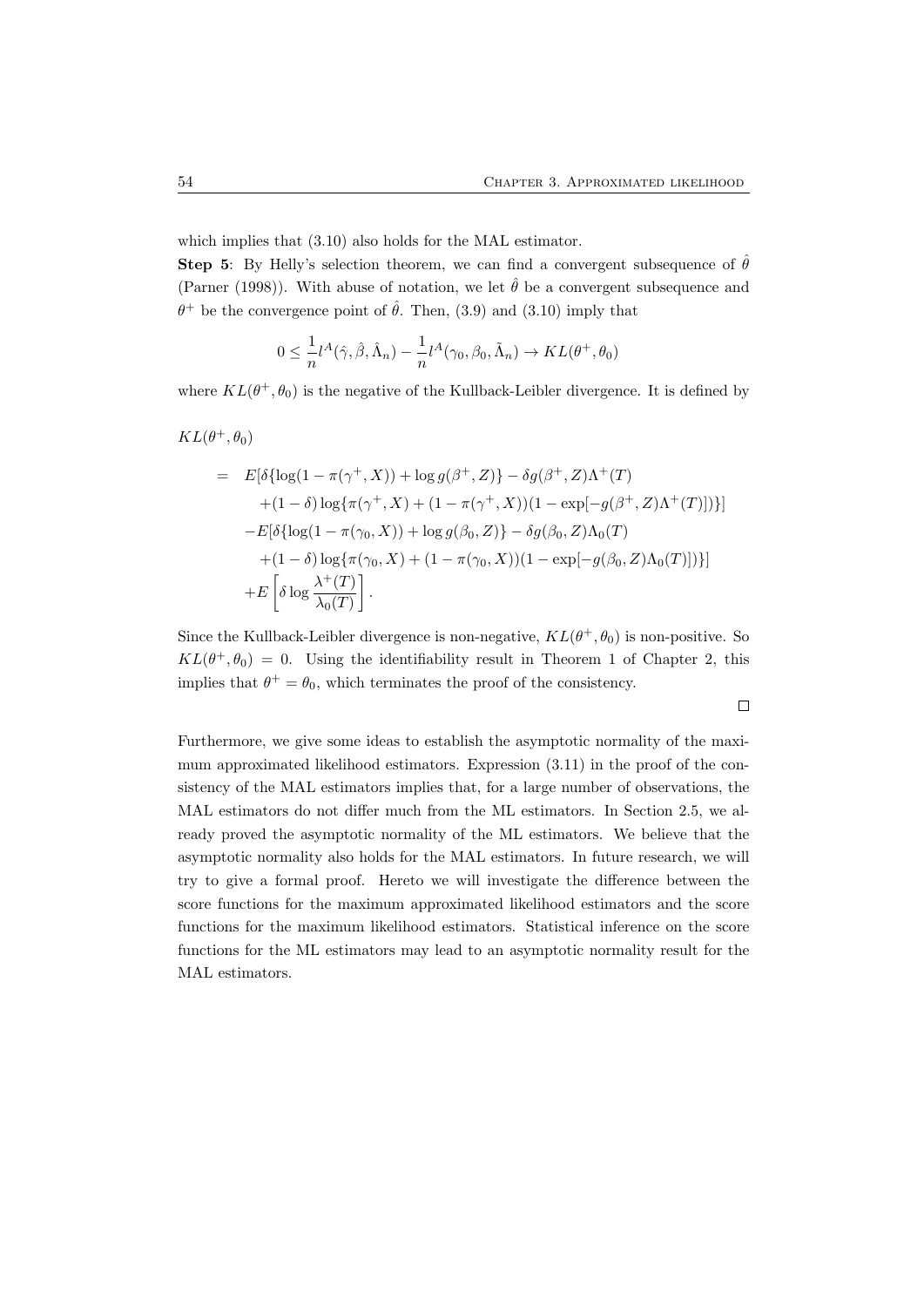### 3.3 Simulation study

In this section, we compare the accuracies of the maximum approximated likelihood estimates and the maximum likelihood estimates for finite data samples. In Section 2.6 of Chapter 2, we considered five different simulation settings. For each simulation setting we generated 500 data sets, with  $n = 100$ ,  $n = 200$  and  $n = 500$  observations. For the five different settings, we calculated an estimate of the bias and the standard deviation of the 500 ML estimates. The results were shown in Table 2.2 of Section 2.6. From the same data sets we now calculate MAL estimates by applying the proposed EM-algorithm. Estimates for the bias and the standard deviations of the 500 MAL estimates, in all different settings, are shown in Table 3.2.

For the five different settings, we see in Table 3.2 that the bias and the standard deviation of the maximum aproximated likelihood estimates decrease as the sample size increases. This is in line with what we expect based on the theoretical results. However we notice some differences between the settings. In the first setting, the bias and the standard deviation for all parameter estimates are low. This was expected since the parameters in this setting were created such that there was a clear conditional probability of a zero response value. The larger bias and standard deviation for the logistic parameters in setting 2, compared to setting 1, is due to the small rate of zero responses. The estimators for parameters in the Cox's regression model, on the other hand, produced smaller biases and standard deviations. The higher percentage of censoring among the responders in setting 3 and 4 explains the higher biases and standard deviations compared to setting 1.

By comparing the biases and standard deviations in Table 2.2 and Table 3.2, we notice that the MAL estimators are always more accurate than the ML estimators. Especially the standard deviations of the MAL estimates are less than those of the ML estimates of Chapter 2.

Furthermore, in Table 2.2 we saw that the biases and standard deviations of the ML estimates for the logistic parameters in the second and fifth setting, based on data sets with 100 observations, were rather high. This is not the case for the biases and standard deviations of the MAL estimates. The MAL estimation approach is better able to handle with data sets from which the probability of a zero response is not easy to estimate.

In the ML estimation method of Chapter 2, we optimize for many parameters at once, while in the M-step of the EM-algorithm we obtain estimates of the  $\gamma$ - and β-parameters separately from each other and the estimates of the step sizes of the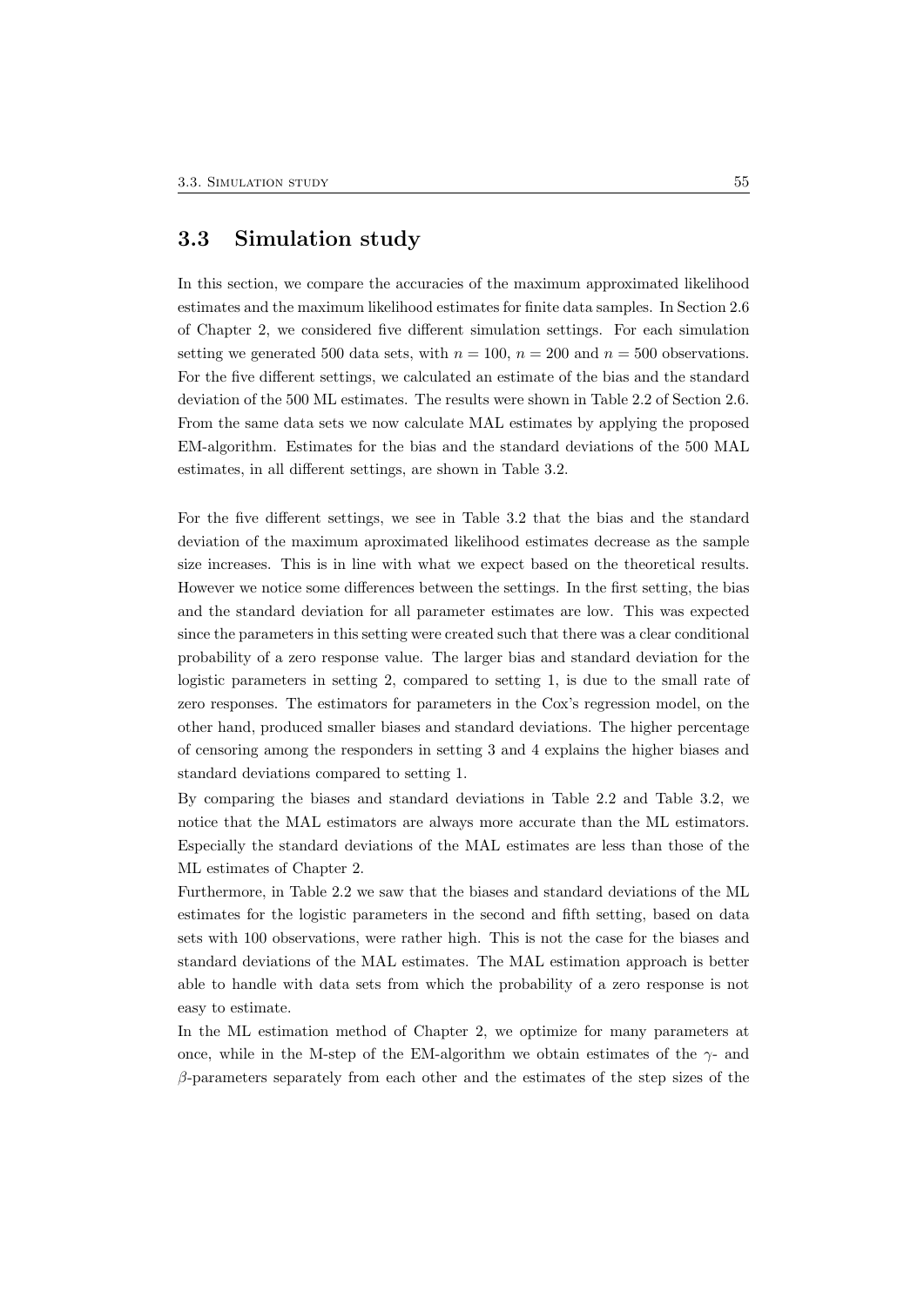|         |                             | Setting 1                           | Setting 2          | Setting 3                                 | Setting 4                                                           | Setting 5         |
|---------|-----------------------------|-------------------------------------|--------------------|-------------------------------------------|---------------------------------------------------------------------|-------------------|
|         | $\hat{\gamma}$              | $-0.0049(0.5065)$                   | $-0.2841(1.9316)$  |                                           | $0.0393$ (0.5770) 0.0105 (0.5120)                                   | 0.0521(0.7228)    |
|         |                             | 0.0042(0.0862)                      | 0.0256(0.2246)     | 0.0032(0.1017)                            | 0.0136(0.0942)                                                      | 0.0314(0.1541)    |
| $n=100$ | ĝ                           | 0.0001(0.0717)                      | $-0.00005(0.0396)$ | $-0.0026(0.0732)$                         | 0.0056(0.0837)                                                      | 0.0075(0.0721)    |
|         | $\hat{\Lambda}(20)$ $ $     | $-0.0058(0.1225)$                   | $-0.0036(0.0798)$  | $-0.0071(0.1341)$                         | $-0.0038(0.1061)$                                                   | $-0.0227(0.2874)$ |
|         | $\hat{\Lambda}(30)$         | 0.0148(0.4400)                      | 0.0018(0.2443)     |                                           | $0.0016$ $(0.4173)$ $0.0067$ $(0.3869)$                             | $-0.0148(0.5886)$ |
|         | $\Lambda(40)$               | 0.2802(1.7808)                      | 0.1072(0.8627)     |                                           | $0.1782$ (1.5701) $ $ -0.5198 (0.6493) $ $ -0.2446 (0.7652)         |                   |
|         | $\widetilde{\gamma}$        | 0.0121(0.3428)                      | $-0.0890(0.6180)$  |                                           | $(0.4748)$ $(0.4088)$ $(0.0079)$ $(0.3691)$ $(0.0447)$ $(0.4748)$   |                   |
|         |                             | 0.0020(0.0605)                      | 0.0054(0.0912)     |                                           | $0.0030$ (0.0693) 0.0052 (0.0687)                                   | 0.0197(0.0976)    |
| $n=200$ |                             | $-0.0023(0.0455)$                   | $-0.0008(0.0305)$  | $-0.0059$ (0.0487) 0.0025 (0.0494)        |                                                                     | 0.0057(0.0455)    |
|         | $\hat{\Lambda}(20)$         | $-0.0049(0.0881)$                   | 0.0021(0.0581)     |                                           | $-0.0009$ $(0.0966)$ $-0.0073$ $(0.0698)$                           | $-0.0299(0.1863)$ |
|         | $\hat{\Lambda}(30)$         | 0.0229(0.2631)                      | 0.0059(0.1764)     |                                           | $0.0184$ (0.2746) 0.0114 (0.2676)                                   | $-0.0257(0.3932)$ |
|         | $\hat{\Lambda}(40)$         | 0.1631(0.8975)                      | 0.0582(0.6272)     | 0.1607(0.9622)                            | $-0.2033(0.6070)$                                                   | $-0.0734(0.6453)$ |
|         | $\hat{\gamma}$              | $-0.0154(0.2092)$                   | 0.0120(0.3462)     | $-0.0082$ $(0.2462)$ $(0.0089$ $(0.2324)$ |                                                                     | 0.0019(0.2925)    |
|         |                             | 0.0039(0.0359)                      | $-0.0024(0.0523)$  |                                           | $0.0034$ $(0.0438)$ $0.0001$ $(0.0417)$                             | 0.0146(0.0628)    |
| $n=500$ | ĝ                           | $-0.0017(0.0279)$                   | $-0.0018(0.0179)$  | $-0.0019(0.0296)$ $(0.0009(0.0302)$       |                                                                     | 0.0027(0.0272)    |
|         | $\hat{\Lambda}(20)$ $\vert$ | 0.0014(0.0517)                      | $-0.0013(0.0362)$  |                                           | $-0.0001$ $(0.0617)$ $-0.0021$ $(0.0433)$                           | $-0.0143(0.1199)$ |
|         | $\hat{\Lambda}(30)$ $\big $ | 0.0165(0.1499)                      | 0.0085(0.1073)     |                                           | $0.0036$ $(0.1584)$ $-0.0030$ $(0.1556)$ $-0.0263$ $(0.2330)$       |                   |
|         |                             | $\hat{\Lambda}(40)$ 0.0501 (0.4917) | 0.0293(0.3663)     |                                           | $0.0427$ (0.5251) $\vert$ -0.0366 (0.5590) $\vert$ -0.0466 (0.4361) |                   |
|         |                             |                                     |                    |                                           |                                                                     |                   |

Table 3.2: The bias and standard deviation (between brackets) of the simulated MAL estimates. Table 3.2: The bias and standard deviation (between brackets) of the simulated MAL estimates.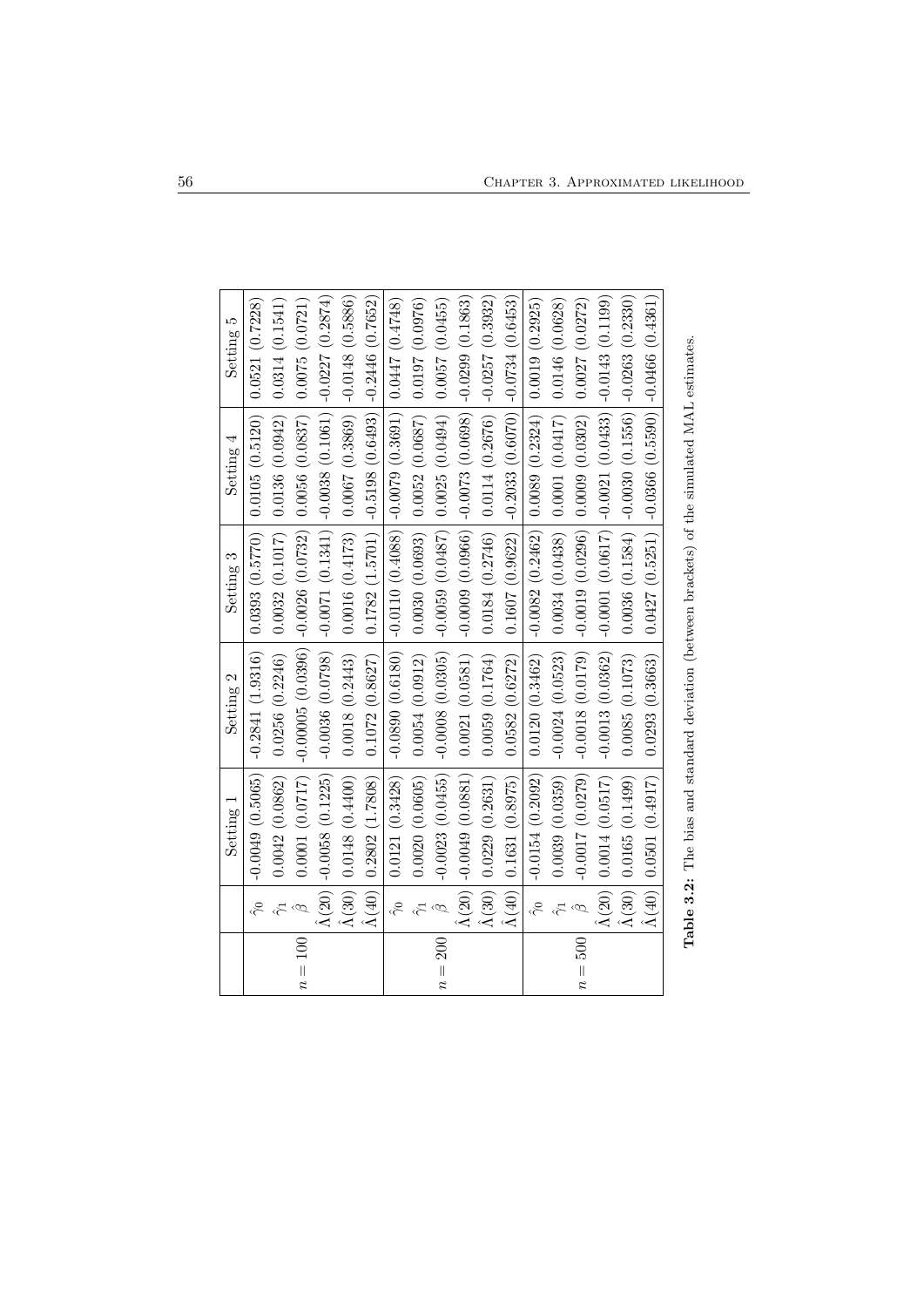baseline cumulative hazard function can be calculated from the estimates for the  $\beta$ -parameters. This gives a high dimension reduction. It makes the optimization procedure more stable and it makes that the MAL estimates are obtained much faster than the ML estimates.

We conclude that the MAL estimation method is a competitive alternative to the ML estimation procedure, due to the computational stability and the speed at which the estimates are obtained.

We further investigate the performance of the bootstrap estimators for the variance of the MAL estimators for the first simulation setting. Hereto we calculate empirical coverage probabilities of the 95% confidence intervals of the regression coefficients and 95% pointwise confidence intervals of the cumulative hazard function at time points ranging from 20 to 50. The coverage probabilities are computed based on 500 data sets with resp. 100 and 200 observations. The bootstrap variance estimates for each of the 500 data sets are based on 1000 replications. For the finite dimensional parameters in the first simulation setting we show the results in Table 3.3.

|            | $n=100$ $n=200$ |       |
|------------|-----------------|-------|
| $\gamma_0$ | 0.940           | 0.950 |
| $\gamma_1$ | 0.954           | 0.950 |
| $\beta$    | 0.972           | 0.968 |

Table 3.3: Empirical coverage probabilities of the 95% confidence intervals for simulation setting 1.

The empirical coverage probabilities for the logistic regression coefficients  $\gamma_0$  and  $\gamma_1$ and for the hazard parameter  $\beta$  are rather close to the nominal level of 95%. Figure 3.1 shows empirical coverage probabilities of 95% pointwise confidence intervals of the cumulative hazard functions at several time points. The confidence intervals of the cumulative hazard functions at time points in the interval from 25 to 45 present no difficulties. For small and large time points, the empirical coverage probabilities are substantially smaller than 95%. For smaller time points, this is due to the higher percentage of censored observations. At larger time points there are not enough data to estimate the cumulative hazard function well. The estimated cumulative hazard functions remain constant at their estimates in the largest uncensored observations. However, we note that the coverage probabilities are getting closer to the nominal level as the sample size increases. In general, the bootstrap variance estimation method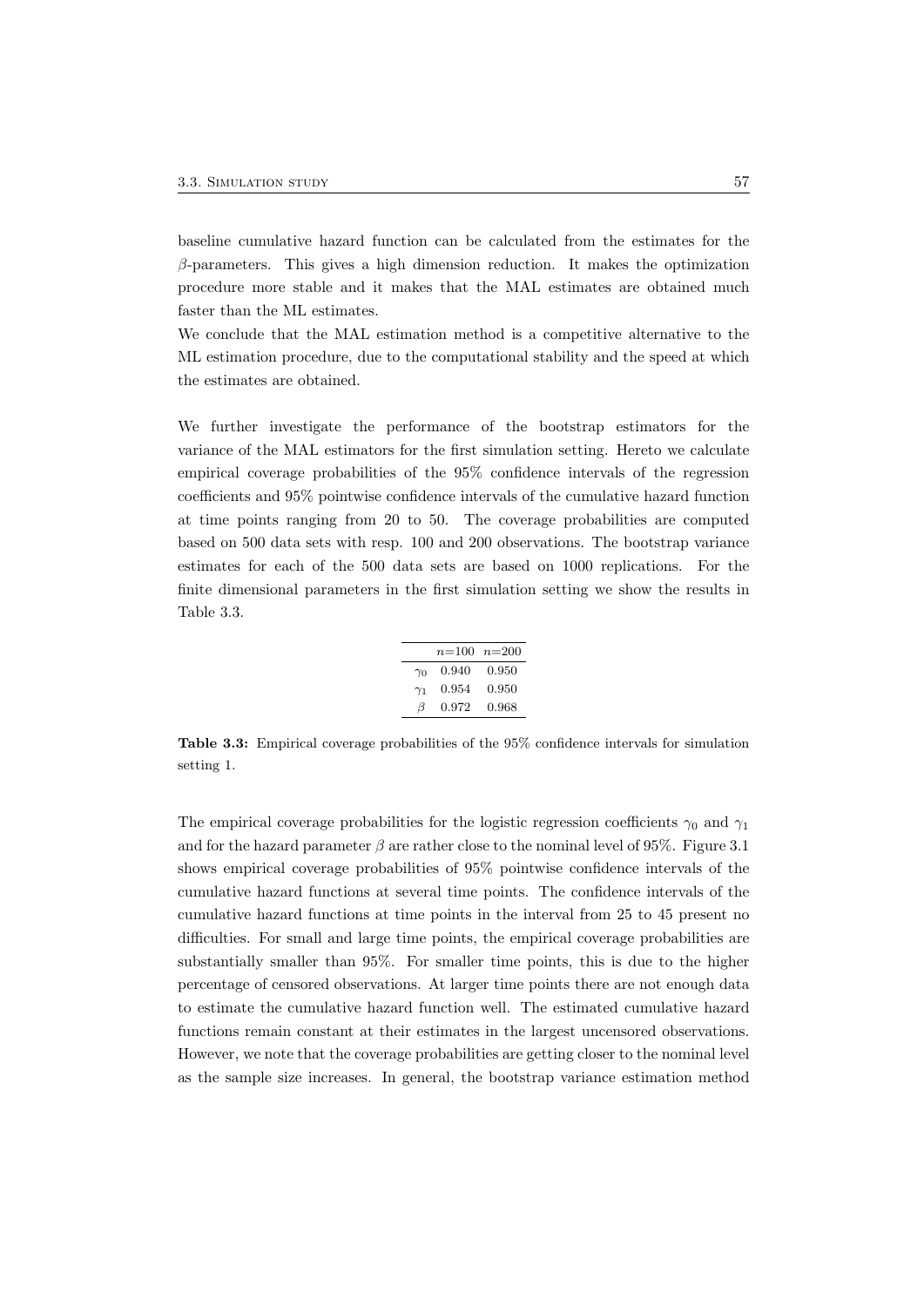

Figure 3.1: Empirical coverage probabilities of 95% pointwise confidence intervals of the cumulative hazard functions.

performs reasonably well and is easy to implement in R.

# 3.4 Example: Modeling ethanol-induced anesthesia

In this section, we reconsider the study on ethanol-induced anesthesia (sleep time) in genetically-selected strains of mice, described in Section 1.2. We fit a zero-inflated regression model on the data. As in Section 2.7, we investigate the influence of the following covariates on sleep time: sex, albinism, weight at the first test session, and an interaction between sex and albinism. We apply the EM-algorithm to obtain MAL estimates for the different parameters. We use the bootstrap estimation method (based on 1000 replications) to obtain estimates of the standard errors of the MAL estimators. The results are shown in Table 3.4.

We note that in the assessment of sleep time, the recording is left-censored by a fixed detection limit at 1 min. We already mentioned that in case of a fixed detection limit, the EM-algorithm simplifies to fitting a logistic regression model on the censoring indicator random variables and fitting a Cox's regression model on the uncensored observations. In the second remark of Section 2.1, we noted that the maximum likelihood estimates can be found similarly in case of a fixed detection limit. So,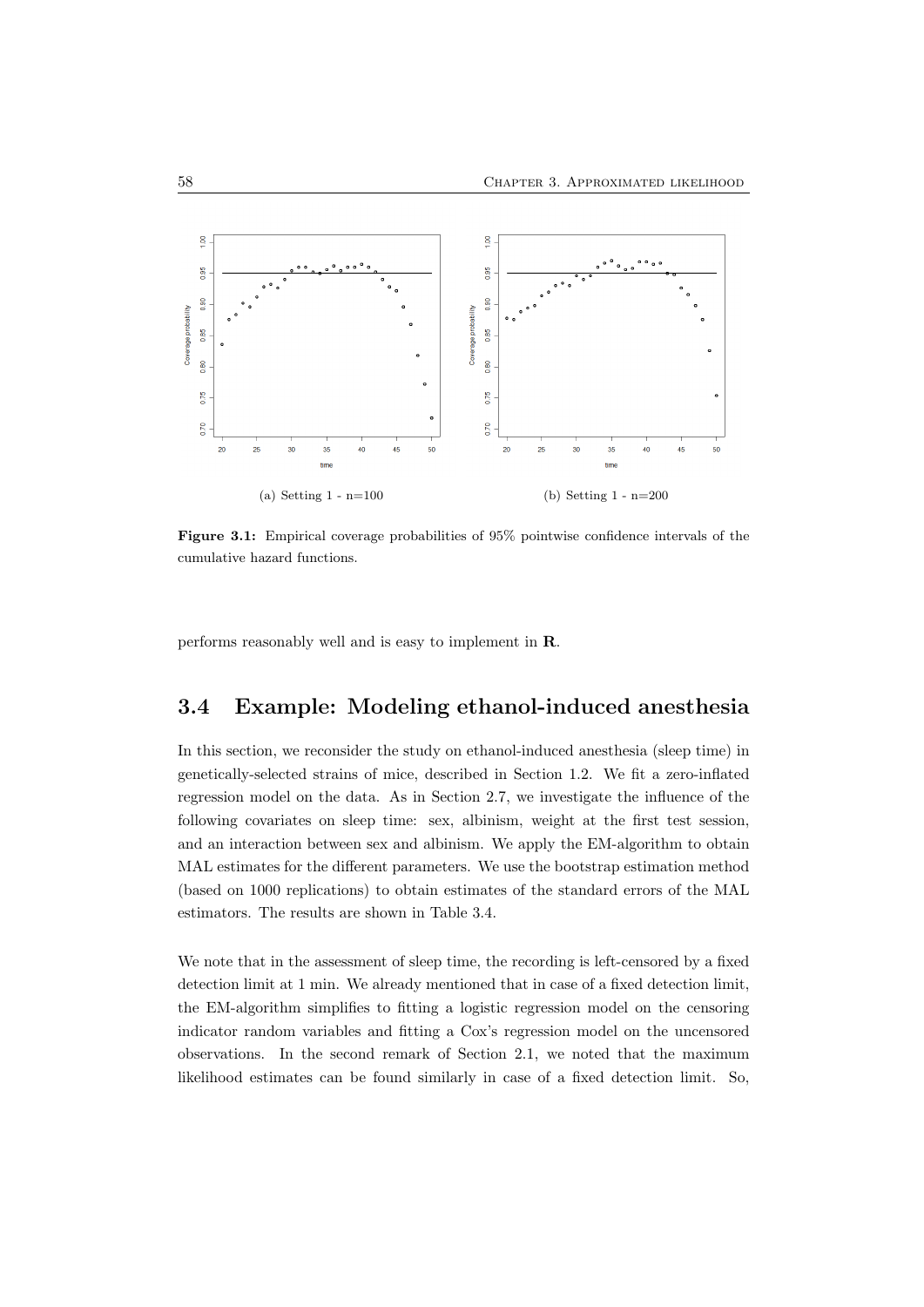|           | Logistic part                 |
|-----------|-------------------------------|
| Intercept | $-3.8111(0.4177)$             |
| Sex       | 0.6626(0.5734)                |
| Albinism  | 1.3295(0.4503)                |
|           | Sex*Albinism -1.2629 (0.7251) |
| Weight    | 0.0531(0.0757)                |
|           |                               |

|          | Hazard part                   |
|----------|-------------------------------|
| Sex      | 0.0556(0.0891)                |
| Albinism | 0.1026(0.1086)                |
|          | Sex*Albinism -0.0179 (0.1498) |
| Weight   | $-0.0191(0.0128)$             |

Table 3.4: The MAL estimates for the different parameters in the zero-inflated Cox's model. Standard errors, obtained by the bootstrap estimation method, are given in brackets.

logically, the MAL estimates in Table 3.4 are similar to the ML estimates shown in Table 2.4 of Section 2.7. The bootstrap standard errors are only little larger than the standard errors shown in Table 2.4.

# 3.5 Conclusion

In this chapter, we introduced the maximum approximated likelihood estimators for the parameters in the semi-parametric Cox's regression model for zero-inflated leftcensored time to event data. The estimates can be computed by an efficient EMalgorithm. In the M-step of the EM-algorithm one obtains estimates of the  $\gamma$ - and  $\beta$ -parameters separately using standard statistical software and the estimates of the step sizes can be calculated from the estimates for the  $\beta$ -parameters. This gives a high dimension reduction, which makes the optimization procedure more stable and faster. Our simulation results showed that the MAL estimator outperforms the ML estimator. As theoretical result, we proved the consistency of the MAL estimator.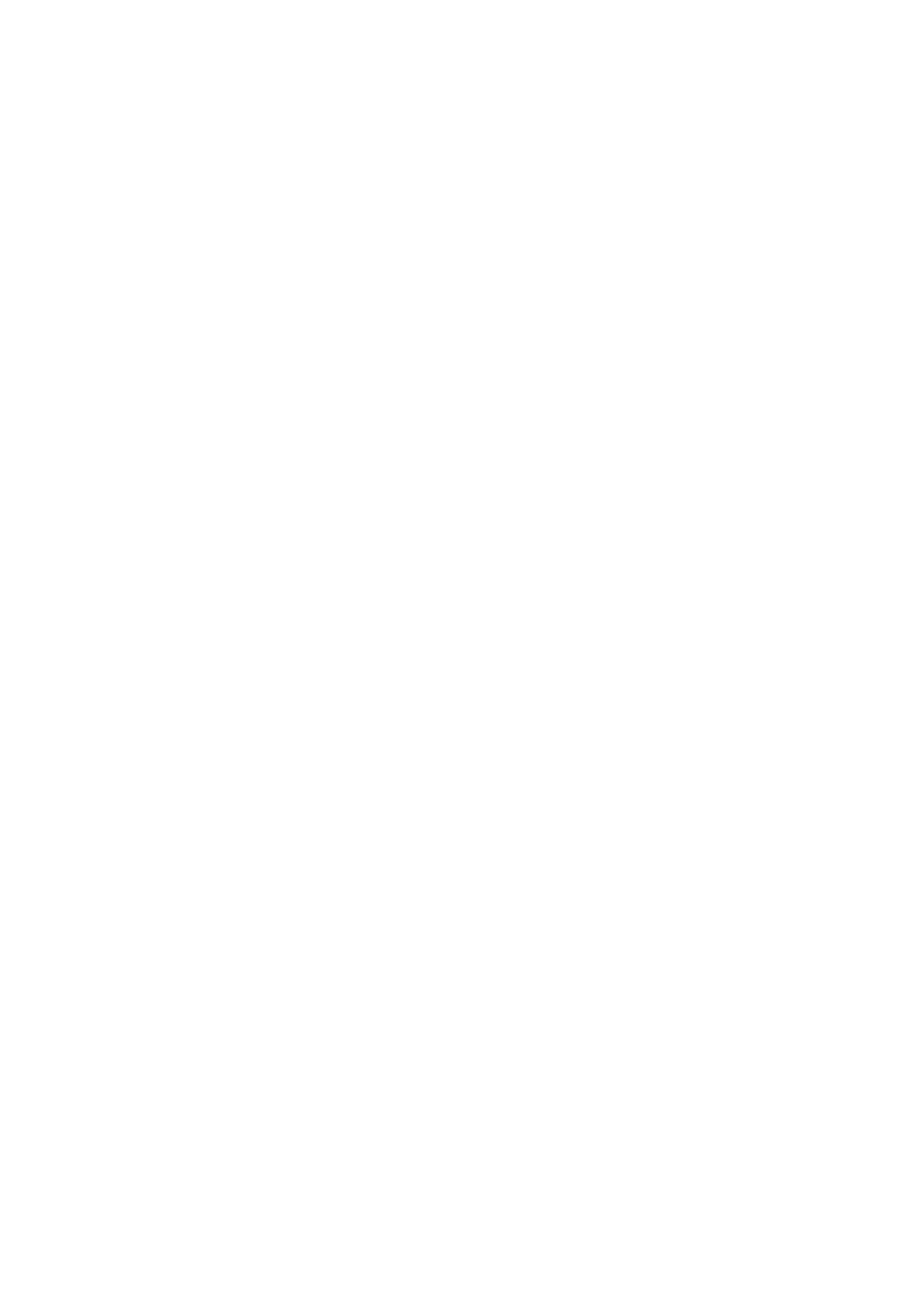

# Bivariate parametric and semi-parametric regression models

The biological study on ethanol-induced sleeping time in mice, described in Section 1.2 of Chapter 1, has a repeated measurement design since mice are tested at two different times. This is an example where researchers are interested in bivariate semicontinuous time to event data. Due to technical limitations, observations for both semi-continuous outcome variables may be left-censored. In this chapter, the focus is on copula regression models for analyzing bivariate zero-inflated left-censored time to event data. In Section 4.1, we first describe mathematically the copula regression model. Next we describe a two-stage parametric and a two-stage semi-parametric estimation approach to obtain estimates of the different parameters in the model. The asymptotic variance-covariance matrix of the two-stage parametric estimators is derived by applying theory of inference functions. This matrix is estimated by a jackknife estimator. A simulation study is set up to illustrate the performance of the two-stage parametric and the two-stage semi-parametric estimation method for our regression model. The results are shown in Section 4.2. In Section 4.3, our model is illustrated on the practical data set of ethanol-induced sleep time in mice. Finally, Section 4.4 states some conclusions about the results.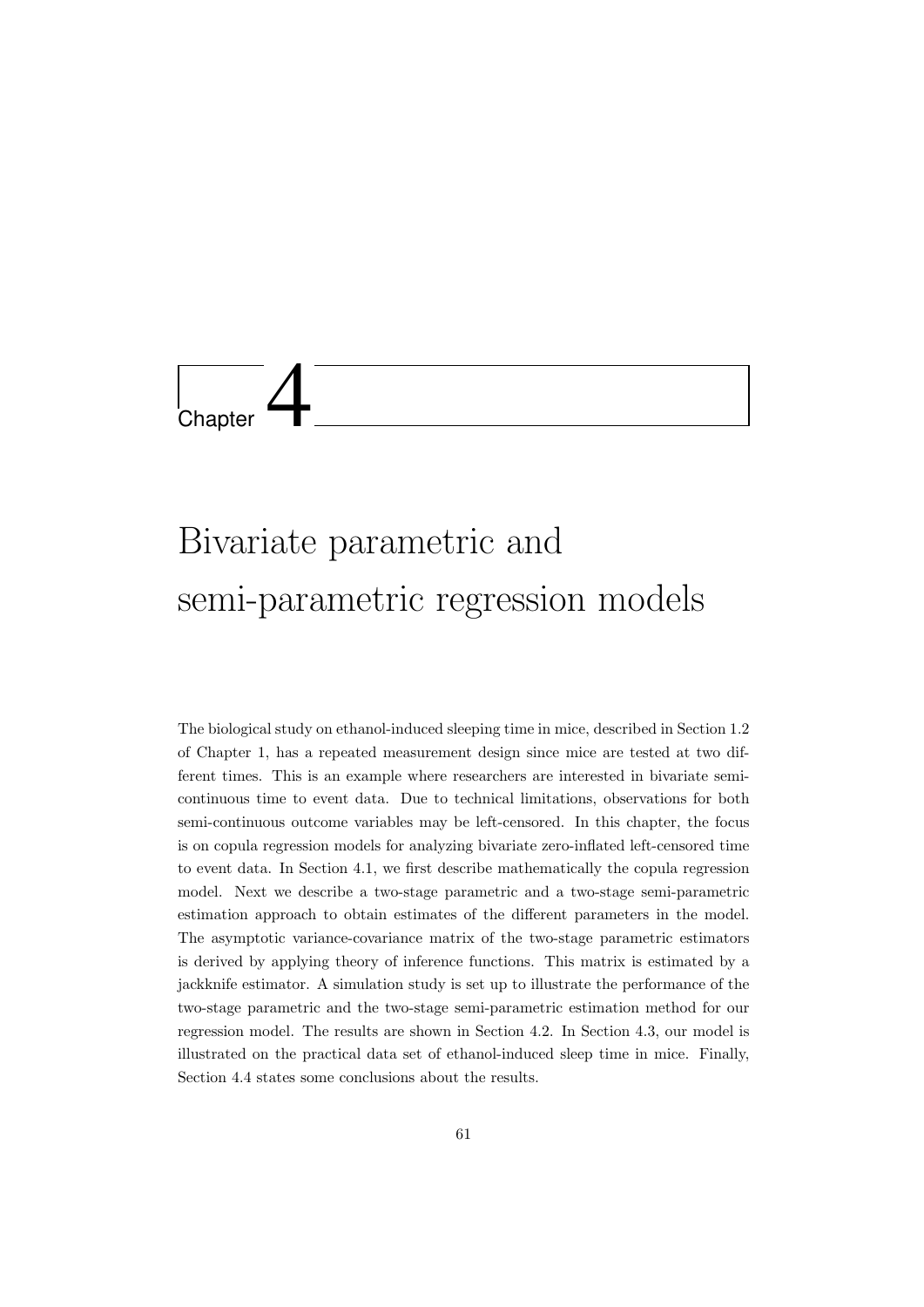## 4.1 Methodology

#### 4.1.1 Model

We assume for each subject a bivariate vector of measurements  $(Y_1, Y_2)$  of times until an event.  $Y_1$  and  $Y_2$  are semi-continuous outcome variables which attain the value zero with a discrete probability and have non-zero positive values with a continuous distribution. We assume that conditionally on the covariate groups  $X$  and  $Z$ , the joint distribution of  $(Y_1, Y_2)$  is given by a bivariate mixture model:

$$
F(y_1, y_2 | X = x, Z = z)
$$
  
=  $P(Y_1 = 0, Y_2 = 0 | X = x)$   
+  $[P(Y_2 = 0 | X = x) - P(Y_1 = 0, Y_2 = 0 | X = x)] F_{Y_1 > 0, Y_2 = 0}(y_1 | Z = z)$   
+  $[P(Y_1 = 0 | X = x) - P(Y_1 = 0, Y_2 = 0 | X = x)] F_{Y_1 = 0, Y_2 > 0}(y_2 | Z = z)$   
+  $[1 - P(Y_1 = 0 | X = x) - P(Y_2 = 0 | X = x) + P(Y_1 = 0, Y_2 = 0 | X = x)]$   
×  $F_{Y_1 > 0, Y_2 > 0}(y_1, y_2 | Z = z).$  (4.1)

The notation  $X$  and  $Z$  for the two covariate groups is introduced to distinguish between the set of covariates which we will use in the marginal regression model for the zero responses and the set of covariates which will influence the non-zero response times. In a practical data analysis or as shown in the simulation section, a covariate can be part of both sets of covariates without any problem. In the previous expression, we denote by

$$
F_{Y_1>0, Y_2=0}(y_1|Z=z) = P(Y_1 \le y_1|Y_1 > 0, Y_2 = 0, Z = z),
$$
  
\n
$$
F_{Y_1=0, Y_2>0}(y_2|Z=z) = P(Y_2 \le y_2|Y_1 = 0, Y_2 > 0, Z = z),
$$
  
\n
$$
F_{Y_1>0, Y_2>0}(y_1, y_2|Z=z) = P(Y_1 \le y_1, Y_2 \le y_2|Y_1 > 0, Y_2 > 0, Z = z).
$$

We focus in this copula regression model on the marginal distribution of each measurement on the one hand and on the other hand on the association between the distributions of both measurements. In this aspect, we introduce a simplifying assumption that will allow us to set up later a two-stage estimation procedure where we first estimate the parameters in the marginal regression models under a working independence model, and afterwards in a second stage estimate the association parameters. Therefore we assume that the marginal distribution of a non-zero component does not depend on the susceptibility status of the other component, i.e.

$$
F_{Y_1>0, Y_2>0}(y_1|Z=z) = F_{Y_1>0, Y_2=0}(y_1|Z=z) = F_{Y_1>0}(y_1|Z=z),
$$
  
\n
$$
F_{Y_1>0, Y_2>0}(y_2|Z=z) = F_{Y_1=0, Y_2>0}(y_2|Z=z) = F_{Y_2>0}(y_2|Z=z).
$$
\n(4.2)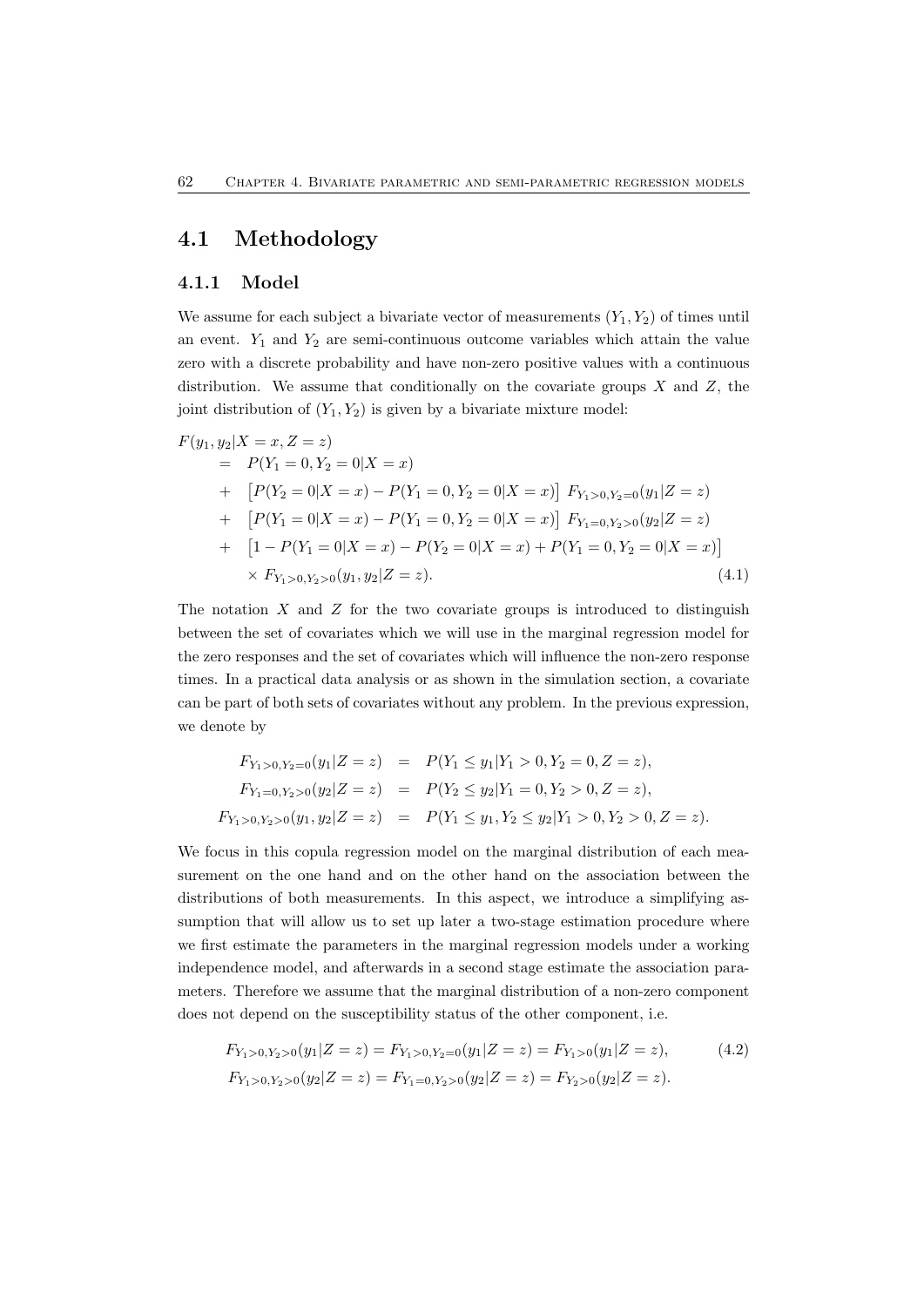This means that the value of a non-zero response in one component, conditional on the covariates, does not depend on the status of the response of the other component. A similar assumption was made in the bivariate cure-mixture model of Chatterjee and Shih  $(2001)$  to reduce the number of terms in the model. Using assumption  $(4.2)$ , we need to introduce the following part of the joint model in (4.1):

- (i) The probability of a zero response for respectively measurement 1 and measurement 2:  $P(Y_1 = 0 | X = x)$  and  $P(Y_2 = 0 | X = x)$ .
- (ii) The distributions of  $Y_1$  given  $Y_1 > 0$  and  $Y_2$  given  $Y_2 > 0$ : for the non-zero distributions  $F_{Y_1>0}(y_1|Z=z)$  and  $F_{Y_2>0}(y_2|Z=z)$ .
- (iii) The joint probability of having zero responses in both measurements:  $P(Y_1 = 0, Y_2 = 0 | X = x).$
- (iv) The joint distribution of  $Y_1, Y_2$  given  $Y_1 > 0, Y_2 > 0$ :  $F_{Y_1>0, Y_2>0}(y_1, y_2|Z = z)$ .

(i) We assume a parametric regression model for the marginal probability of a zero response in each measurement. We denote these regression models with  $\pi_1$  and  $\pi_2$ :

 $P(Y_1 = 0|X = x) = \pi_1(\gamma_1, x)$  and  $P(Y_2 = 0|X = x) = \pi_2(\gamma_2, x)$ .

(ii) For the conditional distribution of the non-zero outcome values, we consider proportional hazards models. We assume that the conditional hazard function for the first outcome has the following form:

$$
\lambda_{Y_1 > 0}(y_1 | Z = z) = \lambda_1(y_1) \exp(\beta_1^\top z),
$$

where  $\lambda_1$  is a baseline hazard function. The conditional distribution function is given by

$$
F_{Y_1>0}(y_1|Z=z) = 1 - \exp[-\exp(\beta_1^\top z)\Lambda_1(y_1)],
$$

with  $\Lambda_1$  the baseline cumulative hazard function corresponding to  $\lambda_1$ . Similarly, we assume for the second measurement that

$$
F_{Y_2>0}(y_2|Z=z) = 1 - \exp[-\exp(\beta_2^{\top}z)\Lambda_2(y_2)],
$$

with  $\Lambda_2$  a baseline cumulative hazard function.

Afterwards, a dependence structure between the two measurements is specified.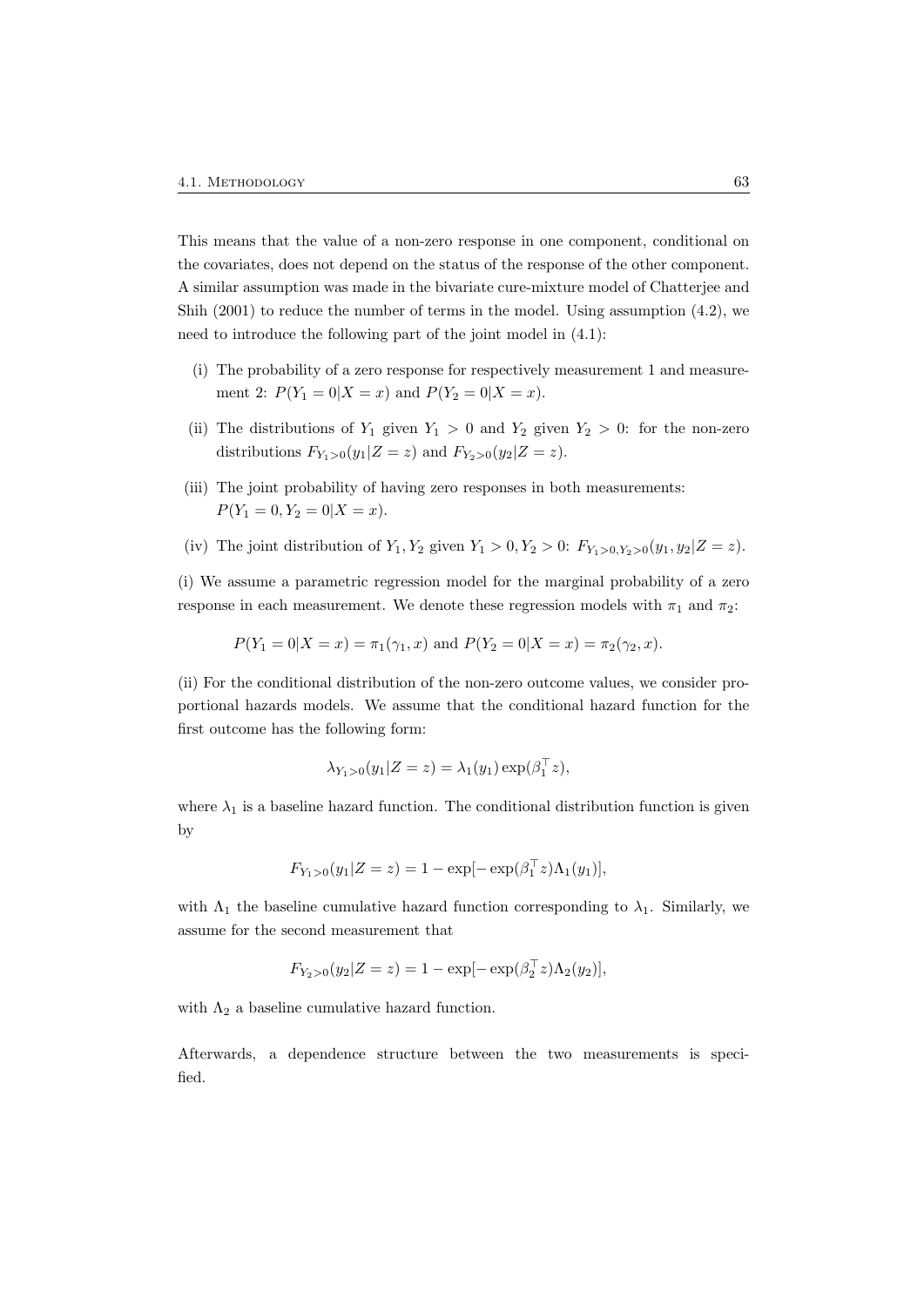(iii) For the joint probability of having zero responses for both measurements, we model the cross ratio in a contingency table with  $Y_1 = 0$  versus  $Y_1 > 0$ , and  $Y_2 = 0$ versus  $Y_2 > 0$ . We assume that, conditionally on the covariates, this cross ratio is constant:

$$
\psi = \frac{P(Y_1 = 0, Y_2 = 0 | X = x) P(Y_1 > 0, Y_2 > 0 | X = x)}{P(Y_1 = 0, Y_2 > 0 | X = x) P(Y_1 > 0, Y_2 = 0 | X = x)}.
$$

(iv) To model the association between two non-zero responses, we use a family of copula functions. A two-dimensional copula is a function  $C : [0,1]^2 \rightarrow [0,1]$  with properties

(a)  $\forall u, v \in [0, 1]:$ 

$$
C(u, 0) = 0 = C(0, v), C(u, 1) = u
$$
 and  $C(1, v) = v;$ 

(b)  $\forall u_1, u_2, v_1, v_2 \in [0, 1]$  with  $u_1 \leq u_2$  en  $v_1 \leq v_2$ :

$$
C(u_2, v_2) - C(u_2, v_1) - C(u_1, v_2) + C(u_1, v_1) \ge 0.
$$

From this definition, we note that a two-dimensional copula function is a bivariate distribution function for which both marginal distribution functions are uniform distributions on the interval  $[0, 1]$ . One of the major results of copula functions is given by Sklar's theorem and expresses that any bivariate distribution function can be written as a copula function which is evaluated in the marginal distribution functions. For an extended introduction into copula functions, we refer to Nelsen (2006).

In this doctoral thesis, we will consider copula families  $C_{\theta}(u, v)$ , where a parameter  $\theta$  controls the strength of dependence. The copula links the univariate marginals to form a joint distribution. By assumption  $(4.2)$ , we can express the joint distribution of the non-zero responses as (Sklar (1959)):

$$
F_{Y_1>0,Y_2>0}(y_1,y_2|Z=z) = C_{\theta}(F_{Y_1>0}(y_1|Z=z), F_{Y_2>0}(y_2|Z=z)).
$$

There are many parametric copula functions which could be used in this expression, like for example, the Gaussian copula family and the Plackett copula family. An overview of several copula families is found in Nelsen (2006). We consider in the simulation study and in the data example, some one-parameter families of Archimedean copula functions of which the expression is given by:

$$
C_{\theta}(u,v) = \phi_{\theta}^{[-1]} \{ \phi_{\theta}(u) + \phi_{\theta}(v) \} \quad \forall u, v \in [0,1],
$$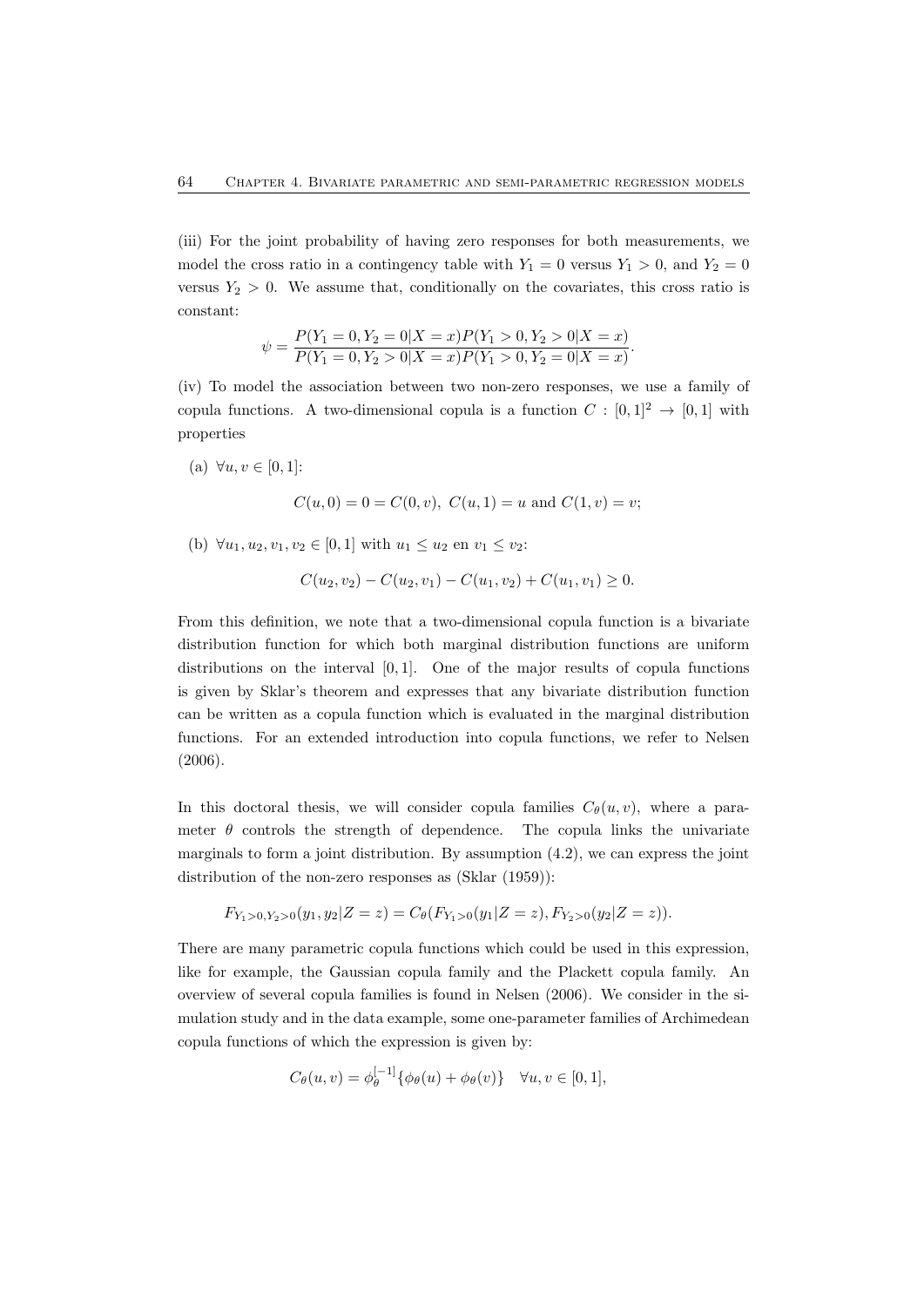where  $\phi_{\theta} : [0,1] \to [0,\infty]$  is a continuous, strictly decreasing convex generating function such that  $\phi_{\theta}(1) = 0$  and  $\phi_{\theta}^{[-1]}$  $\theta_{\theta}^{[-1]}$  is the pseudo-inverse of  $\phi_{\theta}$ , given by

$$
\phi_{\theta}^{[-1]}(t) = \begin{cases} \phi_{\theta}^{-1}(t), & 0 \leq t \leq \phi_{\theta}(0), \\ 0, & \phi_{\theta}(0) \leq t \leq \infty. \end{cases}
$$

We will consider some commonly used examples of Archimedean copula generators: the Clayton, Frank and Gumbel-Hougaard generator. They are shown in Table 4.1. Together with these generators, we also present the expression of Kendall's tau.

|                 | $\phi_{\theta}(t)$  |                             | ТΑ                                                                                                                                                                                     |
|-----------------|---------------------|-----------------------------|----------------------------------------------------------------------------------------------------------------------------------------------------------------------------------------|
| Clayton         |                     | $[-1,\infty)\setminus\{0\}$ | $\frac{\theta}{\theta+2}$                                                                                                                                                              |
| Frank           |                     |                             | $-\ln\left(\frac{e^{-\theta t}-1}{e^{-\theta}-1}\right) \quad (-\infty,\infty)\backslash\{0\} \quad 1-\frac{4}{\theta}\left[1-\frac{1}{\theta}\int_0^{\theta}\frac{t}{e^t-1}dt\right]$ |
| Gumbel-Hougaard | $(-\ln t)^{\theta}$ | $ 1,\infty\rangle$          |                                                                                                                                                                                        |

Table 4.1: Some families of Archimedean copula functions with their generator and association expression for Kendall's tau.

Kendall's tau is often used as a global measure of the association. It can be expressed by a simple function of the generator  $\phi_{\theta}$  (Genest and MacKay (1986a,b)):

$$
\tau_{\theta} = 1 + 4 \int_0^1 \frac{\phi_{\theta}(t)}{\phi_{\theta}'(t)} dt.
$$

Until this point, we only described the four different parts of the bivariate zero-inflated regression model for the outcome variables  $(Y_1, Y_2)$ . Due to technical limitations, it is impossible in some studies to fully observe the outcome variables  $(Y_1, Y_2)$ , for example by a detection limit. In that case, we only see an upper bound for one or both outcome variables. So, both observations may be left-censored. We assume that there exists a couple of random variables  $(C_1, C_2)$ , independent of  $(Y_1, Y_2)$  conditionally on the covariate groups X and Z such that we observe  $(T_1, T_2, \delta_1, \delta_2, X, Z)$ , with

$$
T_1 = \max(Y_1, C_1)
$$
 and  $\delta_1 = I(Y_1 \ge C_1)$ ,  
\n $T_2 = \max(Y_2, C_2)$  and  $\delta_2 = I(Y_2 \ge C_2)$ .

In this doctoral thesis, we limit ourselves to independent censoring, because when we would also assume an association structure between the lifetimes  $(Y_1, Y_2)$  and the censoring times  $(C_1, C_2)$  (dependent censoring), this would complicate the likelihood functions for the estimation of the parameters even more.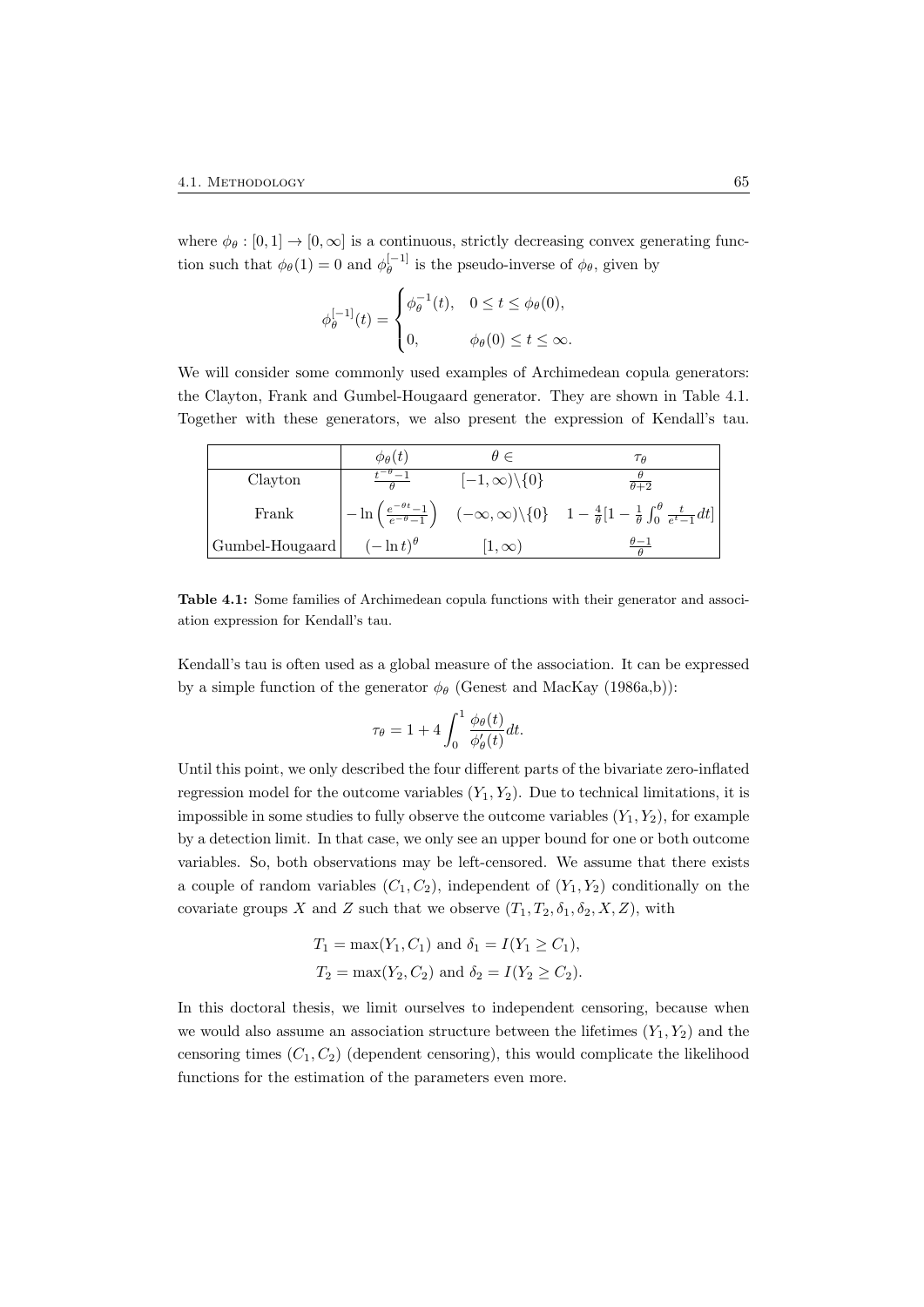#### 4.1.2 Estimation

To estimate the different parameters in our model, we make use of maximum likelihood techniques. The likelihood of a random sample  $(T_{1i}, T_{2i}, \delta_{1i}, \delta_{2i}, X_i, Z_i); i = 1, ..., n$ is given by

$$
\mathcal{L} = \prod_{i=1}^{n} \left[ h^{1,1}(T_{1i}, T_{2i}|X = X_i, Z = Z_i) \right]^{\delta_{1i}\delta_{2i}} \left[ h^{0,0}(T_{1i}, T_{2i}|X = X_i, Z = Z_i) \right]^{(1-\delta_{1i})(1-\delta_{2i})}
$$

$$
\cdot \left[ h^{1,0}(T_{1i}, T_{2i}|X = X_i, Z = Z_i) \right]^{\delta_{1i}(1-\delta_{2i})} \left[ h^{0,1}(T_{1i}, T_{2i}|X = X_i, Z = Z_i) \right]^{(1-\delta_{1i})\delta_{2i}}
$$

where

$$
h^{j,k}(t_1, t_2 | X = x, Z = z) = \frac{\partial^2}{\partial t_1 \partial t_2} P(T_1 \le t_1, T_2 \le t_2, \delta_1 = j, \delta_2 = k | X = x, Z = z),
$$

 $j, k \in \{0, 1\}$ . Based on expression (4.1) for  $(Y_1, Y_2)$ , we note that the contribution of an individual is given by a mixture of one, two or four terms depending on whether none, one or both observations are left-censored. Since  $(Y_1, Y_2)$  and  $(C_1, C_2)$  are assumed to be independent, we can remove all factors concerning the distribution of  $(C_1, C_2)$ . These factors don't yield any information about the unknown parameters. In the following subsections, we specify parametric forms for the baseline cumulative hazard functions  $\Lambda_1(t)$  and  $\Lambda_2(t)$  and afterwards we estimate them non-parametrically. Hereby we note that the maximum likelihood estimators do not have a closed form and numerical optimization becomes more difficult as the number of parameters increases. Due to the simplifying assumption (4.2) we are able to set up in the both cases a two-stage estimation procedure, similar to the one used in Shih and Louis (1995), Joe (1997) and Chatterjee and Shih (2001). In this way, we reduce the number of parameters that have to be estimated at the same time. First, we estimate the parameters of the marginal regression function under an independent working assumption and afterwards we estimate in a second stage the association parameters.

#### 4.1.2.1 Parametric estimation

In the parametric estimation approach, we assume that  $\Lambda_1(t)$  and  $\Lambda_2(t)$  have known parametric forms  $\Lambda_1(t, \zeta_1)$  and  $\Lambda_2(t, \zeta_2)$ , where  $\zeta_1$  and  $\zeta_2$  are vectors of parameters. Let  $l(\alpha_1, \alpha_2, \rho) = \sum_{n=1}^n$  $i=1$  $L(W_i, \alpha_1, \alpha_2, \rho)$  denote the bivariate log-likelihood, where  $\alpha_1^{\top} =$  $(\gamma_1^\top, \beta_1^\top, \zeta_1^\top), \alpha_2^\top = (\gamma_2^\top, \beta_2^\top, \zeta_2^\top)$  and  $\rho^\top = (\psi, \theta)$ . The  $W_i$ ,  $i = 1, \ldots, n$  represent the observations  $(T_{1i}, T_{2i}, \delta_{1i}, \delta_{2i}, X_i, Z_i)$ . When we optimize this likelihood function over all parameters by looking for the solution  $(\hat{\alpha}_1, \hat{\alpha}_2, \hat{\rho})$  of the set of equations,

$$
(\partial l/\partial \alpha_1^\top, \partial l/\partial \alpha_2^\top, \partial l/\partial \rho^\top) = 0^\top,
$$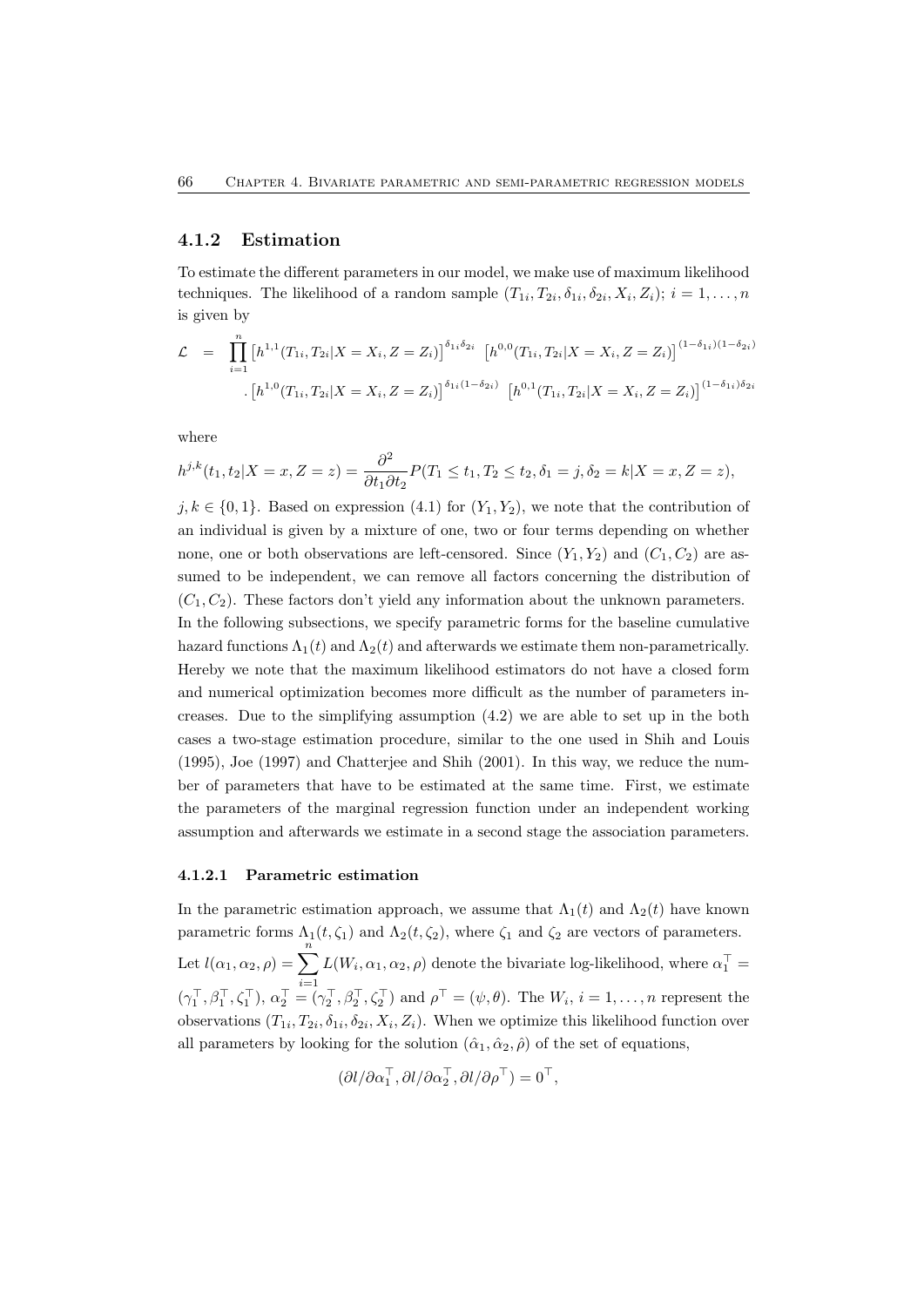we get the one-stage maximum likelihood estimates.

As already mentioned, we also consider a two-stage estimation procedure. At the first stage, we estimate the marginal parameters  $\alpha_1$  and  $\alpha_2$  using a univariate zero-inflated parametric Cox's regression approach that ignores the dependence of the two components. Hereto, we maximize the marginal log-likelihoods  $l_1$  and  $l_2$ , where

$$
l_j(\alpha_j) = \sum_{i=1}^n L_j(W_{ji}, \alpha_j)
$$
  
= 
$$
\sum_{i=1}^n \delta_{ji} \log\{[1-\pi_j(\gamma_j, X_i)]\lambda_j(T_{ji}, \zeta_j) \exp(\beta_j^\top Z_i) \exp[-\exp(\beta_j^\top Z_i)\Lambda_j(T_{ji}, \zeta_j)]\}
$$
  
+ 
$$
(1-\delta_{ji}) \log\{\pi_j(\gamma_j, X_i) + [1-\pi_j(\gamma_j, X_i)](1 - \exp[-\exp(\beta_j^\top Z_i)\Lambda_j(T_{ji}, \zeta_j)])\},
$$

with  $j = 1, 2$  separately to obtain estimates  $\tilde{\alpha}_1^{\top} = (\tilde{\gamma}_1^{\top}, \tilde{\beta}_1^{\top}, \tilde{\zeta}_1^{\top})$  and  $\tilde{\alpha}_2^{\top} =$  $(\tilde{\gamma}_2^{\top}, \tilde{\beta}_2^{\top}, \tilde{\zeta}_2^{\top})$ . At the second stage, estimates of the association parameters  $\rho$  are obtained by fixing the parameters of the marginal distributions at their estimates and maximizing the bivariate log-likelihood  $l(\tilde{\alpha}_1, \tilde{\alpha}_2, \rho)$  with respect to  $\rho$ . So,  $(\tilde{\alpha}_1, \tilde{\alpha}_2, \tilde{\rho})$ is the solution of

$$
(\partial l_1 / \partial \alpha_1^\top, \partial l_2 / \partial \alpha_2^\top, \partial l / \partial \rho^\top) = 0^\top.
$$
\n(4.3)

For notation, we let  $\eta^{\top} = (\alpha_1^{\top}, \alpha_2^{\top}, \rho^{\top})$  be the vector of all parameters,  $\hat{\eta}^{\top} =$  $(\hat{\alpha}_1^\top, \hat{\alpha}_2^\top, \hat{\rho}^\top)$  be the one-stage maximum likelihood estimators and  $\tilde{\eta}^\top = (\tilde{\alpha}_1^\top, \tilde{\alpha}_2^\top, \tilde{\rho}^\top)$ be the two-stage estimators. In a similar way as in Joe (2005), we can obtain a partitioned form for the asymptotic variance-covariance matrix of  $\tilde{\eta}$ . Hereto, we apply theory of inference functions, where the inference functions in the left-hand side of (4.3) are written as

$$
\sum_{i=1}^n g(W_i; \eta),
$$

where  $g^{\top} = (g_1^{\top}, g_2^{\top}, g_3^{\top}), g_j = \partial L_j / \partial \alpha_j$  for  $j = 1, 2$ ; and  $g_3 = \partial L / \partial \rho$ . Let  $(\eta^0)^\top = (\alpha_1^0, \alpha_2^0, \rho^0)^\top$  be the true parameter vector. From maximum likelihood theory (for example in Lehmann (1998)), we know that  $\sqrt{n}(\hat{\eta} - \eta^0)$  converges in distribution to a multivariate normal distribution with mean vector zero and variancecovariance matrix  $I^{-1}$ , where the Fisher information matrix I can be partitioned into blocks:

$$
I = \begin{bmatrix} I_{11} & I_{12} & I_{13} \\ I_{21} & I_{22} & I_{23} \\ I_{31} & I_{32} & I_{33} \end{bmatrix},
$$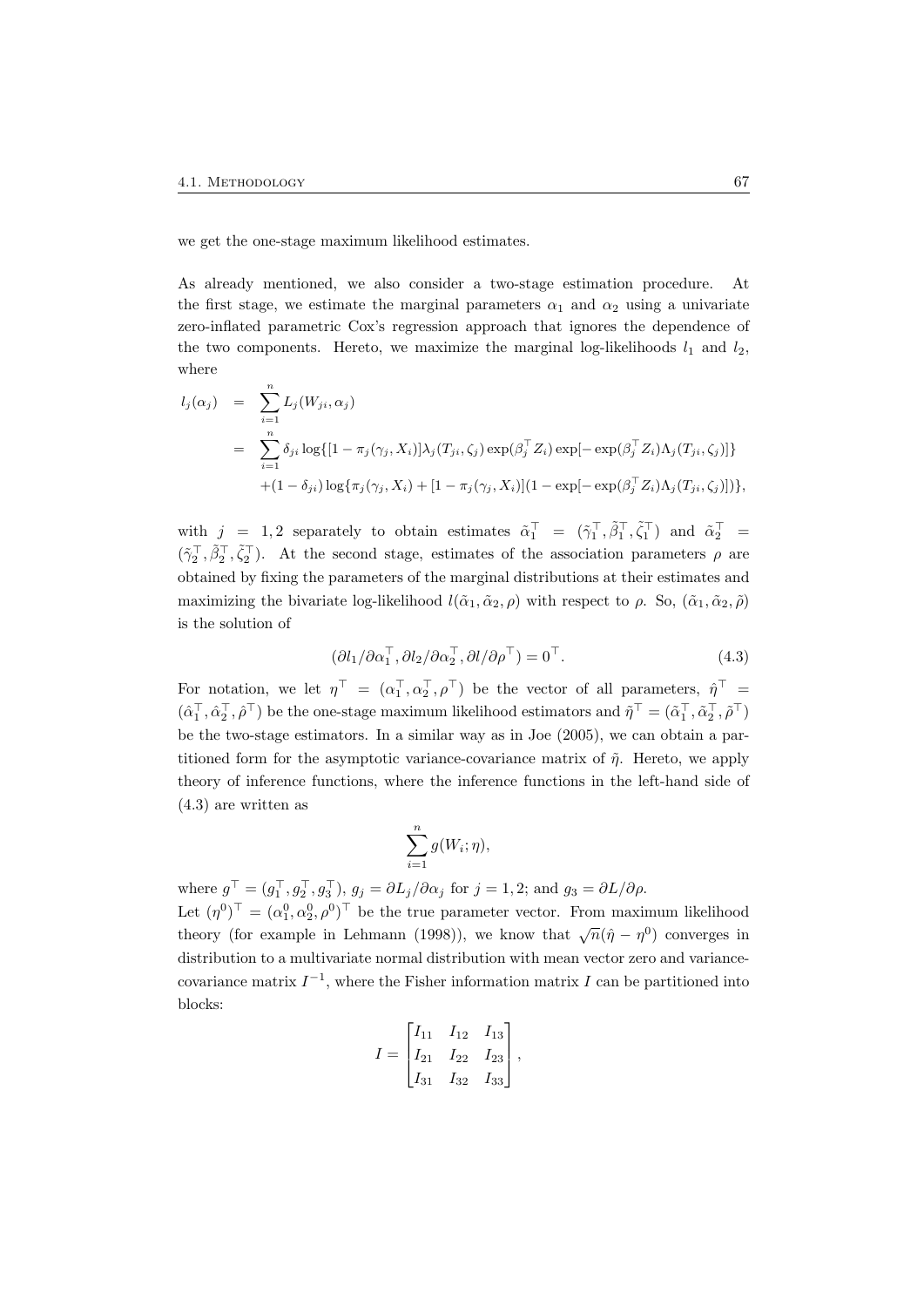where  $I_{jk} = -E[\partial^2 L/\partial \alpha_j \partial \alpha_k^{\top}]$  for  $1 \leq j, k \leq 2$ ,  $I_{j3} = -E[\partial^2 L/\partial \alpha_j \partial \rho^{\top}], I_{3j} = I_{j3}^{\top}$ for  $j = 1, 2$  and  $I_{33} = -E[\partial^2 L/\partial \rho \partial \rho^\top]$ .

In Theorem 6, we show the asymptotic normality of the two-stage estimators under regularity conditions  $A_1 - A_4$ :

- A<sub>1</sub>: There exists an open subset  $\Theta$  of the parameter space containing the true parameter vector  $\eta^0$ , such that the third partial derivatives of  $L_j(w_j, \alpha_j)$ ,  $j = 1, 2$ , with respect to the components of  $\alpha_i$  can be computed for almost all  $w_i$  and such that the third partial derivatives of  $L(w, \alpha_1, \alpha_2, \rho)$ , with respect to the components of  $\alpha_1$ ,  $\alpha_2$  and  $\rho$  can be computed for almost all w.
- $A_2$ : The first and second order partial derivatives satisfy the following equations:

$$
E[\partial L_1(W_1, \alpha_1)/\partial \alpha_1] = 0,
$$
  
\n
$$
E[\partial L_2(W_2, \alpha_2)/\partial \alpha_2] = 0,
$$
  
\n
$$
E[\partial L(W, \alpha_1, \alpha_2, \rho)/\partial \eta] = 0,
$$

and

$$
E[-\partial^2 L_1(W_1, \alpha_1)/\partial \alpha_1 \partial \alpha_1^{\top}] = E[\partial L_1(W_1, \alpha_1)/\partial \alpha_1 \cdot (\partial L_1(W_1, \alpha_1)/\partial \alpha_1)^{\top}],
$$
  
\n
$$
E[-\partial^2 L_2(W_2, \alpha_2)/\partial \alpha_2 \partial \alpha_2^{\top}] = E[\partial L_2(W_2, \alpha_2)/\partial \alpha_2 \cdot (\partial L_2(W_2, \alpha_2)/\partial \alpha_2)^{\top}],
$$
  
\n
$$
E[-\partial^2 L(W, \alpha_1, \alpha_2, \rho)/\partial \eta \partial \eta^{\top}] = E[\partial L(W, \alpha_1, \alpha_2, \rho)/\partial \eta \cdot (\partial L(W, \alpha_1, \alpha_2, \rho)/\partial \eta)^{\top}].
$$

Note that this condition is satisfied if the specified model allows the interchange of integrals and partial derivatives.

- A<sub>3</sub>: Let  $J_{jk} = Cov(g_j, g_k) = E[g_j g_k^{\top}]$  for  $1 \leq j, k \leq 2$ , so that  $J_{jj}$  is the information matrix from the j-th marginal log-likelihood. The elements of  $J_{jk}$  and I have to be finite and  $J_{11}$ ,  $J_{22}$  and I have to be positive definite for all  $\eta$  in  $\Theta$ .
- $A_4$ : All third partial derivatives, mentioned in  $A_1$ , are bounded by functions, with a finite expected value w.r.t. the true parameter vector.

**Theorem 6.** Under regularity conditions  $A_1 - A_4$ ,  $\sqrt{n}(\tilde{\eta} - \eta^0)$  converges in distribution to a multivariate normal distribution with mean vector zero and variance-covariance matrix  $V$ . The matrix  $V$  is given by

$$
V = D_g^{-1} M_g (D_g^{-1})^{\top},
$$

where  $D_q = E[-\partial g(W; \eta)/\partial \eta^\top]$  and  $M_q = Cov(g(W; \eta)) = E[gg^\top]$ .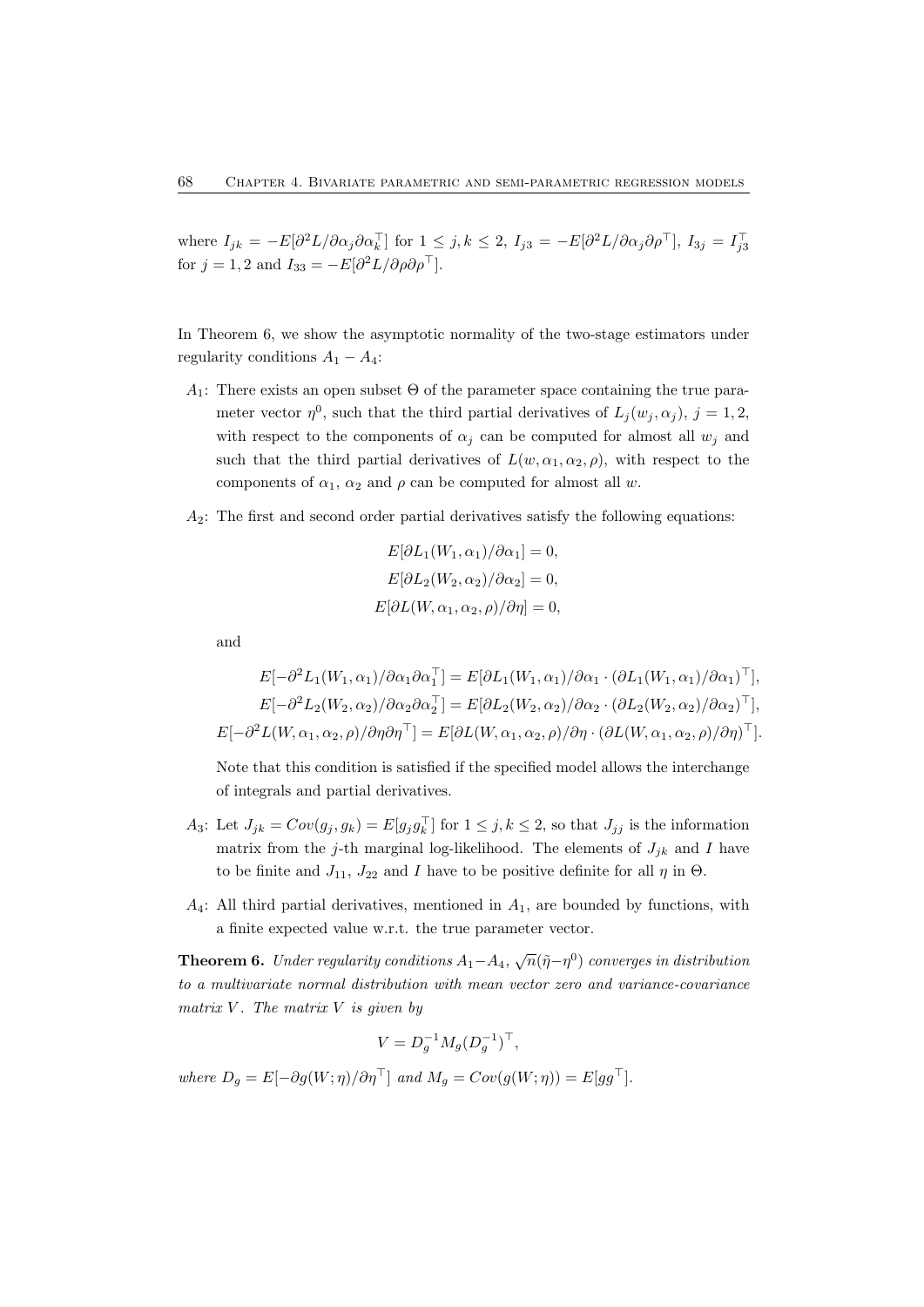Proof. We will consider Taylor series expansions of the elements of the vectors  $\sum_{n=1}^{\infty}$  $i=1$  $g_1(W_{1i}, \alpha_1), \sum_{i=1}^n$  $i=1$  $g_2(W_{2i}, \alpha_2)$  and  $\sum_{n=1}^n$  $i=1$  $g_3(W_i, \eta)$ . We introduce the following notation:  $g_{1q} = \frac{\partial L_1}{\partial \alpha_{1q}}$ , where  $\alpha_{1q}$  is the q-th element of the vector  $\alpha_1$ . Similarly,  $g_{2r} = \frac{\partial L_2}{\partial \alpha_{2r}}$ and  $g_{3s} = \frac{\partial L}{\partial \rho_s}$ , where  $\alpha_{2r}$  and  $\rho_s$  are the r-th and s-th element of  $\alpha_2$  and  $\rho$  respectively. A Taylor series expansion of  $\sum_{n=1}^n$  $i=1$  $g_{1q}(W_{1i}, \alpha_1)$  around  $\alpha_1^0$  and evaluated at  $\tilde{\alpha}_1$  gives

$$
\sum_{i=1}^{n} g_{1q}(W_{1i}, \tilde{\alpha}_1) = 0 = \sum_{i=1}^{n} g_{1q}(W_{1i}, \alpha_1^0) - A_{q, \alpha_1}^{\top}(\alpha_1^0)(\tilde{\alpha}_1 - \alpha_1^0)
$$
(4.4)  
 
$$
+ \frac{1}{2}(\tilde{\alpha}_1 - \alpha_1^0)^{\top} H_{q, \alpha_1, \alpha_1}(\alpha_1^*)(\tilde{\alpha}_1 - \alpha_1^0),
$$

where

$$
A_{q,\alpha_1}(\alpha_1) = -\sum_{i=1}^n \frac{\partial g_{1q}(W_{1i}, \alpha_1)}{\partial \alpha_1} = -\sum_{i=1}^n \begin{bmatrix} \frac{\partial g_{1q}(W_{1i}, \alpha_1)}{\partial \alpha_1} \\ \frac{\partial g_{1q}(W_{1i}, \alpha_1)}{\partial \alpha_1} \\ \vdots \end{bmatrix},
$$
  
\n
$$
H_{q,\alpha_1,\alpha_1}(\alpha_1) = \sum_{i=1}^n \frac{\partial^2 g_{1q}(W_{1i}, \alpha_1)}{\partial \alpha_1 \partial \alpha_1} = \sum_{i=1}^n \begin{bmatrix} \frac{\partial^2 g_{1q}(W_{1i}, \alpha_1)}{\partial \alpha_1^2} & \frac{\partial^2 g_{1q}(W_{1i}, \alpha_1)}{\partial \alpha_1 \partial \alpha_1} \\ \frac{\partial^2 g_{1q}(W_{1i}, \alpha_1)}{\partial \alpha_1 \partial \alpha_1} & \frac{\partial^2 g_{1q}(W_{1i}, \alpha_1)}{\partial \alpha_1^2} \\ \vdots & \vdots & \vdots \end{bmatrix}.
$$

and  $\alpha_1^*$  is a point on the line segment connecting  $\alpha_1$  and  $\alpha_1^0$ . Similarly,

$$
\sum_{i=1}^{n} g_{2r}(W_{2i}, \tilde{\alpha}_2) = 0 = \sum_{i=1}^{n} g_{2r}(W_{2i}, \alpha_2^0) - A_{r, \alpha_2}^{\top}(\alpha_2^0)(\tilde{\alpha}_2 - \alpha_2^0)
$$
(4.5)  
 
$$
+ \frac{1}{2}(\tilde{\alpha}_2 - \alpha_2^0)^{\top} H_{r, \alpha_2, \alpha_2}(\alpha_2^*)(\tilde{\alpha}_2 - \alpha_2^0),
$$

,

where

$$
A_{r,\alpha_2}(\alpha_2) = -\sum_{i=1}^n \frac{\partial g_{2r}(W_{2i}, \alpha_2)}{\partial \alpha_2}
$$

$$
H_{r,\alpha_2,\alpha_2}(\alpha_2) = \sum_{i=1}^n \frac{\partial^2 g_{2r}(W_{2i}, \alpha_2)}{\partial \alpha_2 \partial \alpha_2^{\top}}
$$

and  $\alpha_2^*$  is a point on the line segment connecting  $\alpha_2$  and  $\alpha_2^0$ .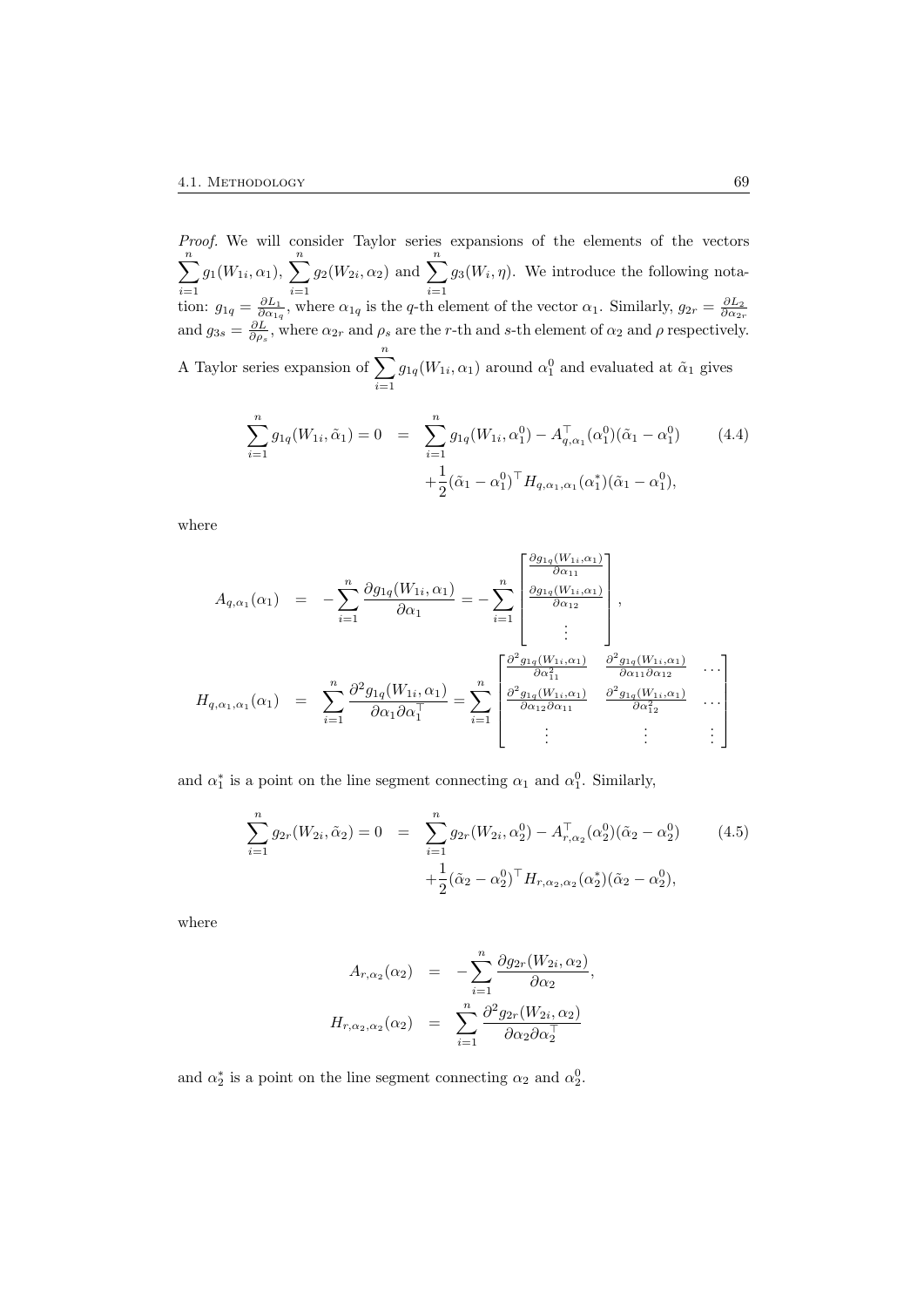We also have that

$$
\sum_{i=1}^{n} g_{3s}(W_{i}, \tilde{\eta}) = 0 = \sum_{i=1}^{n} g_{3s}(W_{i}, \eta^{0}) - B_{s, \eta, 1}^{\top}(\eta^{0})(\tilde{\alpha}_{1} - \alpha_{1}^{0}) \qquad (4.6)
$$
\n
$$
-B_{s, \eta, 2}^{\top}(\eta^{0})(\tilde{\alpha}_{2} - \alpha_{2}^{0}) - B_{s, \eta}^{\top}(\eta^{0})(\tilde{\rho} - \rho^{0})
$$
\n
$$
+ \frac{1}{2}(\tilde{\alpha}_{1} - \alpha_{1}^{0})^{\top} K_{s, \alpha_{1}, \alpha_{1}}(\eta^{*})(\tilde{\alpha}_{1} - \alpha_{1}^{0})
$$
\n
$$
+ \frac{1}{2}(\tilde{\alpha}_{1} - \alpha_{1}^{0})^{\top} K_{s, \alpha_{1}, \alpha_{2}}(\eta^{*})(\tilde{\alpha}_{2} - \alpha_{2}^{0})
$$
\n
$$
+ \frac{1}{2}(\tilde{\alpha}_{1} - \alpha_{1}^{0})^{\top} K_{s, \alpha_{1}, \rho}(\eta^{*})(\tilde{\rho} - \rho^{0})
$$
\n
$$
+ \frac{1}{2}(\tilde{\alpha}_{2} - \alpha_{2}^{0})^{\top} K_{s, \alpha_{2}, \alpha_{1}}(\eta^{*})(\tilde{\alpha}_{1} - \alpha_{1}^{0})
$$
\n
$$
+ \frac{1}{2}(\tilde{\alpha}_{2} - \alpha_{2}^{0})^{\top} K_{s, \alpha_{2}, \alpha_{2}}(\eta^{*})(\tilde{\alpha}_{2} - \alpha_{2}^{0})
$$
\n
$$
+ \frac{1}{2}(\tilde{\alpha}_{2} - \alpha_{2}^{0})^{\top} K_{s, \alpha_{2}, \rho}(\eta^{*})(\tilde{\rho} - \rho^{0})
$$
\n
$$
+ \frac{1}{2}(\tilde{\rho} - \rho^{0})^{\top} K_{s, \rho, \alpha_{1}}(\eta^{*})(\tilde{\alpha}_{1} - \alpha_{1}^{0})
$$
\n
$$
+ \frac{1}{2}(\tilde{\rho} - \rho^{0})^{\top} K_{s, \rho, \alpha_{2}}(\eta^{*})(\tilde{\rho} - \rho^{0}),
$$

where

$$
B_{s,\eta,1}(\eta) = -\sum_{i=1}^{n} \frac{\partial g_{3s}(W_i, \eta)}{\partial \alpha_1}, \ B_{s,\eta,2}(\eta) = -\sum_{i=1}^{n} \frac{\partial g_{3s}(W_i, \eta)}{\partial \alpha_2},
$$

$$
B_{s,\eta}(\eta) = -\sum_{i=1}^{n} \frac{\partial g_{3s}(W_i, \eta)}{\partial \rho}
$$

and

$$
K_{s,x,y}(\eta) = \quad = \quad \sum_{i=1}^n \frac{\partial^2 g_{3s}(W_i, \eta)}{\partial x \partial y^\top},
$$

with x and y vectors of parameters.  $\eta^*$  is a point on the line segment connecting  $\eta$ and  $\eta^0$ . Rearranging the terms in (4.4), (4.5) and (4.6), we get

$$
\frac{1}{\sqrt{n}} \sum_{i=1}^{n} g_{1q}(W_{1i}, \alpha_1^0) = \left[ \frac{1}{n} A_{q, \alpha_1}^{\top} (\alpha_1^0) - \frac{1}{2n} (\tilde{\alpha}_1 - \alpha_1^0)^{\top} H_{q, \alpha_1, \alpha_1} (\alpha_1^*) \right]
$$

$$
\sqrt{n} (\tilde{\alpha}_1 - \alpha_1^0),
$$

$$
\frac{1}{\sqrt{n}} \sum_{i=1}^{n} g_{2r}(W_{2i}, \alpha_2^0) = \left[ \frac{1}{n} A_{r, \alpha_2}^{\top} (\alpha_2^0) - \frac{1}{2n} (\tilde{\alpha}_2 - \alpha_2^0)^{\top} H_{r, \alpha_2, \alpha_2} (\alpha_2^*) \right]
$$

$$
\sqrt{n} (\tilde{\alpha}_2 - \alpha_2^0)
$$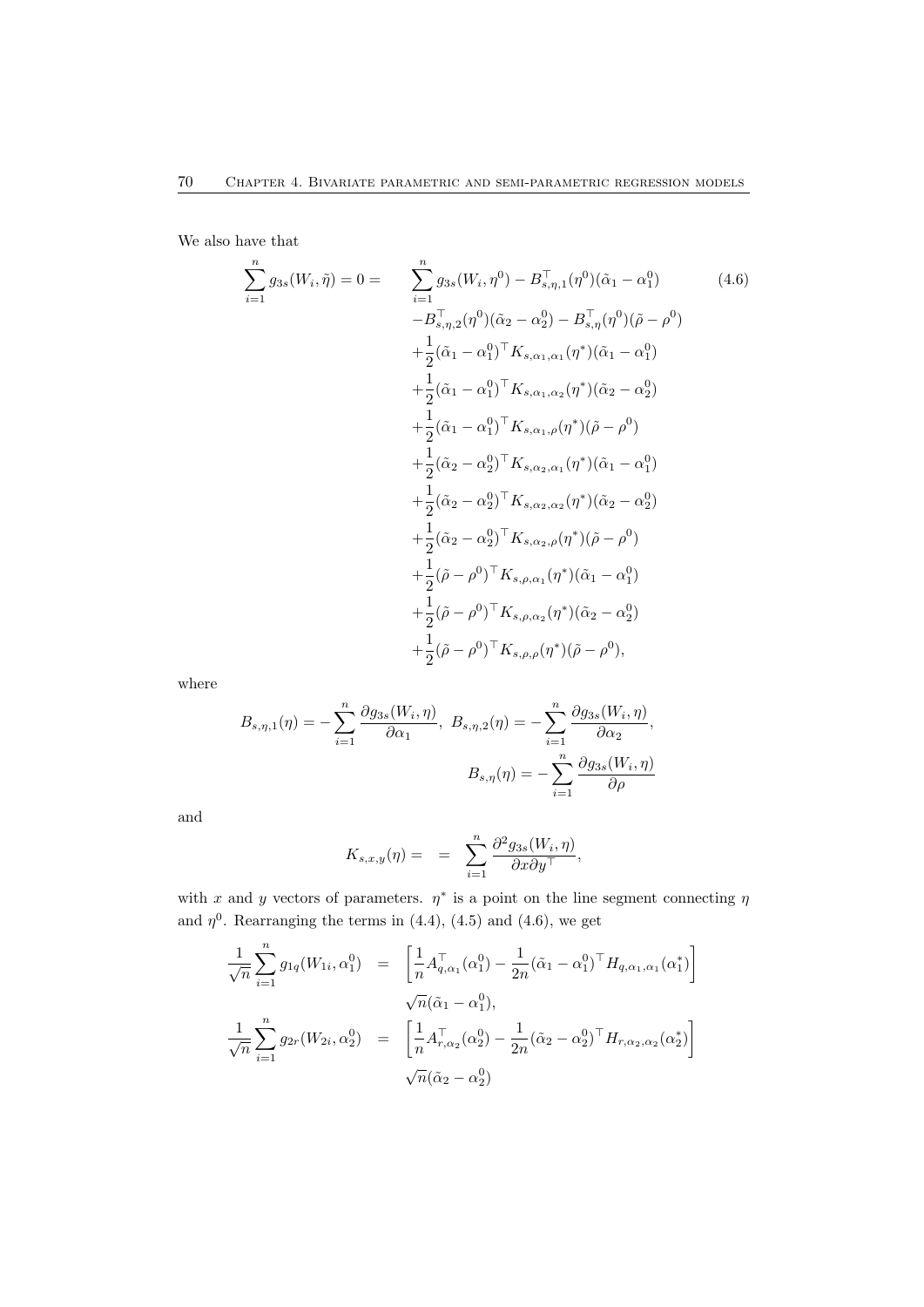and

$$
\frac{1}{\sqrt{n}} \sum_{i=1}^{n} g_{3s}(W_i, \eta^0) = \left[ \frac{1}{n} B_{s, \eta, 1}^\top (\eta^0) - \frac{1}{2n} (\tilde{\alpha}_1 - \alpha_1^0)^\top K_{s, \alpha_1, \alpha_1} (\eta^*) \right. \\
\left. - \frac{1}{2n} (\tilde{\alpha}_2 - \alpha_2^0)^\top K_{s, \alpha_2, \alpha_1} (\eta^*) \right] \sqrt{n} (\tilde{\alpha}_1 - \alpha_1^0) \\
+ \left[ \frac{1}{n} B_{s, \eta, 2}^\top (\eta^0) - \frac{1}{2n} (\tilde{\alpha}_1 - \alpha_1^0)^\top K_{s, \alpha_1, \alpha_2} (\eta^*) \right. \\
\left. - \frac{1}{2n} (\tilde{\alpha}_2 - \alpha_2^0)^\top K_{s, \alpha_2, \alpha_2} (\eta^*) \right. \\
\left. - \frac{1}{2n} (\tilde{\alpha}_2 - \alpha_2^0)^\top K_{s, \alpha_2, \alpha_2} (\eta^*) \right] \sqrt{n} (\tilde{\alpha}_2 - \alpha_2^0) \\
+ \left[ \frac{1}{n} B_{s, \eta}^\top (\eta^0) - \frac{1}{2n} (\tilde{\alpha}_1 - \alpha_1^0)^\top K_{s, \alpha_1, \rho} (\eta^*) \right. \\
\left. - \frac{1}{2n} (\tilde{\alpha}_2 - \alpha_2^0)^\top K_{s, \alpha_2, \rho} (\eta^*) \right] \sqrt{n} (\tilde{\rho} - \rho^0).
$$

Regularity condition  $A_4$  ensures that the third derivatives of the marginal and bivariate log-likelihoods in the error terms are bounded in probability. In the assumptions, we introduced the following notation:  $J_{jk} = Cov(g_j, g_k) = E[g_j g_k^{\top}]$  for  $1 \leq j, k \leq 2$ . By the law of large numbers, as  $n \to +\infty$ ,

$$
\frac{A_{\alpha_1}^{\top}(\alpha_1^0)}{n}, \frac{A_{\alpha_2}^{\top}(\alpha_2^0)}{n}, \frac{B_{\eta,1}^{\top}(\eta^0)}{n}, \frac{B_{\eta,2}^{\top}(\eta^0)}{n}, \frac{B_{\eta}^{\top}(\eta^0)}{n}
$$

converge to  $J_{11}$ ,  $J_{22}$ ,  $I_{31}$ ,  $I_{32}$  and  $I_{33}$  respectively. Remark that  $A_{\alpha_1}^{\top}(\alpha_1^0)$  is the matrix with rows given by the vectors  $A_{q,\alpha_1}^{\dagger}(\alpha_1^0)$ . A similar statement holds for the other matrices. Hence, we have that

$$
\left(\sum_{i=1}^{n} g_1(W_{1i}, \alpha_1^0), \sum_{i=1}^{n} g_2(W_{2i}, \alpha_2^0), \sum_{i=1}^{n} g_3(W_i, \eta^0)\right)^\top / \sqrt{n} \tag{4.7}
$$

is approximately equivalent to  $\sqrt{n}D_g(\tilde{\eta}-\eta^0)$ , where

$$
D_g = E[-\partial g(W; \eta)/\partial \eta^{\top}] = \begin{bmatrix} J_{11} & 0 & 0 \\ 0 & J_{22} & 0 \\ I_{31} & I_{32} & I_{33} \end{bmatrix}.
$$

One can show that  $Cov(g_j, g_3) = E[g_j g_3^{\top}] = 0$  for  $j = 1, 2$ . By the central limit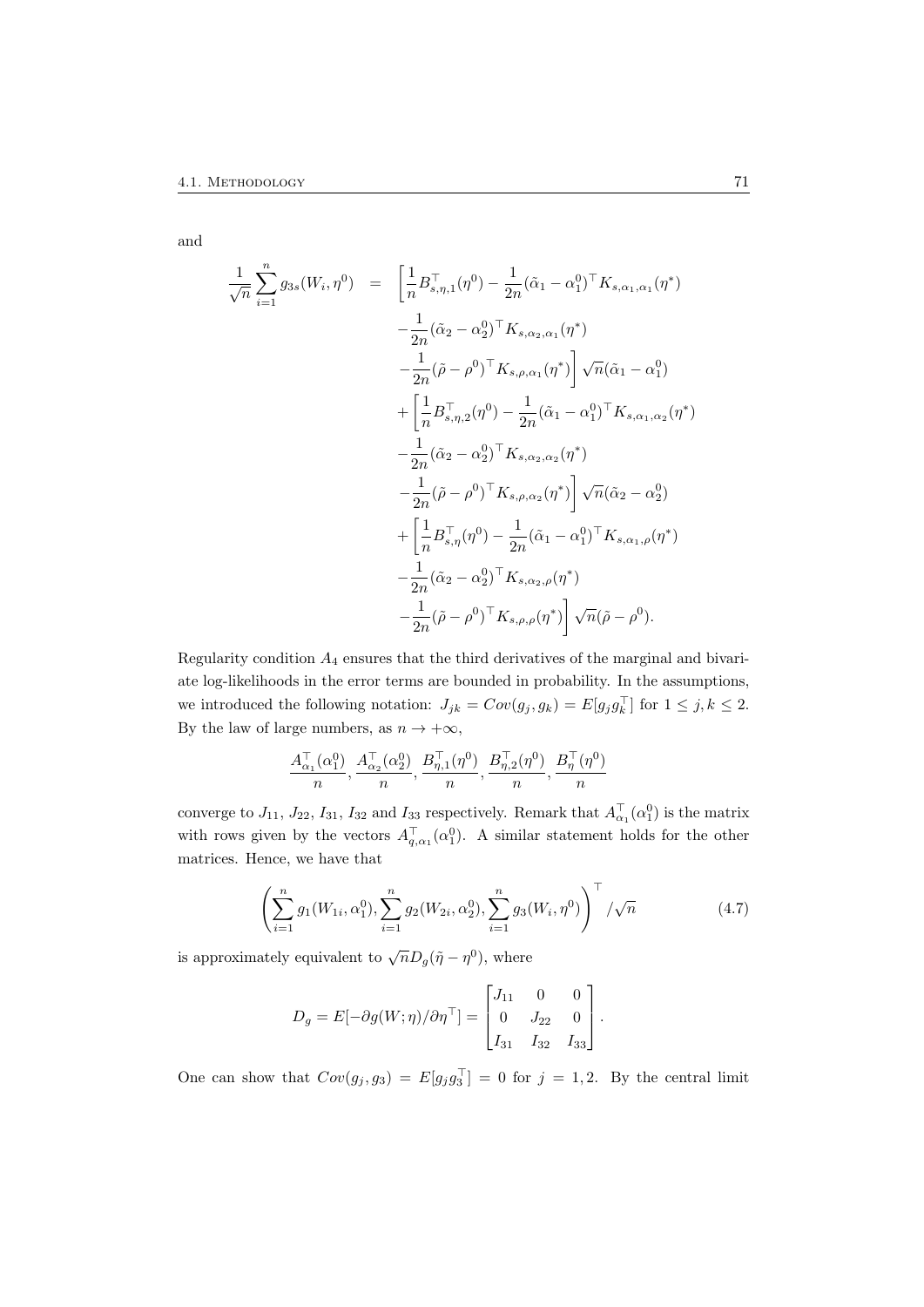theorem,

$$
\left(\sum_{i=1}^{n} g_1(W_{1i}, \alpha_1^0), \sum_{i=1}^{n} g_2(W_{2i}, \alpha_2^0), \sum_{i=1}^{n} g_3(W_i, \eta^0)\right)^{\top} / \sqrt{n}
$$

converges to multivariate normal distribution with mean vector zero and variancecovariance matrix  $M_g$ , where

$$
M_g = E[gg^{\top}] = \begin{bmatrix} J_{11} & J_{12} & 0 \\ J_{21} & J_{22} & 0 \\ 0 & 0 & I_{33} \end{bmatrix}.
$$

Thus,  $\sqrt{n}(\tilde{\eta}-\eta^0)$  converges to multivariate normal distribution with mean vector zero and variance-covariance matrix  $V = D_g^{-1} M_g (D_g^{-1})^\top$ .  $\Box$ 

We have that

$$
D_g^{-1} = \begin{bmatrix} J_{11}^{-1} & 0 & 0 \\ 0 & J_{22}^{-1} & 0 \\ a_1 & a_2 & I_{33}^{-1} \end{bmatrix},
$$

where  $a_j = -I_{33}^{-1}I_{3j}J_{jj}^{-1}$  for  $j = 1, 2$ . A matrix multiplication gives

$$
D_g^{-1}M_g = \begin{bmatrix} J_{11}^{-1}J_{11} & J_{11}^{-1}J_{12} & 0 \\ J_{22}^{-1}J_{21} & J_{22}^{-1}J_{22} & 0 \\ a_1J_{11} + a_2J_{21} & a_1J_{12} + a_2J_{22} & I_3 \end{bmatrix},
$$

where  $I_3$  is the identity matrix with the same dimension as  $\rho$ . Carrying out a final matrix multiplication, we can conclude that V has  $(j, k)$  element  $J_{jj}^{-1}J_{jk}J_{kk}^{-1}$  for  $1 \le j, k \le 2$ ;  $(j, 3)$  element  $J_{jj}^{-1} \sum_{j=1}^{2}$  $k=1$  $J_{jk}a_k^{\top}$  for j=1,2; (3, j) element ( $\sum^2$  $k=1$  $a_k J_{kj}$ ) $J_{jj}^{-1}$ for  $j = 1, 2; (3, 3)$  element  $I_{33}^{-1} + \sum_{ }^{2}$  $j=1$  $\sum^2$  $k=1$  $a_j J_{jk} a_k^{\top}$ . The diagonal elements  $J_{jj}^{-1}$ , for  $j = 1, 2$ , of V can be obtained directly from the Fisher information matrices corresponding to the marginal log-likelihoods.

In a practical data analysis, we need a consistent estimator  $\tilde{V}$  for the variancecovariance matrix V of  $\tilde{\eta}$ . Instead of deriving analytic forms for the derivatives in  $V$  and computing empirical versions of the expectations, we avoid taking these derivatives of log-likelihoods by using the jackknife estimator for  $n^{-1}V$ , proposed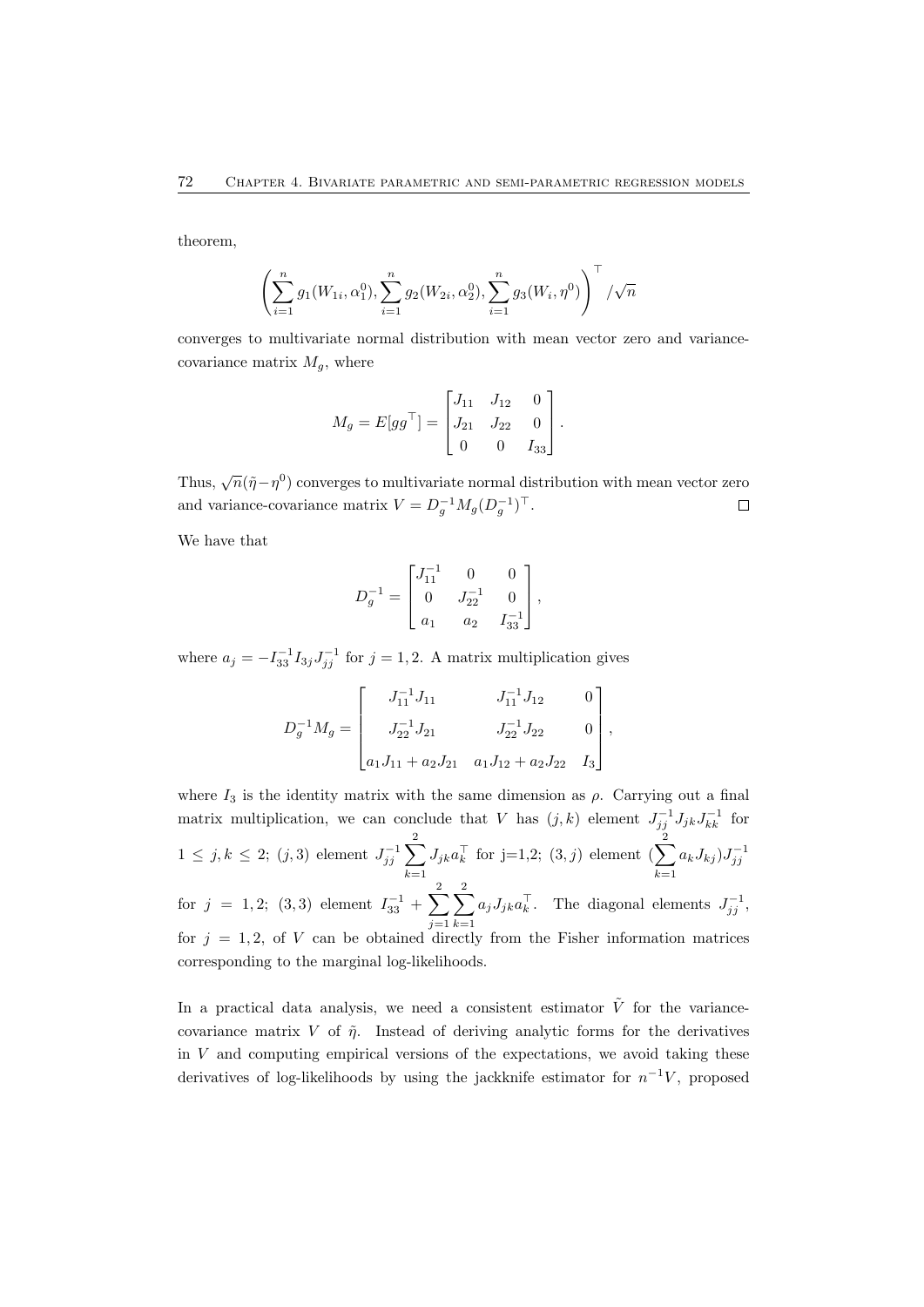in Joe (1997). We only have to code the log-likelihoods (marginal and bivariate) and use a numerical optimizer to obtain estimates of the marginal and dependence parameters. Let  $\tilde{\eta}^{(i)}$  be the two-stage estimator for  $\eta$  with the *i*-th observation  $W_i$ deleted, for  $i = 1, ..., n$ . The jackknife estimator for  $n^{-1}V$  is

$$
\sum_{i=1}^n (\tilde{\eta}^{(i)} - \tilde{\eta})(\tilde{\eta}^{(i)} - \tilde{\eta})^T.
$$

We give a non-rigorous justification of this estimation method. From  $(4.7)$ , we know that

$$
(\tilde{\eta} - \eta^0) \approx \frac{1}{n} D_g^{-1} \sum_{k=1}^n g(W_k, \eta^0),
$$

for  $n$  large enough. In the same way, we can show that

$$
(\tilde{\eta}^{(i)} - \eta^0) \approx \frac{1}{n-1} D_g^{-1} \sum_{k \neq i} g(W_k, \eta^0)
$$
  
 
$$
\approx \frac{1}{n-1} D_g^{-1}
$$
  
\n
$$
[nD_g(\tilde{\eta} - \eta^0) - g(W_i, \eta^0)]
$$
  
\n
$$
= \frac{n}{n-1} (\tilde{\eta} - \eta^0) - \frac{1}{n-1} D_g^{-1} g(W_i, \eta^0).
$$

So,

$$
(\tilde{\eta}^{(i)} - \tilde{\eta}) = (\tilde{\eta}^{(i)} - \eta^0) - (\tilde{\eta} - \eta^0)
$$
  
\n
$$
\approx \frac{n}{n-1}(\tilde{\eta} - \eta^0) - \frac{1}{n-1}D_g^{-1}g(W_i, \eta^0) - (\tilde{\eta} - \eta^0)
$$
  
\n
$$
= \frac{1}{n-1}(\tilde{\eta} - \eta^0) - \frac{1}{n-1}D_g^{-1}g(W_i, \eta^0)
$$
  
\n
$$
\approx -\frac{1}{n}D_g^{-1}g(W_i, \eta^0),
$$

for  $n$  large enough. We conclude that

$$
\sum_{i=1}^{n} (\tilde{\eta}^{(i)} - \tilde{\eta})(\tilde{\eta}^{(i)} - \tilde{\eta})^{\top} \approx \frac{1}{n^2} D_g^{-1} \left[ \sum_{i=1}^{n} g(W_i, \eta^0) g^{\top} (W_i, \eta^0) \right] (D_g^{\top})^{-1}
$$
  

$$
\approx \frac{1}{n} D_g^{-1} M_g (D_g^{\top})^{-1}
$$
  

$$
= \frac{1}{n} V,
$$

for  $n$  large enough.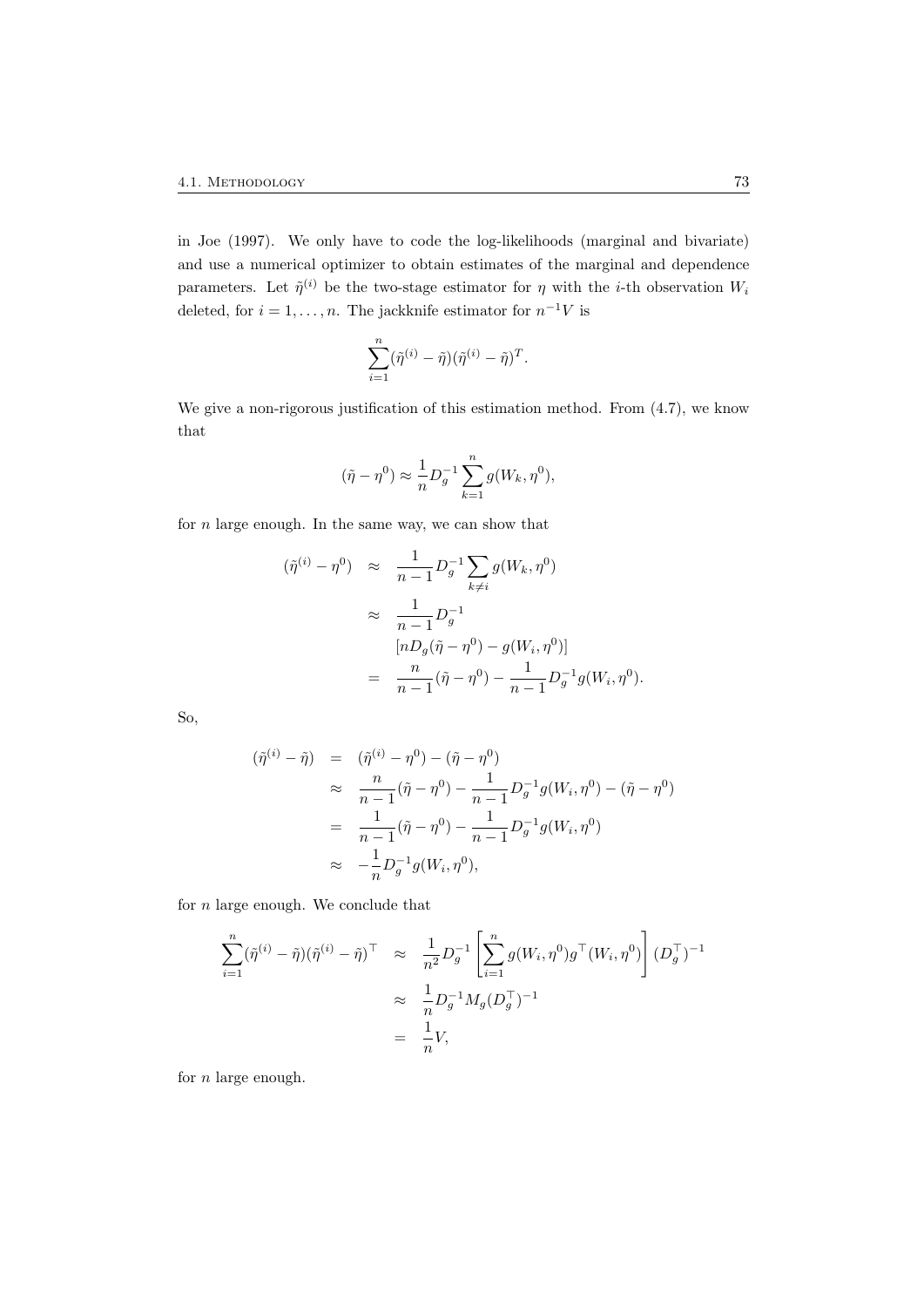#### 4.1.2.2 Two-stage semi-parametric estimation

In the semi-parametric estimation approach we estimate the baseline cumulative hazard functions  $\Lambda_1(t)$  and  $\Lambda_2(t)$  by non-parametric step functions:

$$
\Lambda_{1n}(t) = \sum_{k=1}^{q_n} \lambda_{1k} I(u_{1k} \le t), \ \Lambda_{2n}(t) = \sum_{l=1}^{r_n} \lambda_{2l} I(u_{2l} \le t)
$$

where  $0 < u_{11} < \ldots < u_{1q_n}$ , resp.  $0 < u_{21} < \ldots < u_{2r_n}$  are the unique uncensored observations for the first, resp. second measurement and  $\lambda_{11}, \ldots, \lambda_{1q_n}$ , resp.  $\lambda_{21}, \ldots, \lambda_{2r_n}$  are the corresponding step sizes in these time points. Since estimation of all marginal and dependence parameters simultaneously becomes computationally difficult if the number of uncensored observations increases, we only consider the twostage estimation procedure. At the first stage, we estimate the marginal parameters  $\gamma_1, \beta_1, \lambda_{1k}$  and  $\gamma_2, \beta_2, \lambda_{2l}$  by fitting univariate zero-inflated semi-parametric Cox's regression models (introduced in Chapter 2) for each margin, ignoring the dependence of the two components. At the second stage, estimates of the association parameters  $\psi$  and  $\theta$  are obtained by fixing the parameters of the marginal distributions at their estimates and maximizing the bivariate log-likelihood with respect to  $\psi$  and  $\theta$ . We consider, as in the parametric setting, a jackknife approach to obtain standard errors of the semi-parametric estimators.

In the numerical optimization process to find the different parameter estimates, we note that the number of parameters over which we have to optimize, can be reduced in some studies. As in the univariate setting, described in Chapter 2, we see that if the largest observations in either of the measurements are uncensored, the corresponding step sizes of the baseline cumulative hazard functions have a closed form solution which only contains the parameters  $\beta$ . For example, suppose that all observations for the first outcome variable larger or equal than  $u_{1p}$  are uncensored, then

$$
\hat{\lambda}_{1p} = \frac{1}{\sum_{i=1}^{n} \exp(Z_i^{\top} \hat{\beta}_1) I(T_{1i} \ge u_{1p})}.
$$

In the most extreme case, where all censored observations are smaller than the smallest uncensored observation (f.e. in case of a fixed detection limit as in the example of Section 4.3), fitting the zero-inflated Cox's regression model simplifies to fitting a logistic regression model on the censoring indicator variables and fitting a Cox's regression model on the subgroup of the uncensored observations for the first outcome variable.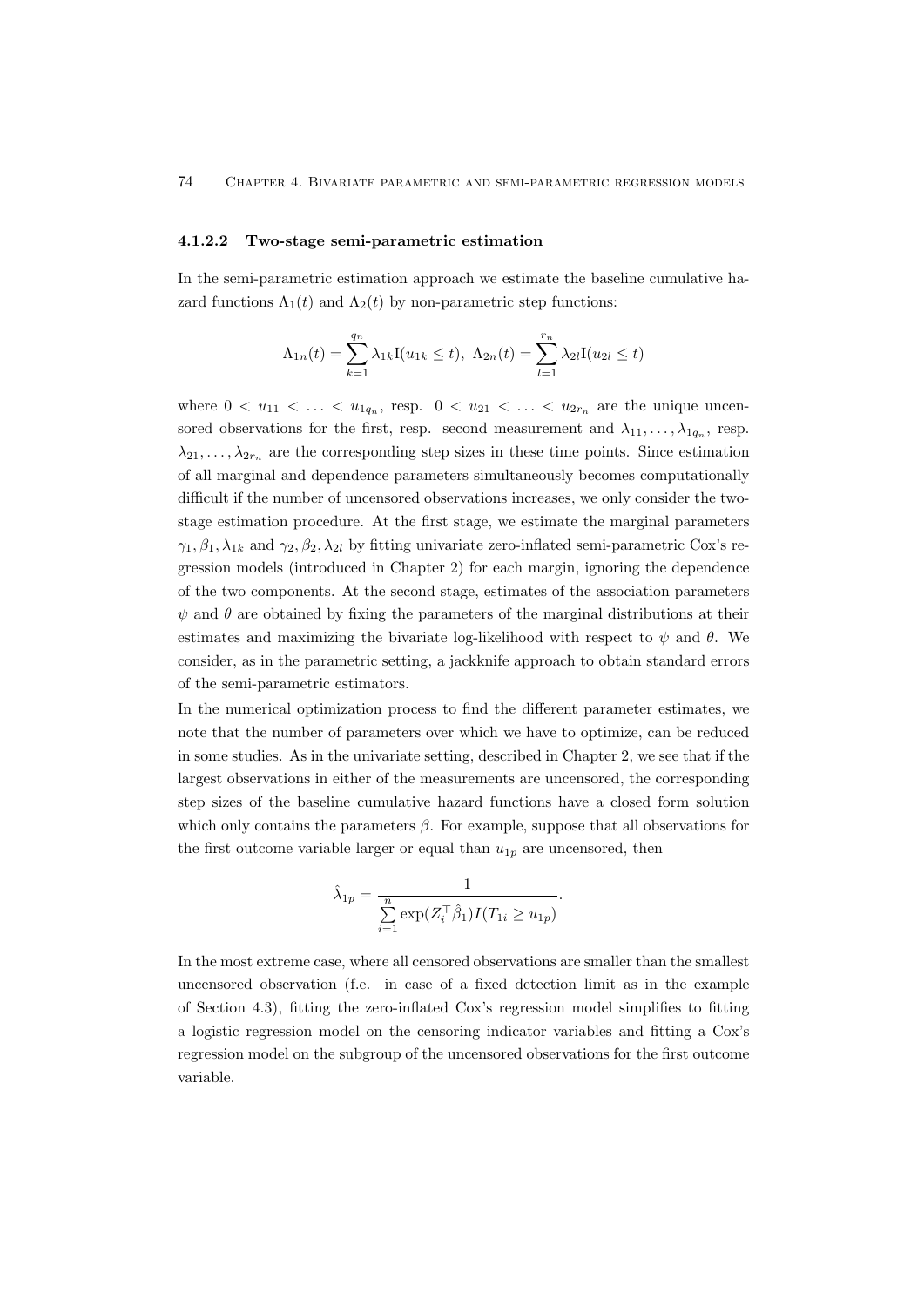### 4.2 Simulation study

In this section, the performance of the one-stage parametric, the two-stage parametric and the two-stage semi-parametric estimation methods are compared. We set up a simulation study and generate data sets using the following simulation scheme:

- (i) We generate a covariate related to the first measurement:  $X_1 = Z_1 \sim$ Uniform[0,10] and a covariate related to the second measurement:  $X_2 = Z_2 \sim$ Uniform[0, 10]. So  $X = (X_1, X_2)^\top$  and  $Z = (Z_1, Z_2)^\top$ .
- (ii) For the censoring times, we assume that  $C_1 \sim$  Uniform[0, c<sub>1</sub>],  $C_2 \sim$ Uniform  $[0, c_2]$  with  $C_1$  and  $C_2$  independent.
- (iii) We consider logistic regression models for the probability of zero values of the event times  $Y_1$  and  $Y_2$ :

$$
\pi_1(\gamma_1, X) = \frac{\exp(\gamma_1^0 + \gamma_1^1 X_1)}{1 + \exp(\gamma_1^0 + \gamma_1^1 X_1)}, \quad \pi_2(\gamma_2, X) = \frac{\exp(\gamma_2^0 + \gamma_2^1 X_2)}{1 + \exp(\gamma_2^0 + \gamma_2^1 X_2)}.
$$

Hereby we take the cross ratio  $\psi$  to model the association.

- (iv) The non-zero event times are drawn from an Archimedean copula model (parameter:  $\theta$ ) with weibull regression models as margins (parameters:  $\beta_1, \beta_2$ ). The baseline hazards  $\lambda_1, \lambda_2$  are from Weibull $(a_1,b_1)$  and Weibull $(a_2,b_2)$ .
- (v) For the observed measurements, we consider  $T_1 = \max(Y_1, C_1)$  and  $\delta_1 = I(Y_1 \geq$  $C_1$ ,  $T_2 = \max(Y_2, C_2)$  and  $\delta_2 = I(Y_2 \ge C_2)$ .

In this simulation study, we investigate four different simulation settings. The marginal parameters for both measurements  $\gamma_1, \beta_1, a_1, b_1$  and  $\gamma_2, \beta_2, a_2, b_2$  are chosen to take the values in Table 4.2. The censoring variables  $C_1$  and  $C_2$  are assumed to have the same uniform distribution with support determined by the value of c. The choice of the four settings is made in such a way that we can compare the performance of the estimation methods for high and low marginal probabilities of a zero response, for different levels of censoring and for different strengths of association between two non-zero responses.

Note that the marginal parameters of setting 1 and 4 correspond to the parameter values of setting 1 in Section 2.6 of Chapter 2. From Figure 2.2, we notice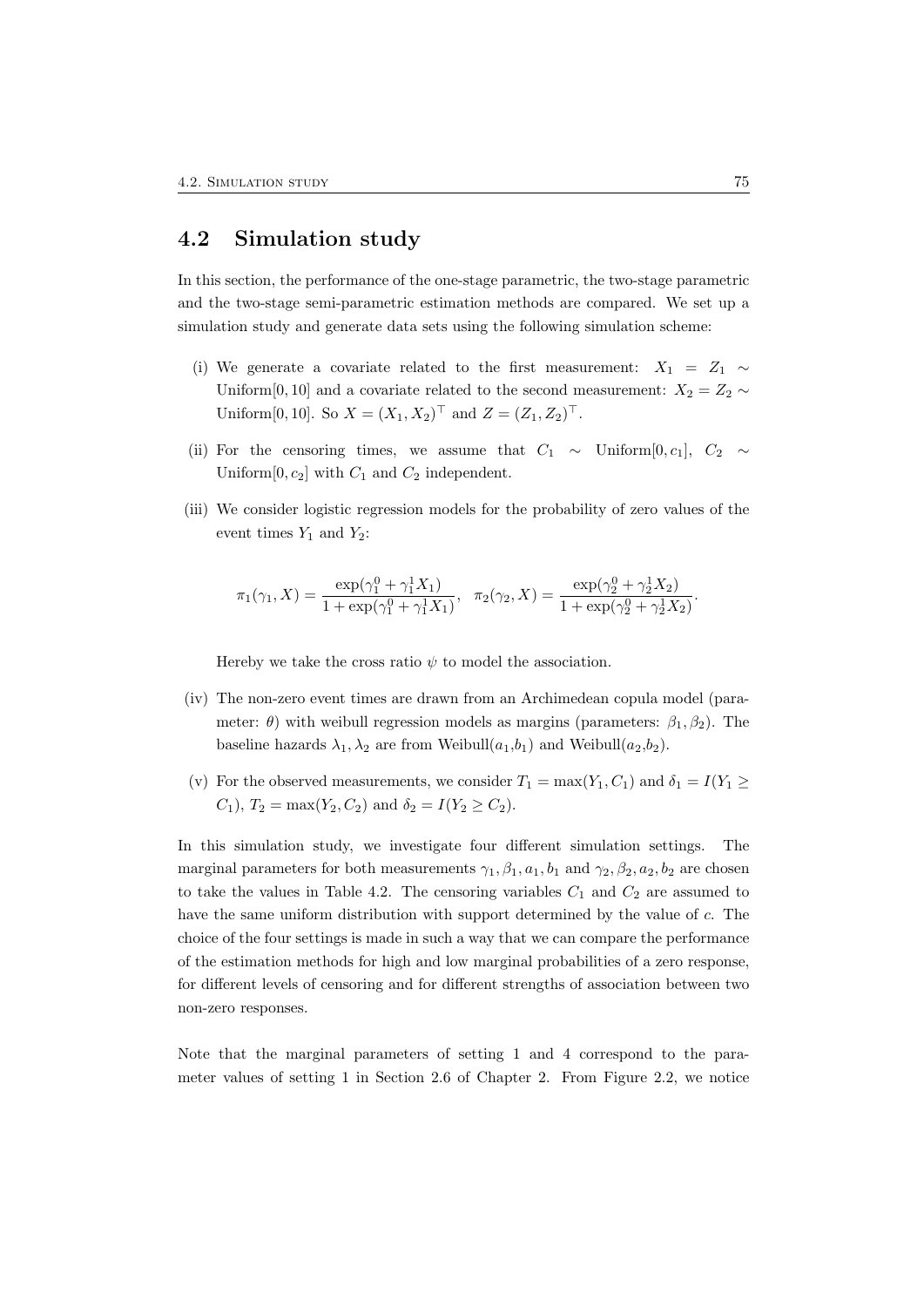76 Chapter 4. Bivariate parametric and semi-parametric regression models

| $\gamma^+$ |  |  |                                                                                                                                                                                                             |
|------------|--|--|-------------------------------------------------------------------------------------------------------------------------------------------------------------------------------------------------------------|
|            |  |  |                                                                                                                                                                                                             |
|            |  |  |                                                                                                                                                                                                             |
|            |  |  |                                                                                                                                                                                                             |
|            |  |  |                                                                                                                                                                                                             |
|            |  |  | $\beta$ a b c $\psi$ $\theta$<br>Setting 1 (-0.3,0.15) -0.05 4 30 30 3 2<br>Setting 2 $(-2,0.10)$ $-0.05$ 4 30 30 3 2<br>Setting 3 (-0.3,0.15) -0.05 4 30 40 3 2<br>Setting 4 (-0.3,0.15) -0.05 4 30 30 3 6 |

Table 4.2: Parameter values for  $\gamma$ ,  $\beta$ ,  $a$ ,  $b$ ,  $c$ ,  $\psi$  and  $\theta$  in the different settings.

that the overall conditional censoring probability is high. This is mainly due to a high conditional probability of a zero response. The marginal parameters of setting 2 correspond to the parameter values of setting 2 in Section 2.6. This marginal setting corresponds to a low conditional probability of a zero response, combined with a rather small conditional censoring probability for the responders. In the third setting, which corresponds to setting 3 of Section 2.6, there is a high overall conditional censoring probability, induced by a high conditional probability of a zero response, together with a rather high conditional censoring probability for the responders.

For the association between two non-zero responses, we consider the Clayton, Frank and Gumbel-Hougaard families of copula functions. Since the conclusions for the Frank and Gumbel-Hougaard copula functions are similar to those of Clayton, we only show results for the Clayton copula model. In Setting 1-3, we take  $\theta = 2$ corresponding to a Kendall's  $\tau = 0.50$  (association between two non-zero responses). In Setting 4, the values of the marginal parameters are equal to those in Setting 1, but the association between two non-zero responses is very high ( $\tau = 0.75$ ). In all settings, we choose the cross ratio  $\psi$  fixed at three. Since the Clayton copula only has a strict generator when the event times have a positive association, we did not consider a negative association for the moment. Furthermore we kept the cross ratio fixed because we wanted to focus on the influence of the zero inflation probability in the four settings.

For each simulation setting we generate 500 data sets, with  $n = 200$ , or  $n = 500$ observations. We use the **copula-**package (Yan  $(2007)$ ) in **R** to draw samples from the different copula models. We conduct the one-stage and two-stage parametric estimation approach, assuming Weibull baseline cumulative hazard functions. We also estimate the marginal and association parameters by the two-stage semi-parametric approach. In each setting, we compute estimates of the bias and standard deviation of the one-stage and two-stage parametric estimates and the two-stage semi-parametric estimates. The results are shown in Table 4.3 and Table 4.4.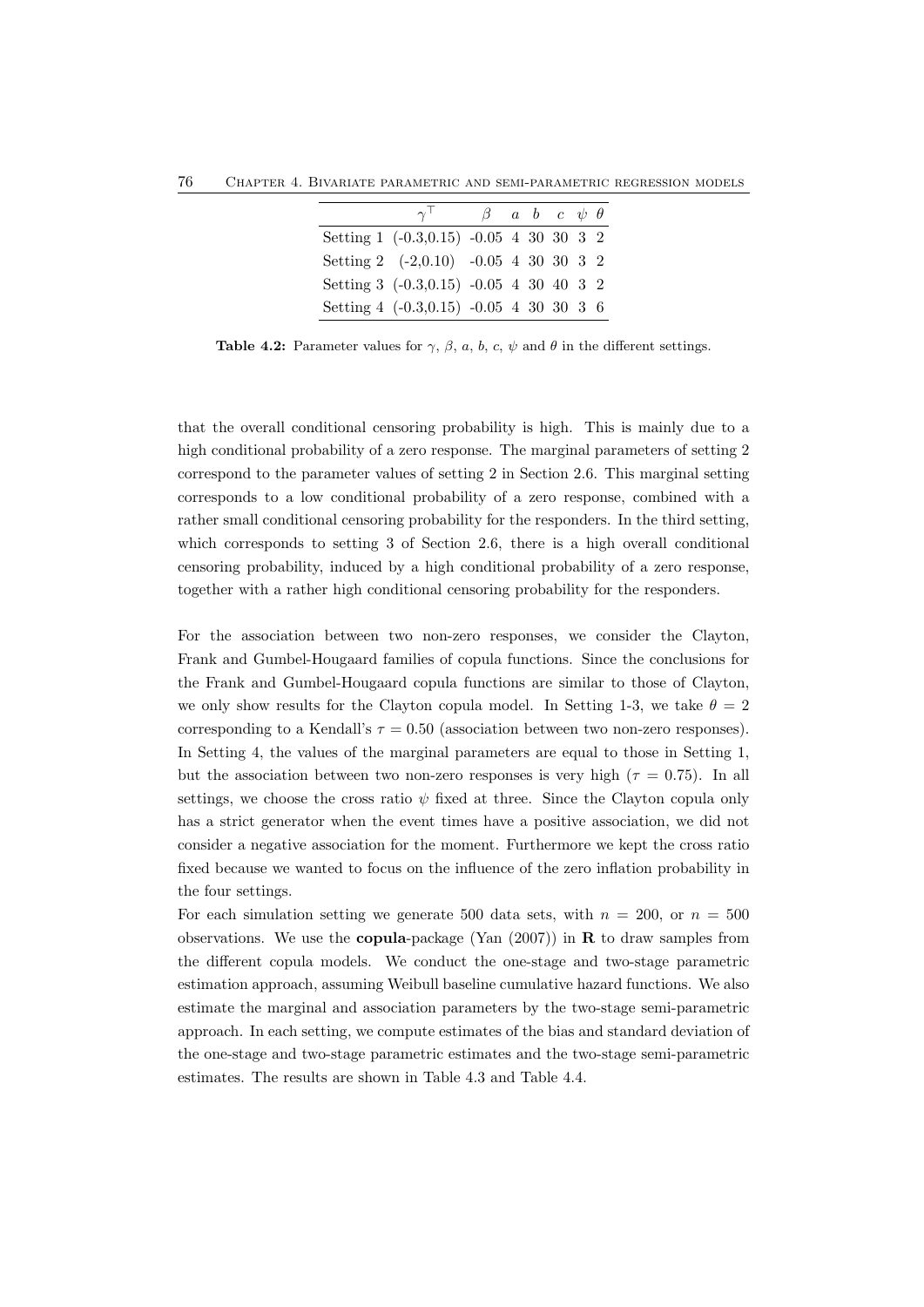|          |                                                          |           |        | $\parallel$<br>$\tilde{n}$<br>Param | 200    | Semi-param |        |            | $\rm{Param}$ | $\overline{\mathbf{u}}$<br>$\boldsymbol{n}$ |        |           | Semi-param |
|----------|----------------------------------------------------------|-----------|--------|-------------------------------------|--------|------------|--------|------------|--------------|---------------------------------------------|--------|-----------|------------|
|          |                                                          | 1-stage   |        | $2$ -stage                          |        | 2-stage    |        | $1$ -stage |              | $2$ -stage                                  |        |           | 2-stage    |
|          |                                                          | Bias      | Sd     | Bias                                | Sd     | Bias       | Sd     | Bias       | Sd           | Bias                                        | Sd     | Bias      | Sd         |
|          |                                                          | 0.0084    | 0.3137 | 0.0093                              | 0.3234 | 0.0066     | 0.3248 | 0.0060     | 0.2032       | 0.0067                                      | 0.2083 | 0.0069    | 0.2075     |
|          |                                                          | 1.0021    | 0.0566 | 0.0021                              | 0.0578 | 0.0019     | 0.0578 | 0.0010     | 0.0365       | $-0.0011$                                   | 0.0369 | 0.0010    | 0.0368     |
|          | $\hat{\beta}_1$                                          | 0.0003    | 0.0404 | 0.0015                              | 0.0461 | 0.0017     | 0.0460 | $-0.0014$  | 0.0239       | $-0.0012$                                   | 0.0275 | $-0.0016$ | 0.0278     |
|          | $\hat{\Lambda}_1(20)$                                    | $-0.0027$ | 0.0554 | $-0.0026$                           | 0.0645 | 0.0052     | 0.0834 | $-0.0005$  | 0.0351       | $-0.0004$                                   | 0.0418 | 0.0006    | 0.0535     |
|          | $\hat{\Lambda}_1(30)$                                    | 0.0144    | 0.2114 | 0.0131                              | 0.2411 | 0.0051     | 0.2483 | 0.0092     | 0.1265       | 0.0099                                      | 0.1486 | 0.0061    | 0.1579     |
|          | $\hat{\Lambda}_1(40)$                                    | 0.1625    | 0.7377 | 0.1676                              | 0.8132 | 0.0306     | 0.8300 | 0.0762     | 0.4269       | 0.0853                                      | 0.4841 | 0.0605    | 0.5298     |
|          | $\hat{\gamma}^0_2$                                       | $-0.0007$ | 0.3238 | $-0.0021$                           | 0.3340 | 0.0005     | 0.3340 | 0.0204     | 0.1877       | 0.0249                                      | 0.1963 | 0.0259    | 0.1978     |
| Setting: | $\hat{\gamma}^1_2$ $\hat{\beta}_2$                       | 0.0034    | 0.0595 | 0.0043                              | 0.0612 | 0.0043     | 0.0612 | $-0.0038$  | 0.0342       | $-0.0045$                                   | 0.0360 | $-0.0045$ | 0.0361     |
|          |                                                          | 0.0002    | 0.0394 | 0.0004                              | 0.0455 | 0.0008     | 0.0459 | 0.0003     | 0.0230       | 0.0008                                      | 0.0273 | 0.0009    | 0.0271     |
|          | $\hat{\Lambda}_2(20)$                                    | $-0.0049$ | 0.0548 | $-0.0074$                           | 0.0624 | 0.0052     | 0.0875 | -0.0017    | 0.0357       | $-0.0032$                                   | 0.0417 | $-0.0039$ | 0.0558     |
|          | $\hat{\Lambda}_2(30)$                                    | 0.0065    | 0.2072 | 0.0045                              | 0.2410 | 0.0056     | 0.2452 | 0.0015     | 0.1297       | $-0.0020$                                   | 0.1496 | $-0.0053$ | 0.1557     |
|          | $\hat{\Lambda}_2(40)$                                    | 0.1445    | 0.7190 | 0.1755                              | 0.8297 | 0.0796     | 0.8666 | 0.0464     | 0.4072       | 0.0502                                      | 0.4653 | 0.0075    | 0.5019     |
|          | $\hat{\varphi}$                                          | 0.2810    | 1.3345 | 0.2291                              | 1.2878 | 0.1865     | 1.2608 | 0.0982     | 0.7291       | 0.0789                                      | 0.7176 | 0.0650    | 0.7174     |
|          | $\hat{\theta}$                                           | 0.1711    | 0.7359 | $-0.1358$                           | 0.6065 | 0.1351     | 0.6338 | 0.0731     | 0.4260       | $-0.0489$                                   | 0.4049 | $-0.0730$ | 0.4328     |
|          |                                                          | $-0.0578$ | 0.4984 | $-0.0659$                           | 0.5410 | $-0.0557$  | 0.5364 | $-0.0193$  | 0.3385       | $-0.0219$                                   | 0.3636 | $-0.0278$ | 0.3723     |
|          | $\hat{\gamma}^0_{1}$ $\hat{\gamma}^1_{2}$ $\hat{\alpha}$ | 0.0065    | 0.0758 | 0.0072                              | 0.0815 | 0.0062     | 0.0806 | 0.0004     | 0.0508       | 0.0003                                      | 0.0544 | 0.0008    | 0.0551     |
|          |                                                          | $-0.0001$ | 0.0246 | $-0.000004$                         | 0.0290 | 0.00004    | 0.0293 | $-0.0008$  | 0.0145       | $-0.0010$                                   | 0.0176 | $-0.0010$ | 0.0177     |
|          | $\hat{\Lambda}_1(20)$                                    | $-0.0022$ | 0.0414 | $-0.0033$                           | 0.0458 | $-0.0040$  | 0.0609 | $-0.0008$  | 0.0232       | $-0.0007$                                   | 0.0265 | 0.0014    | 0.0379     |
|          | $\hat{\Lambda}_1(30)$                                    | 0.0075    | 0.1540 | 0.0074                              | 0.1754 | 0.0055     | 0.1839 | 0.0022     | 0.0878       | 0.0029                                      | 0.0982 | 0.0008    | 0.1026     |
|          | $\hat{\Lambda}_1(40)$                                    | 0.0926    | 0.5121 | 0.1083                              | 0.5782 | 0.0689     | 0.6326 | 0.0299     | 0.2959       | 0.0352                                      | 0.3248 | 0.0060    | 0.3486     |
|          | $\hat{\gamma}^0_2$                                       | $-0.0620$ | 0.5423 | $-0.0472$                           | 0.5657 | 0.0447     | 0.5736 | $-0.0289$  | 0.2940       | $-0.0303$                                   | 0.3235 | $-0.0297$ | 0.3279     |
| Setting  | $\hat{\gamma}^1_2$                                       | 0.0040    | 0.0822 | 0.0015                              | 0.0860 | 0.0015     | 0.0863 | 0.0031     | 0.0452       | 0.0034                                      | 0.0491 | 0.0034    | 0.0493     |
|          | $\hat{\beta}_2$                                          | $-0.0019$ | 0.0221 | $-0.0005$                           | 0.265  | 0.0002     | 0.0264 | $-0.0003$  | 0.0146       | $-0.0007$                                   | 0.0175 | 0.0006    | 0.0174     |
|          | $\bar{\Lambda}_2(20)$                                    | $-0.0007$ | 0.0370 | $-0.0030$                           | 0.0422 | 0.0046     | 0.0573 | $-0.0018$  | 0.0254       | $-0.0019$                                   | 0.0288 | 0.0022    | 0.0365     |
|          | $\Lambda_2(30)$                                          | 0.0148    | 0.1352 | 0.0073                              | 0.1572 | 0.0026     | 0.1676 | 0.0008     | 0.0933       | 0.0020                                      | 1.1072 | 0.0010    | 0.1128     |
|          | $\tilde{\Lambda}_2(40)$                                  | 0.1116    | 0.4587 | 0.1037                              | 0.5321 | 0.0581     | 0.5699 | 0.0342     | 0.2974       | 0.0436                                      | 0.3345 | 0.0304    | 0.3579     |
|          | $\hookrightarrow$                                        | 0.8900    | 3.2902 | 0.7134                              | 2.7538 | 0.7149     | 2.7478 | 0.3211     | 1.2525       | 0.2790                                      | 1.2238 | 0.2637    | 1.2210     |
|          | $\hat{\theta}$                                           | 0.0500    | 0.3688 | $-0.0653$                           | 0.3345 | $-0.0893$  | 0.3688 | 0.0075     | 0.2173       | $-0.0341$                                   | 0.2100 | $-0.0432$ | 0.2266     |

Table 4.3: The bias and standard deviation of the one-stage parametric, two-stage parametric and two-stage semi-parametric estimators -<br>Setting 1 and 2. Table 4.3: The bias and standard deviation of the one-stage parametric, two-stage parametric and two-stage semi-parametric estimators - Setting 1 and 2.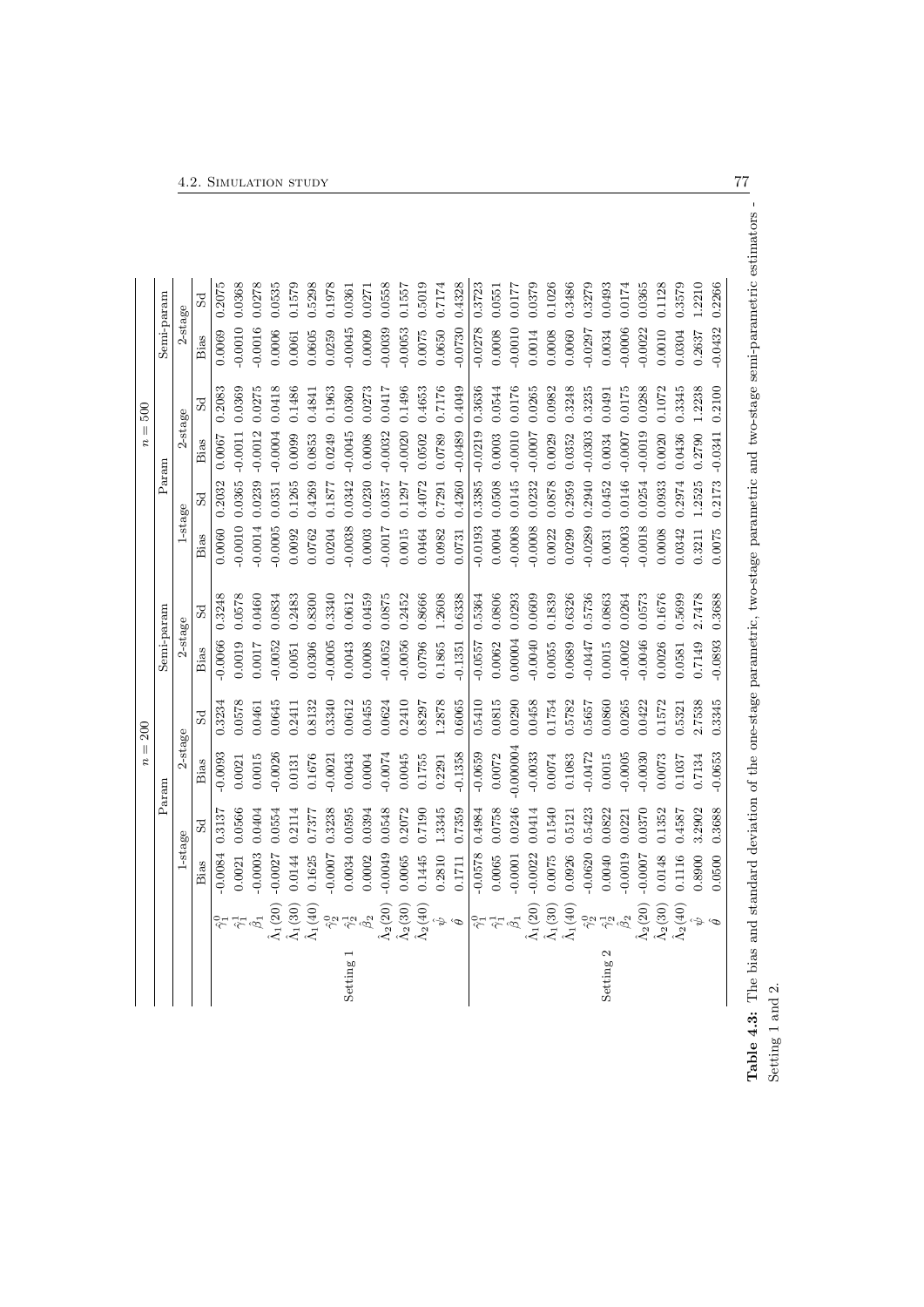|            | Param  | $= 200$<br>$\boldsymbol{n}$ |        | Semi-param |        |            | $\rm{Param}$ |           |         | Semi-param |             |
|------------|--------|-----------------------------|--------|------------|--------|------------|--------------|-----------|---------|------------|-------------|
| $1$ -stage |        | 2-stage                     |        | 2-stage    |        | $1$ -stage |              |           | 2-stage | $2$ -stage |             |
| Bias       | ಹೆ     | Bias                        |        | Bias       |        | Bias       | $S_{d}$      | Bias      | Sd      | Bias       | $_{\rm Sd}$ |
| 0.0291     | 0.4024 | 0.0368                      | 0.4145 | 0.0414     | 0.4190 | 0.0272     | 0.2346       | 0.0291    | 0.2433  | 0.0312     | 0.2439      |
| 0.0044     | 0.0676 | $-0.0054$                   | 0.0689 | 7500.0     | 0.0692 | 0.0036     | 0.0403       | $-0.0039$ | 0.0414  | 0.0040     | 0.0413      |
| $-0.0038$  | 0.0455 | $-0.0027$                   | 0.0491 | 0.0017     | 0.0499 | 0.0010     | 0.0266       | 0.0015    | 0.0296  | 0.0016     | 0.0294      |
| 0.0004     | 0.0624 | $-0.0028$                   | 0.0678 | 0.0009     | 0.0975 | $-0.0015$  | 0.0393       | $-0.0020$ | 0.0459  | $-0.0036$  | 0.0602      |
| 0.0344     | 0.2414 | 0.0252                      | 0.2523 | 0.0183     | 0.2687 | 0.0019     | 1.1417       | $-0.0001$ | 0.1605  | $-0.0011$  | 0.1745      |
| 0.2484     | 0.8395 | 0.2534                      | 0.8846 | 0.1565     | 0.9577 | 0.0537     | 1.4824       | 0.0570    | 0.5274  | 0.0194     | 0.5729      |
| 0.0054     | 0.4006 | 0.0038                      | 0.4135 | 0.0067     | 0.4202 | 0.0022     | 0.2225       | 0.0031    | 0.2300  | 0.0047     | 0.2357      |
| 0.0007     | 0.0696 | 0.0007                      | 0.0709 | 0.0009     | 0.0714 | $-0.0001$  | 0.0395       | 0.0001    | 0.0404  | 0.00003    | 0.0408      |
| $-0.0013$  | 0.0451 | $-0.0013$                   | 0.0483 | $-0.0015$  | 0.0493 | 0.0001     | 0.0261       | 0.0004    | 0.0291  | 0.0007     | 0.0293      |
| $-0.0001$  | 0.0656 | 0.0009                      | 0.0776 | 0.0033     | 0.1054 | $-0.0023$  | 0.376        | $-0.0036$ | 0.0427  | 0.0050     | 0.0609      |
| 0.0251     | 0.2497 | 0.0282                      | 0.2802 | 0.0254     | 0.3037 | 0.0074     | 0.1385       | 0.0037    | 0.1523  | 0.0037     | 0.1625      |
| 0.2030     | 0.8474 | 0.2284                      | 0.8955 | 0.1127     | 0.9590 | 0.0903     | 0.4589       | 0.0929    | 0.4927  | 0.0536     | 0.5316      |
| 0.5726     | 1.9700 | 0.4527                      | 1.8052 | 0.4067     | 1.8243 | 0.2337     | 1.0021       | 0.2088    | 0.9796  | 0.1861     | 0.9728      |
| 0.3959     | 1.0455 | $-0.0615$                   | 0.7764 | $-0.0375$  | 0.8303 | 0.1179     | 0.5453       | $-0.0424$ | 0.4924  | $-0.0621$  | 0.5110      |
| 0.0045     | 0.3426 | 0.0063                      | 0.3614 | 0.0046     | 0.3635 | $-0.0060$  | 0.1962       | $-0.0076$ | 0.2039  | $-0.0074$  | 0.2082      |
| 0.0017     | 0.0584 | 0.0018                      | 0.0610 | 0.0021     | 0.0611 | 0.0014     | 0.0345       | 0.0018    | 0.0357  | 0.0019     | 0.0358      |
| $-0.0006$  | 0.0245 | 0.0001                      | 0.0456 | 0.0003     | 0.0453 | -0.0007    | 0.0153       | 0.0012    | 0.0278  | 0.0013     | 0.0282      |
| $-0.0006$  | 0.0477 | $-0.0032$                   | 0.0669 | 0.0033     | 0.0914 | $-0.0017$  | 0.0302       | $-0.0025$ | 0.0420  | 0.0016     | 0.0570      |
| 0.0128     | 0.1627 | 0.0180                      | 0.2673 | 0.0084     | 0.2708 | 0.0021     | 0.1041       | 0.0001    | 0.1544  | $-0.0055$  | 0.1584      |
| 0.1216     | 0.5745 | 0.2067                      | 0.9341 | 0.0892     | 0.9649 | 0.0466     | 0.3427       | 0.0542    | 0.4952  | 0.0143     | 0.5168      |
| $-0.0021$  | 0.3254 | $-0.0013$                   | 0.3365 | 0.0016     | 0.3366 | 0.0035     | 0.1957       | 0.0042    | 0.2016  | 0.0048     | 0.2038      |
| 0.0001     | 0.0585 | 0.0001                      | 0.0601 | $-0.0002$  | 0.0602 | $-0.0006$  | 0.0337       | $-0.0005$ | 0.0352  | $-0.0004$  | 0.0353      |
| $-0.0010$  | 0.0265 | $-0.0002$                   | 0.0444 | 0.00003    | 0.0457 | $-0.0004$  | 0.0146       | $-0.0013$ | 0.0252  | $-0.0017$  | 0.0259      |
| $-0.0027$  | 0.0457 | $-0.0036$                   | 0.0644 | 0.0042     | 0.0868 | $-0.0016$  | 0.292        | $-0.0017$ | 0.0414  | 0.0001     | 0.0564      |
| 0.0128     | 0.1555 | 0.0152                      | 0.2341 | 0.0096     | 0.2496 | 0.0005     | 0.0952       | 0.0075    | 0.1452  | 0.0060     | 0.1540      |
| 0.1507     | 0.5951 | 0.1964                      | 0.7944 | 0.0867     | 0.8312 | 0.0369     | 1.3151       | 0.0848    | 0.4533  | 0.0519     | 0.4889      |
| 0.3846     | 1.4261 | 0.3262                      | 1.3838 | 0.2857     | 1.3482 | 0.1680     | 0.7320       | 0.1444    | 0.7200  | 0.1288     | 0.7122      |
| 0.6684     | 1.7241 | $-1.2539$                   | 1.4073 | $-1.6529$  | 1.2766 | 0.2513     | 0.8915       | $-0.6222$ | 0.8999  | 0.9433     | 0.8633      |

Table 4.4: The bias and standard deviation of the one-stage parametric, two-stage parametric and two-stage semi-parametric estimators - Table 4.4: The bias and standard deviation of the one-stage parametric, two-stage parametric and two-stage semi-parametric estimators -Setting 3 and 4.  $\,$ Setting 3 and 4.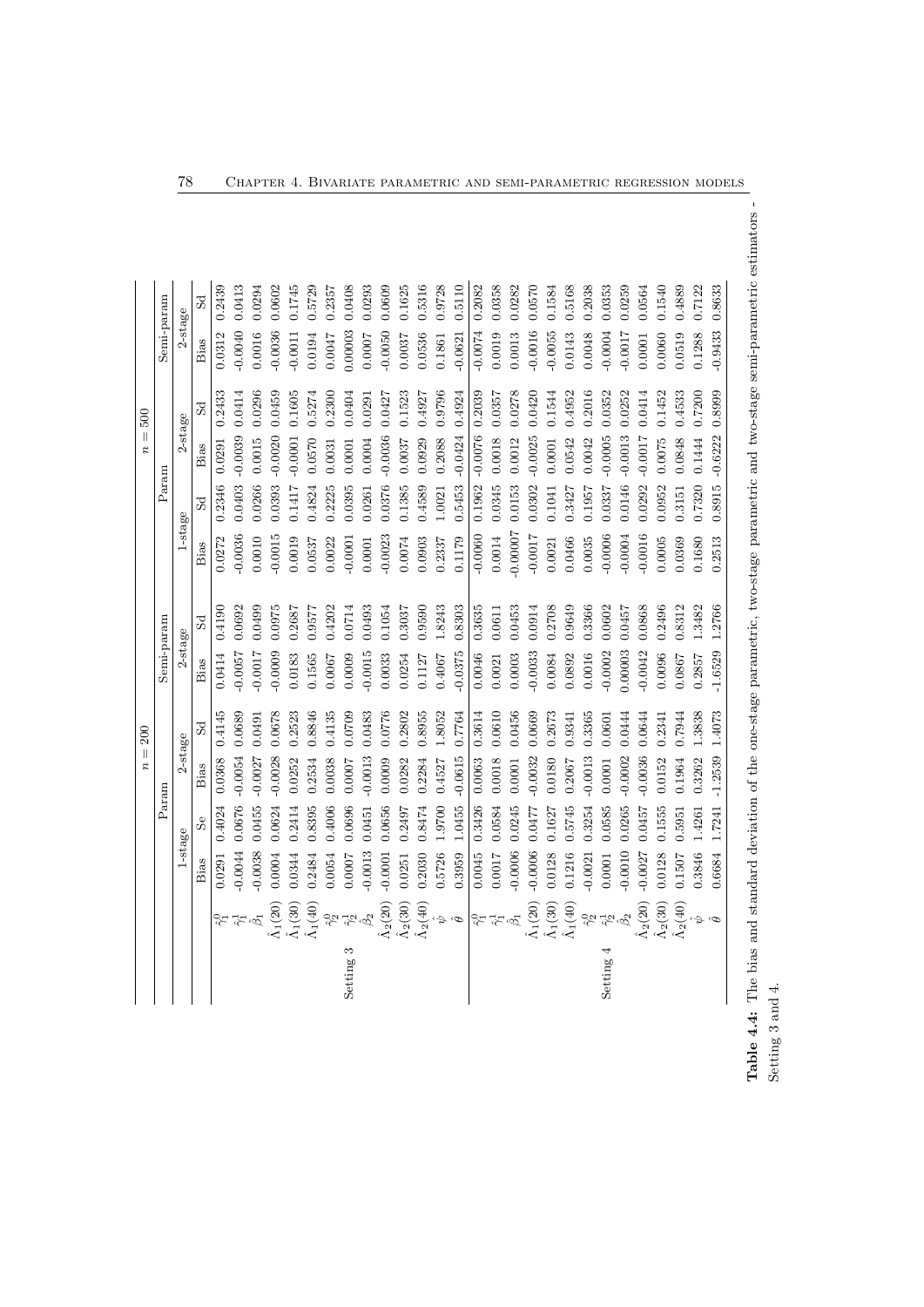In the four settings, we see that the biases and the standard deviations of the one-stage and two-stage estimates decrease as the sample size increases. This is in line with what we expect based on the theoretical results. Since the estimates of the marginal parameters in the two-stage procedure are obtained without using the information in the correlation, we expect the two-stage parametric estimates to be inefficient relative to the one-stage maximum likelihood estimates. However, we see that the estimators of the marginal parameters in the two-stage parametric method perform almost as well as the one-stage estimators. In simulation Settings 1, 2 and 3, we notice that the two-stage parametric approach performs even better than the one-stage approach in estimating the dependence parameters  $\psi$  and  $\theta$ . This can be explained as follows: due to the two-stage procedure, the number of parameters over which, in each step, has to be optimized is lower and therefore the estimation can be done more accurately. When the association between two non-zero responses is very high, as in Setting 4, the bias of the two-stage estimator of  $\theta$  is (in absolute value) higher than the bias of the one-stage estimator. Ignoring the high dependence of two non-zero responses in the estimation of the marginal parameters, results in a higher bias for the estimation of  $\theta$  in the second stage.

The larger bias and standard deviation for the logistic parameters and the association parameter  $\psi$  in Setting 2, compared to Setting 1, is due to the small rate of zero responses for both measurements. The estimators for parameters in the Cox's regression models and the copula parameter, on the other hand, produced smaller biases and standard deviations. The higher percentage of censoring among the responders in Setting 3 explains the higher biases and standard deviations compared to Setting 1.

When we compare the performance of the two-stage parametric and the two-stage semi-parametric approach, we note that both approaches have about the same efficiency. Relaxing the parametric assumptions seems not to reduce the efficiency of the dependence parameters. We can conclude that the two-stage parametric and semi-parametric estimation methods work well, especially when the association between both measurements is not too high. We emphasize that two-stage estimates are obtained much faster than the one-stage estimates.

Furthermore we obtain for each data set with 200 observations in Setting 1 an estimate for the variance-covariance matrix of the one-stage parametric estimators (by inverting the Hessian matrix at the optimum) and for the variance-covariance matrix of the twostage parametric estimators (estimate based on analytic derivatives and empirical versions of the expectations and a jackknife estimate). We show the means of the estimates of the standard errors in Table 4.5. By comparing the means of the empirical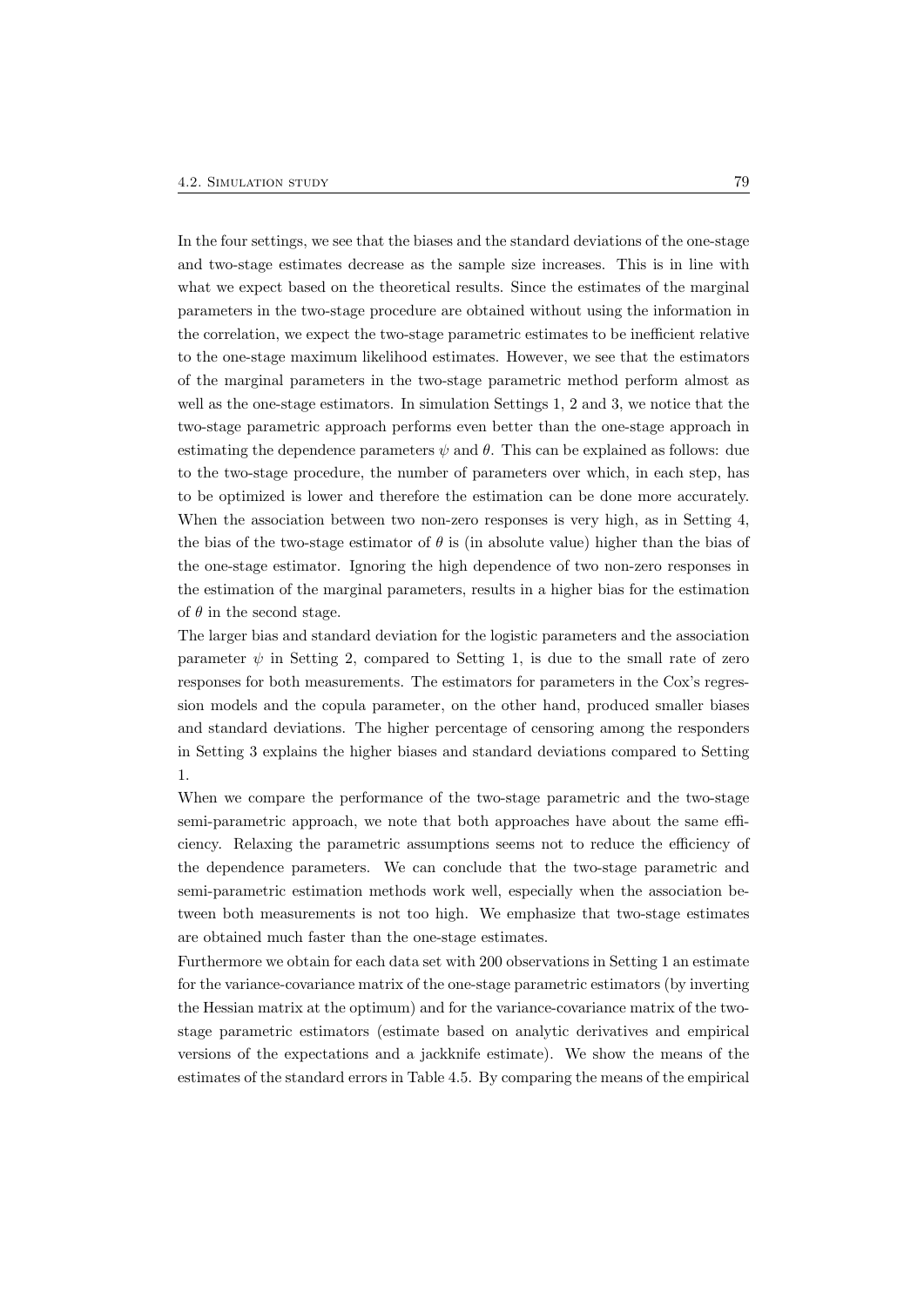80 Chapter 4. Bivariate parametric and semi-parametric regression models

|                    | $1$ -stage |        | $2$ -stage |
|--------------------|------------|--------|------------|
|                    | Inv Hes    | Emp    | Jack       |
| $\hat{\gamma}_1^0$ | 0.3243     | 0.3371 | 0.3429     |
| $\hat{\gamma}_1^1$ | 0.0573     | 0.0596 | 0.0606     |
| $\hat{\beta}_1$    | 0.0380     | 0.0474 | 0.0472     |
| $\hat{a}_1$        | 0.4007     | 0.4887 | 0.4753     |
| $\hat{b}_1$        | 1.4938     | 1.7866 | 1.7573     |
| $\hat{\gamma}_2^0$ | 0.3233     | 0.3361 | 0.3403     |
| $\hat{\gamma}_2^1$ | 0.0573     | 0.0597 | 0.0603     |
| Â2                 | 0.0381     | 0.0474 | 0.0469     |
| â2                 | 0.4046     | 0.4979 | 0.4773     |
| $\overline{b}$     | 1.4901     | 1.7671 | 1.7272     |
| $\hat{\psi}$       | 1.3026     | 1.3064 | 1.3285     |
| Â                  | 0.6650     | 0.6877 | 0.6781     |

Table 4.5: Estimation of the standard error of the one-stage and two-stage parametric estimators - Setting 1, n=200.

estimates (Emp) with the corresponding standard deviations in Table 4.3, we see that the sandwich estimator performs well in estimating the true standard errors. We also note that the means of the jackknife estimates of the standard errors of the two-stage estimators (Jack) are comparable to the empirical estimates and are only little larger than the estimates of the standard errors for the one-stage estimators (Inv Hes). The jackknife estimator performs well in estimating the standard errors of the estimators in the two-stage parametric approach.

### 4.3 Example: Modeling ethanol-induced anesthesia

In this section, we further analyze the data from the practical study of ethanolinduced anesthesia in genetically-selected strains of mice, described in Section 1.2. The data set has a repeated measurement design where mice are tested at two different times. In Sections 2.7 and 3.4, we only considered observations of the first test session for the segregating  $F_2$  mouse population. In this section, we consider the observations of both test sessions for the  $F_2$  population. In Figure 1.1, we saw that the range and the distribution of the observed lifetimes on the lines parallel to the x- and y-axis (with one or both observations censored at the detection limit of 1 min) is no much different from the range and the distribution of the lifetimes for the corresponding measurement within the plane. Except for the more extreme observed bivariate couples, we think that the simplifying assumption (4.2) of Section 4.1 is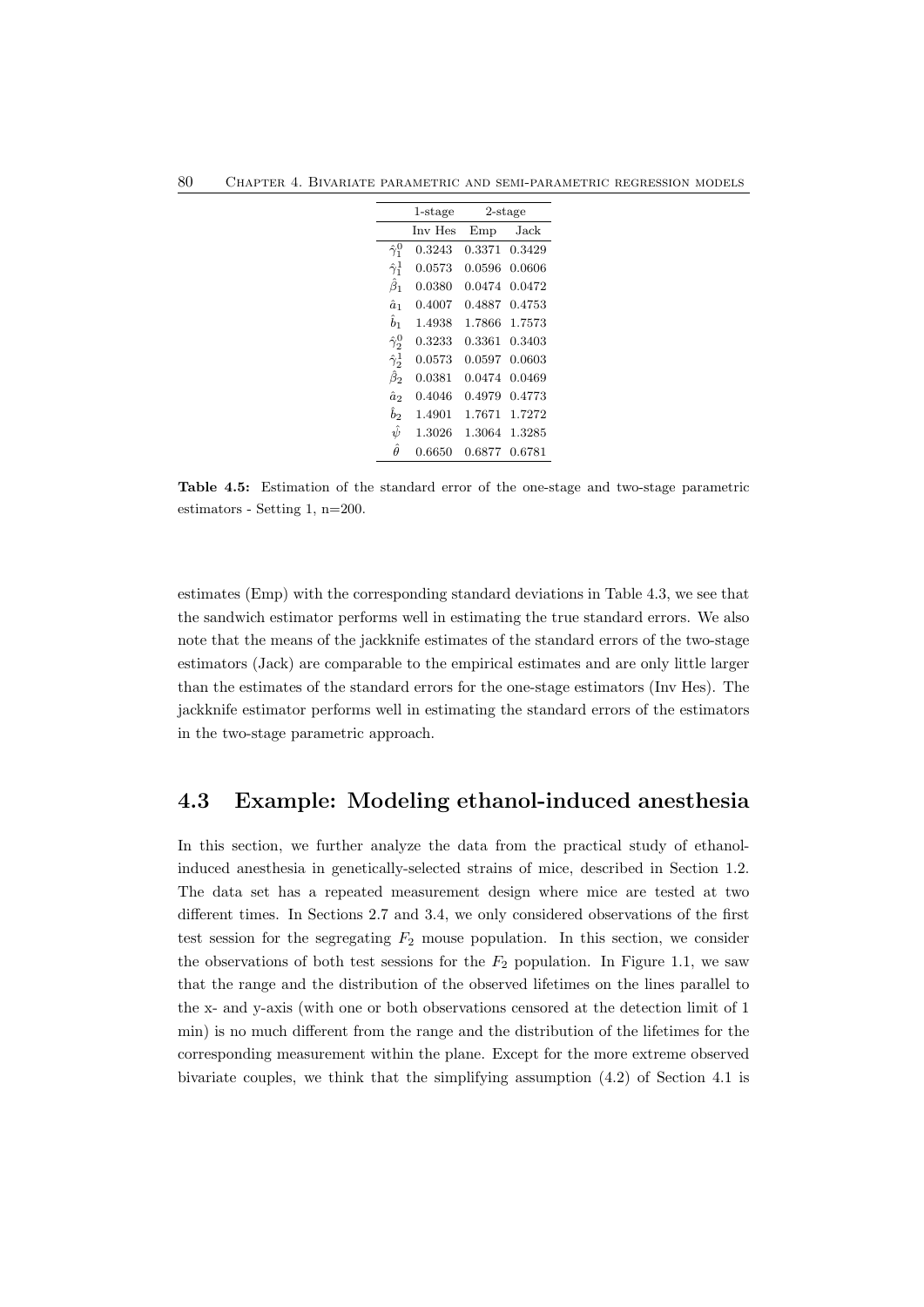not too much violated, such that we can assume that the marginal distribution of a non-zero component does not depend on the susceptibility status of the other component. In this way, we can use the zero-inflated regression model to analyze this data set.

We fit logistic regression models for the marginal probability of a zero response in each measurement:

$$
logit \ \pi_1 = \gamma_1^0 + \gamma_1^1 \text{Albinism,}
$$
  

$$
logit \ \pi_2 = \gamma_2^0 + \gamma_2^1 \text{Albinism.}
$$

Hereby we considered after model selection only albinism a a binary variable indicating whether the mouse was albino. We further fit a proportional hazards model for the distribution of non-zero responses for both measurements:

$$
\lambda_{Y_1>0}(t) = \lambda_1(t) \exp[\beta_1^1 \text{Sex} + \beta_1^2 \text{Weight}_1],
$$
  

$$
\lambda_{Y_2>0}(t) = \lambda_2(t) \exp[\beta_2^1 \text{Sex} + \beta_2^2 \text{Weight}_2].
$$

In these models, we study the influence of the covariates sex and weight at respectively trial 1 and trial 2, on the hazard function of the non-zero response. Male mice with weight of 21 grams are used as reference in both trials. Since the sleep times in both trials are recorded on the same animal, they are correlated. The dependence structure of two non-zero responses is fit by a Clayton, Frank and Gumbel-Hougaard family of copula functions. Each of these copula functions represents a specific association structure in which resp. early event times, latter event times or, early and latter event times are more correlated. The cross ratio  $\psi$  induces the joint probability of having zero responses for both measurements.

We conduct both the two-stage parametric and the two-stage semi-parametric estimation approach. In the parametric approach, we fit Weibull hazard functions for the baseline hazard functions  $\lambda_1$  and  $\lambda_2$ . In the semi-parametric approach, the baseline cumulative hazard functions are estimated by non-decreasing step functions, with jumps at the uncensored observations for respectively measurement 1 and measurement 2. As we saw in the methodology, the semi-parametric regression model assumes that the baseline hazards are zero before the smallest uncensored observations for respectively measurement 1 and measurement 2. Consequentially, the probabilities for a value of sleep time between zero and the detection limit are also zero. At the first stage, we estimate all marginal parameters ignoring the dependence of the two measurements. At the second stage, we hold the marginal parameters fixed from the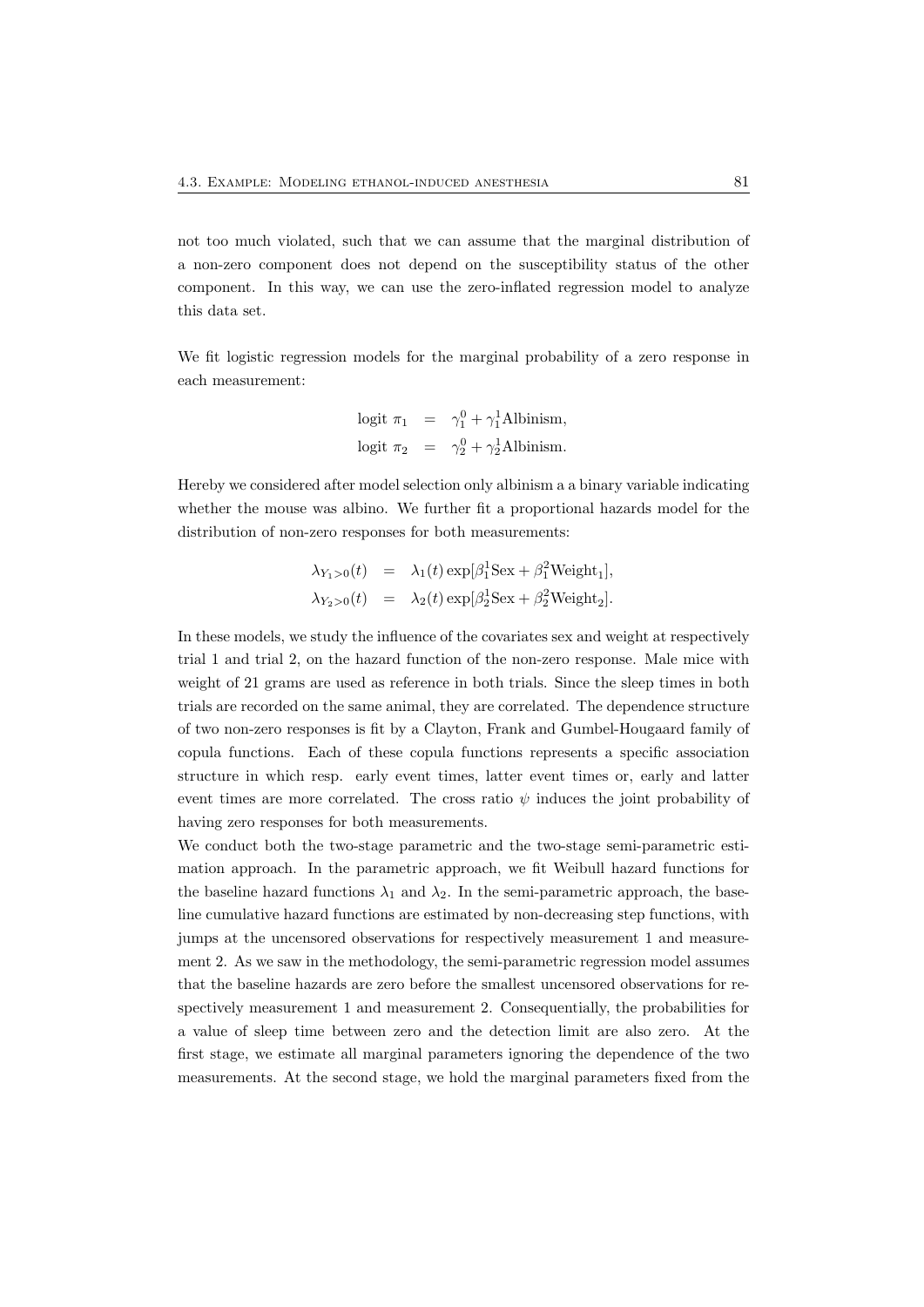first stage and estimate the dependence parameters. The two-stage parametric and semi-parametric estimates for the marginal parameters are shown in Table 4.6. The standard errors are obtained by the jackknife estimation method. We note that, due to the two-stage estimation approach, estimates of the marginal parameters do not depend on the choice of the association models.

|                                          | Parametric        | Semi-parametric   |
|------------------------------------------|-------------------|-------------------|
|                                          |                   | Logistic part     |
| $\hat{\gamma}_1^0$ (Intercept)           | $-3.4616(0.2089)$ | $-3.4532(0.2072)$ |
| $\hat{\gamma}_1^1$ (Albinism)            | 0.8147(0.3328)    | 0.8099(0.3311)    |
| $\hat{\gamma}_2^0$ (Intercept)           | $-3.1373(0.1782)$ | $-3.1342(0.1777)$ |
| $\hat{\gamma}_2^1$ (Albinism)            | 0.9124(0.2791)    | 0.9107(0.2785)    |
|                                          |                   |                   |
|                                          |                   | Hazard part       |
| $\hat{\beta}_1^1$ (Sex)                  | 0.0609(0.0817)    | 0.0607(0.0825)    |
| $\hat{\beta}_1^2$ (Weight <sub>1</sub> ) | $-0.0192(0.0136)$ | $-0.0171(0.0131)$ |
| $\hat{\beta}_2^1$ (Sex)                  | 0.3414(0.0847)    | 0.3336(0.0836)    |
| $\hat{\beta}_2^2$ (Weight <sub>2</sub> ) | 0.0517(0.0130)    | 0.0495(0.0131)    |
| Shape <sub>1</sub>                       | 1.8407 (0.0565)   |                   |
| Scale <sub>1</sub>                       | 91.5099 (2.6009)  |                   |
| Shape <sub>2</sub>                       | 2.0174 (0.0657)   |                   |
| Scale <sub>2</sub>                       | 92.7139 (2.5032)  |                   |

Table 4.6: Estimates for the marginal parameters. Standard errors are given in brackets.

We notice that in both the parametric and the semi-parametric model, the same parameters are significant. In the logistic part for both measurements, an albino mouse has a significant higher probability of having a zero value for the sleep time than a non-albino mouse. In the hazard part of the first measurement, the effects of both sex and weight are not significant. This means that as soon as the mice are sleeping, albinism and weight don't have a significant effect on the duration of the sleep time at the first measurement. The parameters  $\beta_2^1$  (Sex) and  $\beta_2^2$  (Weight<sub>2</sub>) are highly significant. At the second measurement, a female mouse has a higher hazard than a male mouse with the same weight, which means a shorter sleep time for female mice. In contrast to the first trial, the hazard increases for heavier mice at the second measurement, resulting in a shorter sleep time compared to thinner mice of the same sex. We believe that heavier mice got used to the alcohol after the first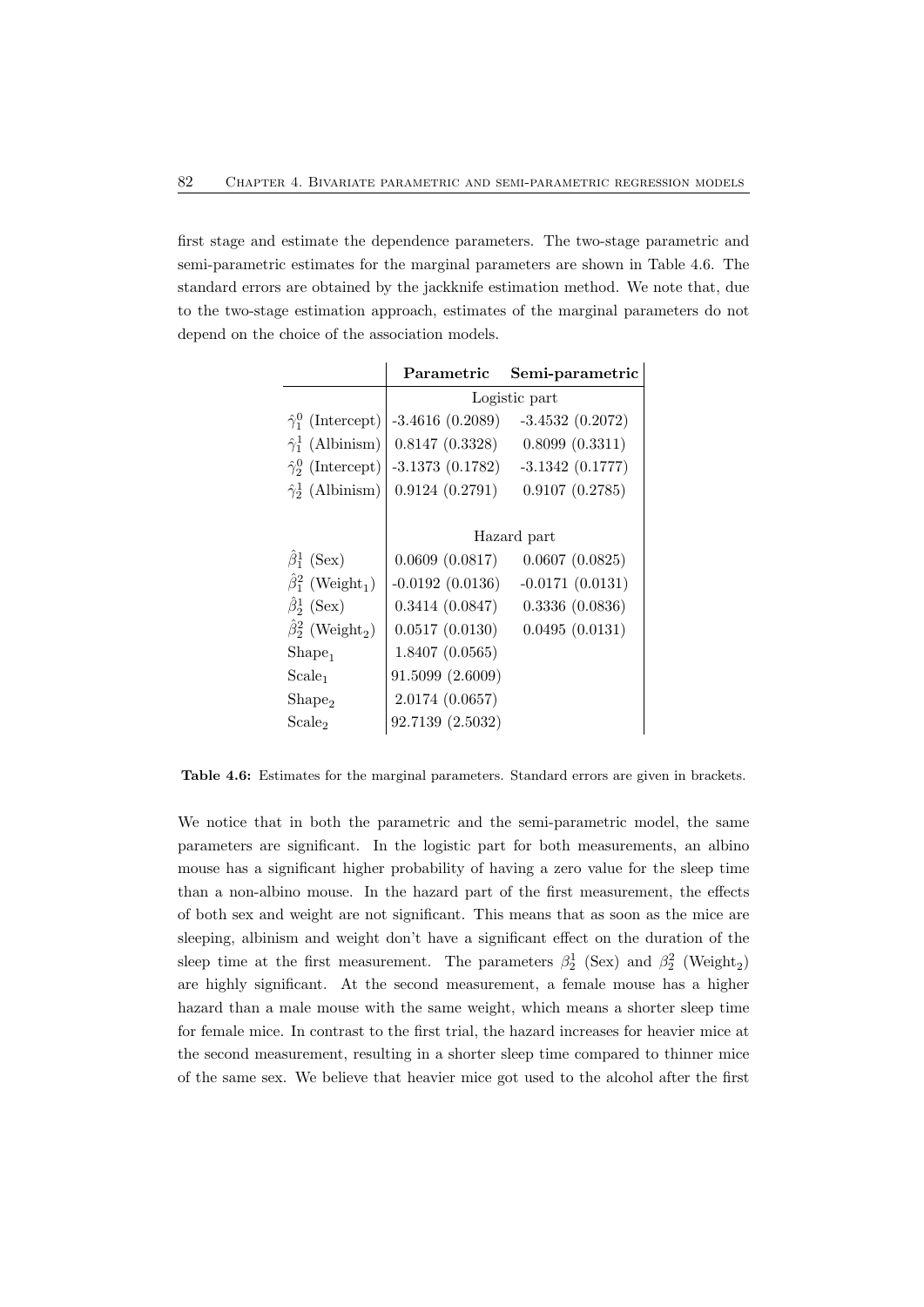trial and that these mice are more resistant to the alcohol challenge at the second trial. We also notice that the estimates and standard errors of the parameters are almost the same in the parametric and semi-parametric model.

In Figure 4.1, we show the estimates of the baseline cumulative hazard functions for both the parametric and semi-parametric model. We see that, for both



Figure 4.1: Parametric and non-parametric estimates of the baseline cumulative hazard functions.

measurements, the estimated Weibull cumulative hazard function and the nonparametric step function are almost the same for a quite large interval of sleep times. The Weibull models fit the distributions of the non-zero response values in both measurements reasonably well. The Weibull cumulative baseline hazards are almost zero for small times, which explains why there is not much difference between the parametric and semi-parametric models.

The parameter estimates for the dependence parameters and their standard errors are given in Table 4.7.

The estimates of the hazard ratio  $\psi$  indicate a significant association between the susceptibilities of the mice at the two test sessions, regardless of the choice of parametric or semi-parametric marginal distributions and irrespective the choice of the copula model. Mice with a strict positive value for the sleep time at trial 1 are likely to have a strict positive value for sleep time at trial 2. In the semi-parametric models, the estimate of  $\psi$  does not depend on the choice of copula that models the association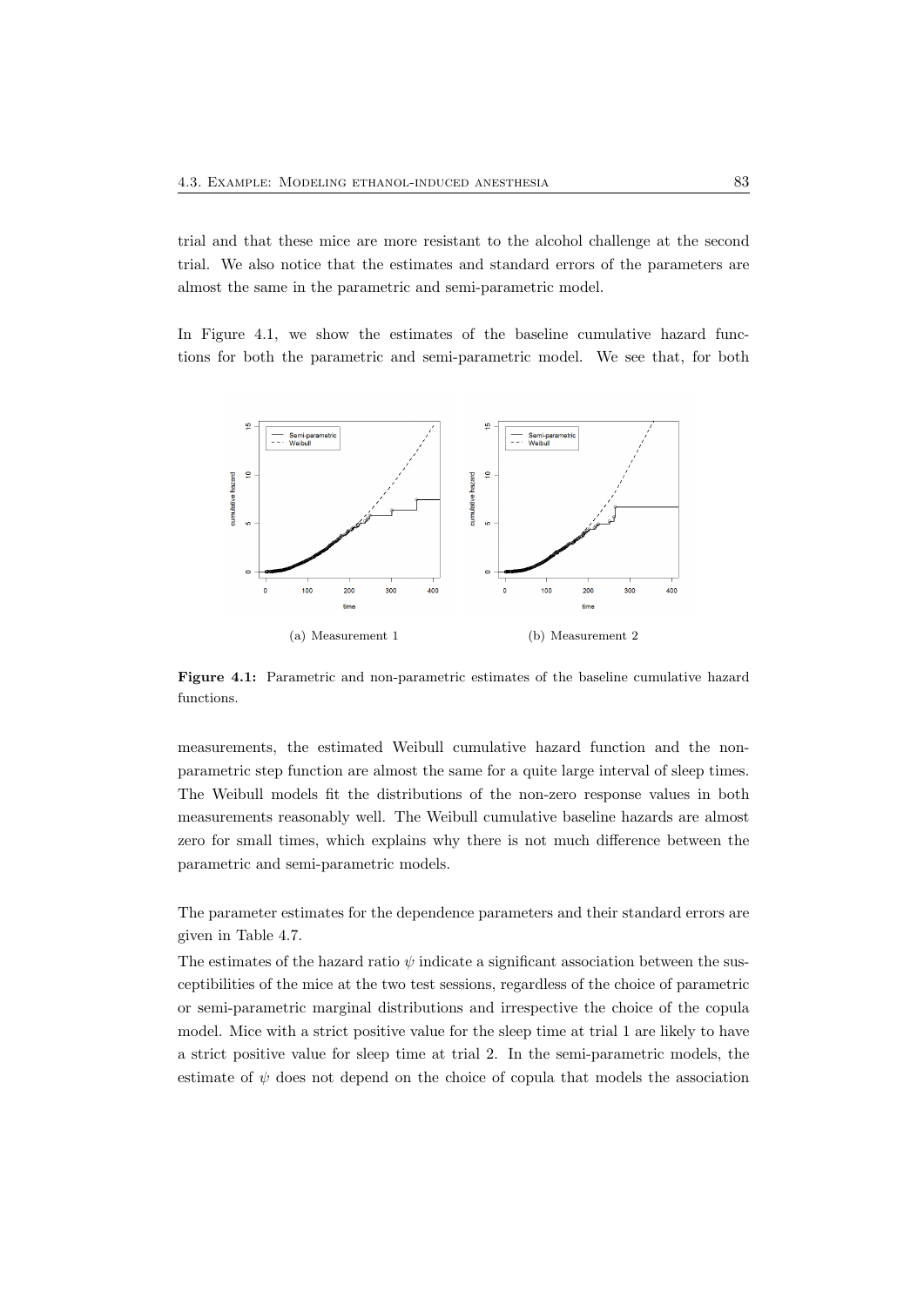84 Chapter 4. Bivariate parametric and semi-parametric regression models

|                                    |         | Parametric                            |                 |
|------------------------------------|---------|---------------------------------------|-----------------|
|                                    | Clayton | Frank                                 | Gumbel-Hougaard |
| $\hat{\psi}$                       |         | 4.0651 (1.7941) 3.9756 (1.7397)       | 3.9927 (1.7492) |
| Â                                  |         | $0.3848$ $(0.0556)$ 4.2084 $(0.2496)$ | 1.4661(0.0399)  |
| $\hat{\tau}_{\theta}$              | 0.1613  | 0.4034                                | 0.3179          |
|                                    |         | Semi-Parametric                       |                 |
|                                    | Clayton | Frank                                 | Gumbel-Hougaard |
| $\hat{\psi}$                       |         | 3.9416 (1.7174) 3.9416 (1.7174)       | 3.9416 (1.7174) |
| Â                                  |         | $0.7891(0.0676)$ 3.8921 $(0.2365)$    | 1.4956(0.0380)  |
| $\hat{\tau}_{\boldsymbol{\theta}}$ | 0.2829  | 0.3800                                | 0.3314          |

Table 4.7: Estimates for the dependence parameters. Standard errors are given in brackets.

between two non-zero responses. This can be explained by the presence of a fixed detection limit for both measurements and both baseline hazards being zero before the smallest uncensored observations for respectively the first and second measurement. The full likelihood splits up so that the logistic paramaters and  $\psi$  can be estimated separately from the other parameters. The copula parameter can't be compared between models, because it has a different interpretation in different models. However, all copula parameter estimates correspond to a low to moderate positive global association between two non-zero responses. Kendall's tau values corresponding to the different copula parameter estimates  $\hat{\theta}$  range between 0.16 and 0.40. Mice that have a longer sleep time at trial 1 tend to have a longer sleep time at trial 2. We conclude that there is a clear association between the sleep times in both trials.

## 4.4 Conclusion

In some studies with bivariate left-censored data, the underlying response variables also attain a zero value with a positive discrete probability. We introduced parametric and semi-parametric regression models for these bivariate zero-inflated left-censored survival data. The different parameters in the model are estimated using maximum likelihood techniques. The numerical optimization of the likelihood becomes more difficult as the number of parameters increases. Fortunately, the model structure suggests that a two-stage estimation procedure can be considered. Firstly we estimate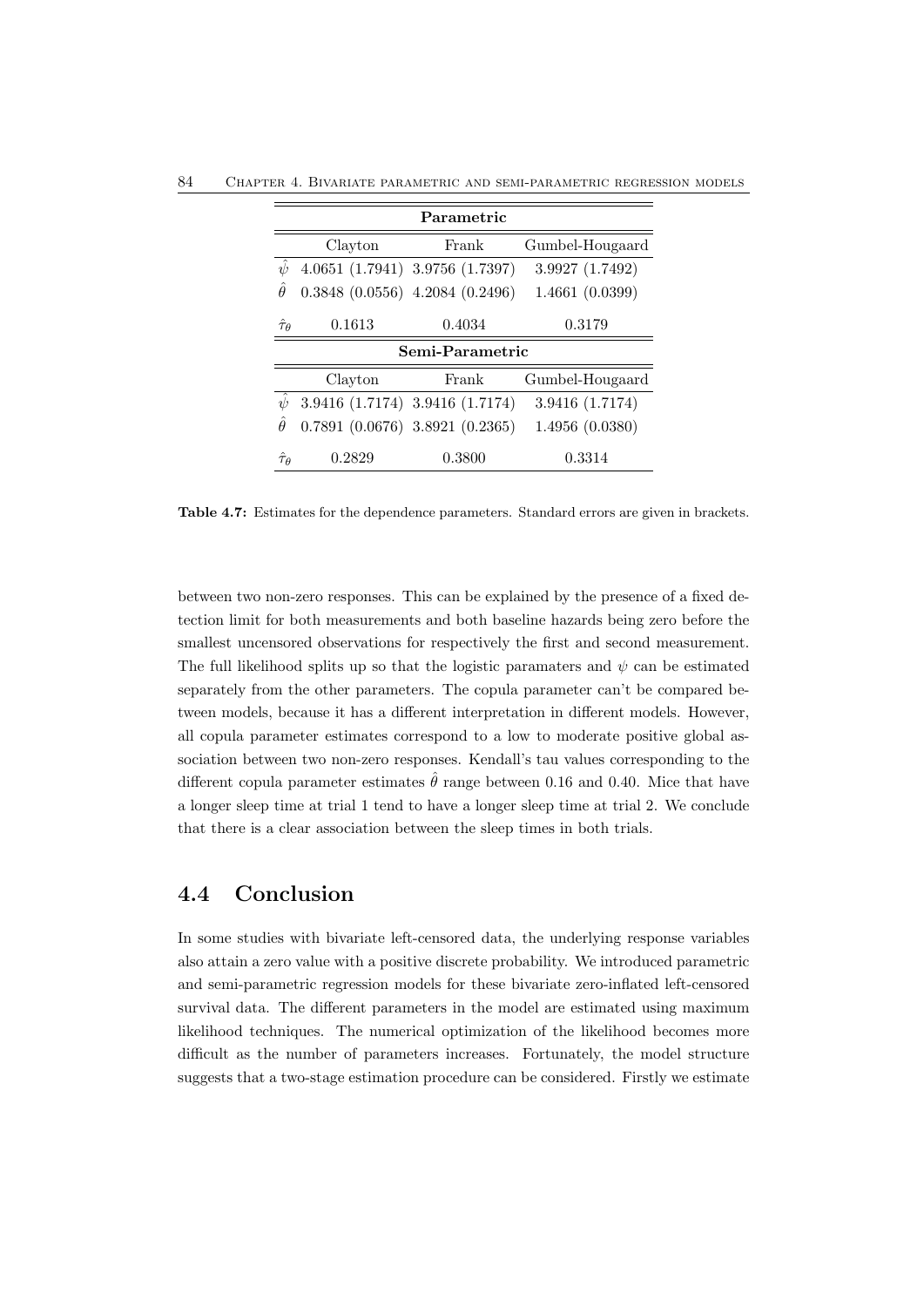the parameters in the margins, ignoring the dependence of the two components. The second stage involves maximum likelihood of the dependence parameters with the univariate parameters held fixed from the first stage. We derived a partitioned form for the asymptotic variance-covariance matrix of the two-stage parametric estimators and discussed a jackknife estimator for this matrix. In the simulation study, we showed that the two-stage parametric and semi-parametric estimation methods perform well, especially when the association between two non-zero responses is low or moderate. Finally, we have applied our regression model on a practical data set of ethanolinduced sleep time in mice.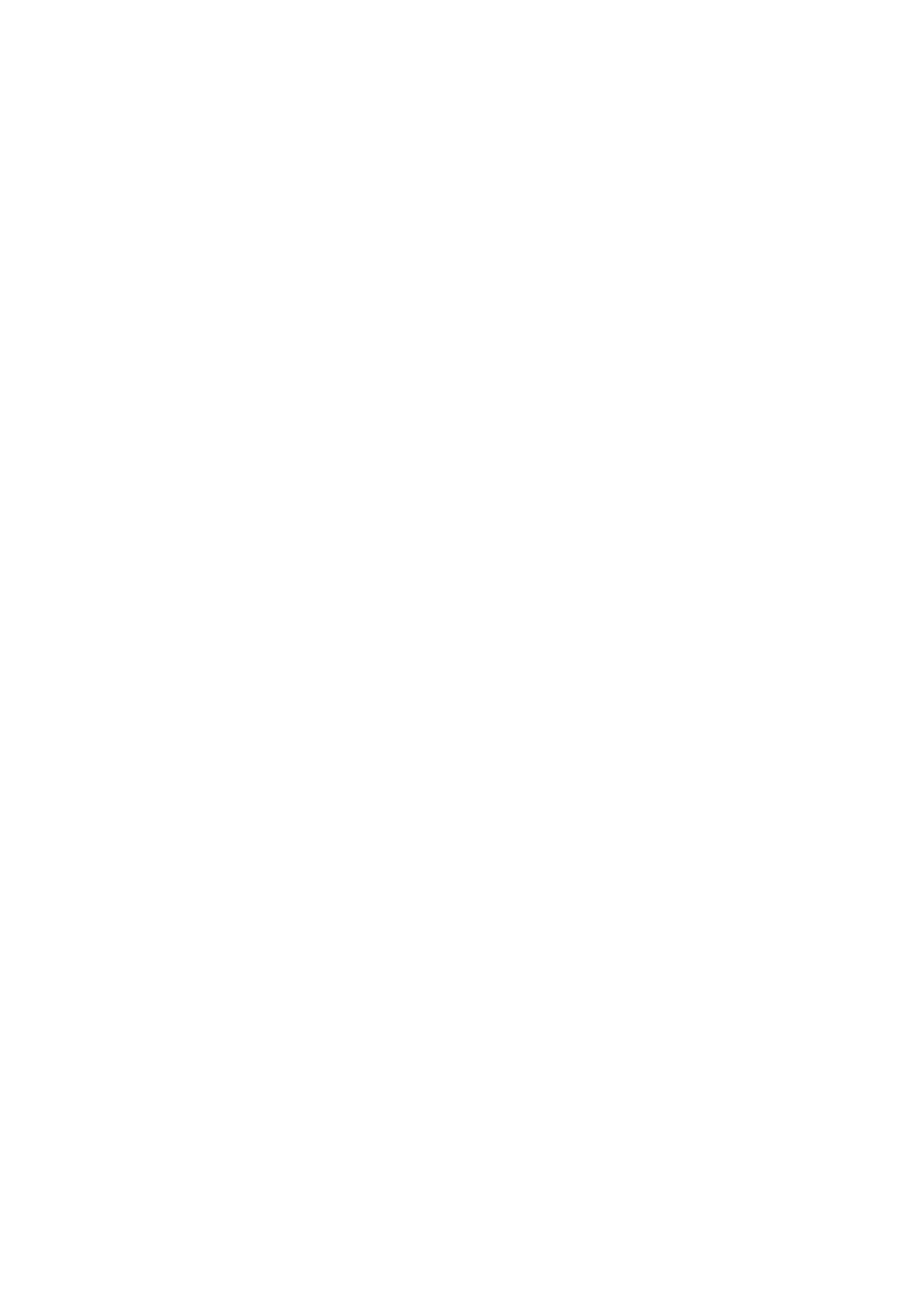

# Concluding remarks and possible future research

In Chapter 2, a new semi-parametric regression model for analyzing zero-inflated randomly left-censored time to event data was introduced. It was proposed to combine a parametric regression model for the probability of having no response with a semi-parametric model for the time to event for the responders. The different parameters in the mixture regression model were estimated by maximizing an empirical likelihood. Some nice properties such as the consistency and the asymptotic normality of the maximum likelihood estimators were proved.

For some data sets, the optimization procedure proposed in Chapter 2 was not able to estimate the probability of a zero response well. Therefore, in Chapter 3, an approximation of the likelihood was considered. We developed an efficient EM-algorithm to compute the maximum approximated likelihood estimates. The approximation of the likelihood led to a high dimension reduction, which made the optimization procedure more stable. The maximum approximated likelihood estimates were more accurate than the corresponding maximum likelihood estimates. Moreover, the MAL estimates were obtained much faster. As result, the consistency of the maximum approximated likelihood estimators was proved. In future research, the asymptotic normality of the MAL estimators may be studied.

The focus of Chapter 4 was on parametric and semi-parametric regression models for analyzing bivariate zero-inflated left-censored time to event data. A marginal mo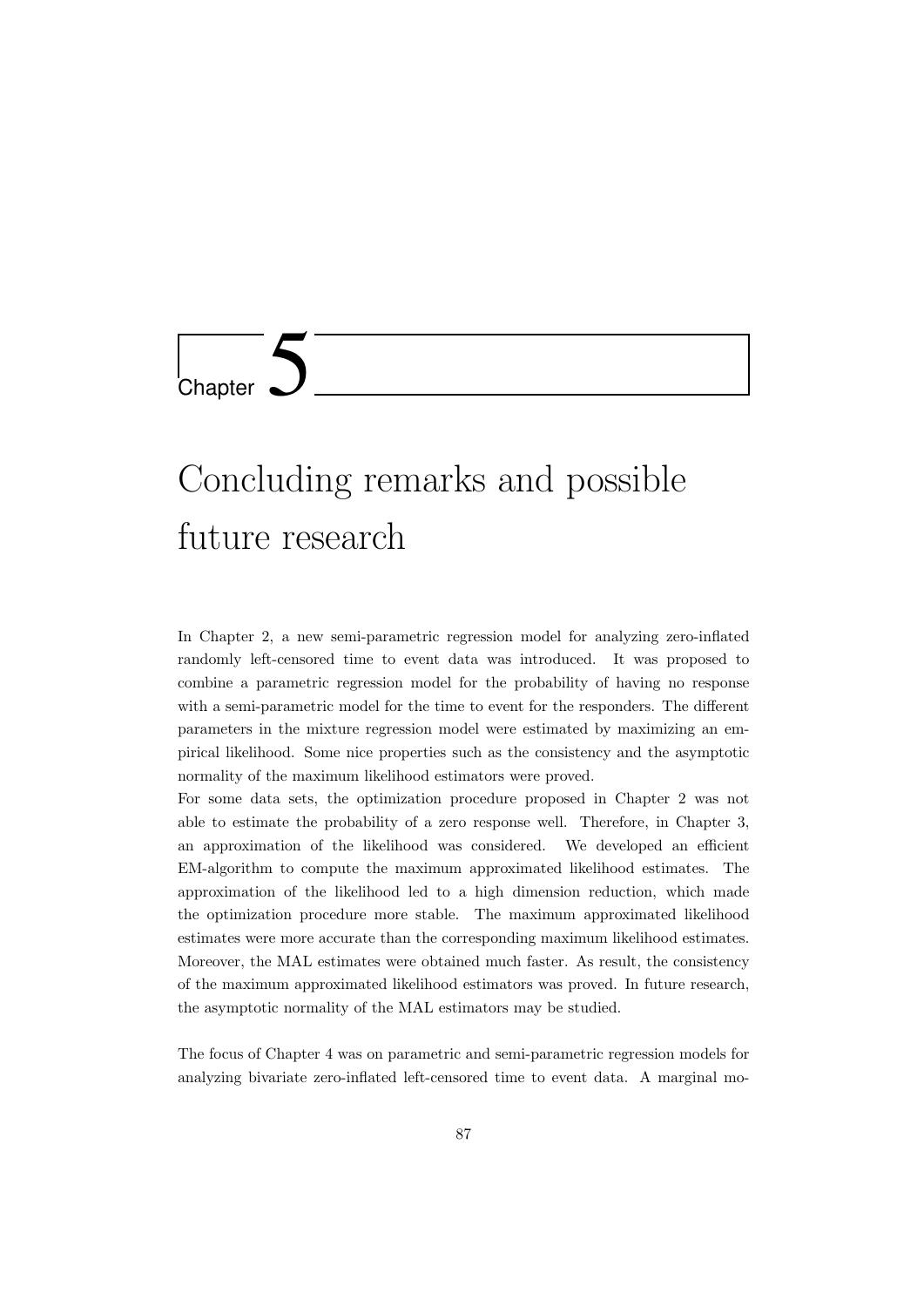deling approach was considered. First, the marginal probabilities of a zero response were modeled by a parametric regression model. The non-zero parts of both outcome variables were modeled by parametric or semi-parametric proportional hazards models. Afterwards, a dependence structure was imposed to model the association of the two measurements. For the joint probability of having zero-responses for both measurements, we modeled the cross ratio in a contingency table with combinations of zero and non-zero responses for both measurements. The association between two non-zero responses was modeled by a parametric family of copulas. In the proposed models, the cross ratio and the copula parameter where not allowed to vary with some covariates. As extension, we may model the influence of covariates on the copula parameter  $\theta$  and on the cross ratio  $\psi$  with parametric regression models.

To estimate the different parameters in our model, maximum likelihood techniques were used. The special structure of the model suggested the consideration of a two-stage estimation procedure, instead of maximizing the full log-likelihood at once. At the first stage the parameters in the margins were estimated. Hereby, the dependence of the two measurements was ignored. In the semi-parametric estimation approach, we obtained estimates for the marginal parameters by fitting a univariate zero-inflated semi-parametric Cox's regression model, introduced in Chapter 2, for each margin. The second stage involved maximum likelihood of the dependence parameters with the univariate parameters held fixed from the first stage. The simulation study showed that the two-stage parametric and semi-parametric estimation methods perform reasonably well, especially when the association between both measurements is not too high.

In future research, it may be worth to investigate whether an approximation of the semi-parametric full likelihood, similar to the one used in the univariate case (Chapter 3), gives more accurate estimates for both the marginal and the dependence parameters. At the first stage of the two-stage estimation procedure, the efficient EM-algorithm may be used to obtain estimates for the marginal parameters.

Furthermore, in Chapter 4, the performance of the two-stage semi-parametric estimation approach was only investigated by simulations. We may try to prove the consistency and the asymptotic normality of the estimators under some regularity conditions. Finally, we may think about goodness-of-fit tests to verify whether a class of copula regression models complies with the data found in a practical study.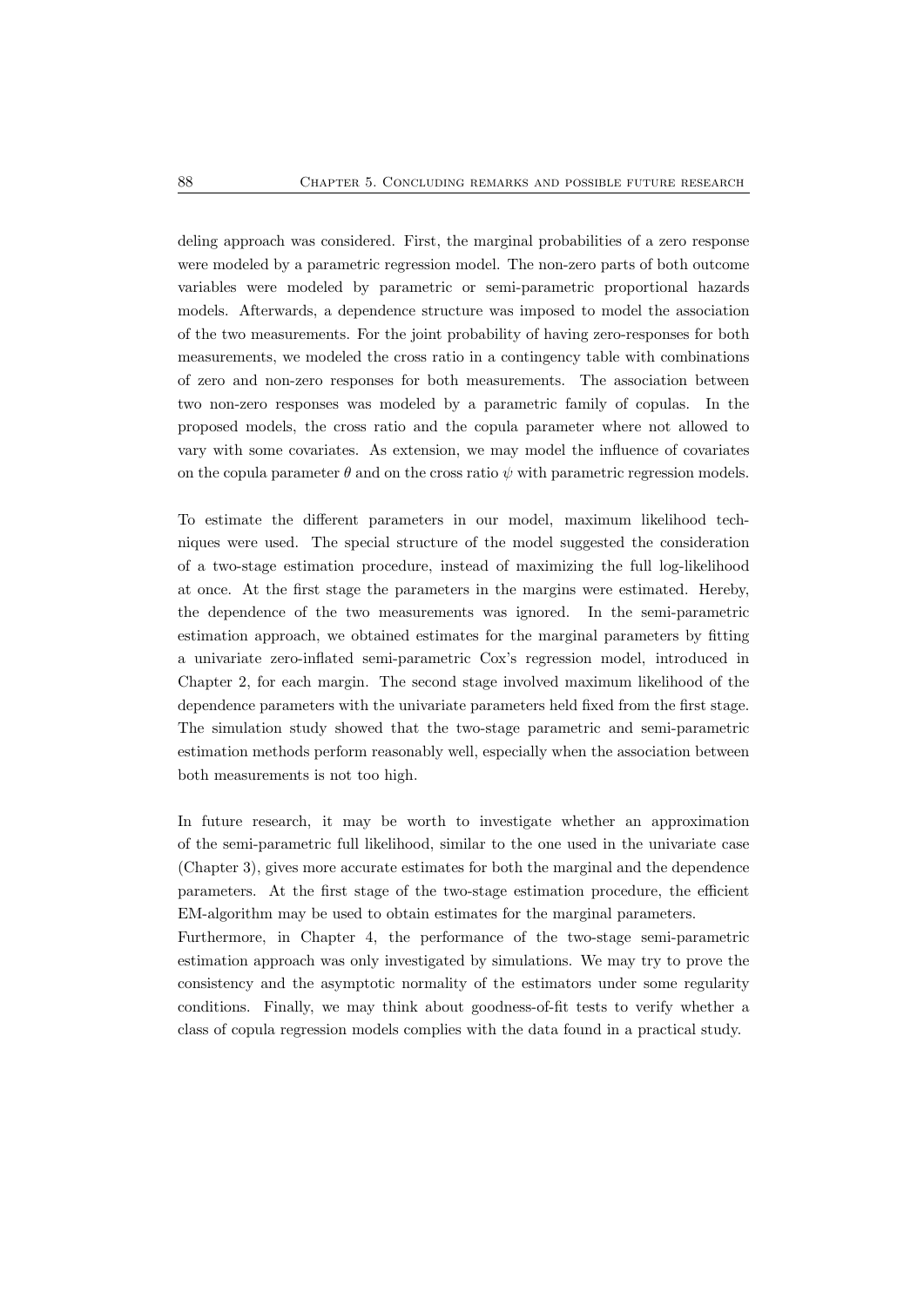Finally, mention that the content of Chapter 2 is contained in Grouwels and Braekers (2011) and Braekers and Grouwels (2013), while Braekers and Grouwels (2015) deals with the bivariate parametric and semi-parametric regression models introduced in Chapter 4. In future, we will also try to publish the results of Chapter 3 in a scientific journal.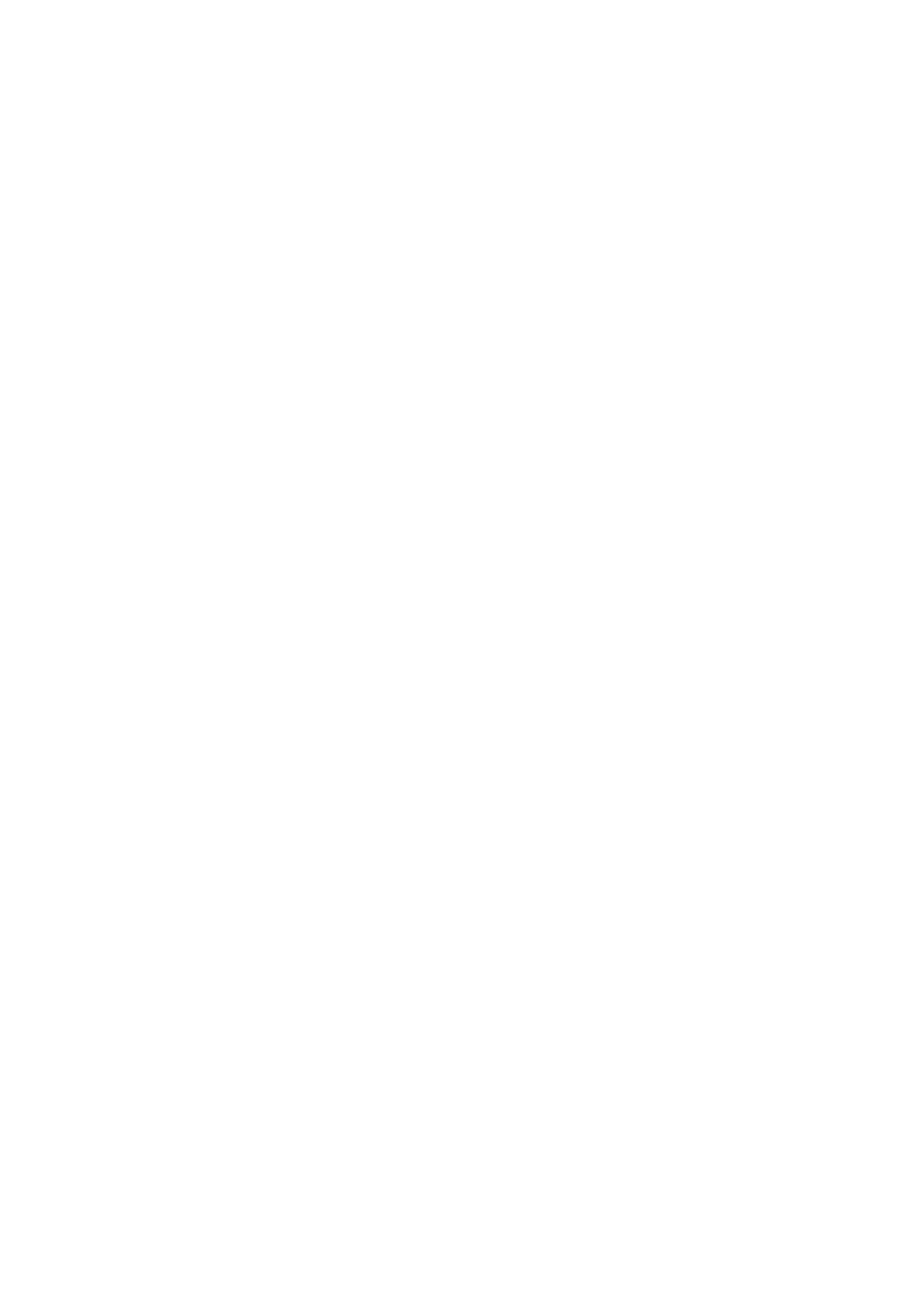# Bibliography

- Amemiya, T. (1973). Regression analysis when the dependent variable is truncated normal, Econometrica 41: 997 – 1016.
- Amemiya, T. (1984). Tobit models: A survey, *Journal of Econometrics* 24: 3-61.
- Berk, K. N. and Lachenbruch, P. A. (2002). Repeated measures with zeros, Statistical Methods in Medical Research 11: 303–316.
- Berkson, J. and Gage, R. P. (1952). Survival curve for cancer patients following treatment, Journal of the American Statistical Association 47: 501–515.
- Bickel, P. J., Klaassen, C. A. J., Ritov, Y. and Wellner, J. A. (1993). Efficient and adaptive estimation for semiparametric models, The Johns Hopkins University Press, Baltimore and London.
- Blackwood, L. G. (1991). Analyzing censored environmental data using survival analysis: single sample techniques, Environmental Monitoring and Assessment 18: 25– 40.
- Braekers, R. and Grouwels, Y. (2013). A semi-parametric Cox's regression model for zero-inflated left-censored time to event data. Accepted for publication by Communications in Statistics - Theory and Methods.
- Braekers, R. and Grouwels, Y. (2015). Modeling bivariate zero-inflated time to event data by a copula function. Revision sent to Biometrical Journal.
- Chatterjee, N. and Shih, J. H. (2001). A bivariate cure-mixture approach for modeling familial association in diseases, Biometrics 57: 779–786.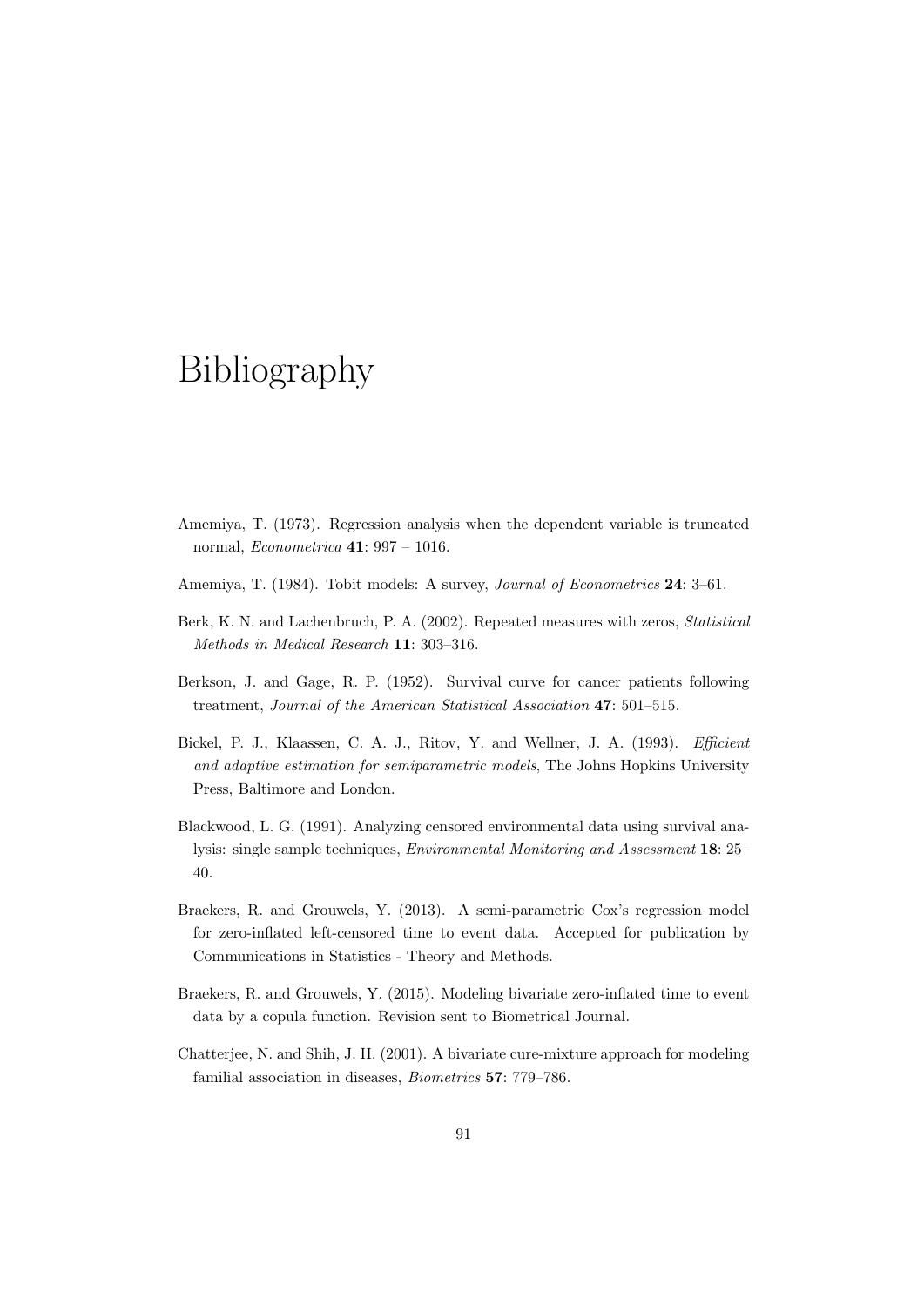- Chen, M.-H., Ibrahim, J. and Sinha, D. (1999). A new bayesian model for survival data with a surviving fraction, Journal of the American Statistical Association 94: 909–919.
- Chu, H., Moulton, L. H., Mack, W. J., Passaro, D. J., Barroso, P. F. and Munoz, A. (2005). Correlating two continuous variables subject to detection limits in the context of mixture distributions, Applied Statistics 54: 831–845.
- Cooner, F., Banerjee, S., Carlin, B. and Sinha, D. (2007). Flexible cure rate modeling under latent activation schemes, Journal of the American Statistical Association 102: 560–572.
- Cox, D. R. (1972). Regression models and life tables (with discussion), Journal of the Royal Statistical Society, Series B (Methodological) 34: 187–220.
- Cragg, J. G. (1971). Some statistical models for limited dependent variables with application to the demand for durable goods, Econometrics 39: 829–844.
- Duan, N., Manning, W. G. J., Morris, C. N. and Newhouse, J. (1983). A comparison of alternative models for the demand for medical care (corr:  $V2$  p413), *Journal of* Business and Economic Statistics 1: 115–126.
- Farewell, V. T. (1982). The use of mixture models for the analysis of survival data with long-term survivors, *Biometrics* 38: 1041-1046.
- Farewell, V. T. (1986). Mixture models in survival analysis: are they worth the risk?, Canadian Journal of Statistics 14: 257–262.
- Genest, C. and MacKay, R. J. (1986a). Archimedean copulas and bivariate families with continuous marginals, *Canadian Journal of Statistics* 14: 145–159.
- Genest, C. and MacKay, R. J. (1986b). The joy of copulas: Bivariate distributions with uniform marginals, *American Statistician* 40: 280–283.
- Grouwels, Y. and Braekers, R. (2011). Zero-inflated semi-parametric Cox's regression model for left-censored survival data, SCo 2011 Proceedings .
- Joe, H. (1997). Multivariate models and dependence concepts, Chapman & Hall.
- Joe, H. (2005). Asymptotic efficiency of the two-stage estimation method for copulabased models, Journal of Multivariate Analysis 94: 401–419.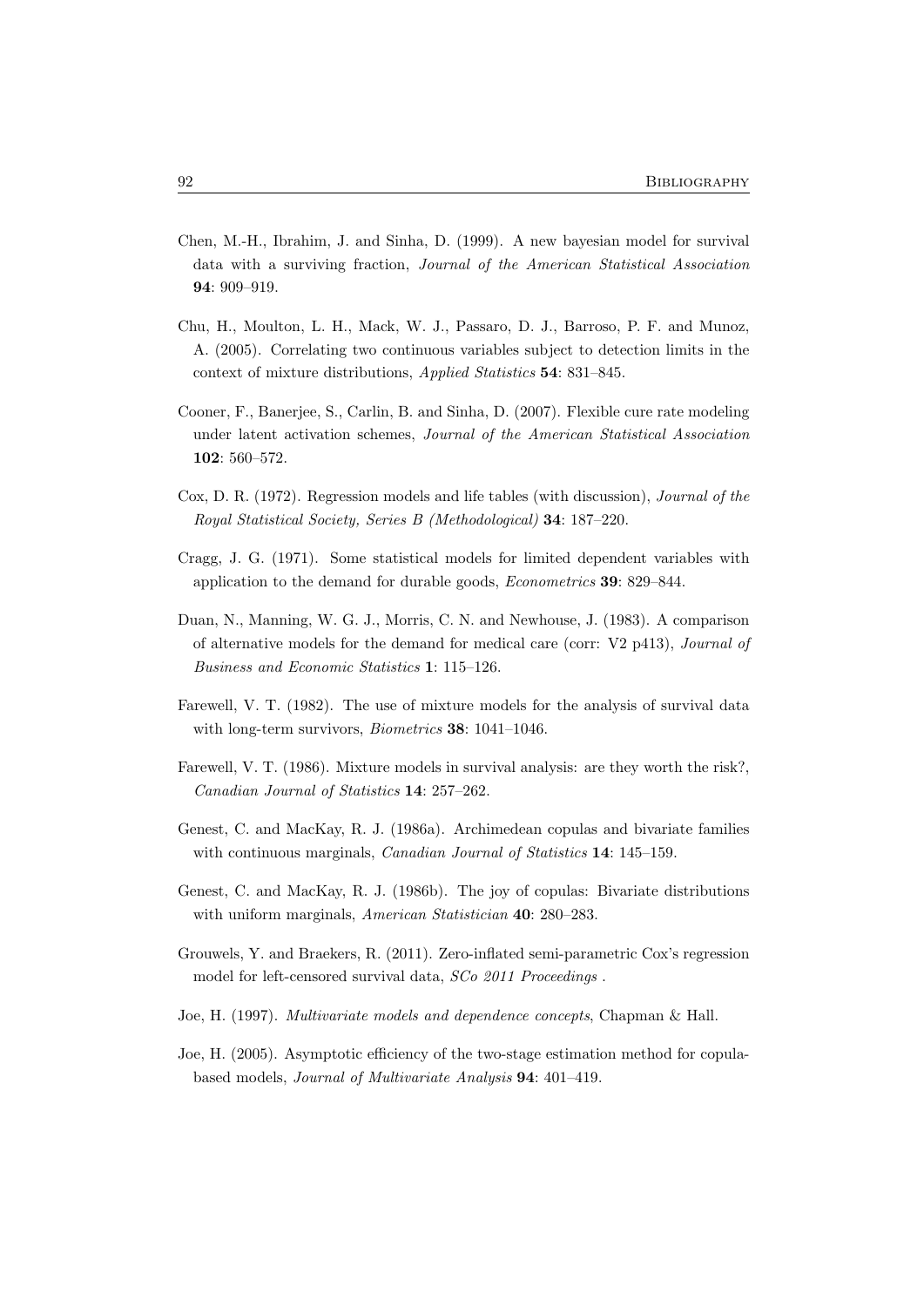- Kim, Y., Kim, B. and Jang, W. (2010). Asymptotic properties of the maximum likelihood estimator for the proportional hazards model with doubly censored data, Journal of Multivariate Analysis 101: 1339–1351.
- Kim, Y., Kim, J. and Jang, W. (2013). An EM algorithm for the proportional hazards model with doubly censored data, Computational Statistics and Data Analysis 57: 41–51.
- Kuk, A. C. and Chen, C.-H. (1992). Amixturemodel combining logistic regression with proportional hazards regression, *Biometrika* 79: 531-541.
- Lehmann, E. L. (1998). Theory of point estimation, New York, N.Y. : Springer.
- Lu, W. (2008). Maximum likelihood estimation in the proportional hazards cure model, Annals of the Institute of Statistical Mathematics 60: 545–574.
- Maller, R. A. and Zhou, S. (1996). Survival analysis with long-term survivors, John Wiley and Sons Ltd, United Kingdom.
- Markel, P. D. and Corley, R. (1994). A multivariate analysis of repeated measures: linkage of the albinism gene (Tyr) to a QTL influencing ethanol-induced anasthesia in laboratory mice., Psychiatric Genetics 4: 205–210.
- Markel, P. D., DeFries, J. C. and Johnson, T. E. (1995). Ethanol-induced anesthesia in inbred strains of long-sleep and short-sleep mice: A genetic analysis of repeated measures using censored data, Behavior Genetics 25: 67–73.
- Moulton, L. H. and Halsey, N. A. (1995). A mixture model with detection limits for regression analysis of antibody response to vaccine, Biometrics 51: 1570–1578.
- Nelsen, R. B. (2006). An introduction to copulas, New York, N.Y. : Springer.
- Olsen, M. K. and Schafer, J. L. (2001). A two-part random-effects model for semi-continuous longitudinal data, Journal of the American Statistical Association 96: 730–745.
- Parner, E. (1998). Asymptotic theory for the correlated gamma frailty model, The Annals of Statistics 26: 183–214.
- Rudin, W. (1991). Functional Analysis, 2nd ed., McGraw-Hill, New York.
- Shih, J. H. and Louis, T. A. (1995). Inferences on the association parameter in copula models for bivariate survival data, Biometrics 51: 1384–1399.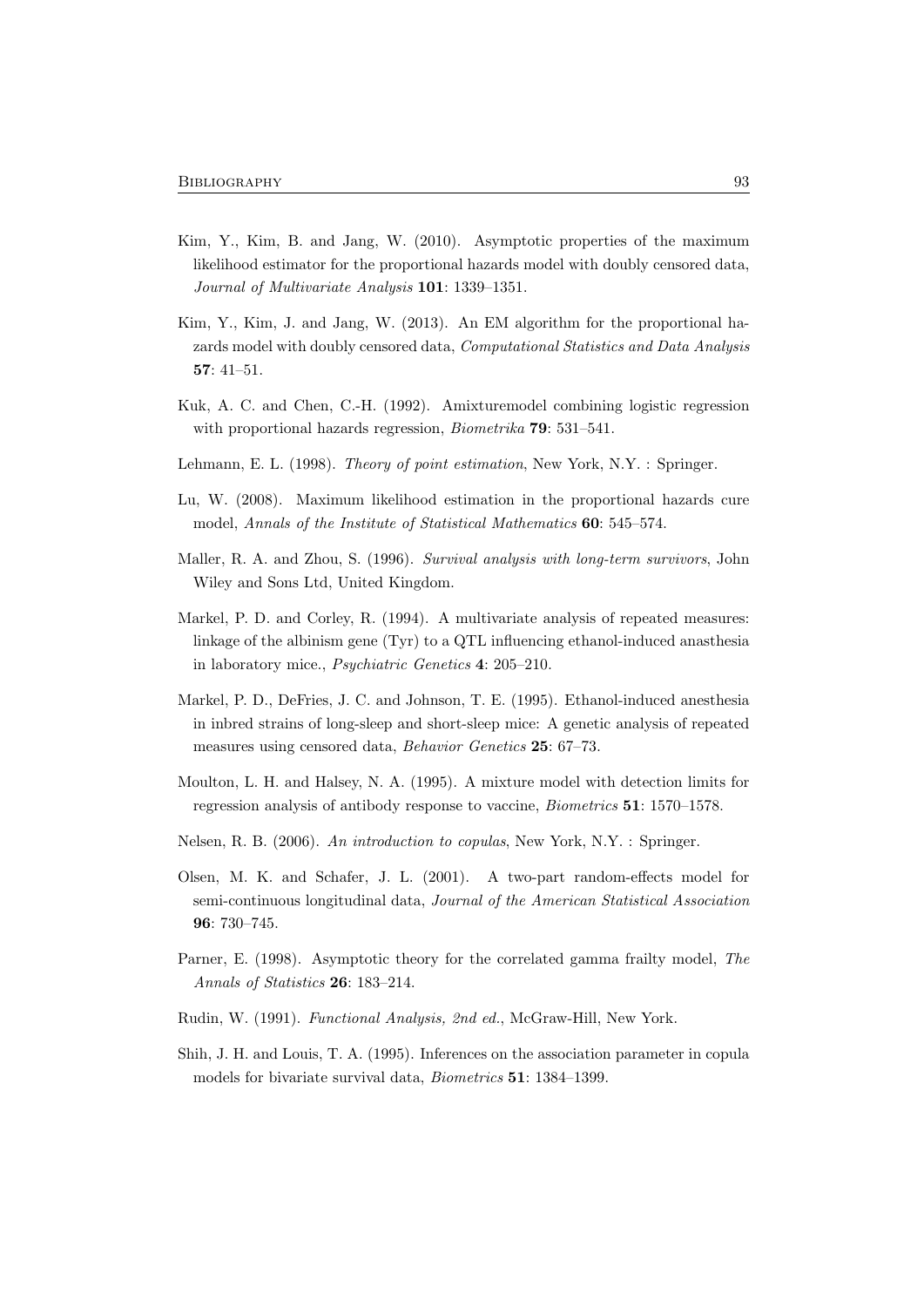- Sklar, A. (1959). Fonctions de répartition à n dimensions et leurs marges, Publ. Inst. Statist. Univ. Paris 8: 229–231.
- Tobin, J. (1958). Estimation of relationships for limited dependent variables, Econometrica 26: 24–36.
- Tsodikov, A. D., Ibrahim, J. G. and Yakovlev, A. Y. (2003). Estimating cure rates from survival data: an alternative to two-component mixture models, Journal of the American Statistical Association 98: 1063–1078.
- van der Vaart, A. W. and Wellner, J. A. (1996). Weak convergence and empirical processes, New York, N.Y. : Springer.
- Yakovlev, A. Y. and Tsodikov, A. D. (1996). Stochastic models of tumor latency and their biostatistical applications., New Jersey: World Scientific.
- Yan, J. (2007). Enjoy the joy of copulas: With a package copula, *Journal of Statistical* Software 21(4): 1–21.
- Yang, Y. and Simpson, D. (2010). Unified computational methods for regression analysis of zero-inflated and bound-inflated data, Computational Statistics and Data Analysis 54: 1525–1534.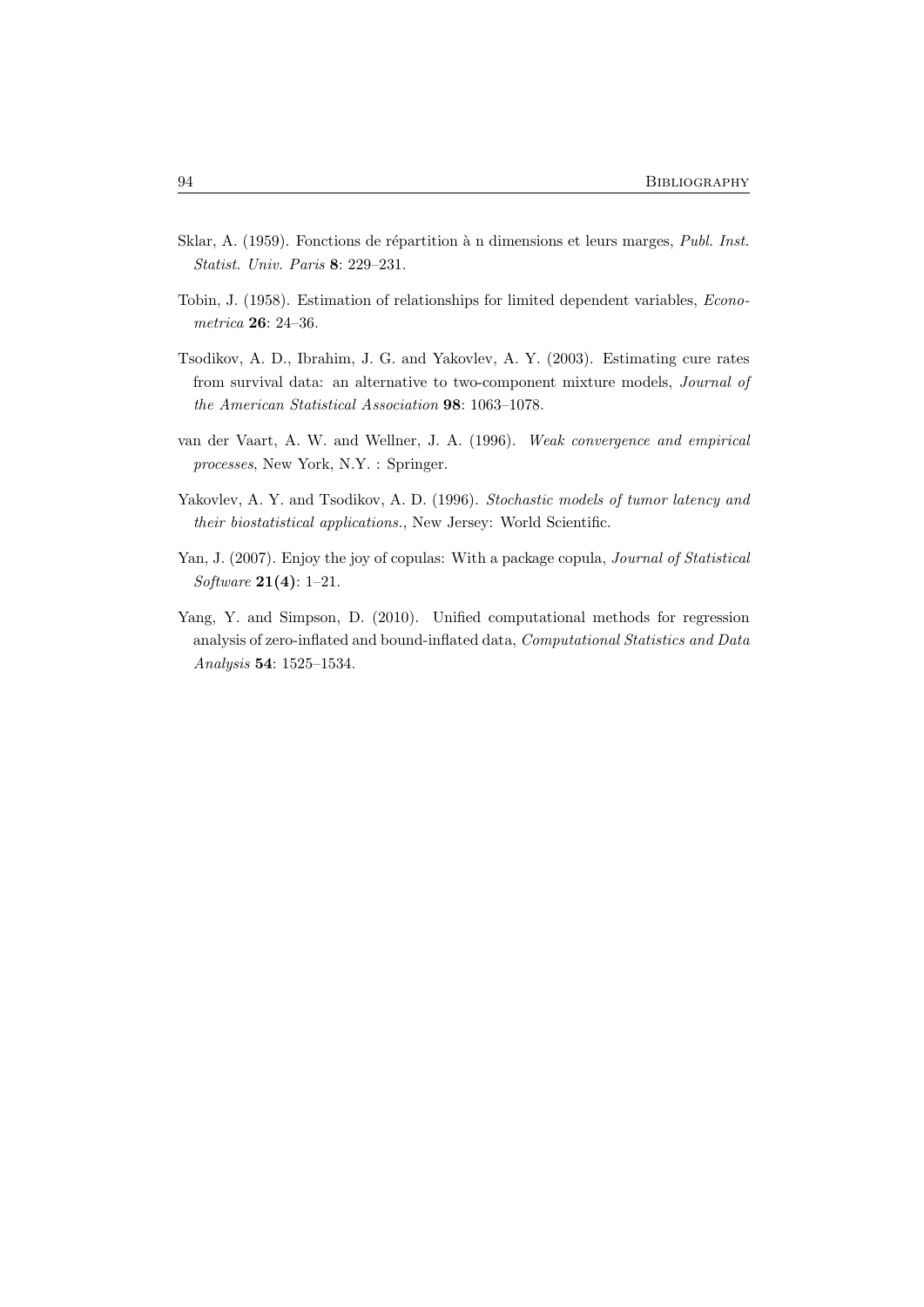# Samenvatting

In sommige klinische, economische of milieustudies zijn onderzoekers geïnteresseerd in een semi-continue uitkomstvariabele Y. Deze uitkomstvariabele neemt de waarde nul aan met een discrete kansmassa en heeft een continue verdeling voor de niet-nul responswaarden. Bijvoorbeeld, in een milieustudie, waarbij onderzoekers geïnteresseerd zijn in de hoeveelheid van een bepaald toxisch metaal in een specifiek ecosysteem, is het mogelijk dat dit metaal niet aanwezig is. Als tweede voorbeeld kunnen we een biologische studie beschouwen over ethanol-geïnduceerde slaap in genetisch geselecteerde muizen. Tijdens deze studie vielen sommige muizen niet in slaap van de toegediende dosis ethanol omdat hun metabolisme de alcohol zeer snel kon afbreken (Markel et al. (1995)). In beide studies kunnen we twee groepen van subjecten onderscheiden. In een eerste groep hebben de subjecten een strikt positieve waarde voor de uitkomstvariabele. Deze subjecten worden de ontvankelijken genoemd. De tweede groep van subjecten reageert niet in de studie en heeft een waarde nul voor de uitkomstvariabele. We noemen hen de onontvankelijken.

In dit proefschrift modelleren we de verdeling van een semi-continue variabele met een mengselmodel:

$$
F(y|x, z) = P(Y \le y | X = x, Z = z) = \pi(\gamma, x) + (1 - \pi(\gamma, x)) F_{Y > 0}(y|z).
$$

We beschouwen een parametrisch regressiemodel  $\pi(\gamma, x)$  om de invloed van covariaten op de discrete kans op een nulwaarde voor de uitkomstvariabele te beschrijven. Voor de verdeling  $F_{Y>0}(y|z)$  van de niet-nul responswaarden beschouwen we een semiparametrisch Cox regressiemodel om de invloed van covariaten op deze verdeling te bestuderen. Hiervoor veronderstellen we dat de conditionele risicofunctie de volgende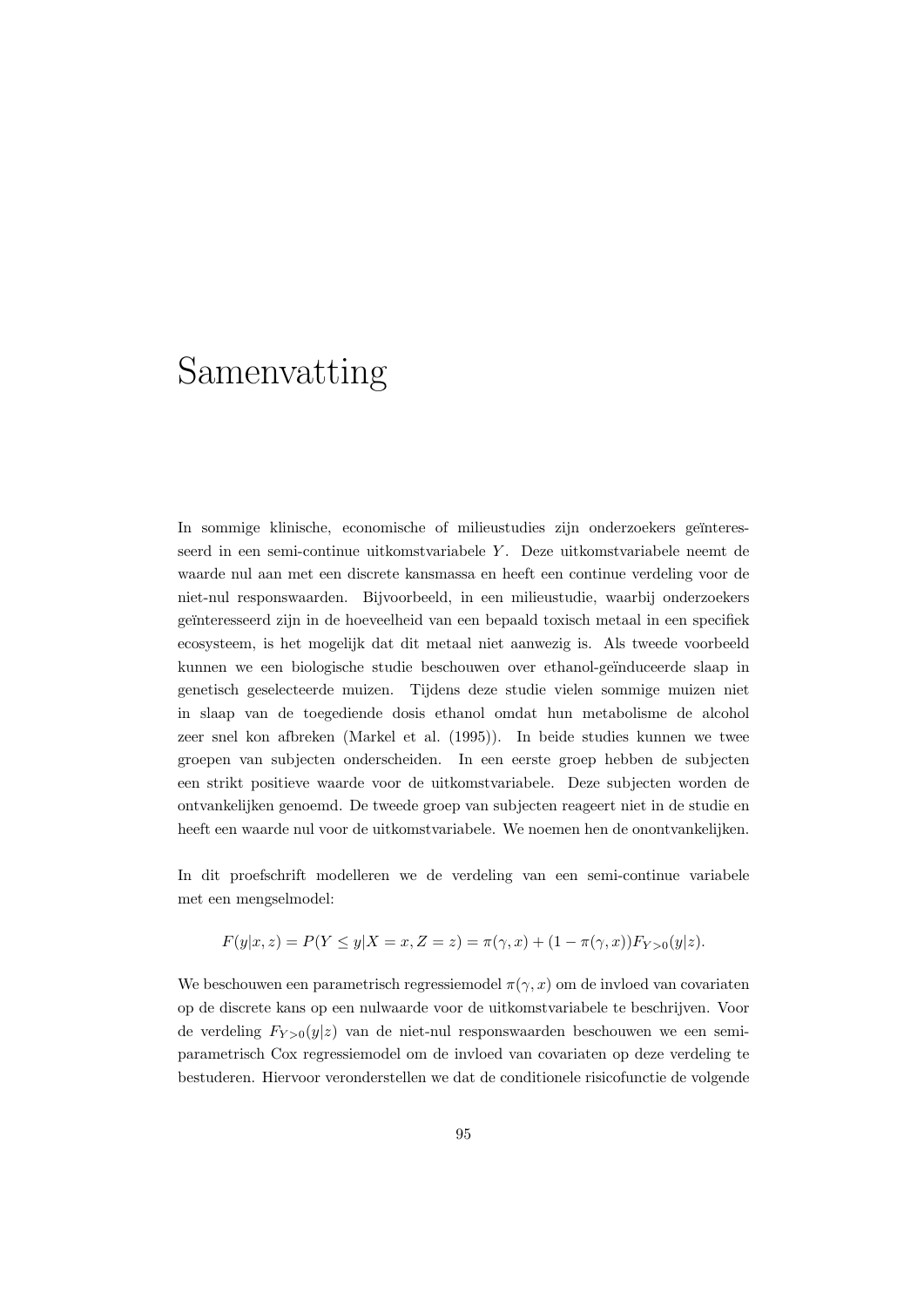vorm heeft:

$$
\lambda_{Y>0}(t|z) = \lambda(t)g(\beta,z).
$$

De functie  $\lambda(t)$  is een ongespecifieerde referentie risicofunctie en  $g(\beta, z) > 0$  is een parametrisch model.

In sommige studies is het onmogelijk om de uitkomstvariabele Y volledig te observeren en zien we slechts een bovengrens. Wiskundig drukken we dit uit door een tweede positieve, onafhankelijke stochastische variabele C te onderstellen die we de censureringstijd noemen. Voor elk studiesubject observeren we een stochastische variabele T die het maximum is van de tijd tot een gebeurtenis Y en de censureringstijd C. Voorts krijgen we een indicator die aangeeft welke van deze variabelen het grootst is. Subjecten waarvoor de tijd tot een gebeurtenis groter is dan de censureringstijd worden ongecensureerde observaties genoemd. Subjecten waarbij de censureringstijd groter is dan de tijd tot een gebeurtenis worden gecensureerde observaties genoemd. We noemen dit type van gegevens in het algemeen, linksgecensureerde gegevens. De ongecensureerde observaties zijn duidelijk ontvankelijken. Voor de gecensureerde observaties kan men echter geen onderscheid maken tussen onontvankelijke subjecten en ontvankelijke subjecten met een gecensureerde tijd tot een gebeurtenis.

Om de verschillende parameters in het mengselmodel te schatten maken we gebruik van de methode van de maximale aannemelijkheid. De oneindig dimensionale referentie cumulatieve risicofunctie wordt geschat met een een stap-functie, met sprongen op de ongecensureerde geobserveerde tijdstippen. In Hoofdstuk 2 worden enkele technische aspecten besproken die de berekening van de meest aannemelijke schattingen vergemakkelijken. Als resultaten worden de consistentie en de asymptotische normaliteit van de meest aannemelijke schatters bewezen. In een simulatiestudie wordt het gedrag van de schatters voor steekproeven uit verschillende onderliggende modellen en met verschillende steekproefgroottes bestudeerd. Daarnaast wordt het semi-parametrisch regressiemodel voor links-gecensureerde data met extra nullen geïllustreerd aan de hand van de data set over ethanol-geïnduceerde slaap in genetisch geselecteerde muizen.

In de simulatiestudie van Hoofdstuk 2 merken we op dat de optimalisatieprocedure voor het bepalen van de meest aannemelijke schattingen soms onstabiel is en enige tijd vergt. Wanneer bijvoorbeeld de kans op een nulwaarde voor de respons laag is, kunnen er zich optimalisatieproblemen voordoen. Om deze problemen op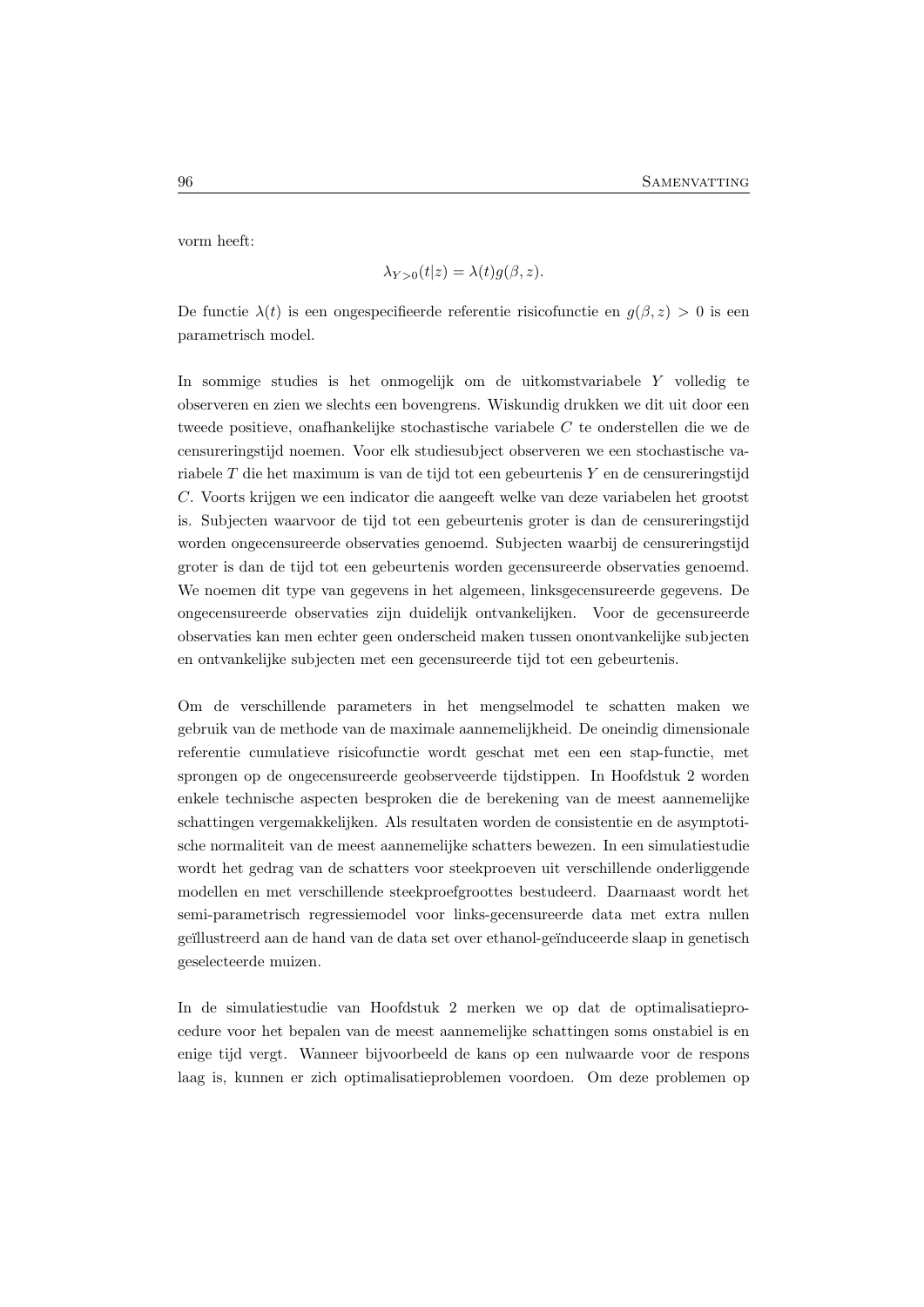te vangen, wordt in Hoofdstuk 3 onderzocht of de aannemelijkheidsfunctie kan benaderd worden, waardoor de optimalisatieprocedure op een efficiëntere manier kan verlopen. Als resultaat tonen we de consistentie van de maximale benaderende aannemelijkheidsschatters aan. We ontwikkelen een efficiënt EM-algoritme om de maximale benaderende aannemelijkheidsschattingen te berekenen. In de M-stap van het algoritme kan men schattingen voor de logistische parameters en voor de effectparameters van het Cox model afzonderlijk van elkaar bekomen. Daarenboven kan gebruik gemaakt worden van standaardfuncties in het statische softwarepakket R om deze schattingen te berekenen. De schattingen van de spronggroottes van de referentie cumulatieve risicofunctie kunnen berekend worden uit de schattingen van de effectparameters. In de simulatiestudie zien we dat de voorgestelde benaderende schattingsmethode een competitief alternatief vormt voor de standaard maximale aannemelijksmethode uit Hoofdstuk 2. Het benaderen van de aannemelijkheidsfunctie leidt immers tot een grote dimensieverlaging, hetgeen de optimalisatieprocedure stabieler en sneller maakt.

In de biologische studie over ethanol-geïnduceerde slaap in genetisch geselecteerde muizen worden de muizen op twee verschillende tijdstippen getest. Het is een voorbeeld waarin onderzoekers geïnteresseerd zijn in twee semi-continue uitkomstvariabelen  $Y_1$  en  $Y_2$ , die mogelijk afhankelijk van elkaar zijn. In Hoofdstuk 4 wordt de gezamenlijke verdeling van  $(Y_1, Y_2)$  gemodelleerd door middel van een bivariaat mengselmodel. We modelleren eerst de marginale kansen op een nulwaarde voor iedere uitkomstvariabele en de marginale verdelingen van de niet-nul responswaarden. We veronderstellen parametrische regressiemodellen, bijvoorbeeld logistische regressiemodellen, voor de marginale kans op een nulwaarde voor iedere meting. De niet-nul gedeeltes van beide uitkomstvariabelen worden gemodelleerd met parametrische of semi-parametrische Cox regressiemodellen. Daarna wordt de afhankelijkheid van de uitkomstvariabelen  $Y_1$  en  $Y_2$  gemodelleerd. Voor de gezamenlijke kans op een nulwaarde voor beide uitkomstvariabelen, modelleren we de dubbelverhouding in een contingentietabel met combinaties van nul en niet-nul responswaarden voor beide metingen. De associatie tussen twee niet-nul responswaarden wordt gemodelleerd door middel van parametrische copulafamilies.

In sommige studies is het onmogelijk om de uitkomstvariabelen  $Y_1$  en  $Y_2$  volledig te observeren en zien we slechts een bovengrens. Beide observaties kunnen dus links-gecensureerd zijn. Wiskundig drukken we dit uit door een koppel stochastische veranderlijken  $(C_1, C_2)$ , onafhankelijk van  $(Y_1, Y_2)$  conditioneel op de covariaten, te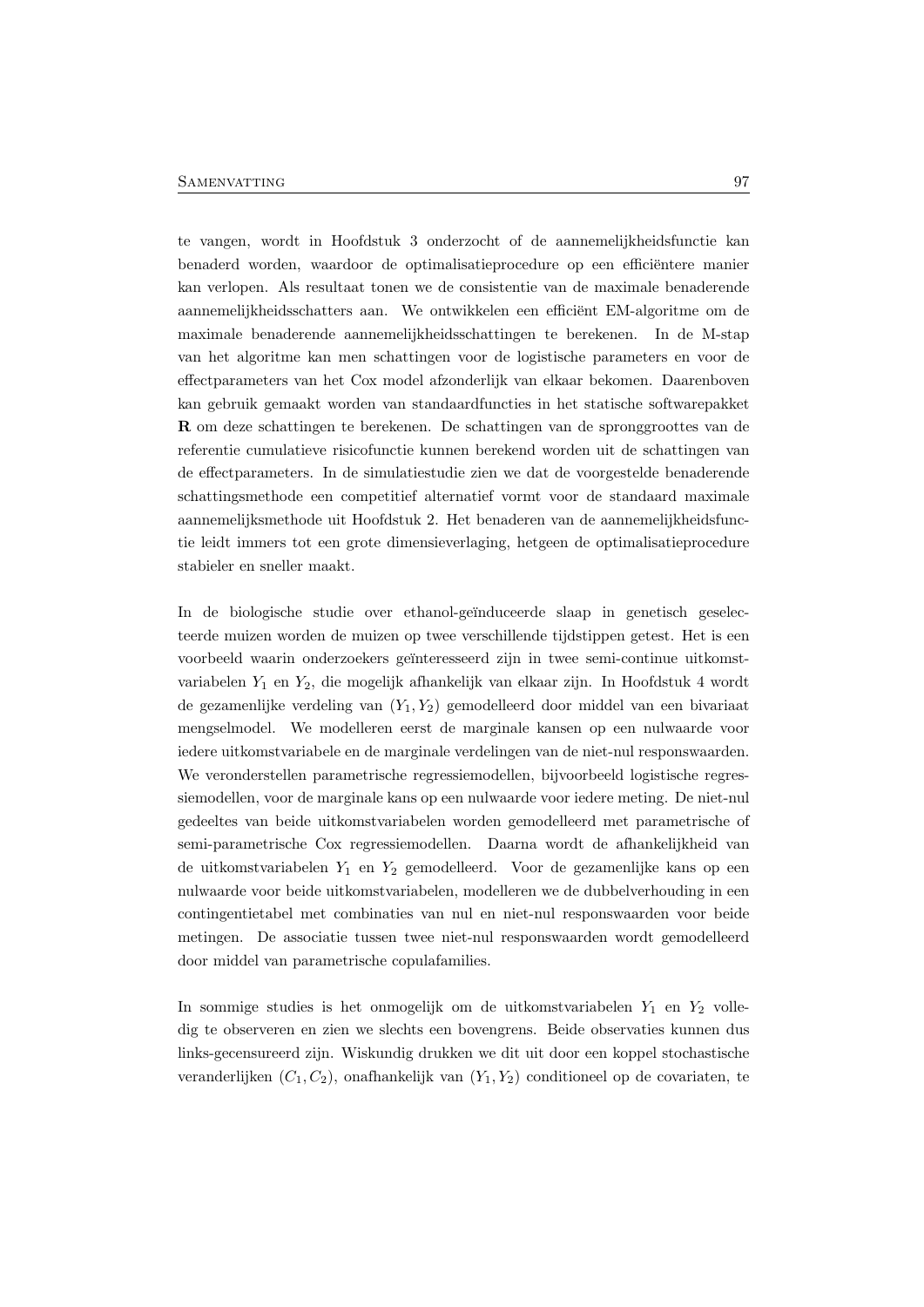veronderstellen. Voor elk studiesubject observeren we

$$
T_1 = \max(Y_1, C_1)
$$
 and  $\delta_1 = I(Y_1 \ge C_1)$ ,  
\n $T_2 = \max(Y_2, C_2)$  and  $\delta_2 = I(Y_2 \ge C_2)$ .

Om de verschillende parameters in de bivariate parametrische en semi-parametrische regressiemodellen voor links-gecensureerde data met extra nullen te schatten, maken we gebruik van de methode van de maximale aannemelijkheid. Men heeft echter geen gesloten vorm voor de meest aannemelijke schatters en de numerieke optimalisatieprocedure wordt moeilijker naarmate het aantal parameters stijgt. De speciale structuur van het model suggereert dat we een schattingsprocedure in twee fasen kunnen beschouwen. In de eerste fase worden de marginale parameters geschat, waarbij de afhankelijkheid van de twee metingen genegeerd wordt. In de tweede fase worden de marginale parameters gefixeerd op hun geschatte waarden uit de eerste fase en wordt de bivariate aannemelijkheidsfunctie gemaximaliseerd om schattingen voor de afhankelijkheidsparameters te bekomen. Deze techniek werd ook gebruikt in onder andere Shih and Louis (1995), Joe (1997) en Chatterjee and Shih (2001). Als resultaat wordt een gepartitioneerde vorm voor de asymptotische variantie-covariantie matrix van de 2-fasen parametrische schatters afgeleid, samen met een jackknife schatter voor deze matrix. De prestaties van de 2-fasen parametrische en semi-parametrische schattingsmethodes worden onderzocht in een simulatiestudie. De resultaten van de simulaties tonen dat de 2-fasen schattingsmethodes goed werken, vooral wanneer de associatie tussen de twee uitkomstvariabelen niet extreem hoog is. Op het einde van Hoofdstuk 4 wordt de data set met de ethanol-ge¨ınduceerde slaaptijden in genetisch geselecteerde muizen verder geanalyseerd door middel van parametrische en semi-parametrische regressiemodellen voor bivariate links-gecensureerde data met extra nullen.

In Hoofdstuk 5, ten slotte, worden algemene conclusies getrokken en worden indicaties gegeven voor mogelijk toekomstig onderzoek.